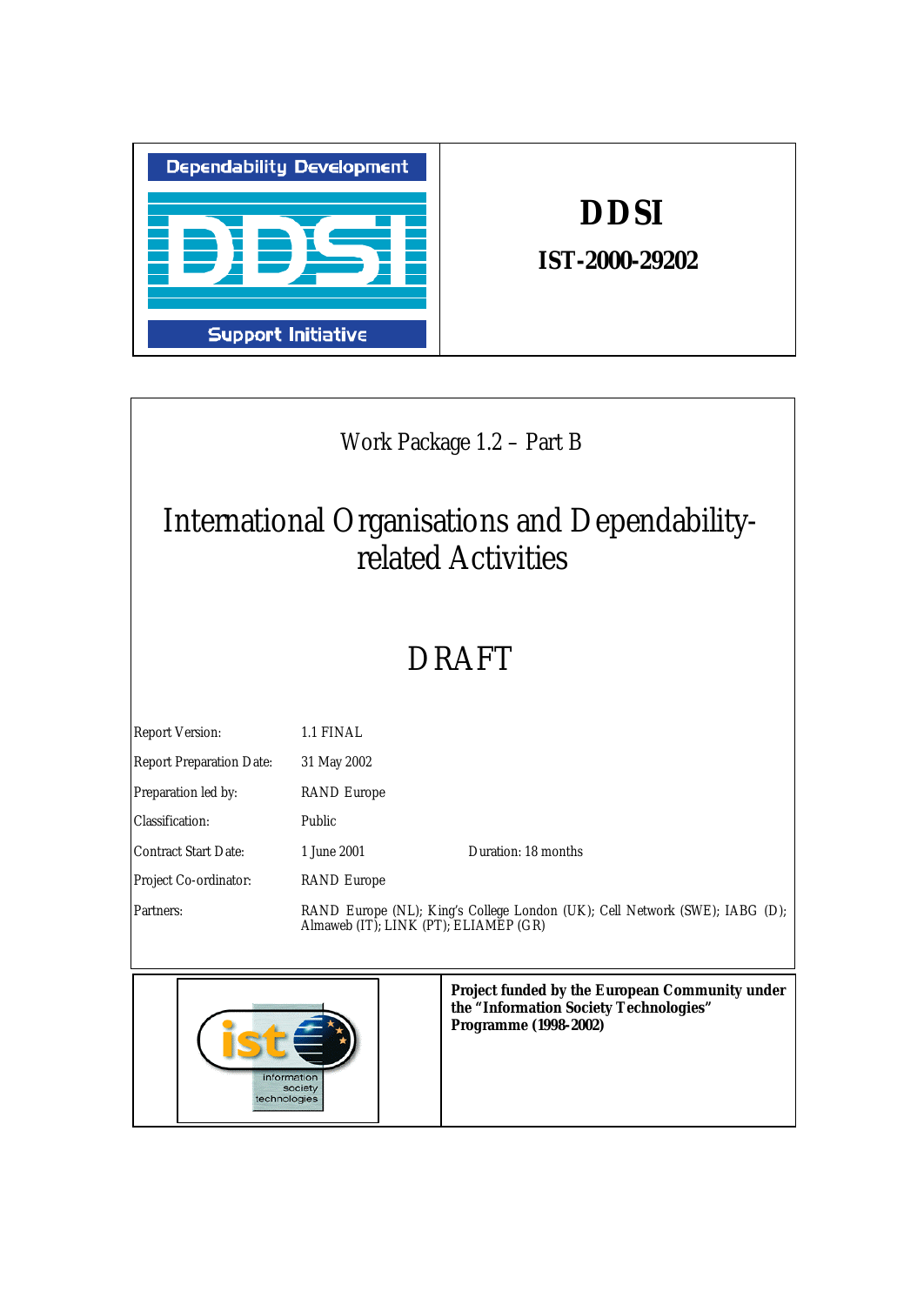## **Document Control**

This report was written by Leon Cremonini, Ingrid Geesink, Andreas Ligtvoet, Allison Myerson, Neil Robinson, Stephan De Spiegeleire, Liese Vonk (all RAND Europe), Dr Robert Anderson (RAND Santa Monica), and Dr David Mussington (RAND Washington), and was edited and compiled by Dr Kevin A. O'Brien (RAND Europe), with the support of Maarten Botterman (RAND Europe), Dr Andrew Rathmell and Dr Lorenzo Valeri (King's College London). The present volume constitutes Part B of the DDSI deliverable D1.2.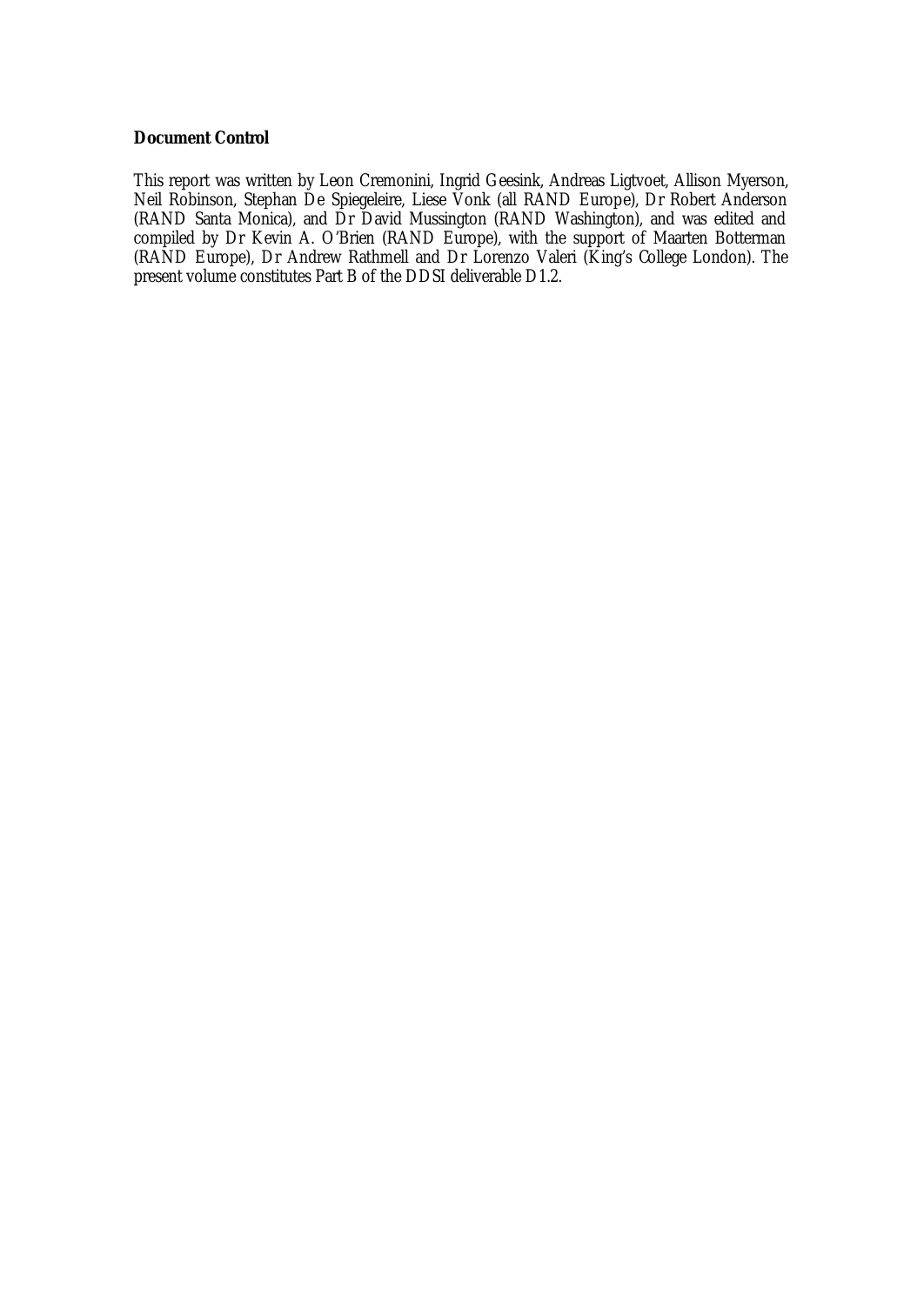## **Table of Contents**

| ORGANISATION FOR ECONOMIC CO-OPERATION AND DEVELOPMENT |  |
|--------------------------------------------------------|--|
|                                                        |  |
|                                                        |  |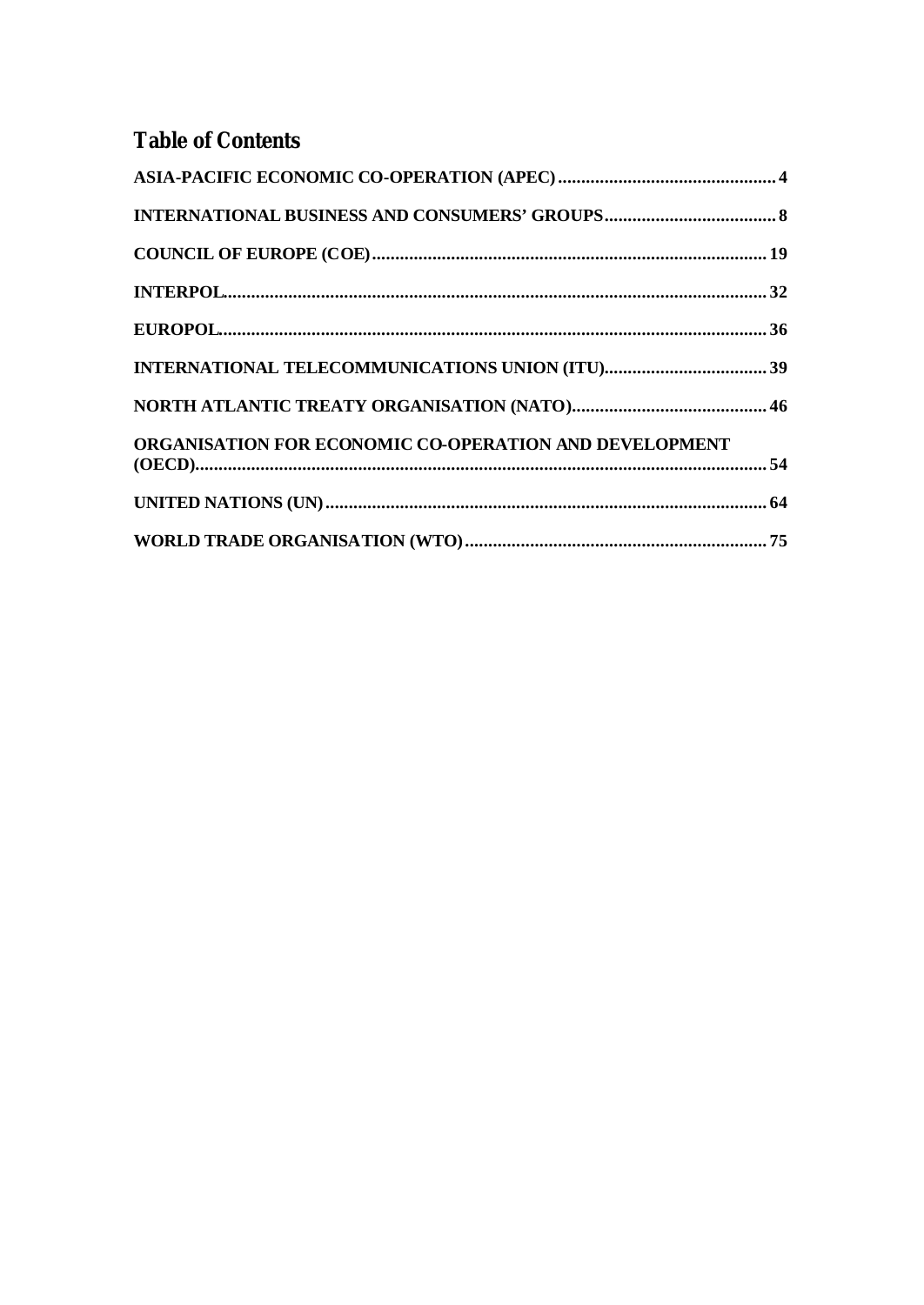## **ASIA-PACIFIC ECONOMIC CO-OPERATION (APEC)**

The involvement of this regional organisation in the area of Information Security and Assurance (IS&A) derives from institutional interests in promoting electronic commerce between the US and the Far East.1 IS&A were not previously considered as main priorities for APEC; however, events surrounding the ILOVEYOU virus (and subsequent attacks such as 'Code Red' and 'Nimda') have changed this.

## **Socio-Political, Economic, and Commercial Overview**

At the 1997 APEC summit in Vancouver, participating leaders and ministers 'recognised the importance of electronic commerce and accorded high priority to identifying ways to maximise its social and economic benefits for all APEC member economies.'

At the end of a ministerial meeting in Kuala Lumpur in 1998, government leaders endorsed a *Blueprint for Electronic Commerce* to encourage both sides of the Pacific to exploit the positive aspects of the Internet and its associated information and network technologies. In this context, an Electronic Steering Group was created in February 1999 with representatives from government and business from both sides of the Pacific. This e-commerce focus was confirmed at the recent APEC Leaders' Meeting in Auckland, New Zealand. On this occasion, ministers encouraged economies to take advantage of the self-assessment tool for electronic commerce, as well as to adopt the provisions indicated by the UNCITRAL *Model Law on Electronic Commerce*. Finally, officials were asked to initiate work on consumer protection, information sharing, and best practices.

APEC is currently working on issues related to electronic authentication as part of the Telecommunication Working Group. The objective of this group is to foster the 'exchanging, compiling, and disseminating telecommunications infrastructure and regulatory information…and to promote electronic commerce and standards information'. Work on electronic authentication is led by Australia. The activities of this group are still in their infancy, although there is a focus on describing specific technologies and supporting the development and implementation of policies to facilitate interoperability. The Telecommunications Working Group commissioned a survey in September 1999 on the take-up and penetration of e-commerce in the region. PricewaterhouseCoopers conducted the survey on behalf of the working group and asked 3,000 Small- to Mediumsized Enterprises (SMEs) about the of use of electronic commerce. While there were significant positive aspects to take-up identified by countries in the region, the barriers nearly always included security in the top three. SMEs consistently identified that the following were important factors in getting businesses to take up e-commerce: Improve Telecom Infrastructure; Reduce E-Commerce Legal Barriers; Improve Business Access to the Internet; Fair Tax Policy for Transactions; Develop a National E-Commerce Strategy; Raise Business Awareness of E-Commerce; Improve Government Services on the Internet: Enhance Government E-Commerce Use: E-Commerce Training; Promote E-Commerce Use; Provide Web Page Facilities; and Raise Awareness of Y2K.

At its October 2000 meeting in Bali, APEC was urged strongly by the USA to develop a coordinated approach to protection of critical information infrastructures. In particular, delegates discussed ways in which IA science and technology collaboration could underpin collaboration in wider areas of IA policy, perhaps even bringing states such as China into the global CIP debate.

<sup>&</sup>lt;sup>1</sup> Information collected from <u>www.e-commerce.gov/apec</u> and <u>www1.apecsec.org.sg/workgrup/e-commerce.html</u> (downloaded 1 August 2000).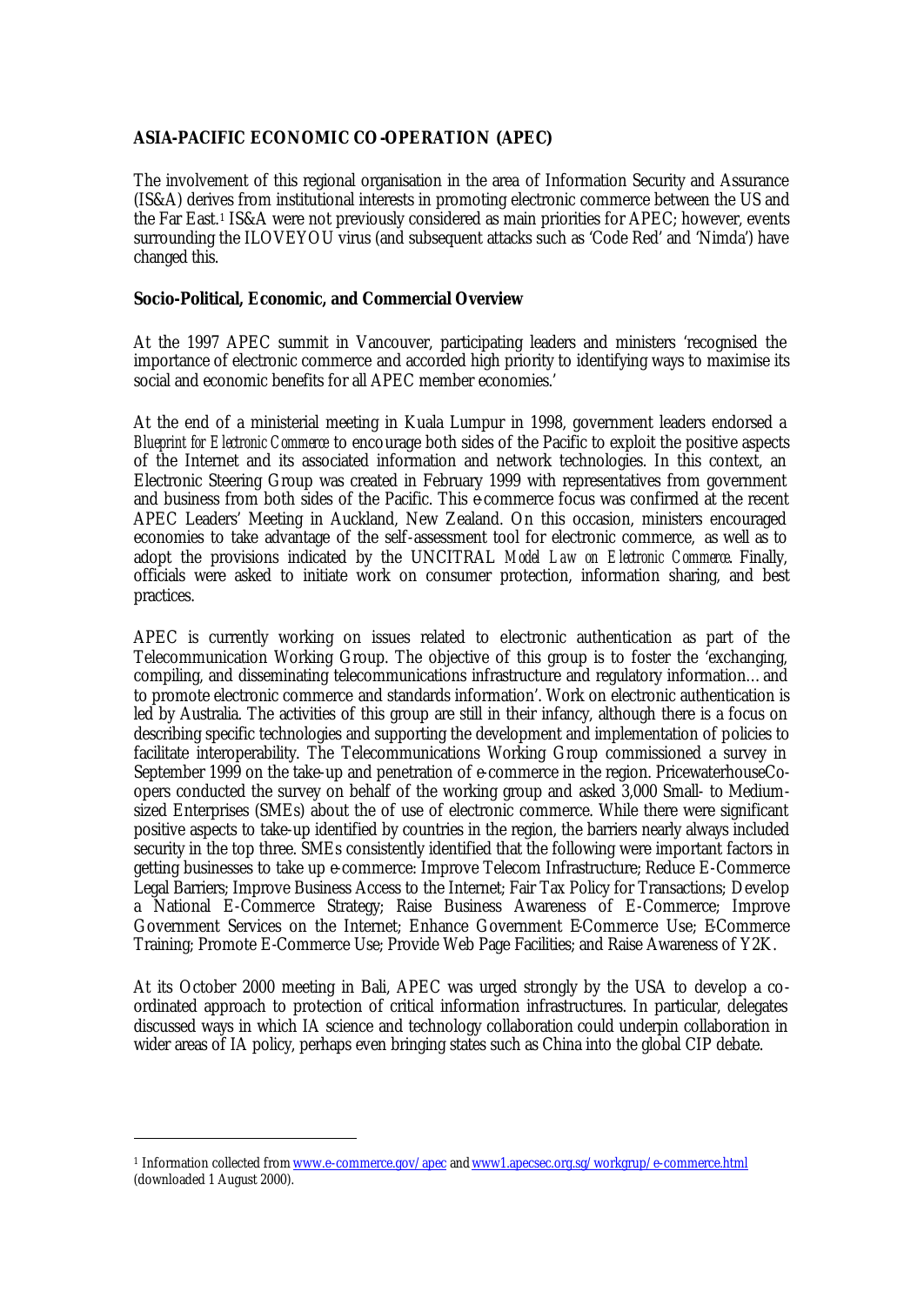Barriers identified in the PricewaterhouseCoopers Report prepared for APEC's Telecommunications Working Group's Business Facilitation Steering Group (BFSG) – entitled "SME Electronic Commerce Study" – include: Firm Computerisation Too Low, Y2K Concerns, Concerns About Telecom Services, Not Convinced of Benefits, Limited Knowledge of Technology, Limited Knowledge of Business Models, High Cost of Technology, Low Supplier E-



Source: *PricewaterhouseCo-opers Report prepared for Asia Pacific Economic Cooperation's (APEC) Telecommunications Working Group's (TEL) – Business Facilitation Steering Group (BFSG) "SME Electronic Commerce Study" Final Report (24 September 1999): 11.*

Beijing, the e-APEC Task Force (eATF) was formally established. The mission of this group is to develop the Action Agenda for the New Economy and ultimately deliver a long-term strategy with definite action points for the development of an ICT-based new economy in the region.



Source: *BFSG "SME Electronic Commerce Study" Final Report: 21.*

of Baker and Mackenzie law firm, which should go some way in addressing awareness issues regarding the conduct of ecommerce in the region. The guide seeks to cover industry and governments concerns about rights, responsibilities when using the Internet, and other ICT-related technologies when conducting business online in the APEC region and was specifically focused on SMEs.

Commerce Use, Legal and Liability Concerns, Concerns About Security, and Low Customer E-Commerce Use.

APEC work in e-commerce stems from an agenda set up by the Telecommunications and Information Working Group in 1998, which coincided with the creation of the e-Security Task Group. An e-commerce steering group was established in 1999. The goals of APEC's work in this area are to facilitate trade, identify and address impediments, and map developments in individual countries. At the 2001 Senior Officials' Meeting (SOMI) in

Broadly speaking, the three main goals of eAPEC are to strengthen market structures and institutions to take advantage of the new trading environment; develop a policy environment for investment in infrastructure and the development of technology; and finally to improve training, skills, and education to kick start innovation and entrepreneurship.

A legal guide was produced for APEC by the regional offices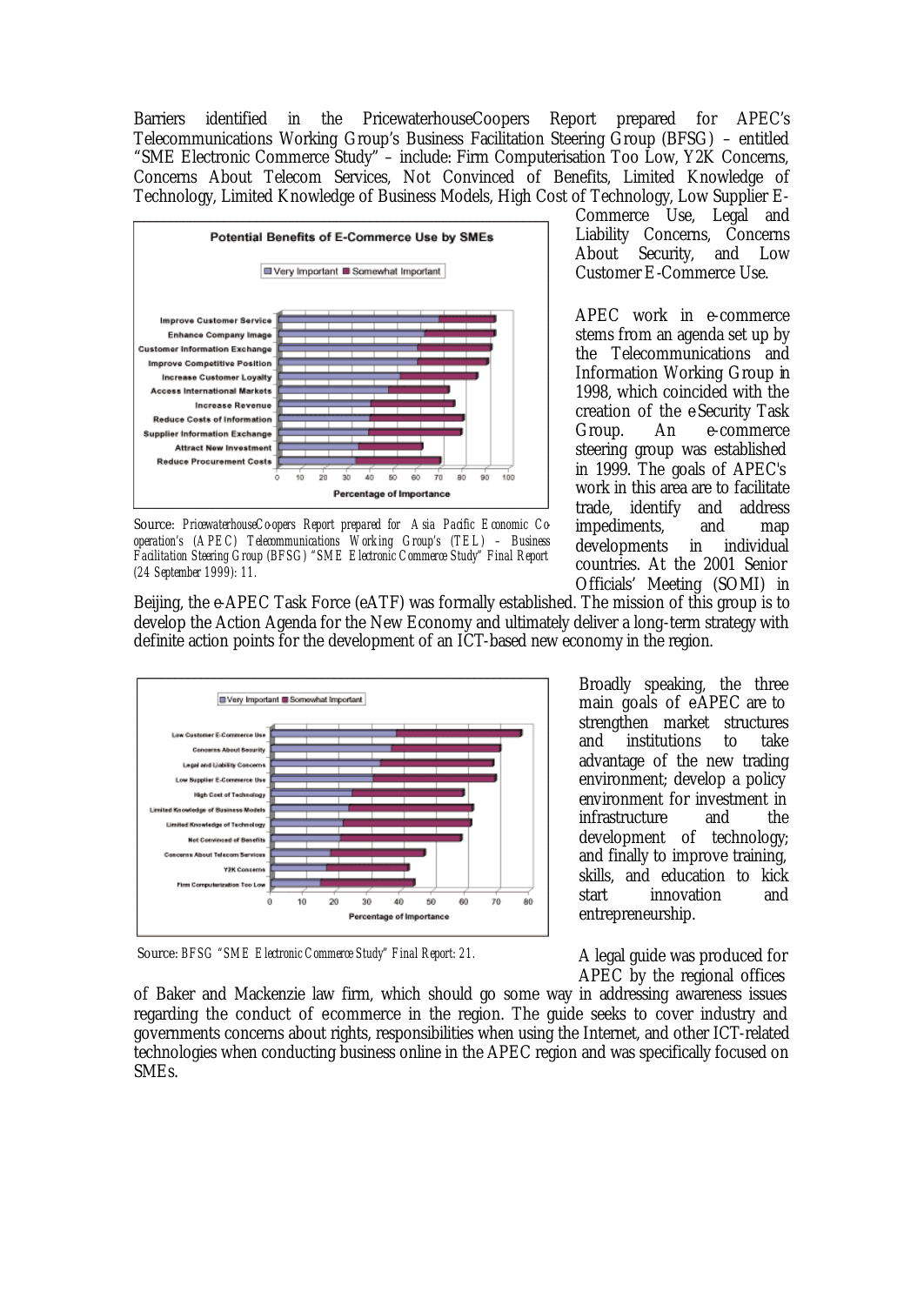## **Analysis of the Main Regulatory and Legal Developments Related to Information and Telecommunication Systems and Services**

APEC, under Australia's leadership as the Chair of the TEL-WG (in particular the Australian National Office of the Information Economy) has conducted a number of extensive surveys of legislation relating to Information and Telecommunications throughout APEC member-nations.

Specification of suggested legal courses of action for member states is contained within the 'e-APEC Strategy', which reaffirmed a decision made at Brunei to build a digital society within the APEC region. Legal and legislative provisions are to spur the development of productivity, stimulate economic growth, increase employment opportunities, upgrade public services, and improve quality of life by taking advantage of advantage of advanced, reliable, and secure information and communications technology (ICT) and networks by promoting universal access.

A stated goal is reducing or eliminating the requirement for mandated paper-based documents in cross-border trade within the region. APEC is looking to push for the removal of a number of regulatory and institutional requirements for paper-based documentation which, it hopes, will improve efficiencies in the manufacturing economies of member-states.

A key finding has been that governments with strong cross–agency co-ordination mechanisms already in place are likely to be the most successful in the removal of these barriers. Challenges identified include the take-up of laws supporting electronic transactions, the removal or alteration of laws requiring paper documentation (e.g., paper- vs. electronic signature-based arguments), and IT investment and complexity of the provision of online public sector trade services (e.g., export regulations).

## **Assessment of Phenomena Undermining Dependability**

APEC's assessment of threats to information infrastructures and the take-up of e-commerce is that serious accidents and natural disasters will continue to occur. This recognises the importance of contingency planning in the operational day-to-day management of business generally, whether this be conducted exclusively via online methods or not. Secondly, the organisation recognises that a new set of threats to the regional critical infrastructure will appear, and that many of these threats will have a cyber dimension. Judging by its use of the term critical infrastructures, APEC has taken notice of US pressure to accept the existence of these sorts of infrastructure. APEC also recognises that networks, while being increasingly powerful for the provision of commercial and governmental services, are also vulnerable to threats of a predictable or non-predictable nature (e.g., natural disasters) or low-–risk/high--impact events. The high incidence of natural disasters in the region, coupled with the concentration of populations, infrastructure, and wealth into small, highly-developed areas and the reliance upon dated infrastructure are all stated problems for the development of dependable ICT networks, and the take-up of electronic services.

APEC also recognises that old threats and problems are taking on new faces, and that ICT networks are altering the structure of old threats (crime, terrorism, espionage) as well as being the focus for new types of crime (web vandalism, 'hacktivism', among others).

## **Organisational Initiatives Aimed at Tackling Cyber-Security/Cyber-Crime or Assisting with the Development of Dependability**

APEC's Electronic Commerce Steering Group has been conducting work on methods of authentication. ECSG has primarily been looking at how technology-neutral solutions can be identified for authentication in e-commerce. A diverse program of study has been set up, which has involved the private sector to a large extent.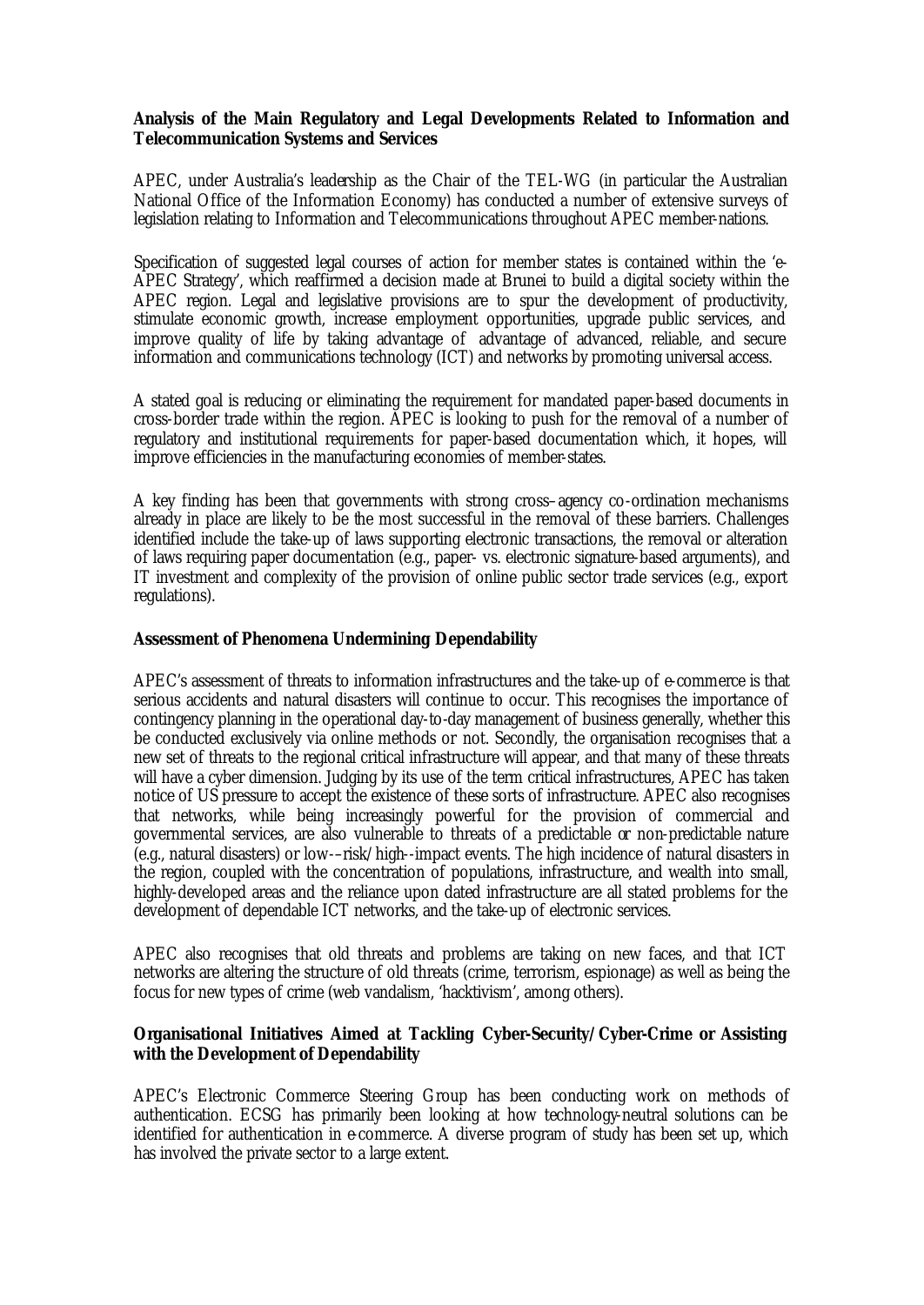APEC is looking to work on a number of areas related to tackling the issue of poor electronic security and dependability. Such measures include identification of business requirements, promotion of IT standards and models, ethics packages for IT security, the consideration of the effectiveness of broad guidelines (self-regulation) rather than imposed measures, and finally identification of challenges. Specifically, APEC puts forward that there is a need for co-operation in international fora, awareness-raising, and the exchange of information relating to CIP (although it may be interesting to see how many nations in the APEC area are aware of definitional issues relating to CIP and the CNII). APEC also suggests that the provision of examples (good practice) may be a useful way of promoting what it calls 'reliable information transmission'.

In 1997, at the  $15<sup>th</sup>$  meeting of the Telecommunications Working Group, it was decided to establish a task group on Public Key Authentication. However, this was later changed to Electronic Authentication to reflect the diversity of electronic authentication methods.

The e-Security Task Group has completed work on information infrastructure protection and many broader e-security issues. Australia, New Zealand, and Japan all submitted reports concerning national CIP initiatives, so awareness of work in this area is growing.

The Telecommunications and Information Working Group is proceeding apace with its 'Cross– Country Smart Card-Based Secure Electronic Commerce' project, whose remit is to investigate the system and security aspects of secure electronic commerce in the region. The project has as its deliverables a technical paper on the design of a cross-country PKI (Public Key Infrastructure). The design is particularly looking at the effectiveness of smart-card solutions to ecommerce security issues. TIWG is also producing a survey on secure e-commerce in the APEC area of interest. Both of these projects are in support of the Asia Pacific Information Infrastructure Initiative (APIII).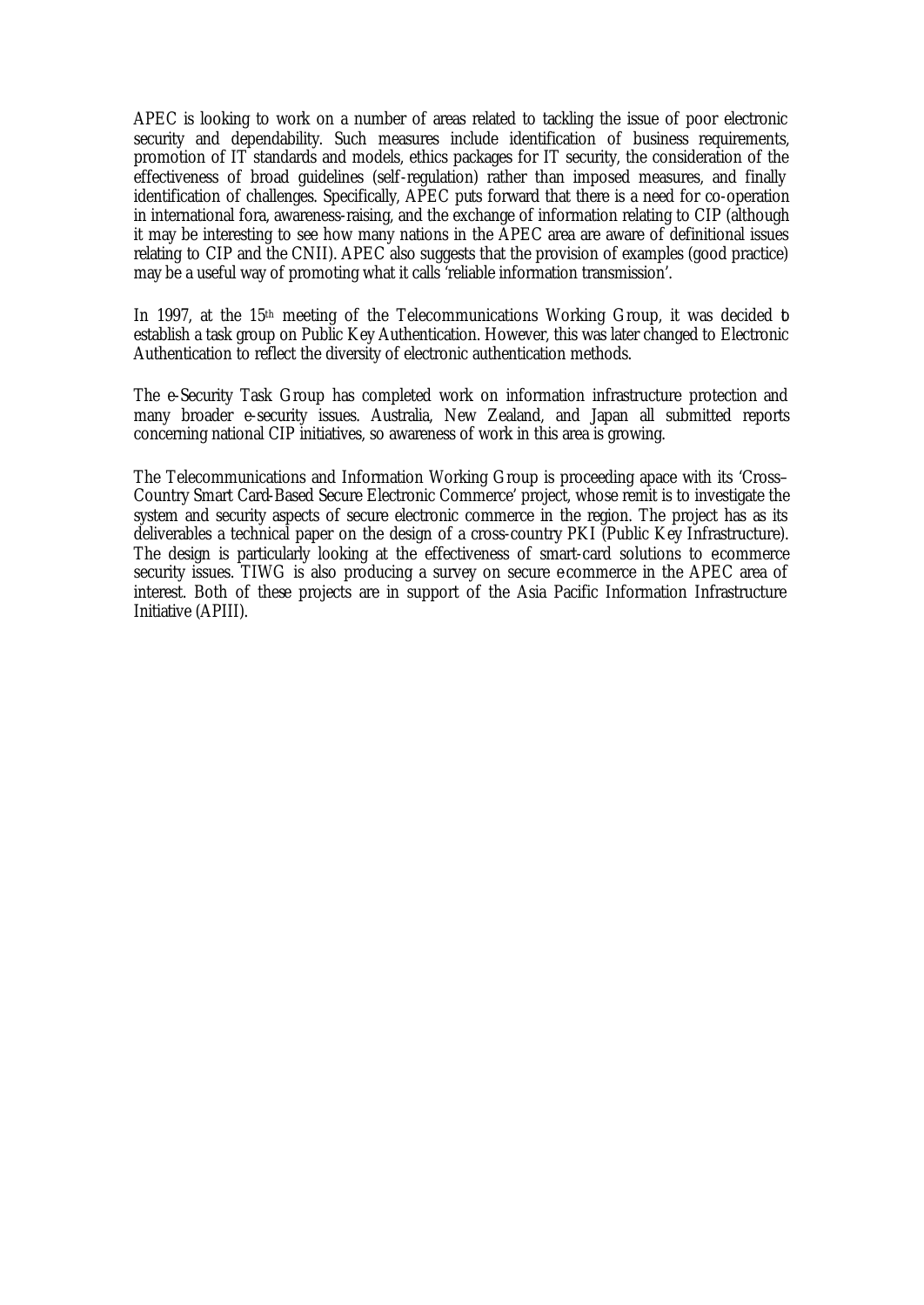## **INTERNATIONAL BUSINESS AND CONSUMERS' GROUPS**

## **International Chamber of Commerce (ICC)**

Headquartered in Paris and founded in 1919, the International Chamber of Commerce (ICC) is the leading global business organisation, whose objective is to promote an open international trade and investment system and the market economy.

Today, ICC groups thousands of member-companies and associations from over 130 countries. Because its member-companies and associations are themselves engaged in international business, ICC claims to have unrivalled authority in making rules that govern the conduct of business across borders. Although these rules are voluntary, they are observed in countless transactions every day and have become part of the fabric of international trade.

ICC initiatives are directed at issues of trade and investment policy, as well as vital technical and sectoral subjects. These include financial services, information technologies, telecommunications, marketing ethics, the environment, transportation, competition law, and intellectual property, among others.<sup>1</sup>

About a decade ago, ICC started to focus more on specific issues related to electronic commerce, such as information security and computer crime. In 1998, ICC released a set of model clauses for use in contracts involving the global transfer of data. The goal of this initiative was to provide international businesses with specific guidelines in order to reduce costs, while satisfying the requirements of the various national data protection authorities. Similarly, a set of guidelines regarding digital signatures was released in order to facilitate the exchanges of online contracts among international commercial partners.<sup>2</sup>

With the number of computers linked to the Internet growing at a spectacular rate, the business community has become increasingly concerned at the prospect of a corresponding explosion in crime involving information systems and the Internet. In response to these concerns, and to meet growing demand from the ICC's worldwide membership, in the second half of 1999, a new unit was set up. The Cyber-crime Unit is part of ICC Commercial Crime Services (CCS), the Londonbased specialist arm of the International Chamber of Commerce that focuses on crime in the business world. The unit provides operational support to the three specialised bureaux of the CCS - the International Maritime Bureau, the Commercial Crime Bureau, and the Counterfeiting Intelligence Bureau.

Specific Cyber-crime Unit tasks are to:

- keep track of criminal methods and brief CCS members;
- provide expert advice on security of information systems;
- identify criminal interference in corporate computer networks;
- constitute a prime source of information, research, and intelligence; and

<sup>1</sup> www.iccwbo.org

<sup>2</sup> Andrew Rathmell and Kevin A O'Brien, *Information Operations: An International Perspective* – Special Report. Jane's Information Group (December 2000).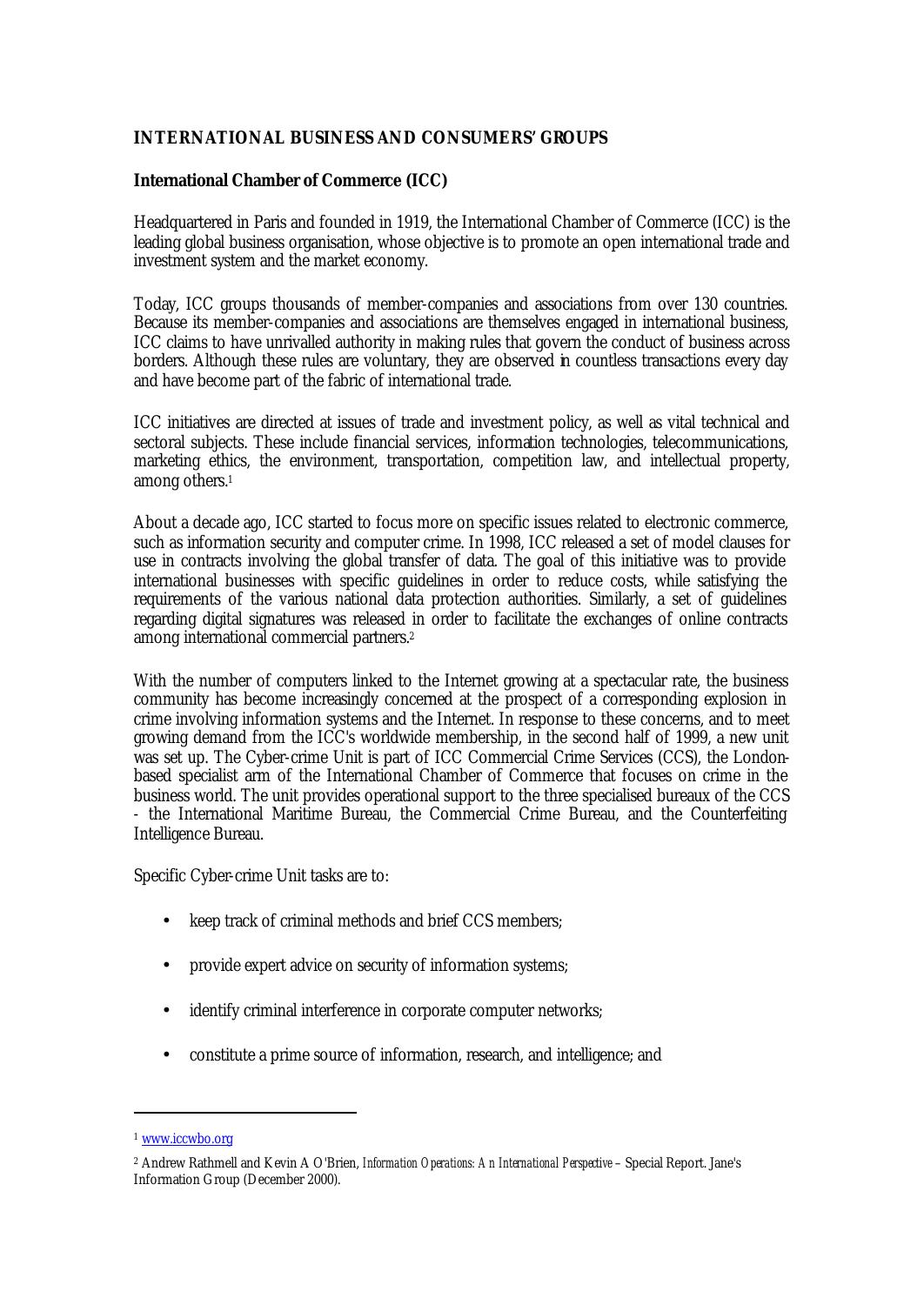• work closely with national and international law enforcement agencies.

Thus, the ICC Cyber-crime Unit helps businesses in the prevention of criminal activity through technical assistance and consultancy, offers post-crime investigation and advice services, and acts as an interface between law enforcement and the private sector.

Confidential information packages should keep ICC members abreast of developments in the area of computer crime. Co-operation agreements have also been established: the Cyber-crime Unit holds regular consultations with senior international police officers (for example, the Unit works closely with Interpol to tackle internet crime on an international level) and is a conduit for exchanges between law enforcement and business.<sup>3</sup>

In January 2000, the Cyber-crime Unit presented its anonymous reporting service for companies who have been victims of criminal activity on the Internet, and whose experiences could prevent other e-businesses falling prey to similar attacks.

Businesses may sometimes be reluctant to report Internet crime incidents for fear of bad publicity or commercial espionage. The service means that companies that have been victims of Internet crime will be able to describe the nature and details of the offence without divulging their name, so that others may take appropriate precautions.

However, also getting information over to its members about which Internet crimes they need to protect themselves from is one of the main aims of the Cyber-crime Unit. 'Although business is aware that Internet crime is a problem, much of the general information available on how to prevent it may be over-technical or not relevant for an individual company's particular system or products,' according to Captain Pottengal Mukundan, Director of ICC Commercial Crime Services.

ICC members do not have to trawl through numerous information sources and filter out everything that is not relevant to their products, as the CCU will do this for them, providing a 'onestop' shop for all the products that they use to maintain a secure web presence. Furthermore, members will not have to go looking for the information, as the CCU will send it directly, via (secure?) email as soon as the data have been collated.<sup>4</sup>

Related to this service is the 1999 cyber-crime survey where businesses can report any Internetrelated attacks or crimes suffered in the last year. To get more insight into the scope of the computer crime problem, ICC asked its members to report, among others, the attack type (Trojan horse, packet sniffing, denial of service, spoofing, access control, session hijacking, DNS hijacking, intrusion due to a design vulnerability, virus, or other); the result of the attack (website vandalism, lawsuit, loss of confidential information, loss of data, damage to reputation, disruption of operations, etc.); and several technical details of the system.<sup>5</sup>

Other activities of the Cyber-crime Unit include courses, like the workshop for business on managing the cyber-crime threat, held from 20 -25 May 2001 in Norfolk. During this interactive course, businesses explored their areas of vulnerability and found ways to protect themselves.

<sup>&</sup>lt;sup>3</sup> More info on ICC Cyber-crime Unit can be found at: www.iccwbo.org/ccs/menu\_cyber-crime\_unit.asp. See also: Rathmell and O'Brien, *Information Operations: An International Perspective*.

<sup>4</sup> ICC: "Cyber-crime bulletin urges victims to share information". London (12 January 2000): available at: www.iccwbo.org

<sup>&</sup>lt;sup>5</sup> For the 1999 Cyber-crime survey: <u>www.iccwbo.org/ccs/news\_archives/2000/first\_cyber-crime\_bulletin\_survey.asp</u>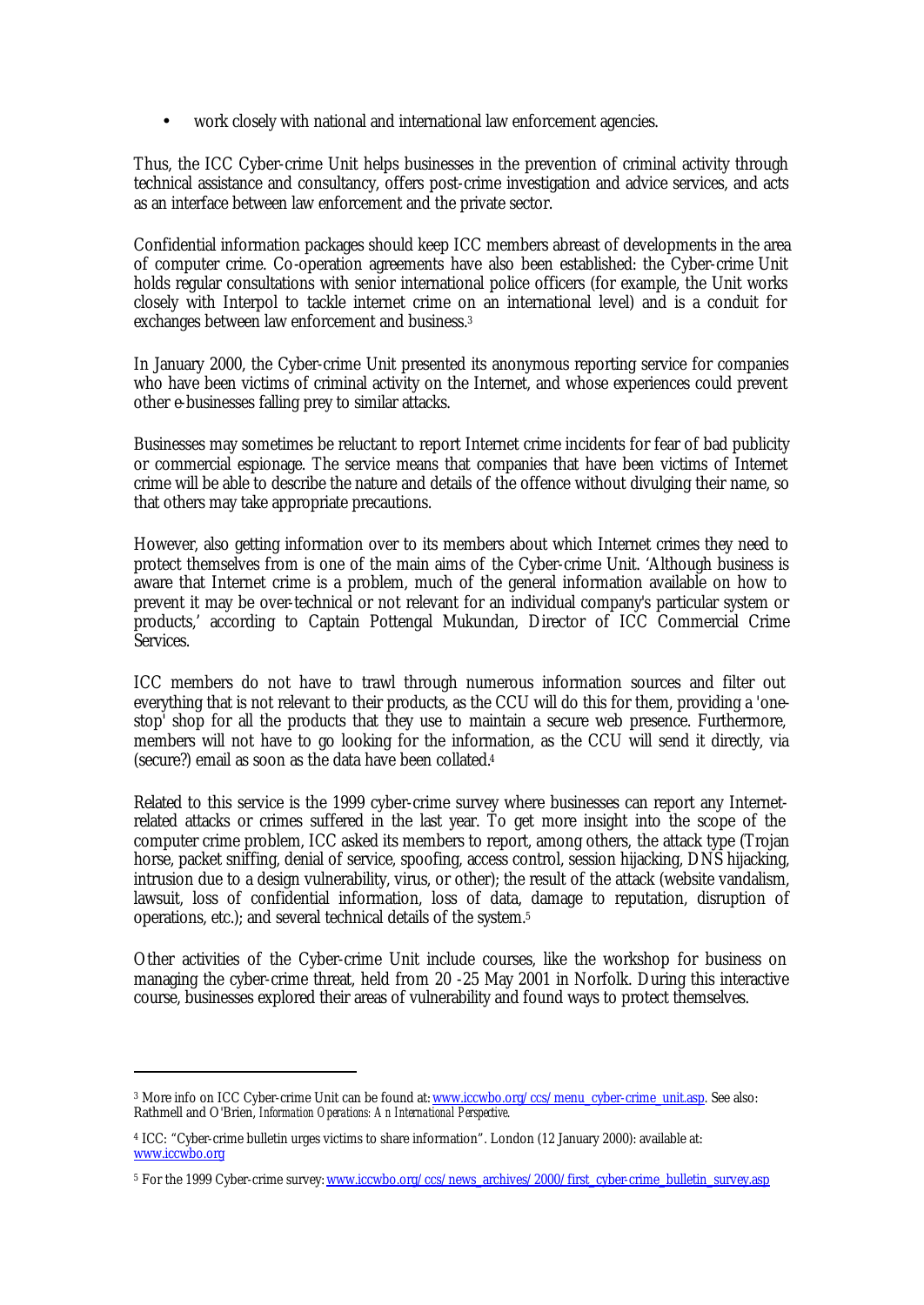Finally, the ICC is also developing specific initiatives aimed at fostering 'electronic trust' among potential e-commerce business partners. In August 2000, the eBizID programme was launched. This initiative, managed by the Hong Kong-based company ITradeSecure, is a secure digital identification solution based on public key infrastructure (PKI) and is composed of distinct elements. First, there is a Common Corporate Identifier containing a specific set of company information. Second, there is an EBizID Trust mark that verifies the fact that the holder has gone through a comprehensive verification and authentication process. Finally, digital certification and signatures, as well as encrypted email and enterprise-wide PKIs, are provided to allow companies to trade securely over the Internet. In order to deliver a full solution, the EbizID programme has partnered with companies such as IBM and its subsidiary Tivoli, Qualsys, Coface Rating, and SGSonSite.<sup>6</sup>

## **The Internet Alliance (IA)**

 $\overline{a}$ 

The Internet Alliance (IA) is an organisation of Internet policy professionals. As one of the leading international business advocacy organisations, and headquartered in Washington, DC, IA represents the Internet online industry at the state, federal, and international levels. Through public policy, advocacy and strategic alliances, the IA aims to build the confidence and trust necessary for the Internet to be the global mass market medium of the 21st century.

Members of the Internet Alliance include IBM, Bell Atlantic, @Once, 24/7Media, AOL Time Warner, Citibank, Encirq, Cox Interactive, Deutsche Telekom, DLJDirect, MCI WorldCom/UUNET, Council of Better Business Bureaus, Microsoft, Prodigy, Juno On-line Services, WorldCom, Verizon, and Yuroka. The alliance is an independent subsidiary of the Direct Marketing Association (DMA).

Having formed strategic alliances within the Internet policy community, the IA is dedicated to advocating the Internet industry's perspective on issues such as online consumer privacy, Internet security and law enforcement, content regulation, unsolicited commercial email or 'spamming', internet taxation, and children's marketing online.

The Alliance is also dedicated to coalition- and alliance-building by co-operating with other reputable associations and public policy organisations to strengthen further the industry's voice. Besides effective partnerships, IA's mission statement is to persuade governments of the need for the Internet's self-governance. Firmly committed to the notion that the Internet cannot support a 'Balkanised regulatory environment', the IA argues that 'self-governance is critical to the survival and long-term growth of the medium and the Internet industry as a whole'.<sup>7</sup>

Against the background of a growing threat of criminal activity online, the IA aims to serve as a pragmatic industry voice by co-ordinating industry initiatives on education outreach to policymakers, law enforcement, and consumers. The IA's goal on this issue is to lead industry selfgovernance discussions, memorialise a critical set of business practices to help thwart crime, and demonstrate the industry's continued commitment to stopping crime and fraud online**.**

Information security and computer crime are primary concerns for the Alliance's members. For example, in the domain of Internet security and law enforcement (both key issues for the Alliance), a special body was established, known as the Law Enforcement and Security Council (LESC). This is a forum where Internet companies promote consumer confidence and trust in the Internet by coming together to address consumer security issues. Specifically, the Council wants to establish a process by which to address security on the Internet, with education as a recurring theme for both

<sup>6</sup> This paragraph is taken from: Rathmell and O'Brien, *Information Operations: An International Perspective*.

<sup>7</sup> See: www.internetalliance.org. See also: Rathmell and O'Brien, *Information Operations: An International Perspective*.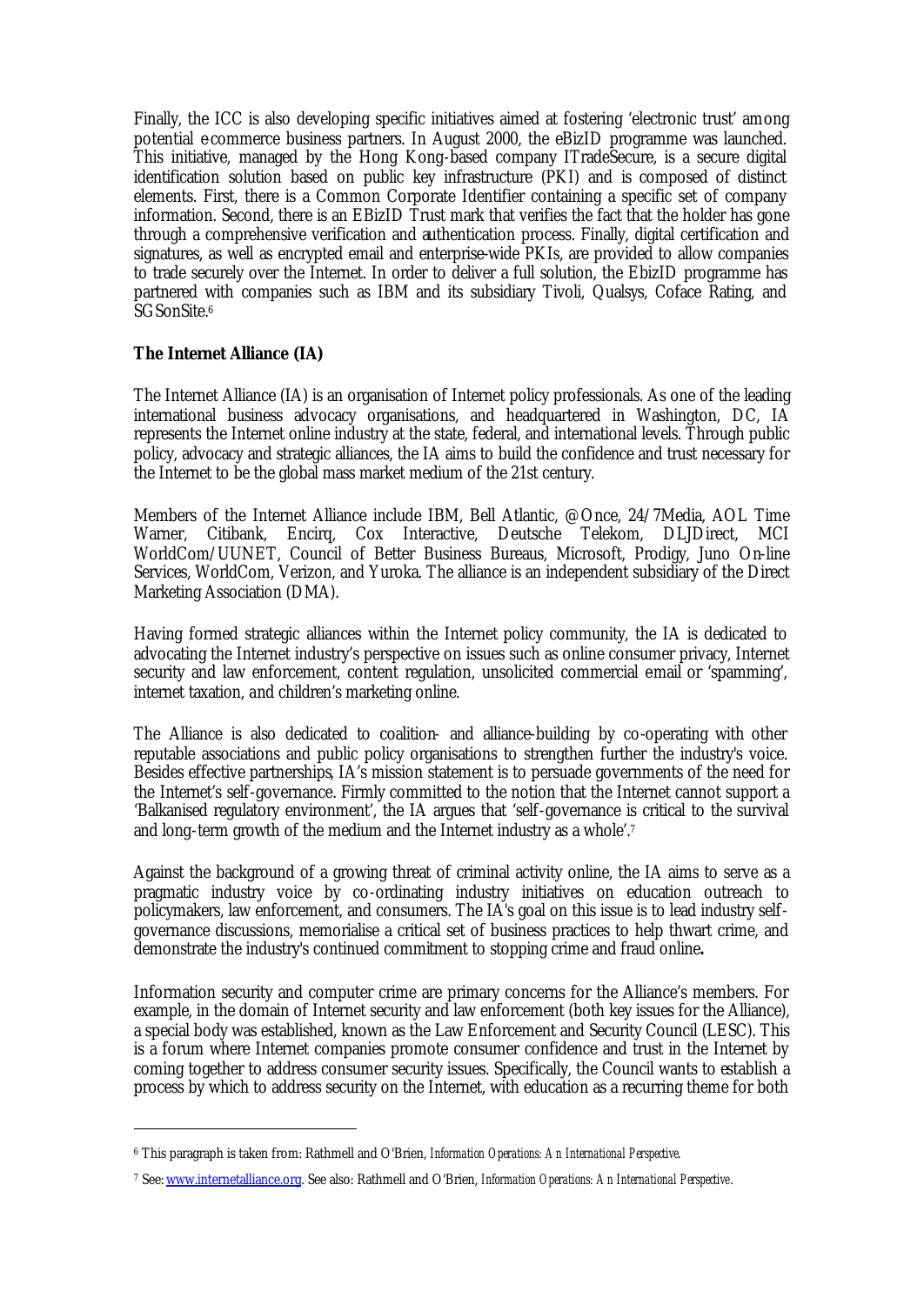law enforcement agencies and consumers. Recognising problems and assessing the best course of action will be fundamental to solving these problems, the IA argues. This strategy will consist of applying and interpreting the law to address security problems on the Internet, also with an opportunity for law enforcement agencies that have previous experience in combating Internet crime to assist others who have less training.

In this context, an important White Paper was released as G8 leaders met in May 2000 for a threeday conference on 'A Government/Industry Dialogue on Safety and Confidence in Cyber-space'.

The document was delivered to government representatives who confirmed the need for selfregulation in dealing with computer and Internet crime. The report echoes earlier studies and calls for greater co-operation in battling cyber-criminals. The increase in all types of cyber-crimes is making it difficult for law enforcement agencies to keep up with the workload, creating a demand for computer security experts, the Internet Alliance says. The report states that most online crime is 'offline' crime that just happens to occur in a new medium. Therefore, the 'primary guiding principle' is how to apply laws already in the books to offences committed on the Internet. While there needs to be greater co-operation among computer security experts in the private sector, they do not want to be forced into the role of policing the Internet. 'Industry co-operation with law enforcement should be both voluntary and within the limits of the current law,' notes the report.<sup>8</sup> The paper also called for stronger government-industry co-operation in countering offensive Information Warfare (IW) attacks.<sup>9</sup>

#### **The Alliance for Global Business (AGB)**

The Alliance for Global Business (AGB) is a co-ordinating mechanism of leading international trade associations aimed at providing business leadership on information society issues and electronic commerce. Jointly, these organisations represent the bulk of electronic commerce in almost all countries in the world. The coalition represents a diverse cross-section of business in over 140 countries. Membership includes providers and users of information technology, large multinational enterprises and small start-ups, and companies in developing, as well as developed economies.

The AGB was created in response to the need for a coherent and unified global industry voice to international organisations and governments around the world. The Alliance represents a broad range of industry with a focus on high-tech manufacturers, service providers, and information technology users from nearly every sector of the global economy.<sup>10</sup>

The founding members of the Alliance are:

- Business and Industry Advisory Committee to the OECD (BIAC);
- Global Information Infrastructure Commission (GIIC);
- International Chamber of Commerce (ICC);

<sup>8</sup> "Seeking a Global Answer to Cyber-crime - Corporate Study Calls for Police Co-operation, Education", ABMNews.com: www.uplink.com.au/lawlibrary/Documents/Docs/Doc75.html

<sup>9</sup> Internet Alliance, *An International Policy Framework for Internet Law Enforcement and Security: An Internet Alliance White Paper* (May 2000): www.internetalliance.org/policy/leswp.html

<sup>10</sup> This section is taken from www.giic.org/agb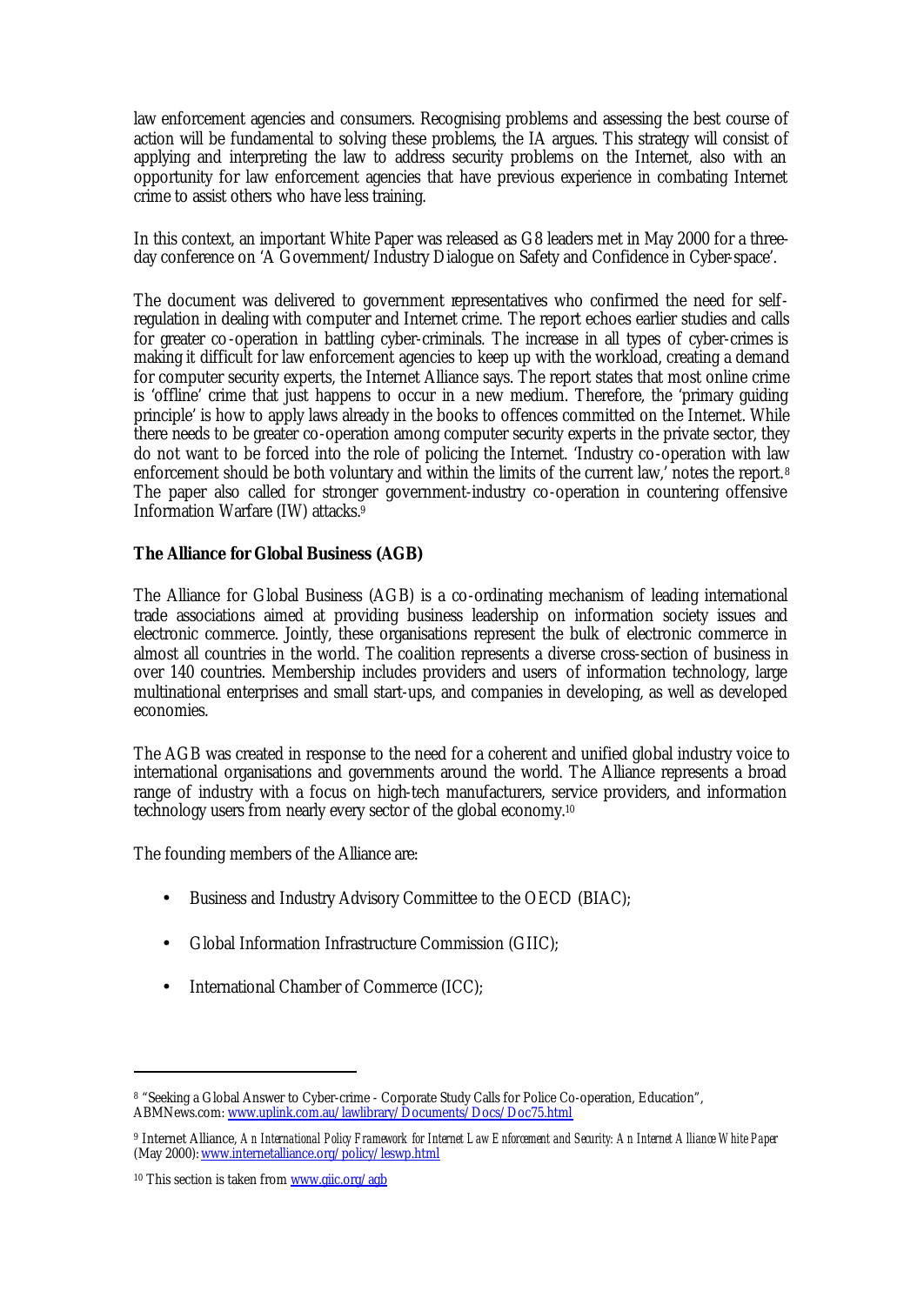- International Telecommunications Users' Group (INTUG); and
- World Information Technology and Services Alliance (WITSA).

The varied membership of the Alliance for Global Business, reflecting the growing convergence between information and communication technologies, is having a profound impact on the development of international norms and rules in the areas of Information Security and CIP.

The Alliance has issued a set of fundamental principles as the basis for policymaking in electronic commerce. In 1998, the *Global Action Plan for Electronic Commerce*11 was issued, calling for minimal government regulation and emphasising business self-regulation as the most effective way of building confidence in transactions over open networks. The initial version of the plan was officially submitted to OECD governments at the October 1998 OECD Ministerial Conference on Electronic Commerce.<sup>12</sup> The plan sets out the industry's views on the full range of  $e$ -commerce issues, including privacy, cryptography, consumer protection in the online environment, taxation of e-commerce, intellectual property protection, standards, competition, and Internet governance. In addition, the plan describes in detail business initiatives in all these fields, so that governments are informed of the extent to which self-regulation is already operating and what further initiatives are under development. The plan's stated aim is to create trust in ecommerce across the whole spectrum of providers for services and goods.<sup>13</sup>

The Alliance aims to draft a common set of definitions and best-practice guidelines for authentication and, in particular, certification practices, while, at the same time, supporting the freedom of contract to establish parties' rights and responsibilities when using electronic signatures. Similar requests and positions were confirmed in a discussion paper issued by the Alliance in April 1999 in response to a call for the World Trade Organisation (WTO) to begin an ecommerce work programme.14 In working with the WTO, AGB has produced this discussion paper examining all trade-related issues relating to global electronic commerce, taking into account the economic, financial, and developmental needs of developing countries, with recommendations for action 15

## **Business and Industry Advisory Committee to the OECD (BIAC)**

The Business and Industry Advisory Committee to the OECD (BIAC) was established in March 1962 as an independent organisation officially recognised by the OECD as being representative of business and industry. BIAC's role is to provide the OECD and its member governments with constructive comments based on the practical experience of the business community.

BIAC carries out its work through a network of policy groups that respond to and work with the different OECD Directorates and Committees. Through its consultative status *vis-à-vis* the OECD, BIAC aims to give the business community a chance to shape the development of long-term policies in OECD countries. Policy areas of the Committee range from trade liberalisation and sustainable development to e-commerce taxation and biotechnology.<sup>16</sup>

<sup>11</sup> www.giic.org/focus/e-commerce/agbecplan.html

<sup>12</sup> www.ottawaoecdconference.org

<sup>13</sup> www.giic.org/agb

<sup>14</sup> Rathmell and O'Brien, *Information Operations: An International Perspective*.

<sup>&</sup>lt;sup>15</sup> The paper is available at www.giic.org/agb/agb\_wtoApril1999.pdf

<sup>16</sup> See: www.biac.org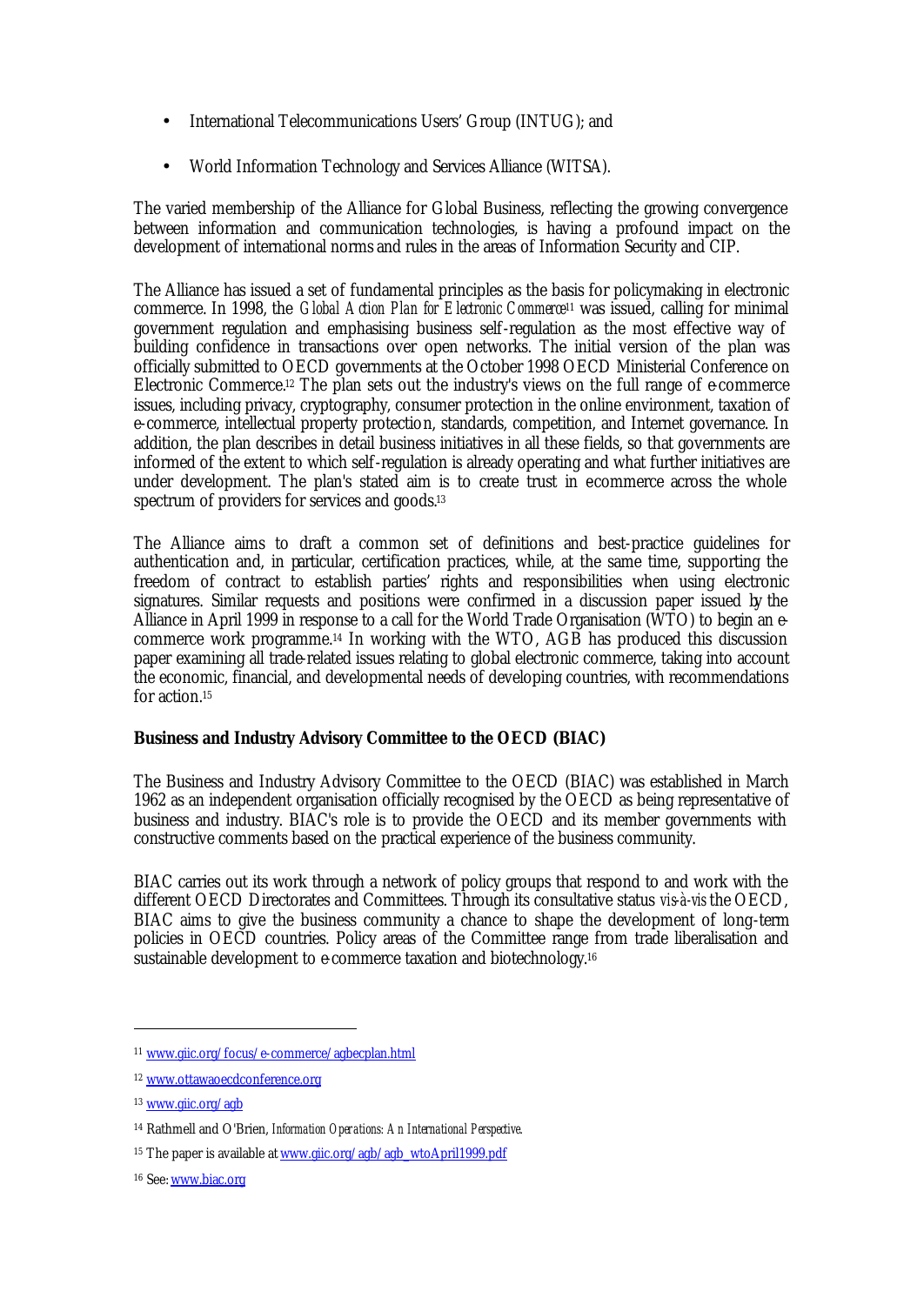For several decades, BIAC has been deeply involved in the OECD's work on information, communications, and electronic commerce, through direct participation at several policy initiatives undertaken by the Committee for Information, Computer, and Communication Policy. In particular, BIAC had a major impact in overcoming many proposed government restrictions concerning cryptography during the negotiations that led to the 1997 Guidelines for Cryptography.<sup>17</sup>

## **Global Information Infrastructure Commission (GIIC)**

The Global Information Infrastructure Commission (GIIC) is an independent, non-governmental initiative involving leaders from developing as well as industrialised countries. The mission of the CEO-level business organisation is to foster private sector leadership and private-public sector cooperation in the development of information networks and services to advance global economic growth, education, and quality of life.

The GIIC's goals are to strengthen the leadership role of the private sector in the development of a diverse, affordable, and accessible information infrastructure; to promote the involvement of developing countries in the building and utilisation of truly global and open information infrastructure; and to facilitate activities and identify policy options that foster effective applications of telecommunications, broadcasting, and information technologies and services.

The GIIC's three primary foci are Global Electronic Commerce, GII Development, and Education in the Information Age.

By examining policy options and promoting collaboration between governments, the private sector, and international organisations, GIIC aims to harmonise regulations and standards to support the development of the global information infrastructure.<sup>18</sup> At the same time, the objective is to bring developing countries into the new economy. Also relevant is that the GIIC acts as an educational and information clearing house where business representatives can pool experiences and best practices in Internet-related activities.<sup>19</sup>

## **International Telecommunication Users' Group (INTUG)**

The International Telecommunications Users Group (INTUG) is an alliance of associations of telecommunications users' groups, corporations, and individuals. Established in 1974 in the Netherlands and currently based in Brussels, INTUG exists to ensure that the users' voice is heard wherever telecommunications policy is decided. As a non-profit organisation, the Group has interfaces with EC, ITU, and  $\overline{OECD}$ <sup>20</sup> The organisation has been very successful in interacting with national government policy-makers, both inside and outside various international fora.

INTUG concerns itself with four major issues: monopoly authority and the rights of users, free access to telecommunication networks, freedom in user choice of equipment and services, and constructive co-operation between public authorities and users.<sup>21</sup>

<sup>17</sup> Rathmell and O'Brien, *Information Operations: An International Perspective*.

<sup>18</sup> www.giic.org/agb

<sup>19</sup> Rathmell and O'Brien, *Information Operations: An International Perspective*.

<sup>&</sup>lt;sup>20</sup> For an elaborate overview of the history of INTUG, see www.intug.net and www.intug.net/agb

<sup>21</sup> What is INTUG? www.hkbu.edu.hk/~hktug/newsltr/intug.html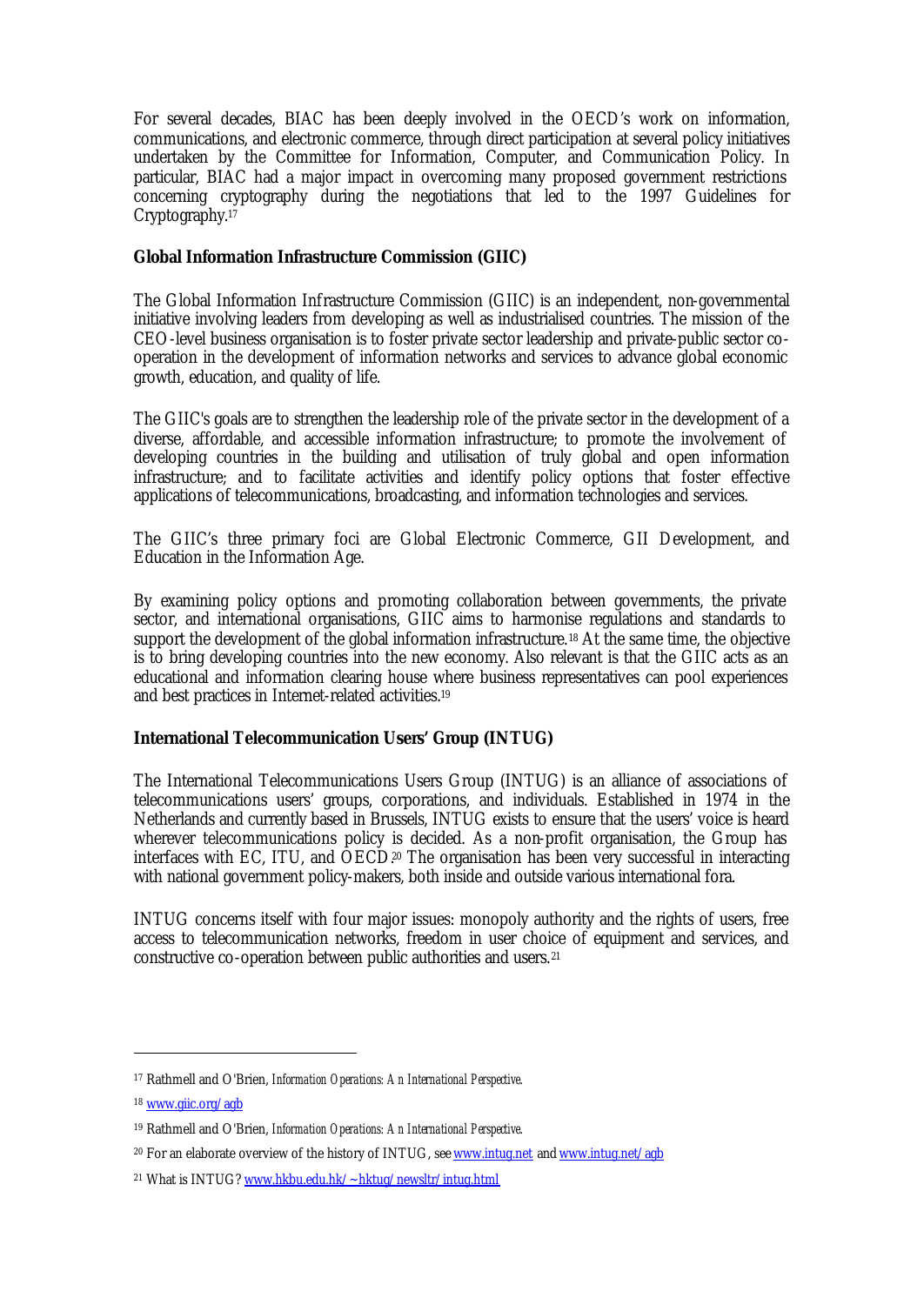## **World Information Technology and Services Alliance (WITSA)**

The World Information Technology and Services Alliance (WITSA) is a consortium of 41 information technology industry associations from economies around the world. WITSA members represent over 97 percent of the world's IT market. As the global voice of the IT industry, WITSA is dedicated to advocating policies that advance the industry's growth and development; facilitating international trade and investment in IT products and services; strengthening WITSA's national industry associations through the sharing of knowledge, experience, and critical information; providing members with a vast network of contacts in nearly every geographic region of the world; and hosting events like the World Congress on IT, the Global Public Policy Conference, and the Global Information Security Summit.

Founded in 1978 and originally known as the World Computing Services Industry Association, WITSA has increasingly assumed an active advocacy role in international public policy issues affecting the creation of a robust global information infrastructure, including increasing competition through open markets and regulatory reform; protecting intellectual property; encouraging cross-industry and government co-operation to enhance information security; bridging the education and skills gap; reducing tariff and non-tariff trade barriers to IT goods and services; and safeguarding the viability and continued growth of the Internet and electronic commerce.

WITSA feels that it has a real impact on the global IT environment. The Association strengthens the industry at large by promoting a level playing field and by voicing the concerns of the international IT community in multilateral organisations, including the WTO, the OECD, the G8, and other international fora where policies affecting industry interests are developed. WITSA recently issued statements on the WTO Agreement on Basic Telecommunications Services, the Year 2000 transition, and electronic commerce.<sup>22</sup>

## **Global Business Dialogue on Electronic Commerce (GBDe)**

The Global Business Dialogue on Electronic Commerce (GBDe) is a worldwide, CEO and Boardmember-driven initiative to develop policies promoting global electronic commerce.

In 1998, then-EU Commissioner Martin Bangemann called on the international business community to work together with the European Commission and individual national governments in order to create an efficient and effective regulatory and legal framework for electronic commerce. The business community responded to this invitation by forming the Global Business Dialogue on Electronic Commerce, an advocacy group uniting over sixty Chief Executive Officers and other senior executives from the leading international telecommunications and IT companies.<sup>23</sup>

Established in January 1999, the organisation consists of major companies engaged in e-commerce worldwide and of trade organisations and is designed to be their global voice on ecommerce issues. The objective is to address political decision-makers around the world in a unified fashion, suggesting ways to avoid conflicting policies and patchwork legislation. Where regulation cannot be avoided, the GBDe proposes to work with governments and international organisations to develop business-led, self-regulatory systems that create consumer confidence and maintain efficiency.

<sup>22</sup> www.witsa.org

<sup>23</sup> Rathmell and O'Brien, *Information Operations: An International Perspective*.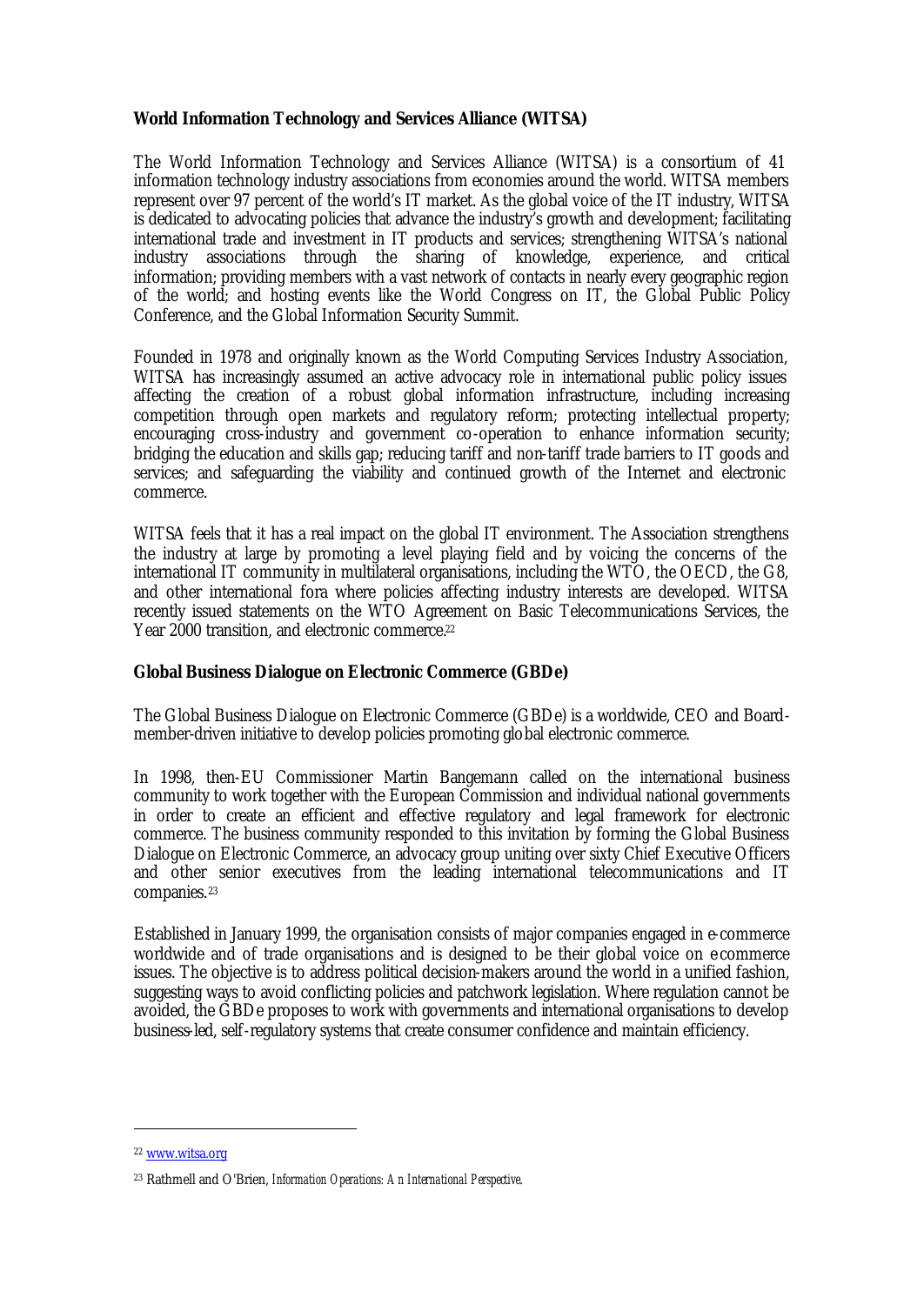At its inception, the GBDe established a number of issue groups tackling many issues related to ecommerce. GBDe currently has nine of these groups: authentication and security, consumer confidence, content/commercial communications, information infrastructure (including interoperability and internet governance), intellectual property rights, jurisdiction, liability, protection of personal data, and tax and tariffs.<sup>24</sup>

The objective of these working groups was to foster debate amongst members and to produce detailed policy recommendations for governments and other international organisations such as the Geneva-based World Trade Organisation. In September 1999, the working groups presented the initial findings of their activities at the first annual GBDe conference held in Paris. Information security was one of the urgent topics discussed by the many CEOs and senior officials attending the two-day event. Their initial conclusions called for strong co-operation between governments and international businesses in countering the increasing number of malicious activities over the Internet. They believed that it was vital that the security of electronic transactions be protected in order to ensure the trust of both business and consumers in electronic commerce. Therefore, 'governments, administrations, parliaments and international organisations should provide a minimal legal framework to ensure the legal effectiveness of electronic authentication methods and should preferably rely on existing law to deter fraud and other misconduct." <sup>25</sup> In order to achieve these objectives, the working groups called for the full legal recognition of electronic signatures and the removal of legal restrictions on the use and export of encryption.

During 2000, the GBDe contributed to the G8 summit meeting on information technology. In an Information Technology Charter, a new standard was set for e-commerce policies globally, regionally, and nationally. During this period of time, the GBDe also worked with a number of international organisations including the OECD, the WTO, the United Nations Development Program (UNDEP), and the World Bank (WB), providing input and adding the practical business perspective to broad policy deliberations. In addition, the GBDe has signed co-operation agreements with key business organisations such as the ICC (see above), BIAC (see above), the eASEAN Task Force, and the APEC Business Advisory Council.<sup>26</sup>

In September 2000, the working groups released a document detailing a set of policies and actionplans against cyber-crime and other offensive Information Warfare activities. The overall objective of these efforts is to "begin co-operative, international industry-to-government and governmentto-government efforts to enhance cyber-security and to fight cyber-crime".27 The GBDe has invited companies and governments to increase their investments in Information Assurance and cyber-security products, services, and procedures to protect "the value of their business, and government information and content". Particular attention has been devoted to issues relating to state-sponsored industrial espionage and information sharing. Concerning the former, this industry body has condemned "any state-sponsored industrial espionage to advance the commercial interest of companies or nations", and calls for its members "to pledge not to accept competitive information from such sources". The GBDE strongly supports the creation of information-sharing schemes concerning information security.<sup>28</sup>

According to the GBDe, businesses responsible for network infrastructure have a responsibility to work together to promote information security in co-operation with governments. In addition to

<sup>&</sup>lt;sup>24</sup> See also the GBDe brochure at: www.gbd.org/acrobat/brochuresm.pdf. More on the origins of GBDe can be found on their website at: www.gbd.org

<sup>25</sup> Information taken from the GBDe's website at www.gbde.org

<sup>26</sup> See the GBDe brochure at: www.gbd.org/acrobat/brochuresm.pdf

<sup>27</sup> GBDe, "Cyber-Security and Cyber-crime" – Statement issued on 15 September 2000

<sup>28</sup> This paragraph is taken from Rathmell and O'Brien, *Information Operations: An International Perspective*.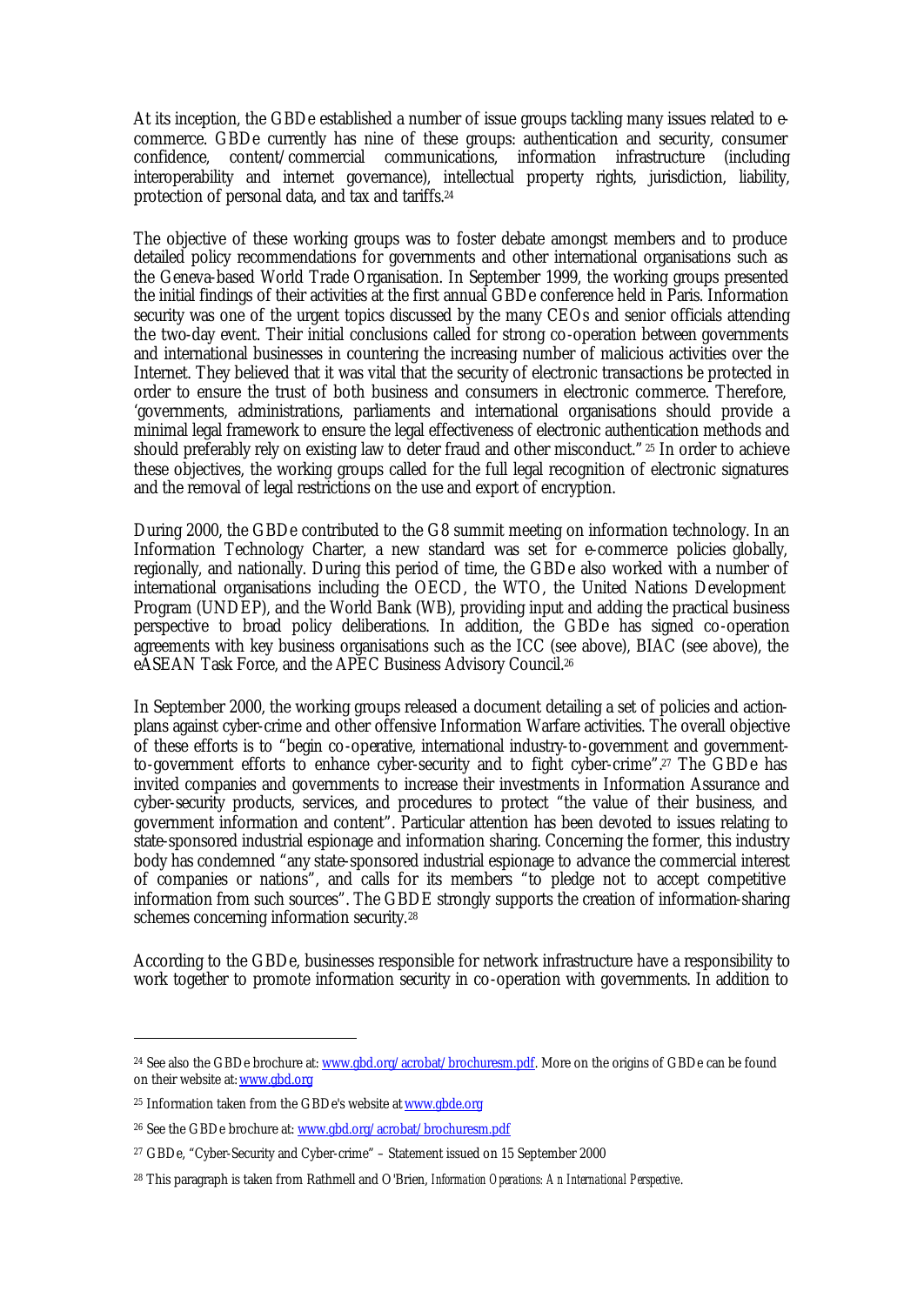co-operation on sharing information with other enterprises and government about potential threats, attacks, viruses and cyber-crime incidents, businesses should work together to reduce vulnerabilities and improve protective measures. To promote such co-operation, the GBDe has urged business in all regions to establish voluntary information sharing mechanisms regarding cyber-attacks, vulnerabilities, countermeasures, and effective information security practices.<sup>29</sup>

With the belief that the future of the digital economy hinges on a secure Internet, and that there exists a rapidly increasing need to improve cyber-security and fight cyber-crime, the GBDe formed a special Working Group. The Cyber-Security Working Group was officially launched on April 26, 2000 in New York City, at a meeting of the GBDe Business Steering Committee.<sup>30</sup>

During the GBDe 2000 Miami Conference in September that year, the GBDe Cyber-Security paper was presented, including an extensive and detailed list of policy recommendations for both industry and government action.<sup>31</sup> The GBDe is providing these recommendations to all governments, at all levels, so as to begin co-operative, international industry-to-government and government-to-government efforts to enhance cyber-security and to fight cyber-crime.

## **Consumers International (CI)**

Consumers International (CI) supports, links and represents consumer groups and agencies all over the world. It has a membership of more than 260 organisations in 119 countries. Most members are independent, non-governmental organisations.

IC strives to promote a fairer society through defending the rights of all consumers, including poor, marginalised and disadvantaged people, by supporting and strengthening member organisations and the consumer movement in general; and by campaigning at the international level for policies which respect consumer concerns.

Consumers International is an independent, non-profit organisation. It is not aligned with or supported by any political party or industry. It is funded by fees from member organisations and by grants from foundations, governments and multilateral agencies.

The organisation was founded in 1960 as the International Organisation of Consumer Unions (IOCU) by a group of national consumer organisations that recognised that they could build upon their individual strengths by working across national borders. The organisation rapidly grew and soon became recognised as the voice of the international consumer movement on issues such as product and food standards, health and patients' rights, the environment and sustainable consumption, and the regulation of international trade and of public utilities.

Consumers International's Head Office is based in London, as is its Office for Developed and Transition Economies. Regional Offices are located in Kuala Lumpur (Malaysia), Santiago (Chile) and Harare (Zimbabwe).<sup>32</sup>

Besides activities and achievements such as consumer protection, consumer education, institution and capacity building, and the provision of a variety of publications, e-commerce is one of the focus areas. Consumers International claims to have been at the forefront in consumer activism in the new area of ecommerce and has contributed extensively to the development of OECD

<sup>29</sup> Brochure GBDe at: www.gbd.org/acrobat/brochuresm.pdf

<sup>30</sup> See www.gbde.org/cyber-security/

<sup>31</sup> Available at: www.gbde.org/cyber-security/cs2000.html

<sup>32</sup> Taken from: www.consumersinternational.org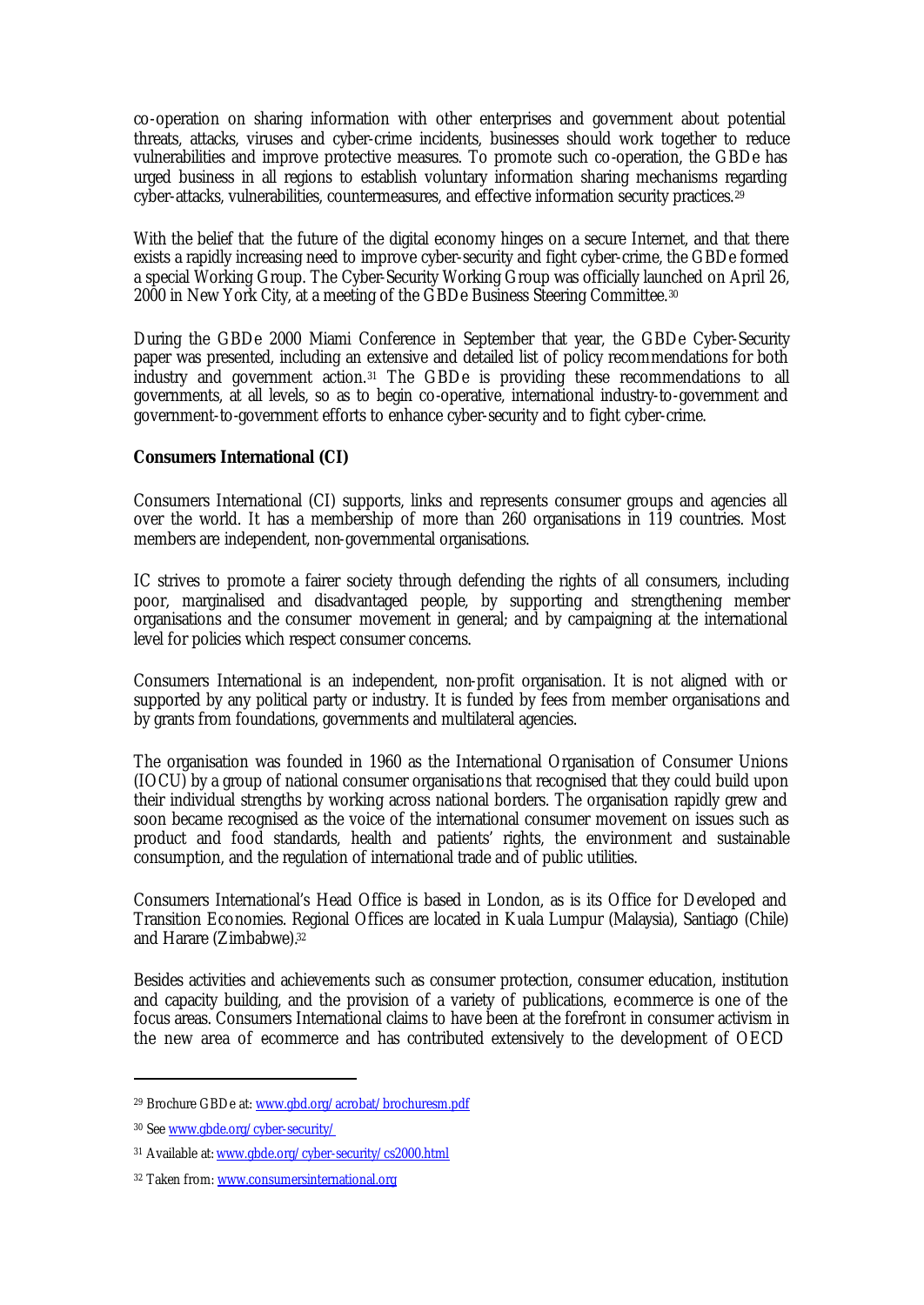guidelines for consumer protection in e-commerce. CI has also carried out research on consumer satisfaction with regard to Internet shopping, as well as working on other important issues such as privacy and alternative dispute resolution in Internet transactions.<sup>33</sup>

Publications during 2001 related to e-commerce include advice and guidance for shopping on the Internet34 and the results of a comparative study of privacy protection on 751 Internet sites for consumers. The main findings of this study revealed that existing measures put in place by various governments to protect people's privacy inadequate: many European and American Internet sites aimed at consumers fall woefully short of international standards on data protection.<sup>35</sup>

Earlier studies were, amongst others, Disputes in Cyber-space - on-line dispute resolution for consumers in cross-border disputes'36 and several studies on consumers' online shopping.<sup>37</sup>

As can also be concluded from last year's annual report, CI has contributed to new international guidelines and conducted research on Internet shopping, mechanisms for dispute resolution, and privacy:<sup>38</sup>

- Concerns about surveillance and unauthorised use of personal information collected over the Internet by business were discussed in a workshop in the Netherlands for CI members from Europe, Latin America, and Asia.
- A new CI study of privacy protection on more than 750 Internet sites, Privacy@net, was prepared for release in early 2001.
- CI continued to work with the OECD Consumer Policy Committee on the implementation of its Guidelines for Consumer Protection in Electronic Commerce. 'Disputes in Cyber-space', a new CI study released at an OECD meeting in December2001 found that no on-line dispute resolution service meets all criteria for good practice. The survey assessed providers of on-line business to consumer dispute resolution services using recommendations from the Transatlantic Consumer Dialogue and the European Commission. This report, as the first of its kind, generated considerable media interest.
- Consumer groups in the UK, Holland, Argentina, and elsewhere are encouraging best practice in the form of Web Trader seals for e-businesses.
- Dozens of CI members around the world participated in the US Federal Trade Commission's Millennium Surf to fight fraud on the Internet. The sweep targeted get-richquick schemes promoted over the Internet with consumer groups from the UK to Uruguay sending information to the FTC on some 1,600 suspect web sites.

<sup>33</sup> See www.consumersinternational.org/campaigns/index.html#electronic

<sup>34</sup> www.consumersinternational.org/CI\_Should\_I\_buy.pdf

<sup>&</sup>lt;sup>35</sup> Full report available at: www.consumersinternational.org/news/pressreleases/fprivreport.pdf

<sup>36</sup> www.consumersinternational.org/campaigns/electronic/adr\_web.pdf

<sup>37</sup> See: www.consumersinternational.org/campaigns/index.html#electronic

<sup>38</sup> See Consumers International *Annual report 2000*: available at www.consumersinternational.org/annualreport/2000/AR30-35.pdf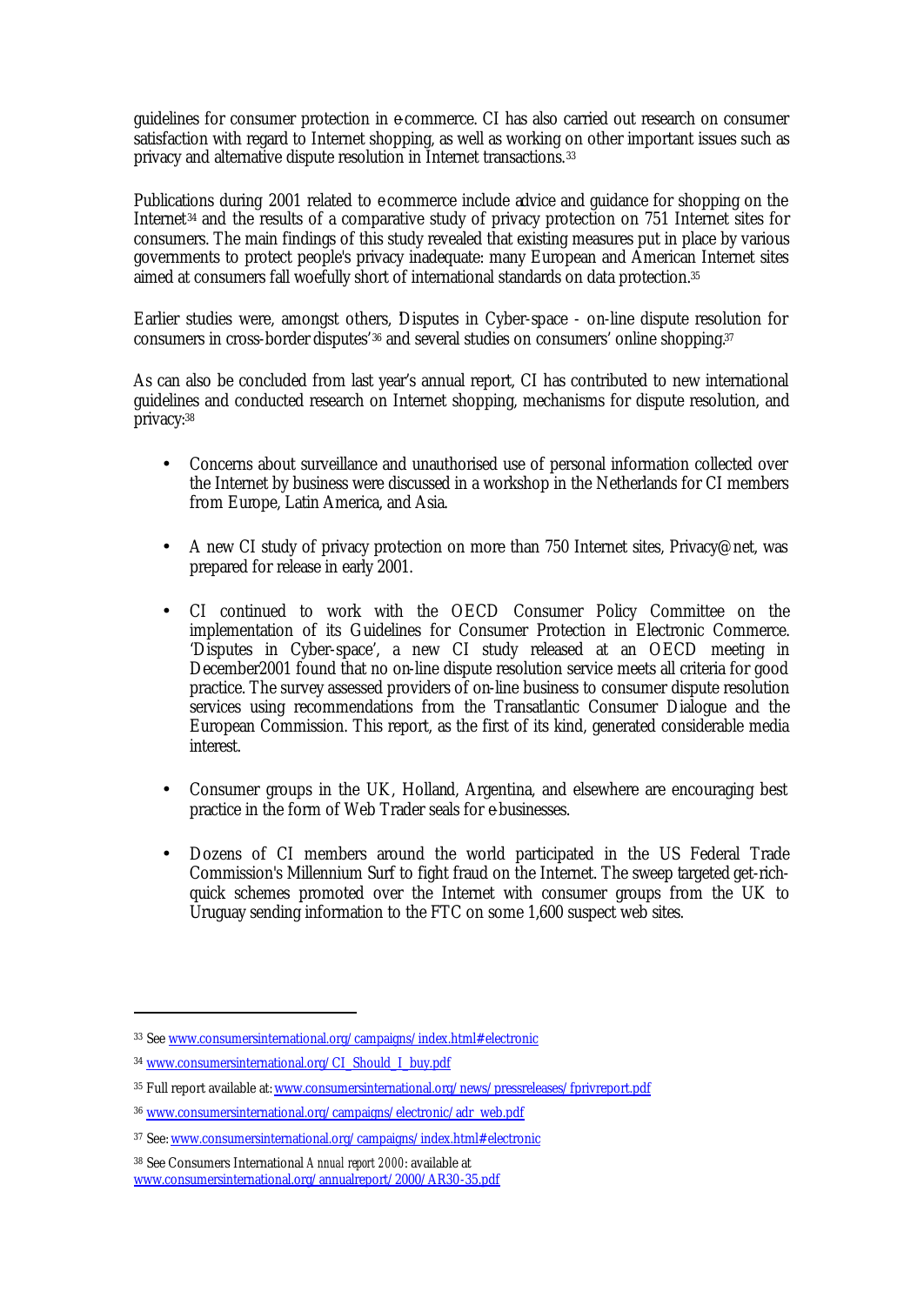#### **References**

Rathmell, Andrew, and Kevin A O'Brien. *Information Operations: An International Perspective* – Special Report. Jane's Information Group: December 2000.

Internet Alliance. *An International Policy Framework for Internet Law Enforcement and Security: An Internet Alliance White Paper*. (May 2000): www.internetalliance.org/policy/leswp.html

'Seeking a Global Answer to Cyber-crime – Corporate Study Calls for Police Co-operation, Education"' www.uplink.com.au/lawlibrary/Documents/Docs/Doc75.html

GIIC. 'Drive to boost consumer confidence in e-business'. Press release (11 October 1999): www.giic.org/pr991011.html

GBDe, The GBDe Cyber Security paper presented at the GBDe 2000 Miami Conference 2000: www.gbde.org/cybersecurity/cs2000.html

Consumers International, *Annual Report 2000*: www.consumersinternational.org/annualreport/2000/AR30-35.pdf

ICC, 'Cyber-crime bulletin urges victims to share information'. Press release (12 January 2000): www.iccwbo.org

#### **Other Sources**

Information Assurance Advisory Council www.iaac.org.uk

International Chamber of Commerce (ICC) www.iccwbo.org

ICC Cyber-crime Unit www.iccwbo.org/ccs/menu\_cyber-crime\_unit.asp

The Internet Alliance website **www.internetalliance.org** 

Alliance for Global Business (AGB) www.giic.org/agb

Business and Industry Advisory Committee to the OECD (BIAC) www.biac.org

International Telecommunication Users Group www.intug.net

World Information Technology and Services Alliance www.witsa.org

Global Information Infrastructure Commission www.giic.org/agb

GBDe www.gbde.org

Consumers International www.consumersinternational.org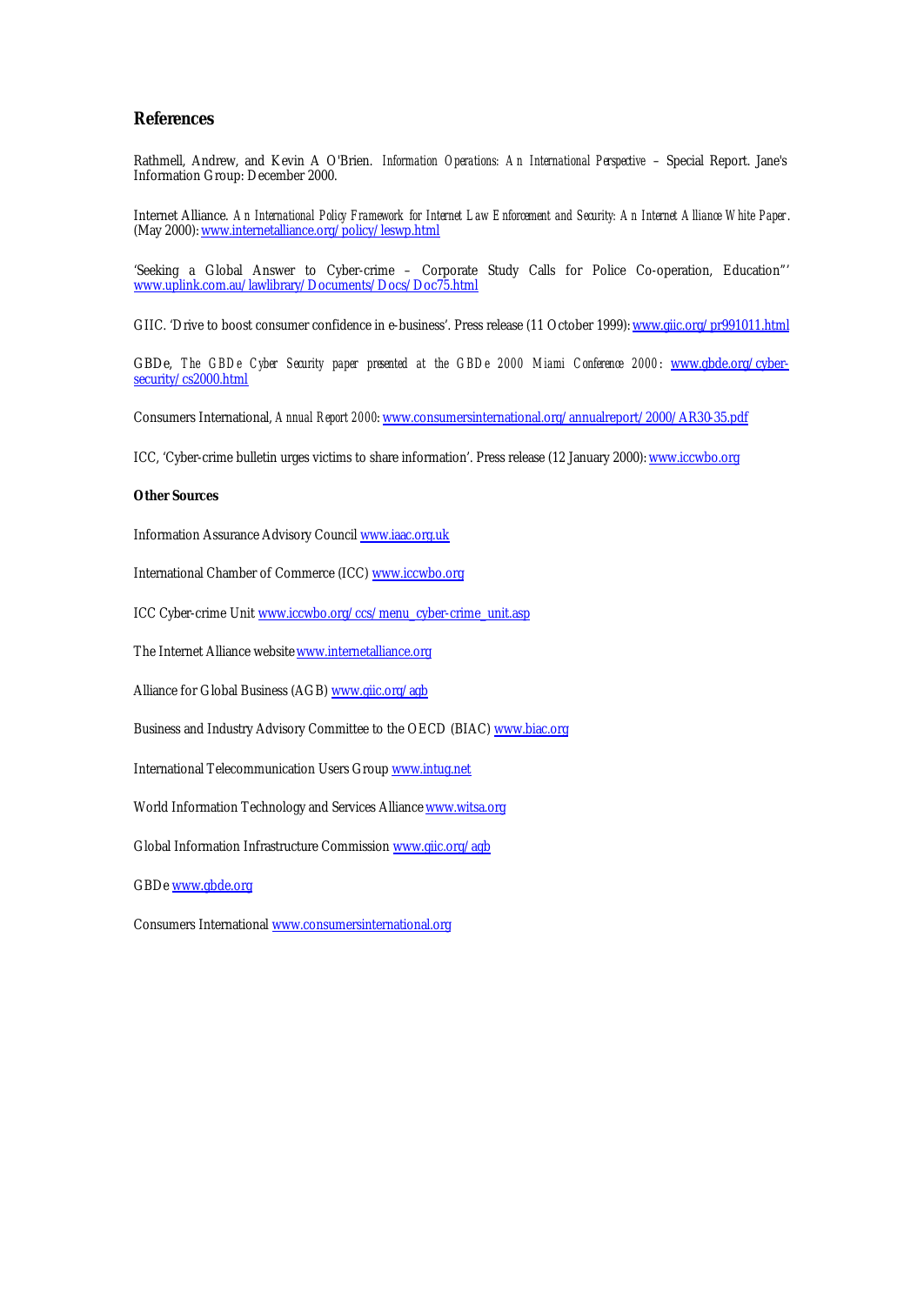## **COUNCIL OF EUROPE (COE)**

#### **Socio-Political, Economic, and Commercial Overview**

The Council of Europe (COE), headquartered in Strasbourg, France, is continental Europe's oldest political organisation, founded in 1949, and consisting of 43 countries<sup>1</sup> and having granted observer status to five more.2 The COE is distinct from the 15-nation European Union, however: no country has ever joined the EU without first becoming a member of the Council of Europe. The Council was devised to develop agreements to standardise member-countries' social and legal practices in a manner that defends human rights, democracy, and criminal justice.

The COE consists of :

- Committee of Ministers: the COE's decision-making body, composed of the 43 foreign ministers or their Strasbourg-based deputies (ambassadors/permanent representatives).
- Parliamentary Assembly: 602 members (301 representatives and 301 substitutes) from the 43 national parliaments and Special Guest delegations from the two parliaments of east European non-member states. The current President is Lord Russell-Johnston of the UK.
- Congress of Local and Regional Authorities
- Secretariat of Secretary-General Walter Schwimmer (Austria). <sup>3</sup>

The COE's main legal instruments are conventions and recommendations. Recommendations are directed towards member-states and provide guidelines for national legislation or administrative practices. Conventions are binding to ratifying states, while recommendations are not. Pertinent to issues of ICT dependability, the COE monitors 'potential technological and scientific developments in order to prepare related regulations and principles.'<sup>4</sup>

The COE plays a leading role, at the European as well as the global level, in monitoring legal issues related to human and social rights and criminal justice. In particular, COE tries to shape common European legislation by fostering harmonisation of national legislations and monitoring potential technological and scientific developments in order to prepare related regulations and principles. The COE directs recommendations to member-states and provides guidelines for national legislation or administrative practices. The COE's activities usually conclude in either conventions or recommendations. The former are considered to be the essential element of the COE's supporting activities for legal co-operation, as they are binding to those states that sign and ratify them. Unlike conventions, recommendations are not binding.

The COE's involvement in issues relating to cyber-crime began at the end of the 1980s. In 1990, the Council's Committee on Crime Problems released a recommendation highlighting various

<sup>1</sup> Albania, Andorra, Armenia, Austria, Azerbaijan, Belgium, Bulgaria, Croatia, Cyprus, Czech Republic, Denmark, Estonia, Finland, France, Georgia, Germany, Greece, Hungary, Iceland, Ireland, Italy, Latvia, Liechtenstein, Lithuania, Luxembourg, Malta, Moldova, the Netherlands, Norway, Poland, Portugal, Romania, Russia, San Marino, Slovakia, Slovenia, Spain, Sweden, Switzerland, "The former Yugoslav Republic of Macedonia", Turkey, Ukraine, and the United Kingdom.

<sup>2</sup> The Vatican, the United States, Canada, Japan, and Mexico.

<sup>&</sup>lt;sup>3</sup> Council of Europe Portal: <u>press.coe.int/files/e-cebref.htm</u>

<sup>4</sup> Rathmell and O'Brien, "Council of Europe", *Information Operations – An International Perspective*.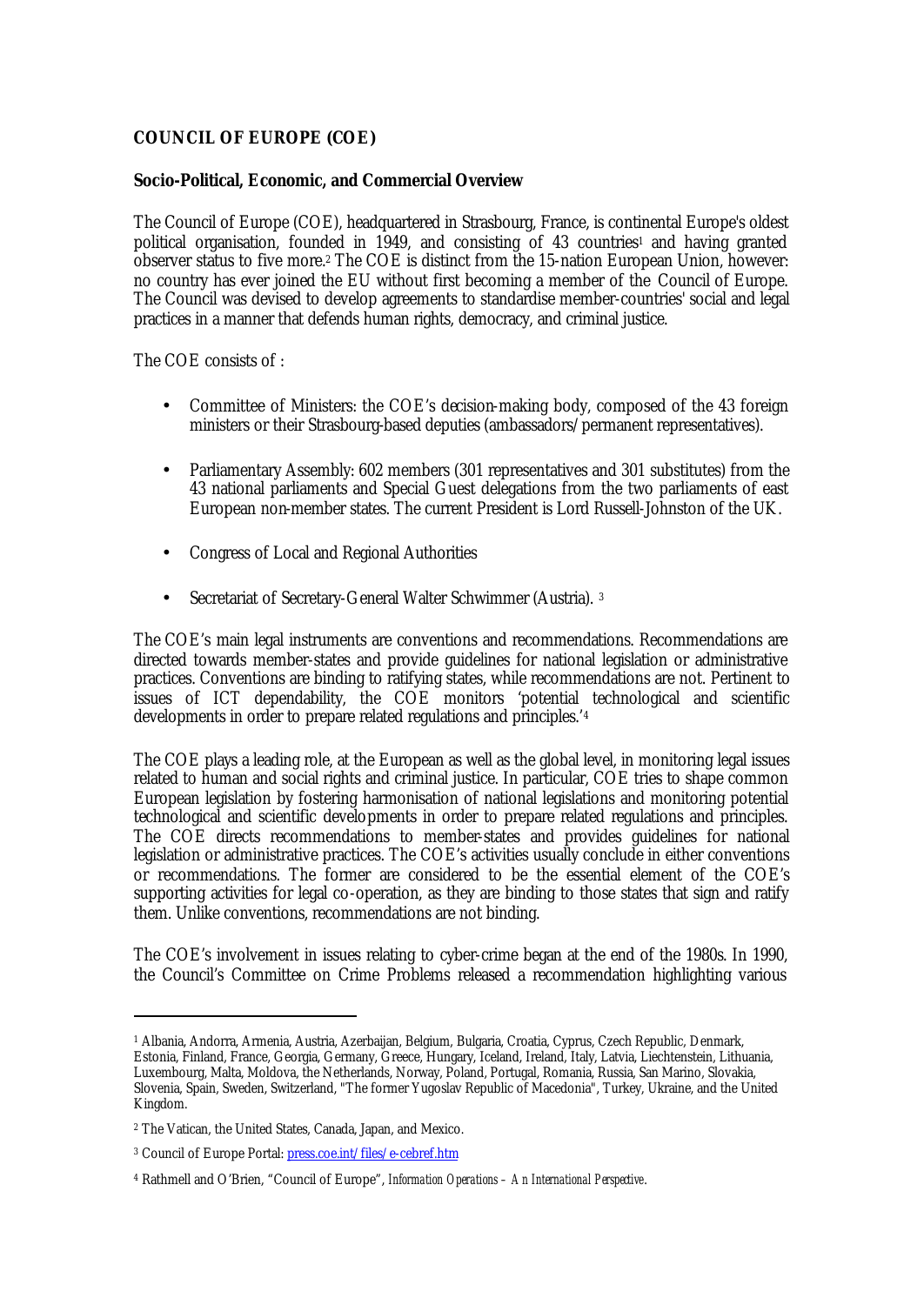aspects of the fight against computer crime.5 This document identified many areas requiring immediate attention from scholars and practitioners of criminal law. First, there were questions concerning computer-related fraud, such as the entering, erasing, or modifying of computer data with fraudulent intent. A second problem was computer forgery, which is the illegal input, alteration, erasure, or suppression of computer data and computer programs. Likewise, the Committee highlighted cases of the unauthorised change or modification of data and computer programmes, as well as the possibility of carrying out so-called 'computer sabotage'. The recommendation referred also to unauthorised access or interception of computer and network systems, as well as the illegal reproduction of hardware and software solutions. The importance of this recommendation relates to the fact that it was one of the first major international efforts towards the harmonisation of computer crime legislation. Nevertheless, as indicated by the document itself, there remained unresolved issues of criminal procedures in this domain, the topic of a second important COE initiative.

## **Analysis of the Main Regulatory and Legal Developments Related to Information and Telecommunications Systems and Services**

Economic and industrial environment affecting state control of key industries: In light of the *Convention on Cyber-Crime* (see below), the COE does put considerable pressure on ISPs. However, there is nothing within the Convention which situates ISPs with an economic or industrial environment. The COE does state that the Internet ha s upwards of 158 million users in the world, 95 million of which are in Europe. Additionally, over 60 million computers were sold worldwide in 2000 at an annual growth-rate of 15 percent. Online sales accounted were worth US\$650 billion (€747.1 billion) in 2000, and COE states that this number is projected to triple in two years. While this climate is poised to stimulate e-commerce, the COE also stresses that it 'provides a fertile medium for cyber-crime.'<sup>6</sup>

General legal principles and developments related to the ICT environment; overview of relevant new legislation: Most notably, issues of surveillance and copyright infringement have been overhauled with respect to the Internet. See below for the descriptions of the Cyber-crime Convention and Recommendation Nos. R(2001)8 and R (99)5.

Regulatory initiatives to guide the provision of new information and network services: Article 35 of the *Convention on Cyber-Crime* calls for the creation of a '24/7 Network' where 'each Party shall designate a point of contact available on a 24 hour, 7 day per week basis in order to ensure the provision of immediate assistance for the purpose of investigations or proceedings concerning criminal offences related to computer systems and data, or for the collection of evidence in electronic form of criminal offence.'<sup>7</sup>

#### **Assessment of Phenomena Undermining Dependability**

As a beneficial result of the lengthy process of the construction of the Cyber-crime Convention, the COE has deliberated on the spectrum of crimes enabled or exacerbated by ICT. These crimes are seen not only to hinder development opportunities and e-commerce but also have detrimental effects on the rights of citizens.<sup>7</sup>

<sup>5</sup> Council of Europe, Computer Related Crime: Recommendation R(89)9 on Computer Related Crime and Final Report of the European Committee on Crime Problems (Strasbourg, 1990).

<sup>&</sup>lt;sup>6</sup> COE Portal: <u>press.coe.int/dossiers/107/E/e-village.htm</u>

<sup>7</sup> *Council of Europe Convention on Cyber-Crime*. Title 3, Article 35, Paragraph 1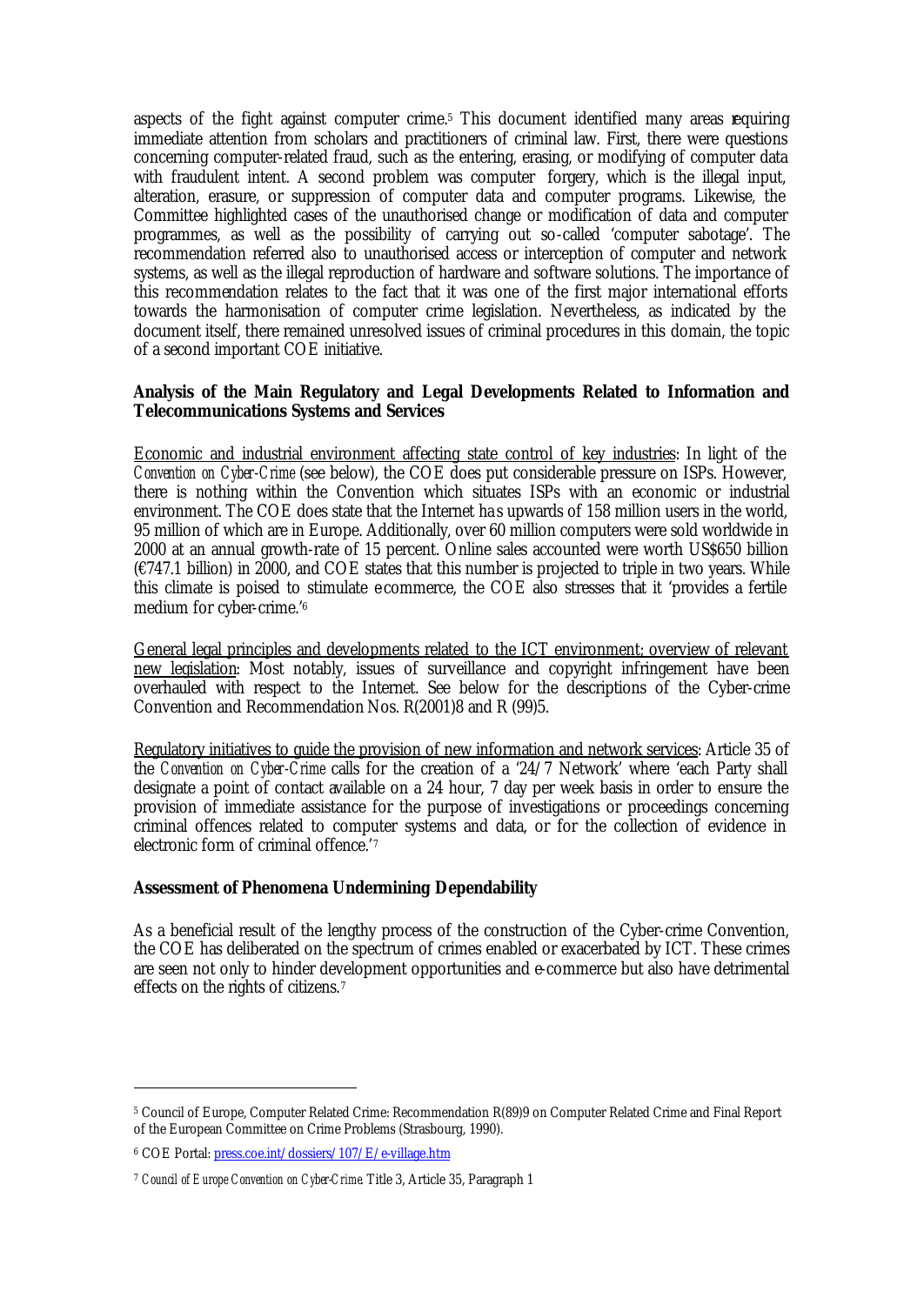COE gives a few outstanding examples of crimes undermining dependability of ICT:<sup>8</sup>

Child pornography: 350,000 to 500,000 pornographic photographs of children are freely available on the Internet. In the space of a year, the number of German-language child-pornography sites doubled - and one of them attracted 500,000 surfers. US Customs recently dismantled a Moscowbased network trading in pornographic videos featuring underage children. The COE feels that while governments may be trying to improve their laws to deal with the problem, the only effective response is international co-operation. *Note: a few documents by the COE wrongly use 'paedophilia' and 'child pornography' interchangeably; paedophilia is an abstract state of mind while child pornography is an action undertaken by some paedophiles.*

Racism: Anti-racist associations report that racist sites are proliferating on the Internet. Roughly 160 sites of this kind were operating from the US in 1995 and the number has grown now to over 2,500. The COE cites 'some experts' as putting the number of sites openly encouraging racial violence at about 4,000 These sites disseminate hate-filled propaganda and revisionist texts, 'black lists', and neo-Nazi cult items such as swastikas, CDs, videos, etc. The free-speech guarantee written into the First Amendment to the US Constitution makes this issue especially problematic. *Note: the COE Portal (wrongly) uses the term 'skinhead' synonymously with 'racist).*

Viruses, Worms, and Trojan horses: There is a demonstrated vulnerability to viruses. For example, the financial damage inflicted by the 'I Love You' virus is estimated to be in the billions. This virus infected 65 percent of American firms with over 200 employees and succeeded in causing the Swiss Government's email system to shut down for more than 24 hours. (COE Portal). The COE cites the FBI figure for the production of viruses, worms, and other Trojan horses at an average of 50 per week. Additionally, there are 'a good hundred' do-it-yourself virus kits available. The COE speculates of 'good times ahead' for the anti-virus industry.

'Pirates' and Mafiosi: The COE gives the example of an incident where four 'hackers' broke into the confidential file on the 1,400 participants at the recent 2000 World Economic Forum (WEF) in Davos, Switzerland, and obtained information such as credit card numbers and expiry dates, private addresses, and mobile phone numbers of many world leaders and other notables. Recently, organised gangs of cyber-criminals in Russia and the Ukraine mined over 40 US sites and succeeded in obtaining at least one million credit card numbers. *Note: problematic use of the term 'hacker.'*

Regarding all phenomena undermining dependability, the COE delineates four areas of criminal activity within its Cyber-crime Convention:<sup>9</sup>

- 1. Offences against the confidentiality, integrity, and availability of computer data and systems. This includes illegal access, illegal interception, data interference, system interference, and illegal device;
- 2. Computer-related offences such as computer-related forgery and fraud;
- 3. Content-related offences such as child pornography and racism; and
- 4. Offences related to infringements of copyright and related rights.

<sup>&</sup>lt;sup>8</sup> All examples found on COE Portal: www.coe.int/T/E/Communication\_and\_Research/Press/Themes\_Files/Cybercrime/e\_crimes.asp#TopOfPage

<sup>&</sup>lt;sup>9</sup> Council of Europe Convention on Cyber-Crime. conventions.coe.int/Treaty/EN/projets/FinalCyber-crime.htm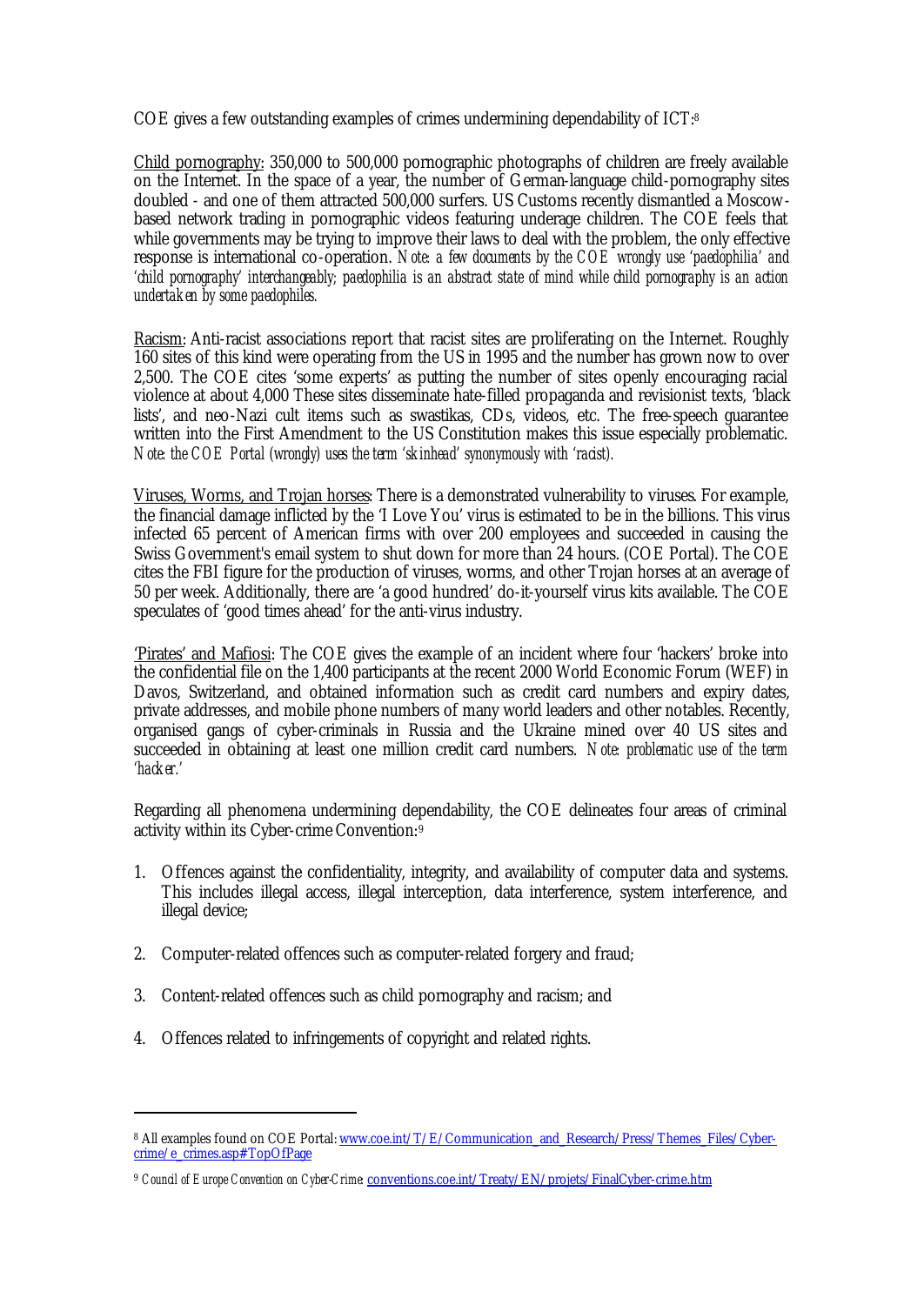## **Organisational Initiatives Aimed at Tackling Cyber-Security/Cyber-Crime or Assisting with the Development of Dependability**

The COE feels that many countries' laws are not up to the challenges posed by cyber-crime. The Council cites a survey done by the US firm McConnell International that found only ten countries that had 'significantly' altered their laws to deal with unique aspects of cyber-crime, with around ten counties having partially updated them, while thirteen others were preparing to do so. At a Council of Europe Parliamentary Assembly's hearing in March 2001, an American expert was cited for making two 'important points': 'laws are needed to make cyber-space safe, and countries with inadequate laws will be less competitive on the new economic markets.'<sup>10</sup>

The Council of Europe's first recommendation on cyber-crime was agreed upon in 1989,<sup>11</sup> followed by a second one in 1995 on aspects of criminal procedural law. This second recommendation put forward the idea of an international treaty on cyber-crime.<sup>12</sup> Recommendation R(95)13 recognised the need for a common international criminal law approach to issues related to information and network technologies and outlined recommendations concerning criminal procedural law in the realm of information and network technologies.<sup>13</sup> R(95)13 stressed that criminal procedure laws of member-states rarely provide powers to search and seize, regardless of the fact that it is possible for evidence of criminal offences to be stored and transferred by information and network systems. There was, therefore, the need for a common international criminal law approach to issues related to information and network technologies. The Recommendation covered problems of and possible solutions for search and seizure; technical surveillance; electronic evidence; the potential obligation of natural and legal persons to co-operate with law enforcement; the need for research activities and statistics for the monitoring of technological and criminal developments; advanced training for lawmakers, lawyers, and police personnel; and the review of national legislation and strong international co-operation.14 In order to achieve these objectives, the document proposed that states should review their national legislation and practices. In addition, states should ensure that investigating authorities and other professional bodies were aware of the contents of the recommendations.

In February 1997, the Council of Europe's Committee of Ministers instructed a new committee (the Committee of Experts on Crime in Cyber-space) to prepare a binding legal instrument, and to consider questions relating to cyber-crimes, substantive criminal law, the use of coercive powers, and jurisdiction in cases of cyber-crime. In June 1997, the European Ministers of Justice issued a resolution supporting the activities of the European Committee on Crime and the Committee of Experts on Crime in Cyber-space. Between April 1997 and December 2000, the Committee of Ministers held ten plenary meetings, and its drafting group fifteen meetings, to work towards definitions of common legal and regulatory responses to the risks posed by emerging information technologies. After the more than two years of debates and meetings, a draft *Convention on Cyber-Crime* was assembled. In April 2000, the draft text was declassified and published on the Internet in order to undergo the scrutiny of specialists and network users. The Draft *Convention on Cyber-Crime* was formally released in May 2000.<sup>15</sup>

<sup>&</sup>lt;sup>10</sup> COE Portal: www.coe.int/T/E/Communication\_and\_Research/Press/Themes\_Files/Cybercrime/e\_crimes.asp#TopOfPage

<sup>11</sup> Council of Europe, Recommendation No. R(89)9. (Strasbourg, 1995).

<sup>12</sup> Council of Europe, Problems of Criminal Procedural Law Connected with Information Technology Recommendation R(95)13 and Explanatory Memorandum (Strasbourg, 1995).

<sup>13</sup> Council of Europe, Recommendation R(95)13 (Strasbourg, 1995).

<sup>14</sup> Rathmell and O'Brien, "International Organisations and Developments", *Information Operations – An International Perspective*.

<sup>15</sup> Rathmell and O'Brien, "International Organisations and Developments", *Information Operations – An International Perspective*.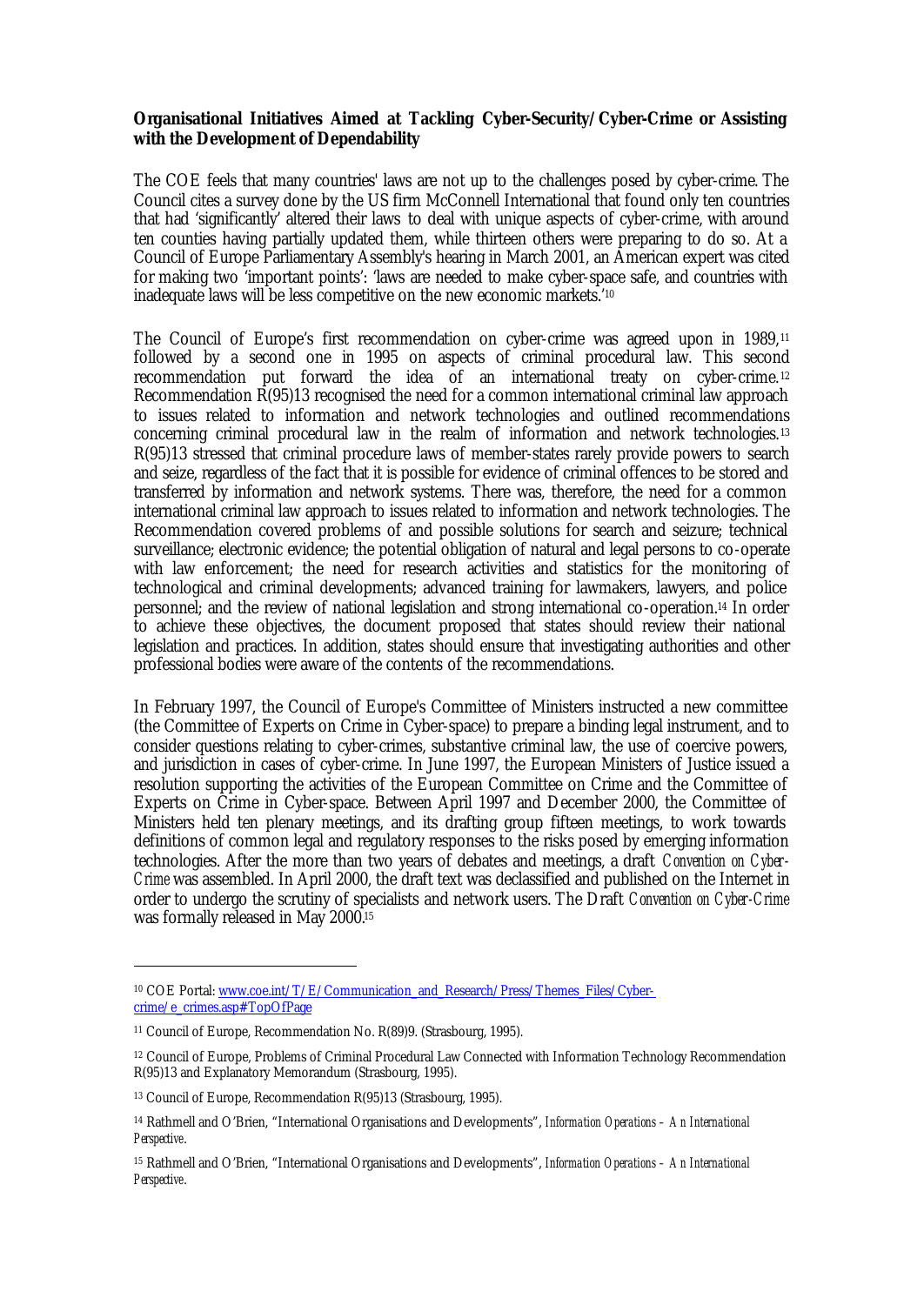In March 2001, international experts on ICT were invited to comment on the draft during a special session of the Parliamentary Assembly. The Assembly issued recommendations regarding the draft to the Committee of Ministers, which were adopted with amendments at the April 2001 session. Committee of Ministers' deputies approved the Convention's text on 19 September 2001 and the Foreign Ministers formally adopted the Convention on 8 November 2001. The *Convention on Cyber-Crime* was ratified by signature of the member-states on 23 November 2001 in Budapest.

Also of Note:

 $\overline{a}$ 

- Recommendation No. R(2001)8 concerning self-regulation is covered below, sub-section (iii).
- Recommendation No. R(99)5 covers guidelines to both users of the Internet and ISPs. See below, sub-section (iii).

Central policy and operational co-ordination mechanisms: The Convention comes into force once five nations, three of which must be COE members, sign the document.

Article 1 of the Convention covers definitions particular to the Internet and communication technologies. Afterwards, Chapter II covers measures to be undertaken at the national level. Articles 2-13 define and outline classes of offences to be considered in the substantive criminal law (see Section 3, p. 5): offences against the confidentiality, integrity and availability of computer data and systems (such as illegal access, interception, and data and system interference and misuse of devices); computer-related offences (such as forgery and fraud); content-related offences (child pornography); and offences related to infringements of copyright and related rights (such as copyright violation). Issues of procedural law, such as the scope of laws, safeguards, collection and preservation of computer data, and traffic information, search and seizure, as well as issues of jurisdiction of the member-states and international co-operation regarding procedural law - such as extradition and mutual assistance - are also covered. Specific problems of preservation of data – including traffic data - stored in a computer system are also addressed.

Chapter III covers international co-operation regarding cyber-crimes. Article 24 through 35 delineate provisions regarding extradition, mutual assistance, the giving of spontaneous information, confidentiality and limitations on use, the preservation of stored data, disclosure and mutual assistance regarding preserved and real-time traffic data, and the 24/7 network (see below).

Government institutions dealing with cyber-crime: The *Convention on Cyber-Crime* makes procedural requests of the member-states, but issues no recommendations or requests towards specific government institutions. Due to the EU's principle of subsidiarity, it is unlikely that the COE would ever advocate an overarching inter-governmental institution to deal with cyber-crime. However, Article 35 of the *Convention* calls for the creation of a '24/7 Network' where 'each Party shall designate a point of contact available on a 24 hour, 7 day per week basis in order to ensure the provision of immediate assistance for the purpose of investigations or proceedings concerning criminal offences related to computer systems and data, or for the collection of evidence in electronic form of criminal offence.'<sup>16</sup>

Government-sponsored schemes aimed at enhancing the security of information and network systems: Apart from what is already stated regarding the Convention in sub-section (i), there are two recommendations dealing with the security of information:

<sup>&</sup>lt;sup>16</sup> This may be a measure that the COE has taken in response to the G8-sponsored initiative to establish national contact-points to facilitate co-operation. Rathmell and O'Brien, "International Organisations and Developments", *Information Operations – An International Perspective*. See *Council of Europe Convention on Cyber-Crime*, Title 3, Article 35, Paragraph 1: conventions.coe.int/Treaty/EN/projets/FinalCyber-crime.htm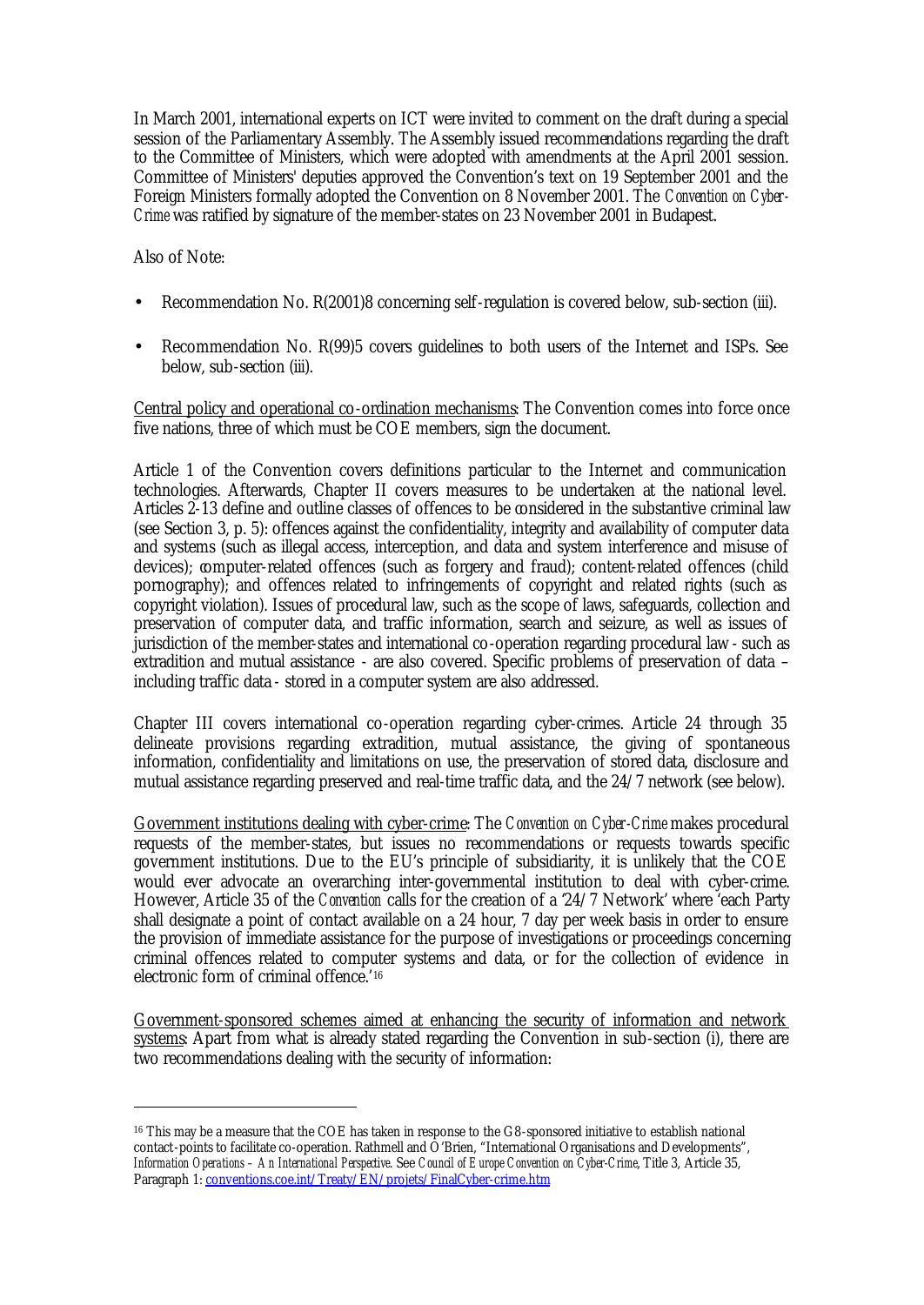*Recommendation No. R(2001)8* outlines recommendations concerning 'self-regulation and user protection against illegal or harmful content on new communications and information services.' Topics included in the recommendation are: self-regulatory organisations, content descriptors, content selection tools, content complaint systems, mediation and arbitration of disputes, contentrelated matters, and user information and awareness.<sup>17</sup>

*Recommendation No. R(99)5* covers guidelines for both Internet users and ISPs. This document delineates the responsibilities of users and ISPs and states that the 'Users should be aware of the responsibilities of ISPs and vice versa'. Towards users, the recommendations stressed that the Internet is not secure and outlines basic security precautions and responsibilities. Notably, the recommendation states that 'anonymous access to and use of services, and anonymous means of making payments, are the best protection of privacy'; however, 'complete anonymity may not be appropriate because of legal constraints.' Towards ISPs, the recommendation states that subscribers should be informed of 'the possibilities of accessing the Internet anonymously, and using its services and paying for them in an anonymous way' while again stating that anonymity is subject to legal constraints. ISPs are also given warnings regarding the collection, storage, and processing of data, and interference with the contents of communications.<sup>18</sup>

Government schemes to assess the threat or to provide warnings and response capabilities to government or private sector clients: Amendments to the *Convention on Cyber-Crime* can be made to allow for new developments (Article 44). Also relevant is Article 35 of the *Convention on Cyber-Crime* which calls for the creation of a '24/7 Network' (as discussed above).

Article 46 also declares that member-states 'shall, as appropriate, consult periodically with? view to facilitating … the exchange of information on significant legal, policy, or technological developments pertaining to cyber-crime and the collection of evidence in electronic form…' and to consider 'possible supplementation or amendment of the Convention.' In particular, the European Committee on Crime Problems is charged with facilitating these consultations and 'conduct a review of all the Convention's provisions and, if necessary, recommend any appropriate amendments.'<sup>19</sup>

#### **Public-Private Partnerships**

 $\overline{a}$ 

As part of its consultations on the Convention on Cyber-crime, the COE convened a Panel of Experts drawn from outside the Council. This working group on cyber-crime is chaired by Prof. Kaspersen of the University of Amsterdam. A number of non-members are also represented as observers to the ad-hoc group – including the US, Canada, Japan, South Africa, the European Commission, the OECD, UNESCO, and others. The Committee of Experts was responsible for the Convention on Cyber-crime.<sup>20</sup>

<sup>17</sup> Council of Europe Recommendation (2001)8: *Recommendation Of The Committee Of Ministers To Member States On Self-Regulation Concerning Cyber Content*.

<sup>18</sup> Council of Europe Recommendation R(99)5: *Recommendation Of The Committee Of Ministers To Member States For The Protection Of Privacy On The Internet; Guidelines For The Protection Of Individuals With Regard To The Collection And Processing Of Personal Data On Information Highways*. Adopted by the Council of Europe Committee of Ministers on 23 February 1999 at the 660th meeting of the Ministers' Deputies.

<sup>19</sup>*Council of Europe Convention on Cyber-Crime*, Article 46: conventions.coe.int/Treaty/EN/projets/FinalCyber-crime.htm

<sup>20</sup> Privacy International, *Cyber-Crime: Council of Europe*: www.privacyinternational.org/issues/cybercrime/ (downloaded 28 January 2002).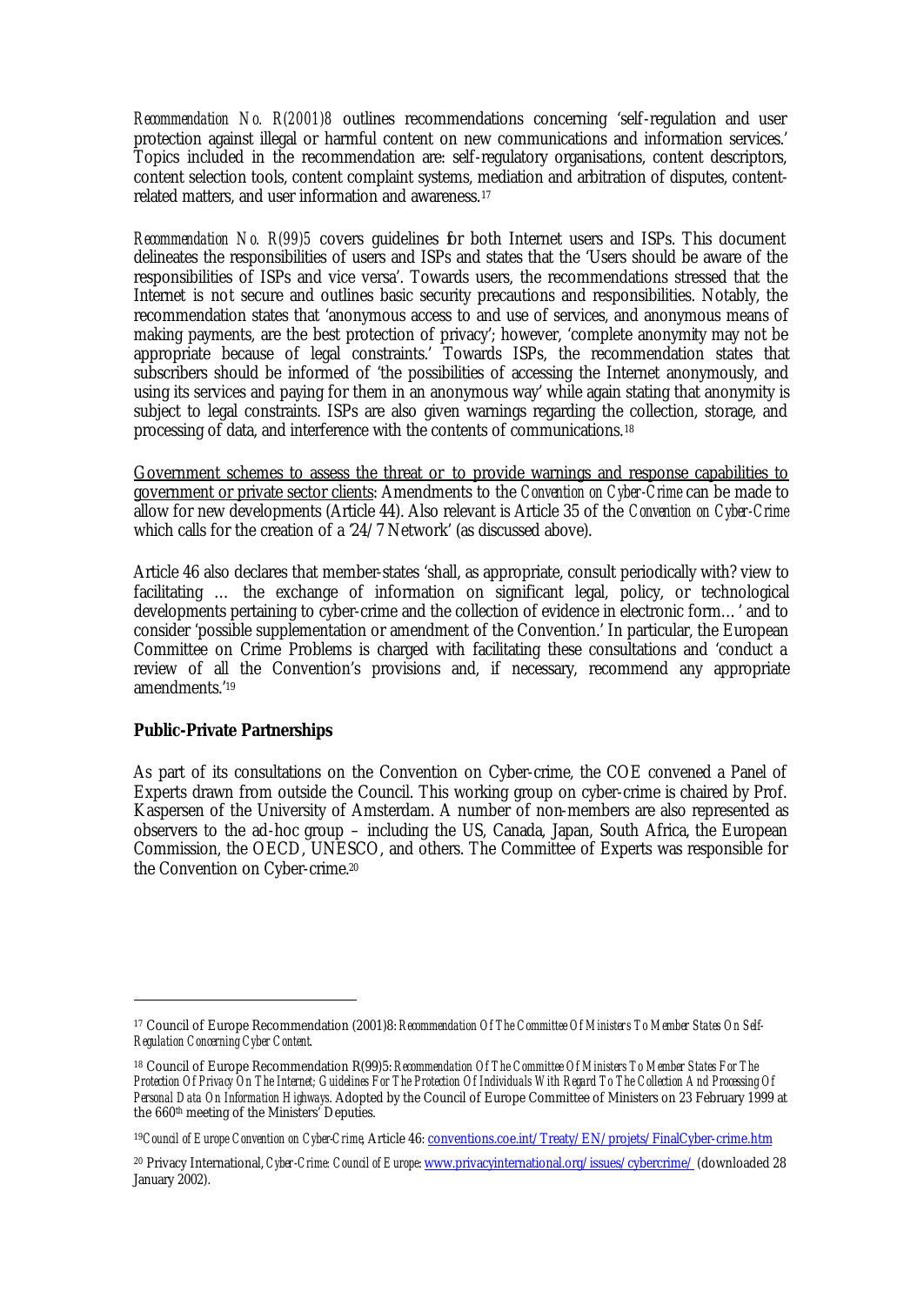## **GROUP OF EIGHT (G8)**

The G8 (UK, USA, France, Germany, Japan, Canada, Italy, and Russia, with the European Union having observer status) has been meeting since 1975 and since 1995 has become more and more involved in issues relating to cyber-crime, although discussions have also taken place in the past relating to information society, terrorism, and crime generally. Information society emerged as an official topic with the publication of the Okinawa Charter on Information Society, published in 2000. Other work has mostly been concerned with cyber-criminality and with international responses to cyber–crime and cyber–terrorism.

#### **Socio-Political, Economic, and Commercial Overview**

The issues of cyber-crime and cyber-terrorism – and, along with those, issues of dependability and information assurance – have seen a steady rise up the G8's agenda. A special working group of Senior Experts on Organised Crime, called the 'Lyon Group' was set up in 1995 at a summit meeting in Halifax, Canada. The Group released a series of recommendations to combat transnational organised crime efficiently (informally called 'The 40 Recommendations') on 12 April 1996 Foreign Ministers and Ministers responsible for security then met in 1996 to discuss terrorism. During this meeting, Ministers of member-nations called upon states to note the increasing use of 'electronic or wire communications systems and networks'. They emphasized the need to find means, consistent with national law, to stop such activity.

January 1997 saw the chair of the G8 pass to the United States and the creation of a 'Sub-Committee on High-Tech Crime', chaired by a representative from the Department of Justice. At the Denver summit in June 1997, this issue was raised to Head of State level and a *communiqué* was issued, mentioning the need to intensify efforts to implement the Lyon recommendations. A separate Foreign Ministers' report was published with a number of further recommendations concerning the tracking of users.

In October 1997, the 'Carnegie Group' (Expert Group to G8 ministers and Chief Advisors of Science and Technology) released what many saw as a contradictory report on 'Misuse of International Data Networks'. At the May 1998 Birmingham summit in the United Kingdom, a further *communiqué* was issued which endorsed principles released in December 1997. A Virtual Meeting on Organised Crime and Terrorist Funding was held in December 1998, at which G8 Justice Ministers participated via videolink. This meeting re-emphasized the importance of the 24 hour law enforcement response network.

Cyber-crime was next mentioned at the Moscow meeting on Combating Transnational Organised Crime in October 1999, where G8 Justice Ministers released another *communiqué* that included principles on access to files, and also had an extensive annex discussing the issue of stored data. May 2000 saw a meeting take place in Paris to develop recommendations on cyber-crime for presentation to the 2000 Okinawa summit in Japan. The final Paris *communiqué* identified the need for public-private partnerships to assist in the development of novel solutions for 'crime that has an electronic component'.

Seizing Digital Opportunities: Importance of building on key foundations: economic and structural reforms to foster open, efficient use of the new technologies; sound macroeconomic management for exploitation of new information technologies, the development of information networks offering fast, reliable, secure, and affordable access through competitive market conditions and related innovation; development of human resources for the information age; and finally, active utilisation of IT by the public sector. Apportioning of government and private sector responsibility should be of the following makeup: that the government creates a predictable, transparent, and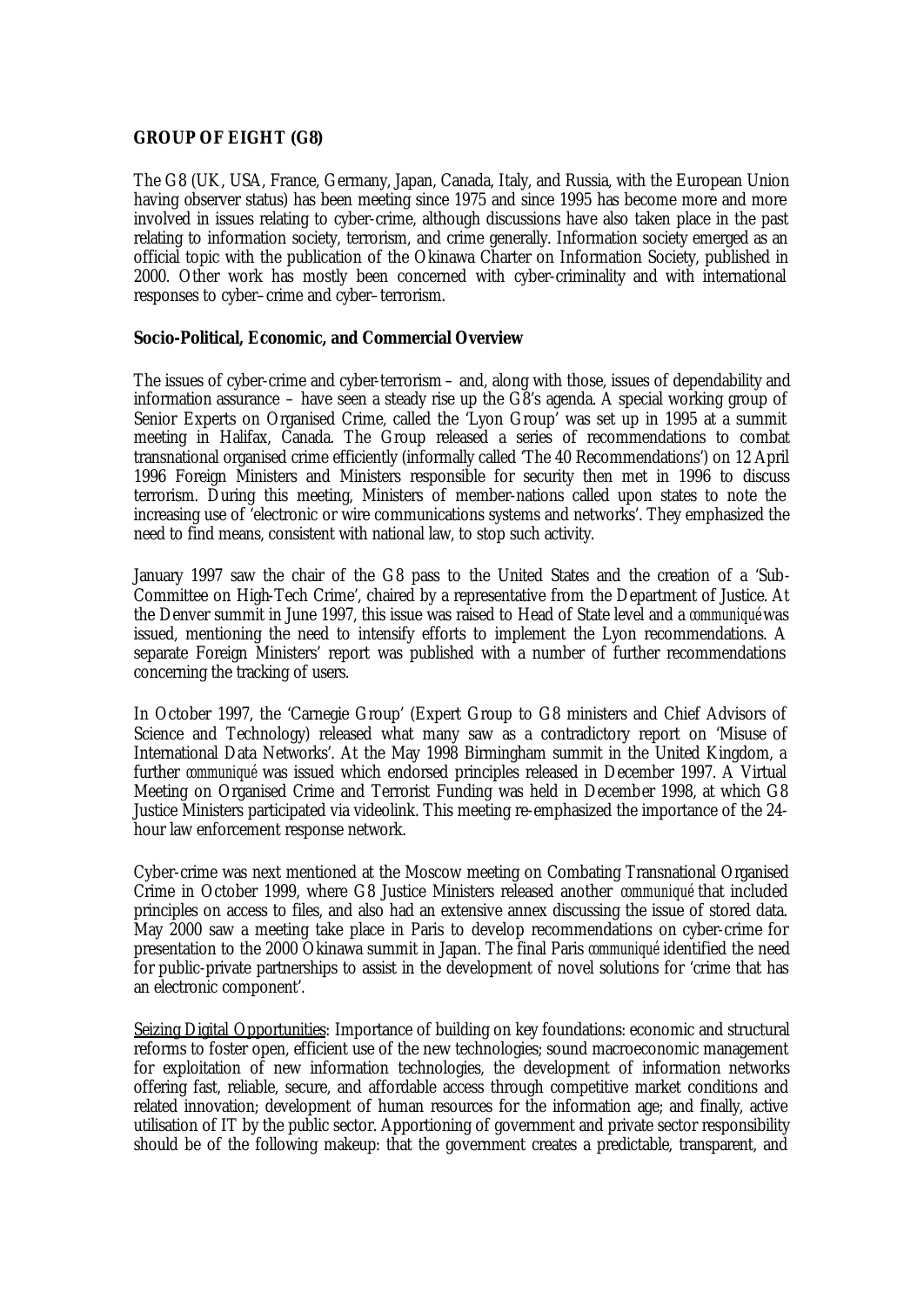non-discriminatory policy that supports the role of the private sector in the development of information and communication networks.

Bridging the Digital Divide: Affirms the right of everyone to enjoy the benefits that information and communication networks provide. Commitment to the efforts underway to formulate and implement a strategy to address this issue. Key component is the drive toward universal and affordable access. These policies must also be underpinned by development of human resources commensurate with the challenges and opportunities of the Information Age.

Promoting Global Participation: Tremendous opportunity that IT presents for emerging and developing countries. Ability to 'leapfrog' conventional obstacles of infrastructural development. However, also great challenges, as some nations may miss(due to their lack of basic economic and social infrastructures) electricity and telecommunications. Necessity of an approach for each situation: diverse conditions and needs of developing countries need to be taken into account.

The Way Forward: Efforts at bilateral and multilateral co-operation at all levels and the work done by multilateral development banks in contributing to programmes that foster growth, benefit the poor, and expand connectivity, access, and training were applauded in the Okinawa Charter. Identified priorities for further concrete steps by the Digital Opportunity Task Force (DOTF), established in the Okinawa Charter (see below) and to include:

*Fostering policy, regulatory, and network readiness* This step concentrates upon the creation of policy advice to promote a pro-competitive and flexible policy and regulatory environment, the sharing of experience between developing countries and others, and encouragement of the use of IT in assistance of other development efforts, such as education and the reduction of poverty.

*Improving connectivity, increasing access, and lowering cost* is concerned with the improvement of information and communications infrastructure through the development of partnerships between governments, international organisations, the private sector, and NGOs. Community access programs are also supported, as are programs to reduce the costs of acquiring connectivity in developing countries. Other issues under this include improvement of network interoperability, services and applications, research and development adapted to the specific requirements of developing countries, and improvement of locally-relevant content in mother-tongues.

*Building human capacity* covers the use of ICT in education, including the use of distance learning and community-based training. This priority point also covers getting public institutions and communities networked. This also includes the provision of basic education, creation of a pool of trained IT professionals, and particular emphasis on the development of IT skills.

*Encouraging participation in global ecommerce networks* covers increasing e-commerce readiness and use via the provision of advice to start up businesses in developing countries and ensuring that the new emerging regulatory environment is consistent with development efforts.<sup>1</sup>

## **Analysis of the Main Regulatory and Legal Developments Related to Information and Telecommunication Systems and Services**

The G8 stance on the regulatory and legal approach to information and communication systems and services is that broadly speaking, competition should be promoted in open markets as much as possible; customs duties should continue not to be levied as per the WTO moratorium on cross-

<sup>1</sup> www.dotforce.org/reports/it1.html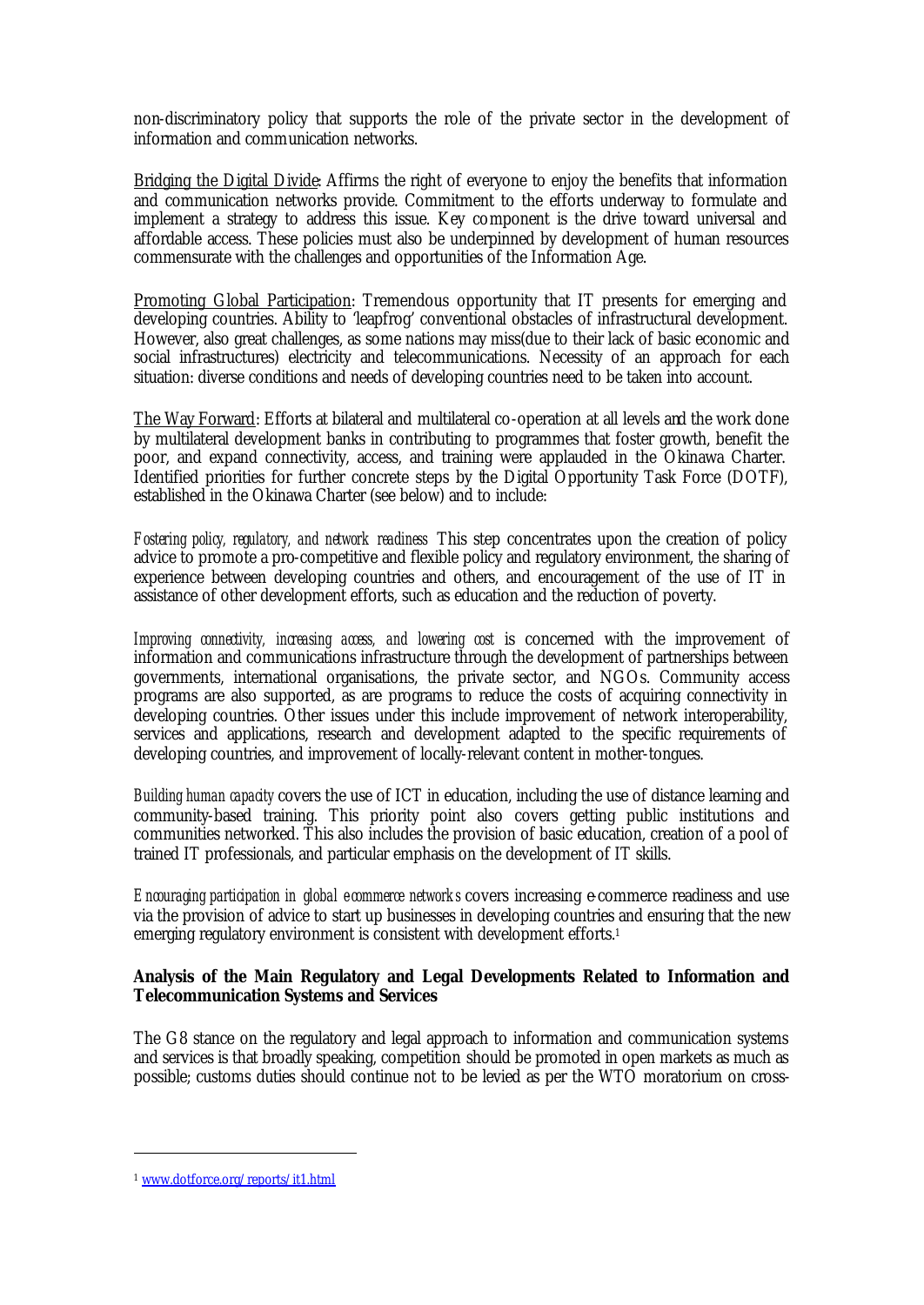border Internet transactions; and further liberalisation and improvement in networks and telecommunications, transportation, and package delivery.

The WTO framework for the promotion of cross-border trade in electronic goods and services is also backed by the G8, as is the principles of non-discriminatory and cost-oriented telecommunication interconnection. This is also relevant to the debate on approaches to taxation of Internet commerce.

Protection of Intellectual Property Rights (IPR) is also recognised as being vital to the promotion of IT-related innovation. Finally, the G8 also accepts that the promotion of consumer trust and the creation of privacy protections according to the OECD Guidelines are areas where effective selfregulatory mechanisms can be set up.

## **Organisational Initiatives Aimed at Tackling Cyber-Security/Cyber-Crime or Assisting with the Development of Dependability**

A strong theme throughout the history of the G8 since 1975 has been the development of its responses to the threats posed by cyber-crime and cyber-terrorism. At the Halifax summit in 1995, the Lyon Group was established and began looking at all forms of transnational criminal activities. A subgroup investigating computer crime and the illegal use of advanced technologies (known as the Working Group on High-Tech Crime) began operations from in 1997.

The ten-point principles and ten-point plan, first agreed in Washington, DC, in December 1997 by Interior and Justice Ministers, included the following:

- A review of legal systems to ensure that abuse of telecommunications and computer systems is criminalised, and that high-tech crime investigations are promoted;
- Include high-tech crime in any discussions concerning mutual assistance arrangements;
- Monitor and develop solutions (including technological ones in conjunction with the private sector) to the issues of the preservation of evidence and trans-border searches; and
- Quickly develop procedures for obtaining traffic data from communications carriers and investigate the international transfer of such data.

In April 1998, the Forty-Point 'Recommendations to combat Transnational Organised Crime' were published at the summit in Lyon, France. This reiterated the statement concerning the criminalisation of abuses of the telecommunications network and also argued for greater liaison and sharing of experience between international law-enforcement representatives and the promotion of study into this new form of crime. Interestingly, here, the relevance of electronic surveillance and undercover operations was emphasised in the ongoing struggle against cybercrime and cyber-terrorism, although with due regard given to human rights.

The first statements regarding cyber-crime appeared in 1996, following a meeting in Paris of Foreign and Interior Ministers. States were told to make themselves aware of the new threats of '…terrorists using electronic or wire communications systems and networks to carry out such criminal acts'. To combat this, states agreed to speed up consultations on the use of encryption and the need for lawful access to data and communications to prevent or investigate acts of terrorism,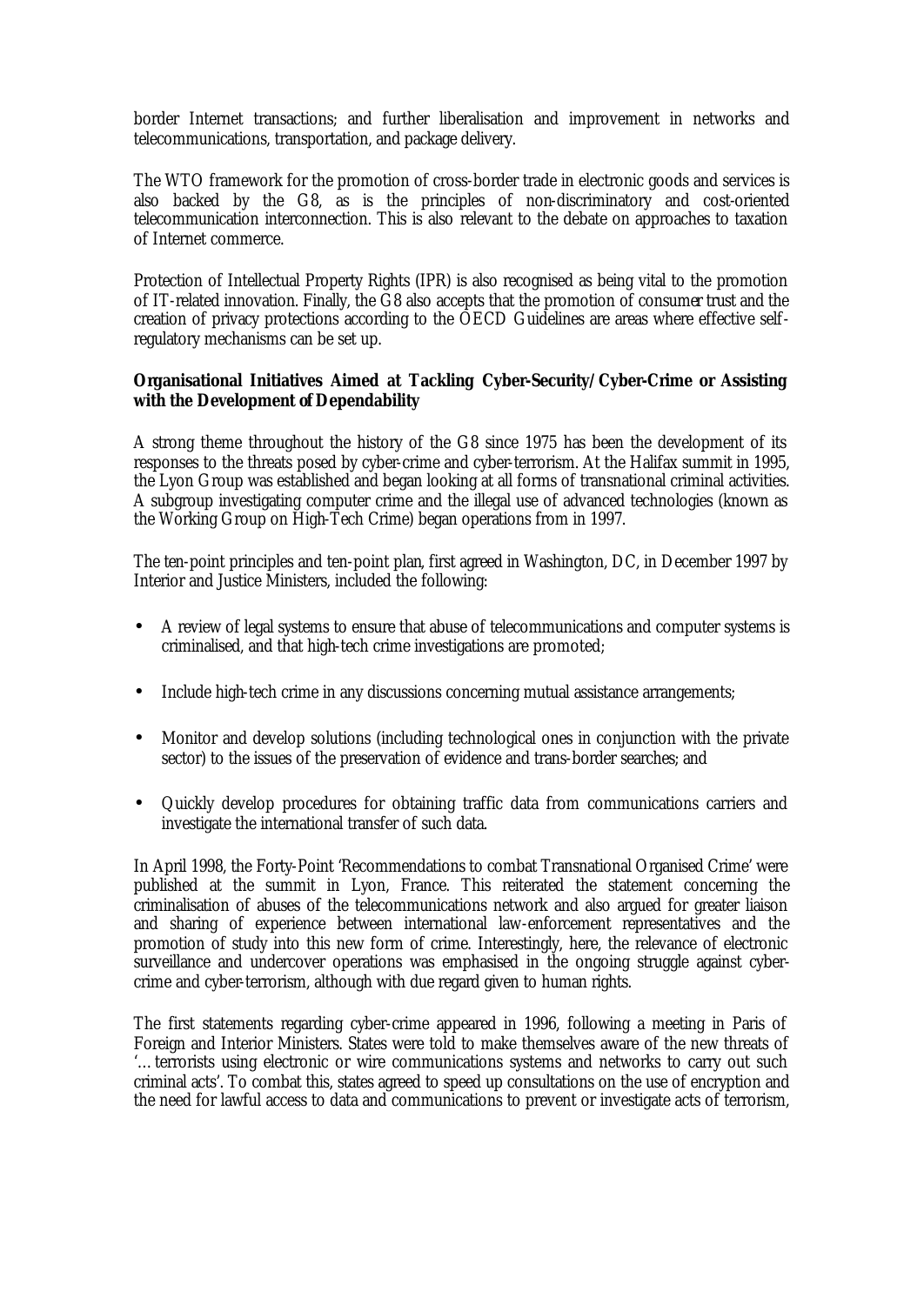while protecting personal privacy (a debate that has still not been concluded, and may never be).<sup>2</sup> A further initiative that was promoted was the increased exchange of operational information by law enforcement.

January 1997 saw the creation of a Subcommittee on High-tech Crime, an initiative backed by the US government, then chairing the G7 (Russia was not yet a member). The high-tech crime subcommittee was chaired by Scott Charney, of the US Department of Justice. One of the main achievements was the creation of a 24-hour contact group for law enforcement, which would assist in communications between national law enforcement communities. At the Denver summit in June of that year, this issue was raised up to the level of national leadership. The subsequent *communiqué* stated that efforts to implement the Lyon recommendations would be intensified, and also that the investigation, prosecution, and punishment of high-tech crimes across national borders would be an area of concern in the next year, as would the provision of a legal and technical system to respond to high-tech crime.

The separate Foreign Minister's Progress Report examining these issues recommended greater identification and tracking of users, as well as the implementation of restrictions on encryption. The need for co-operation with each other in enhancing the capability of member-nations to identify, locate, and prosecute criminals, assistance in the collection of evidence, and the continuation of training in this area were all stated in the report.

The document backed the adoption of the OECD guidelines on cryptography and asked states to develop national policies on encryption that would allow government access to investigate and prevent terrorism in a manner consistent with these guidelines.

In October 1997, another group of experts, the Carnegie Group (officially the Expert Group to the G8 Ministers and Chief Advisors of Science and Technology) released a report on 'Misuse of International Data Networks'. The report was broadly criticised for recommending often contradictory legal and technical measures. US chairmanship of the G8 also saw a number of statements by the US Attorney-General Janet Reno relating to the balance between fighting these new forms of crime and protecting personal privacy.

Principles established by these comments in December 1997 were echoed in a *communiqué* issued in May 1998, under the chairmanship of the United Kingdom. The statement called for closer cooperation with industry on working towards an effective legal framework for obtaining, presenting, and preserving electronic data as evidence. The existence of the 24-hour information sharing group was publicised at the G8 virtual meeting on organised crime and terrorist funding in December of that year, where Justice ministers were able to emphasize the talks that the Lyon Group had been having with ISPs and other industry bodies on the prevention of criminal use of networks and ensuring 'traceability' of communications. A legal framework was also underway for the speedy retrieval of electronic information.

Cyber-crime was not mentioned at the next summit meeting in Cologne, but it was back on the agenda at a ministerial conference on 'Combating Transnational Organised Crime' in Moscow in October 1999. Justice Ministers present at this conference released another *communiqué* that had an extended annex on access to stored data, and included principles of access to files and identification of users. The annex also included a declaration that states should maintain a capability to secure rapid preservation of data stored in a computer system (even if necessary only to assist another state). Agreement was also reached on a proposition put forward by the Working Group on High-Tech Crime that law enforcement authorities could search computers located in

<sup>2</sup> For a discussion of recent legislation in this field, please see "Privacy and the Counter-Terrorism War", *Jane's Intelligence Review* (January 2002).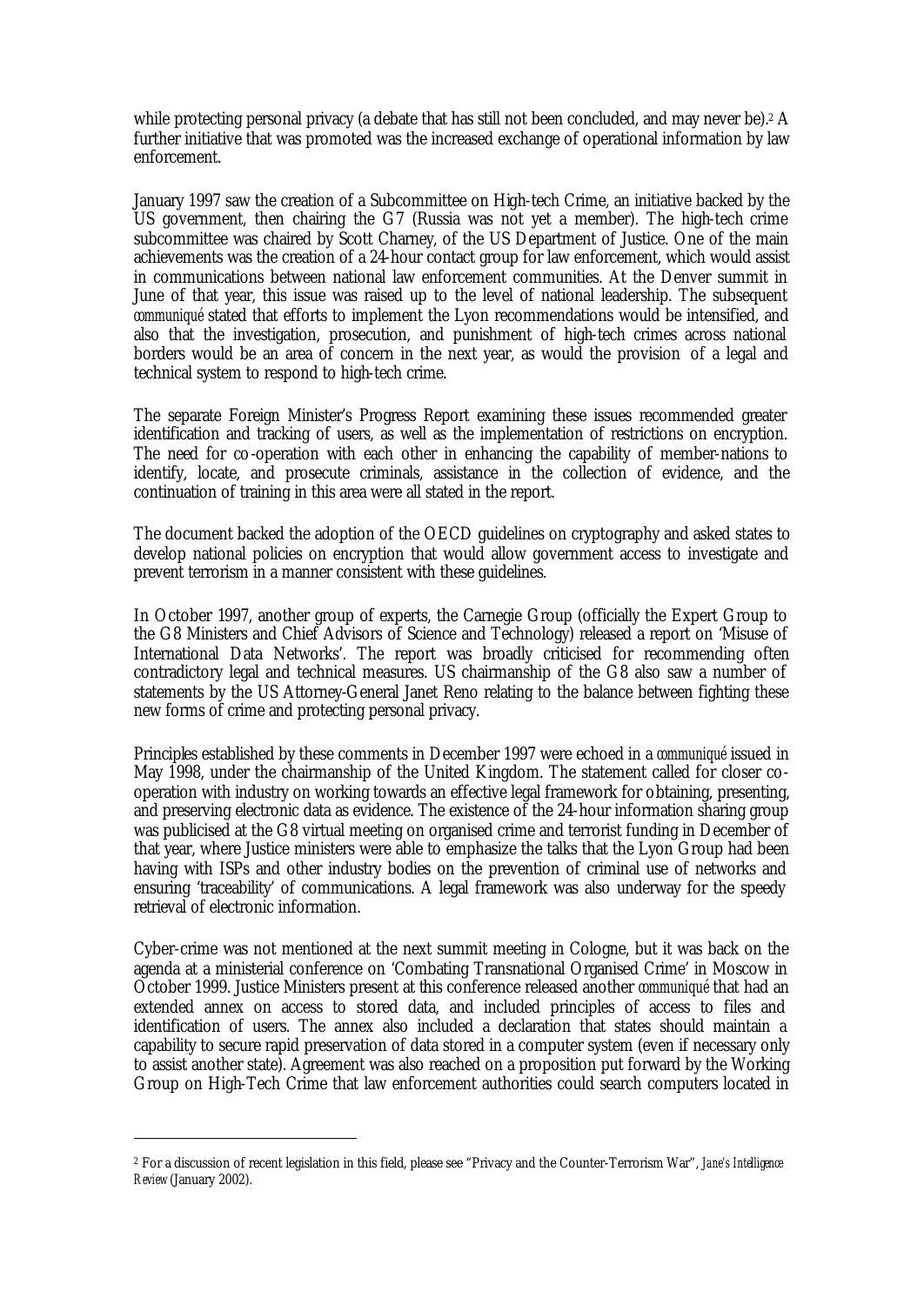another country. However, the UK and Germany dissented on proposals concerning encryption – the UK preferred the subject to come under a separate section, whereas Germany wanted the issue of encryption to be included in the main body of the document (and thus more fully integrated into proposals). In the end, it was decided that encryption would be discussed again at the next G8 meeting when the results of a research report would become available. Co-operation with industry was also emphasised at this meeting.

Ministers of G8 member-states met in Paris in May 2000 to develop their recommendations that ultimately became the final policy statement on cyber-crime that appeared at Okinawa.3 The title of the meeting 'A Government/Industry Dialogue on Safety and Confidence in Cyber-space' revealed changing attitudes that the co-operation of the private sector was ever more important in tackling these complex issues. French President Jacques Chirac publicly opposed the creation of a USbacked international criminal force to deal with cyber-crimes; however, at the meeting, Chirac revealed a new French agency to do exactly the same.

Senior industry representatives, including executives from IBM, America On-line, Bell Atlantic, Citibank, Deutsche Telekom, MCI, and Microsoft met under the auspices of the Internet Alliance and presented a white paper as input into the process, presenting industry perspectives and suggestions.4 Many argued that the most interesting aspect of this document was the presentation of the global and local consequences of cyber-terrorism and the need to incorporate national and local law enforcement authorities in any debate about Internet-based crime and terrorism. Effective law enforcement at all levels (local, national, and international) is needed to prevent gaps in coverage, gaps which could lead to overall ineffectiveness.<sup>5</sup>

Although the final *communiqué* emphasised the importance of the maintaining an overall ability to locate and identify Internet criminals through different systems, the document was also emphatic in proposing the creation of faster or more novel solutions (preferably implemented by a government and industry partnership) to deter, investigate, and prosecute 'crime that has an electronic component'. Such a solution would have to fulfil the following criteria: this would have to ensure the protection of individuals' freedoms and private life; preserve governments' ability to fight high-tech crime; facilitate appropriate training; and define a clear and transparent framework for addressing cyber-criminality and ensuring free and fair activities through the promotion of voluntary codes of conduct. However, industry were keen to point out at the meeting that ongoing Council of Europe proposals (such as the then-Draft Convention on Cyber-Crime) requiring ISPs to maintain records of user activity would be strongly unpopular.

All this preparation finally came to fruition at the July 2000 G8 summit in Okinawa and after two days of discussions, the Okinawa Charter on the Global Information Society. Prior to the Okinawa summit, experts from the G8 met in Tokyo to discuss the agenda on the table at Okinawa.

The Okinawa conference saw the release of the Okinawa Charter on the Global Information Society, which covered issues relating to the social, economic, and political consequences of the emerging information society. Among other things, the Okinawa Charter called for the application of the OECD 1992 guidelines on Information Security and also stronger public–private cooperation. Also suggested was that co-operation between other international organisations, such as the EU and UN should be improved.

<sup>&</sup>lt;sup>3</sup> Background and general information about this conference at <u>www.g8parishightech.org</u>.

<sup>4</sup> *Ibid*.

<sup>5</sup> Internet Alliance, *An International Policy Framework for Internet Law Enforcement and Security – Internet Alliance White Paper*  (May 2000): www.internetalliance.org/policy/leswp.html (downloaded 22 July 2000).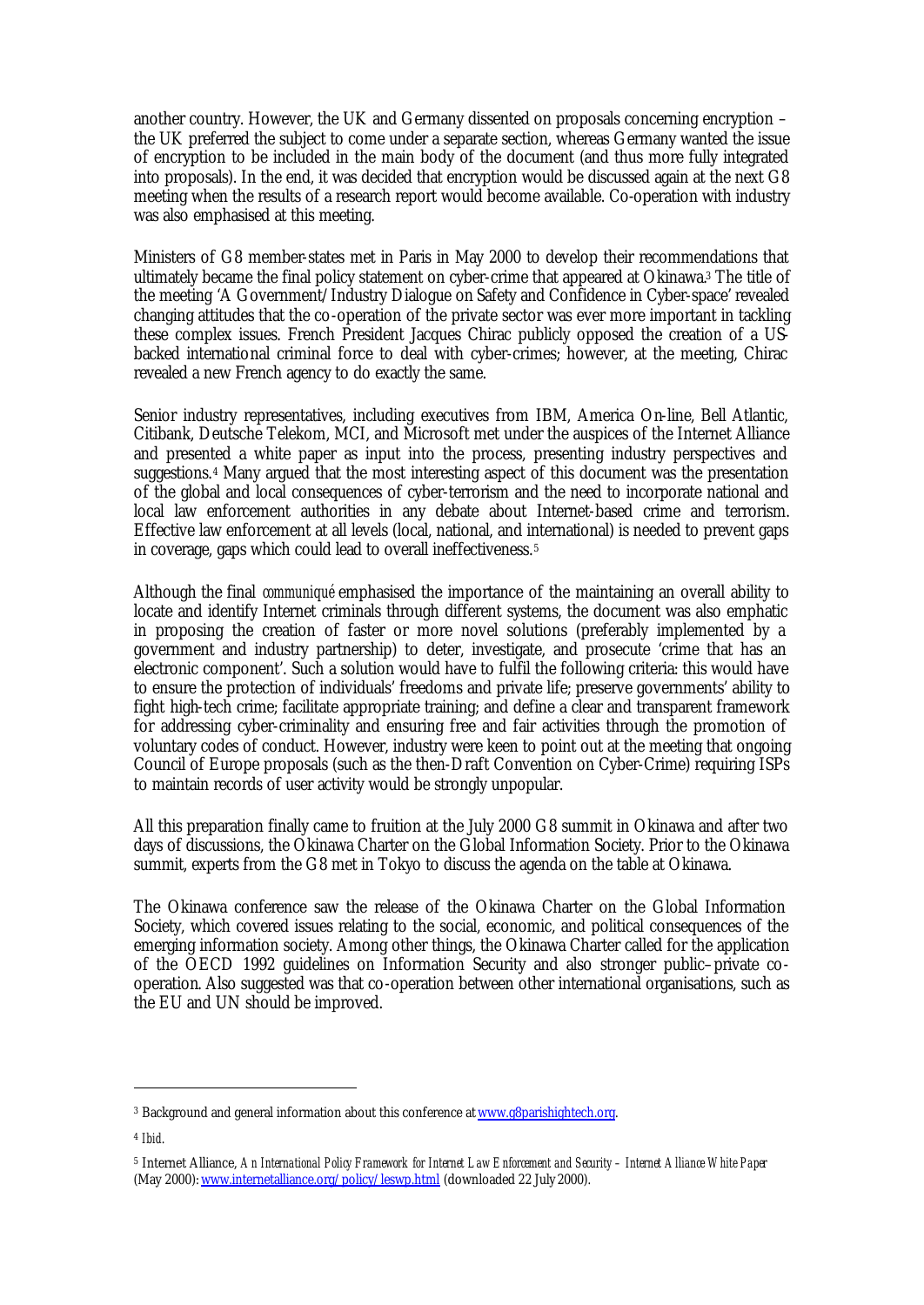The main G8 policy statement regarding the development of an information society and knowledge economy comes in the form of the Okinawa Charter on Global Information Society. Broadly, the Charter says that ICT is one of the most potent forces shaping the  $21<sup>st</sup>$  century, enabling many communities to address social and economic challenges with greater efficiency and imagination. By this statement, the G8 intends to exercise leadership in:

…advancing government efforts to foster an appropriate policy and regulatory environment to stimulate competition and innovation, ensure academic and financial stability, advance stakeholder collaboration to optimise global networks, fight abuses that undermine the integrity of the network, bridge the digital divide, invest in people and promote global access and participation.

Both the public and private sectors are asked to make efforts to bridge the international information and knowledge divide. Efforts to develop a global information society should be backed by sound public-private partnerships and joint policy co-operation.

The G8 summit in Genoa in 2001 saw the publication of the DOT (Digital Opportunity Task Force – see below) report, *Digital Opportunities for All: Meeting the Challenge*, which contained what is known as the Genoa Plan of Action.

G8 Finance Ministers and Central Bank Governors met in early October in Washington, DC, to debate issues relating to terrorist financing, following the terrible events of 11 September 2001. The G8 urged the International Monetary Fund (IMF) and the Financial Stability Forum (FSF)) to accelerate their efforts to curb terrorist financing, particularly the use of the global financial system by ensuring adequate supervision in offshore financial centres and the provision of 'technical assistance' by the G8 to strengthen the integrity of offshore financial centres that are a favourite target of terrorist money laundering efforts. This is a clear statement of G8 desire to become involved with the confidentiality and information security debate central to the functioning of the banking system. An Action Plan to Combat Financing of Terrorism was subsequently published on 6 October.

#### **Industry and Other Non-Government Activities Related to Dependability**

Finally, the G8 suggested that their activities should be directed beyond the eight members to involve international or regional organisations such as the UN or the EU.

#### **Public-Private Partnerships**

The Okinawa Charter on Information Society asked (as discussed above) both the public and private sectors to make efforts to bridge the international information and knowledge divide. Efforts to develop a global information society should be backed by sound public-private partnerships and joint policy co-operation.

Finally, DOT – itself a public-private partnership comprising 43 teams from government, the private sector, non-profit organisations, and international organisations – was created by the G8 Heads of State at their Kyushu-Okinawa summit in July 2000. The aim of DOT is to provide cooperative efforts to identify ways in which the digital revolution can benefit all the world's people, especially the poorest and most marginalised groups. The 'digital divide' is threatening to exacerbate the existing social and economic inequalities between countries and communities, so the potential costs of inaction are greater than ever before.

Over several months, through a rich and unprecedented mix of plenary meetings, informal consultations, meetings with stakeholders, and electronic outreach to broader audiences across the world, DOT has examined in depth the challenge of bridging the digital divide and harnessing the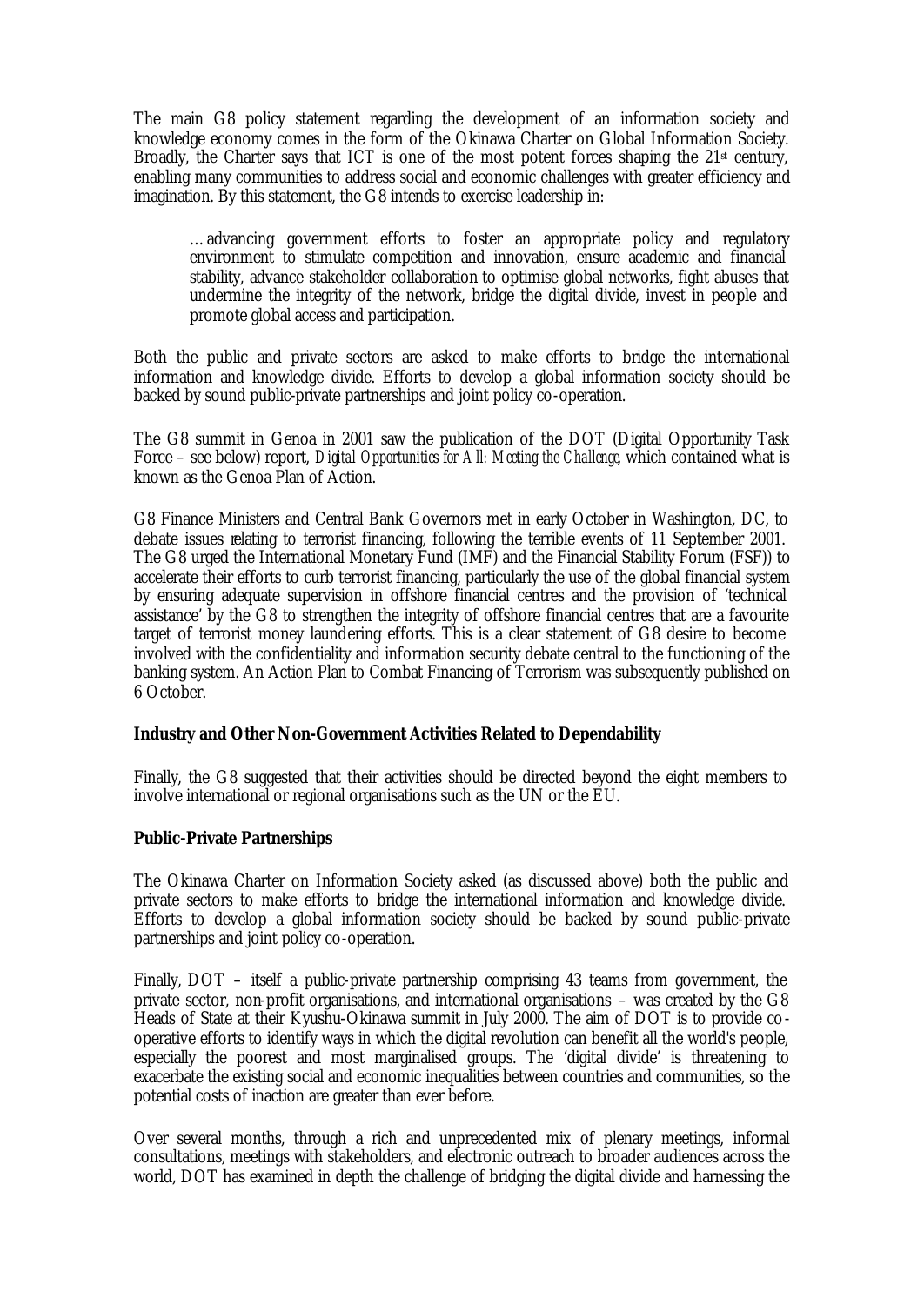power of information and communications technologies (ICT) and global networks to assure opportunity, empowerment, and inclusion for all.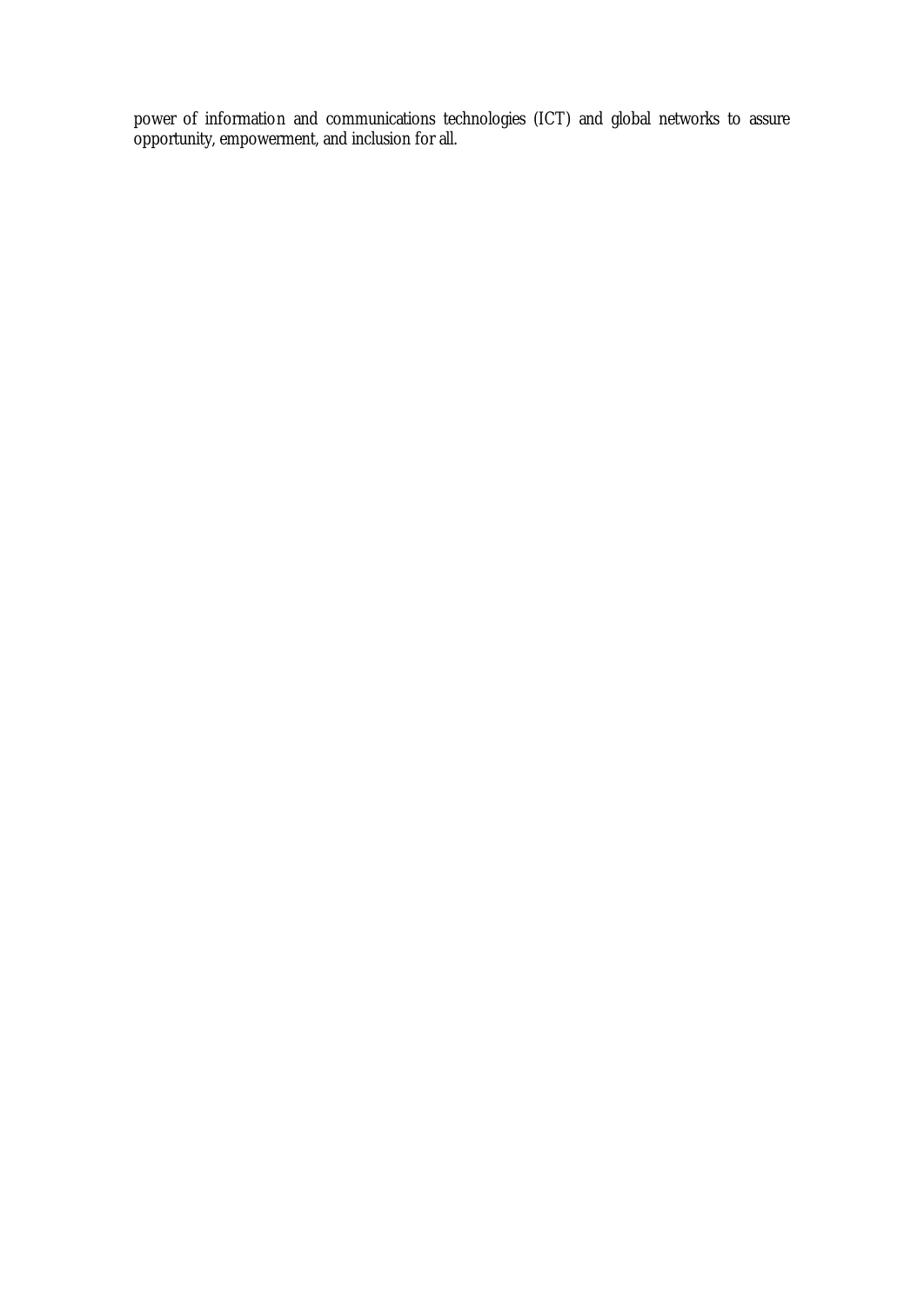## **INTERPOL**

Interpol – known formally as the International Criminal Police Organisation (ICPO) – was founded in 1923 with the aim to promote and facilitate enquiries into criminal activity. Headquartered in Lyon, France, Interpol acts in a co-ordinating capacity for the police forces of the 178 member-states.

The main areas of activity for Interpol are those crimes transcending international boundaries. These include offences against people and property; murder; kidnapping; offences involving cultural property; illicit trafficking in works of art or endangered species; economic and financial crime; counterfeiting; drug trafficking, and related offences such as money-laundering.

Also, Interpol has been actively involved for a number of years in combating Information Technology Crime. This has become a major concern for the organisation; in several media, Interpol calls for attention and immediate co-operation infighting escalating cyber-crime.<sup>1</sup>

Raymond Kendall, then secretary-general of Interpol, said in 2000 that his organisation is concerned that unlawful computer techniques are developing at such a rate that they represent a 'new phenomenon' for international law enforcers. Kendall urged international organisations not to wait for conventions to be passed before drawing up guidelines for a concerted response to the threat of cyber-crime.

Many of the 178 member-nations of Interpol are starting to draw up legislation to outlaw cybercrime, but fewer than 15 of the member-nations currently have laws in place that criminalise malicious hacking or the spreading of destructive viruses.

'If we waited until the laws were adopted, we would wait a long, long time,' said Kendall. 'Unless we have the courage to step outside the usual run of the mill responses we will not achieve anything.' <sup>2</sup>

Law enforcement agencies currently lack the staff to investigate and prosecute most cyber-crimes from break-ins to data destruction and theft to damaging viruses. As a result, cyber-criminals are breaking into or paralysing Web sites with little fear of retribution, costing the private sector hundreds of millions of euros.

Incidents like the release of the Lovebug virus and the distributed-denial-of-service attacks on major web sites are estimated to have cost businesses billions in damages. According to Kendall, Interpol is developing a new strategy for monitoring computer crime trends and working with the United Nations to assess ways to disseminate that information efficiently. Interpol is keen to see businesses - the principal victims of computer crime - share information with the service about computer attacks and vulnerabilities.<sup>3</sup>

<sup>&</sup>lt;sup>1</sup> See for example: "The man from Interpol", CNN.com (27 June 2000):

www.cnn.com/2000/TECH/computing/06/27/interpol.interview.idg/index.html; "New Int erpol chiefs to tackle cybercrime", CNN.com (3 November 2000): www.cnn.com/2000/WORLD/europe/11/03/interpol.bosses; "Interpol patrols the web", BBC (30 June 2000): <u>news.bbc.co.uk/hi/english/sci/tech/newsid\_812000/812764.stm;</u> Will Knight, "Interpol orders immediate cyber-crime action", ZD Net UK (11 October 2000): <u>news.zdnet.co.uk/story/0,,s2081907,00.html</u>

<sup>&</sup>lt;sup>2</sup> "Interpol patrols the web", BBC (30 June 2000): <u>news.bbc.co.uk/hi/english/sci/tech/newsid\_812000/812764.stm</u>

<sup>3</sup> Will Knight, "Interpol orders immediate cyber-crime action", ZD Net UK (11 October 2000): news.zdnet.co.uk/story/0,,s2081907,00.html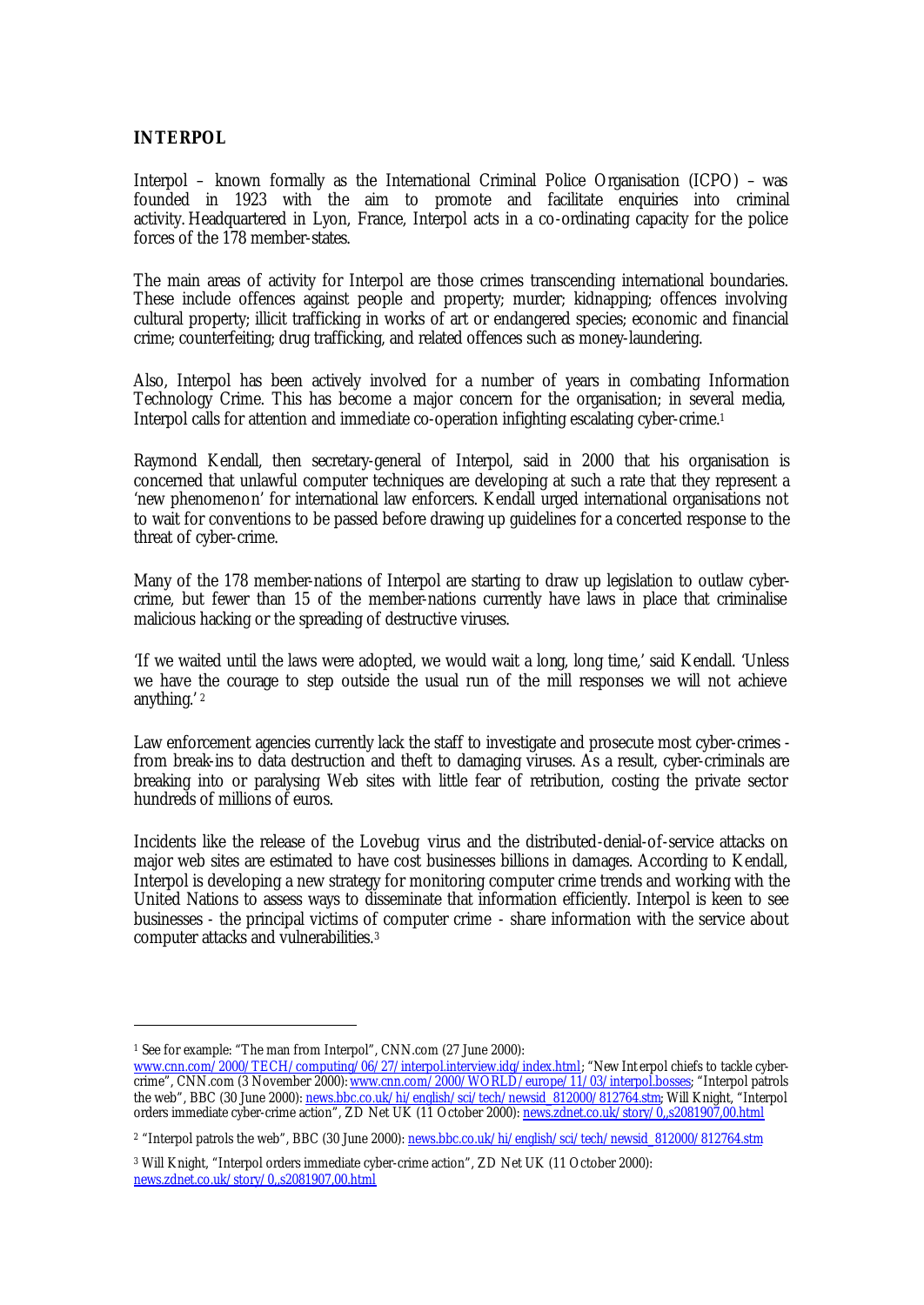Also, Ronald K Noble, who replaces Kendall as Interpol's secretary-general, said cyber-criminals should now be a central focus of international policing as they caused untold damage at little cost to themselves and crime fighters were struggling to keep up with them: 'The technology is lightyears ahead of the legislation and the police know-how.'

According to Noble, there are two main types of Internet crime: the theft of intellectual property and cyber-crime, epitomised by high-profile virus attacks on worldwide computer systems.

One problem with fighting cyber-crime, particularly virus attacks, is that not all countries have relevant laws to enforce. 'There hasn't been a database established for what laws exist or a structure for police to work together,' Noble said, adding Interpol would now work to correct this.

The Interpol general assembly endorsed making Internet crime a key priority, along with tackling the trafficking of women and stamping out police corruption.<sup>4</sup>

To counter cyber-crime, Interpol developed several strategies. One of these is co-operation and communication between itself and national- and international-level law enforcement and intelligence agencies, already in existence for the more traditional fight against international crime.

More recently, efforts have been made to establish public-private partnerships, between Interpol and members of the high-tech business sector. This is also needed because of the limited knowledge among its personnel, scarcity of resources, and the fundamental new problems posed by cyber-crime.<sup>5</sup>

Interpol currently has about a half-dozen investigators devoted to Internet crime.

## **Information Technology Crime (ITC)**

 $\overline{a}$ 

To help companies and governments cope with the rising tide of cyber-crime, about a decade ago Interpol established the 'Information Technology Crime' (ITC) group. Starting with a working group at the European level, later further regional working parties were created representing the African, American, and Asian regions.<sup>6</sup>

All regional working parties are subject to a Steering Committee, made up of representatives from the various regional working parties, responsible for co-ordinating the projects and efforts of the working parties. The Steering Committee's main functions are to ensure that there is no unnecessary duplication of efforts and to seek proposals to harmonise legislation, investigative skills, and training techniques. The Steering Committee met for the first time in October 1997, with representatives from the American, English-speaking Asian, and European regions present.

<sup>4</sup> New Interpol chiefs to tackle cyber-crime", CNN.com (3 November 2000): www.cnn.com/2000/WORLD/europe/11/03/interpol.bosses/

<sup>5</sup> Rathmell and O'Brien, *Information Operations: An International Perspective*.

<sup>6</sup> At the 19th European Regional Conference in Budapest (1990), it was decided that a group of experts should be established to deal with computer-related crime. The European Working Party on Computer Crime was originally composed of representatives from Belgium, Finland, France, Germany, Italy, the Netherlands, Spain, Sweden, and the United Kingdom. The 25th European Regional Conference, held in Warsaw in 1996, changed the name of the working party to European Working Party on Information Technology Crime and established the terms of reference for the group. In accordance with the Resolution AGN/64/RES/22, adopted at the 64th General Assembly Session (Beijing 1995), and implemented by the 2nd International Conference on Computer Crime, held at the General Secretariat in May 1996, further regional working parties were to be created representing the African, American, and Asian regions.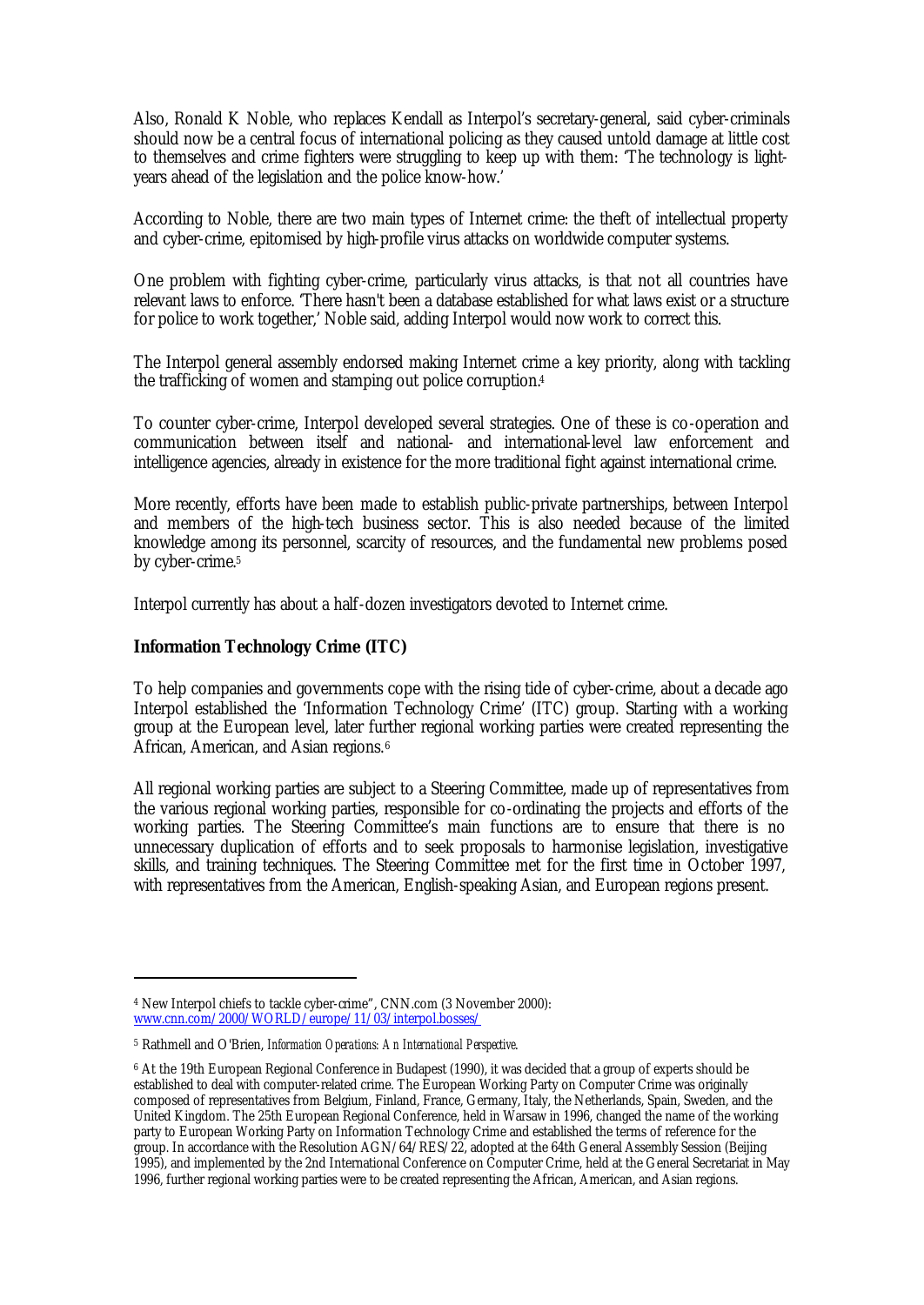The working party consists of the Heads or experienced members of national computer crime units. These working parties have been designed to reflect regional expertise and exist in Europe, Asia, the Americas, and in Africa. All working parties are in different stages of development.<sup>7</sup>

Besides the regional working parties and the steering committee for Information Technology Crime, on Interpol's website, items can be found on information security and crime prevention (including a report called 'IT Security and crime prevention methods')8, a company and private checklist, and a part on virus alerts.<sup>9</sup>

From all these initiatives, the European working party on Information Technology Crime is one of the most noteworthy contributions to date.

## **The European Working Party on Information Technology Crime**

The European Working Party on Information Technology Crime<sup>10</sup> was formed in 1990 and has since then met three times a year; in January 2001 the Secretariat hosted the 30th meeting of the working party, currently represented by members from Belgium, Finland, France, Germany, Italy, the Netherlands, Spain, Sweden, and the United Kingdom. The General-Secretariat representative from the Economic Crime Branch fulfils the role of Secretary of the working party (WP).<sup>11</sup>

According to the terms of reference, the aims of the Working Party are:<sup>12</sup>

- Co-operation; sharing of knowledge and practical experiences to discuss information technology crime; find solutions to the problems that arise and propose recommendations with a view to assisting Interpol member-countries to prevent, detect, and combat such crime;
- Promotion of standardisation of methods and procedures, special projects, training programs, and co-operation with other international organisations; and
- To establish good practice guidelines for relevant investigations and make them available to the Interpol member-countries (Computer Crime Manual).

Activities of this Working Party include:

<sup>7</sup> www.interpol.int

<sup>&</sup>lt;sup>8</sup> See <u>www.interpol.int/Public/TechnologyCrime/CrimePrev/ITSecurity.asp</u>

<sup>9</sup> Especially this last section has been criticised. After reviewing the new security section on Interpol's site, many security experts said the agency had simply cobbled together a superficial overview of security issues and had not provided any truly useful information to help businesses and governments combat viruses or attacks by malicious hackers. But some experts felt that the agency's effort should be applauded, even if the site isn't as useful as it could be. The value that Interpol has may be more in the creation of awareness rather than having the most up-to-date information on the latest threat. Michelle Delio, "Interpol's Virus Site Too Fluffy?", WIRED (15 May 2001): www.wired.com/news/politics/0,1283,43787,00.html

<sup>10</sup> See www.interpol.int/Public/TechnologyCrime/WorkingParties/Default.asp#europa

<sup>11</sup> The current Chairperson is Robert Jones from the Queen Mary and Westfield College, University of London; the Vice-Chairperson is Eric Freyssinet, Head of the Computers and Electronics Department, Institut de Recherche Criminelle de la Gendarmerie Nationale, Paris; the third board member is Jukka Mäkynen, CISSP, National Bureau of Investigation, Computer Crime Squad, Vantaa, Finland.

 $12$  Interpol – Revision, 31st Meeting (24-26 April 2001): www.interpol.int/Public/TechnologyCrime/WorkingParties/Default.asp#europa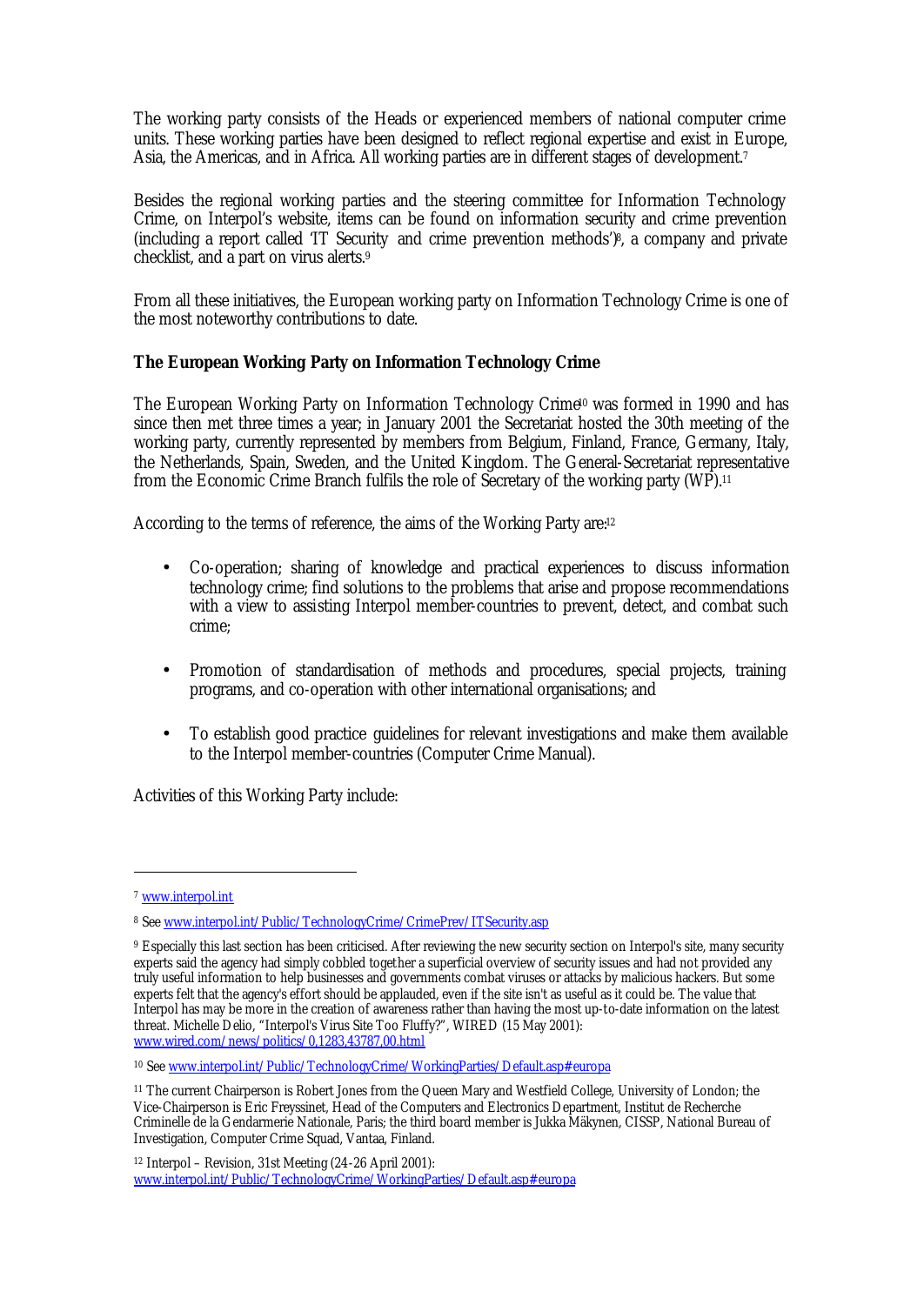- The compilation of a handbook on the investigation of computer-related crime, which serves as an introduction for a novice;
- The compilation of the computer crime manual, a best-practise guide for the experienced investigator, which is continually updated. The manual is available on CD-ROM and the content will be digitally available via the Interpol website;
- The WP has, for the past five years, presented numerous training courses in order to share expertise with other members; these training courses are cost-efficient and can target different levels of expertise and subject-areas, ranging from introductory courses to courses specialising in Internet investigations; four courses are scheduled for 2001 to be held in France, Germany, Finland, and Italy;
- The WP has also designed and implemented an early-warning system that essentially consists of three elements: an international 24-hour response system, National Central Reference Points (listing responsible experts within each of the 61 countries currently participating), and a formatted Computer Crime message format (to ensure that all the essential information is transmitted);
- The WP also recognised the necessity to complement its knowledge with outside expertise; 'project groups' are specific task-motivated groups led by WP members who, within the framework of a specific set period, have to complete their project (the meetings are merely used to co-ordinate and streamline the efforts by the individuals; the real work is done on their own time; this has proven to be a very successful and time efficient method);
- Projects. In 1998, three projects were completed dealing with 'the Internet', 'Electronic Means of Payment', and 'Manipulation of Public Communication Networks'; a further four projects were completed in 1999, namely 'IT Crime Prevention', 'Tools and Techniques as an aid to the Investigator', 'Internet Investigations', and an 'Internet Investigation Training Exercise'. Projects for the year 2000 included the IT Crime Training: 'Train the Trainers' (held from 22-26 January 2001 in Ecully, France); 'Criminal Threats against E-Commerce' (CTEC; Tools and techniques 2; Internet investigations 2; and a training video for international law enforcement). Projects for 2001 include training (development of three modules focusing on investigation - entry level, a module for senior management, a module for Local Area Network (LAN) managers); compile best practices on digital evidence; 'wireless technology' - threat assessment of evolving technologies; definition and statistics - setting standards for the European region to serve as model for other regions; revision of Computer Crime Manual; and Internet Investigations 3.

## **The Interpol Network and Other IT Activities**

 $\overline{a}$ 

Roughly 20 percent of Interpol's annual budget of US\$30 million (€34.5 million) is devoted to information technology. As explained by Peter J. Nevitt, director of IS at Interpol, the organisation has a network linking 178 countries and the Interpol general-secretariat. Through that network, two kinds of services are offered. The first is an email service. Country A sends a message to country B asking for assistance or co-operation. Country B replies. During 1998, 2.4 million messages went through that network.<sup>13</sup>

<sup>13</sup> "The man from Interpol", CNN.com (27 June 2000): www.cnn.com/2000/TECH/computing/06/27/interpol.interview.idg/index.html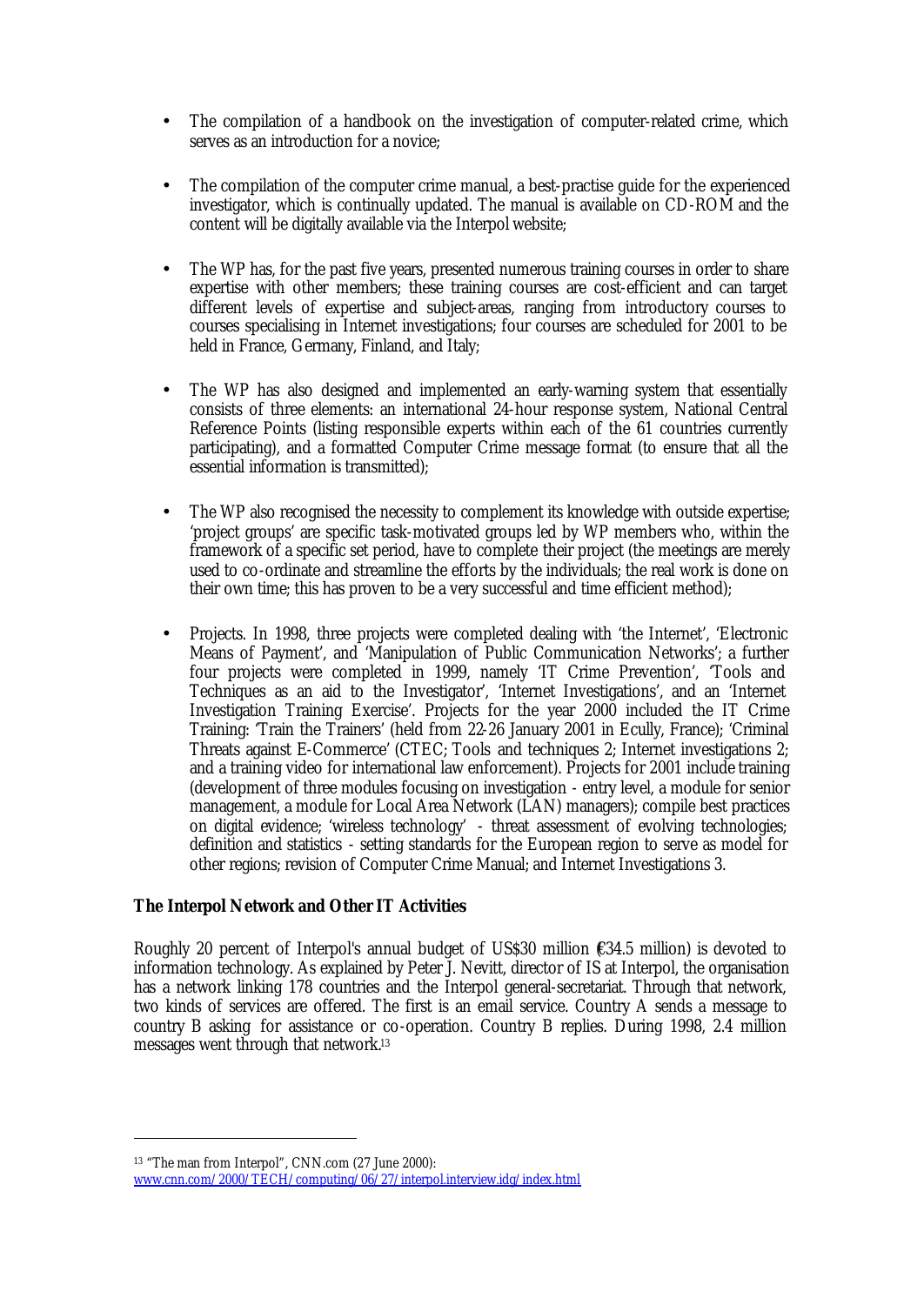Interpol also provides access to an international database of criminal information – including wanted criminals, missing persons, organised crime groups, drug seizures, unidentified dead bodies, and stolen artwork. So countries use email to send information to the general-secretariat, who incorporate data into the international database and then make that database available to every country in the world or to those countries deemed appropriate by the owner of the information.<sup>14</sup>

Internet technologies are used in three ways. The first is a public relations website, with simple, non-sensitive police information directly to the public. The second is a secure domain of the site with restricted information that helps investigators do their jobs. The third use of Internet technologies is to replace the X.400 network with a secure IP network.

Interpol is a member of the Information Security Forum, a co-operative group of some of the major European companies and government organisations that share expertise on security and develop and apply standards.<sup>15</sup>

## **EUROPOL**

 $\overline{a}$ 

Europol – the European Police Force – is the European Union law enforcement organisation that handles criminal intelligence, whose aim is to improve the effectiveness and co-operation between the competent authorities of the member-states in preventing and combating serious international organised crime. 16

The establishment of Europol was agreed to in the Maastricht Treaty on European Union of 7 February 1992. Based in The Hague, Europol started limited operations on 3 January 1994 in the form of the Europol Drugs Unit (EDU). Progressively, other important areas of criminality were added. The Europol Convention was ratified by all member-states and came into force on 1 October 1998. Following a number of legal acts related to the Convention, Europol commenced its full activities on 1 July 1999.

According to the Council Act of 26 July 1995, drawing up the Convention on the Establishment of a European Police Office (Europol Convention), Europol has as principal tasks to facilitate the exchange of information between member-states, and to obtain, collate, and analyse information and intelligence.

To perform its tasks, Europol maintains a computerised information system. Data are directly entered into the system that is directly accessible for consultation by national units, liaison officers, the Director, the Deputy Directors, and duly empowered Europol officials.

<sup>15</sup> "The man from Interpol", CNN.com (27 June 2000): www.cnn.com/2000/TECH/computing/06/27/int erpol.interview.idg/index.html

<sup>14</sup> Peter J. Nevitt on how Interpol moved into the IT area: "We began design of a global telecommunications network in the early '90s. In 1994, we began rolling it out to the world, an X.400 network running over X.25 lines. The rollout was finished only last year. The problem was that only one-quarter of the countries could afford the equipment and the line. So Interpol raised money from its richer members and from other organisations, such as the United Nations, to fund the leased lines, install the equipment, and provide training in 130 of its 150 member countries. Interpol was one of the first major global organisations to contract with SITA, which is now Equant NV, a private company created and owned by a consortium of airline companies that collaborated to develop a global network for ticket reservations, air traffic control and so on, to act as network operator and to install and maintain the equipment": "The man from Interpol", CNN.com (27 June 2000): www.cnn.com/2000/TECH/computing/06/27/interpol.interview.idg/index.html

<sup>16</sup> Including terrorism, drug-trafficking, trafficking in human beings, crimes involving clandestine immigration networks, trafficking in radioactive and nuclear substances, vehicle trafficking, combating the counterfeiting of the euro, and money-laundering associated with international criminal activities.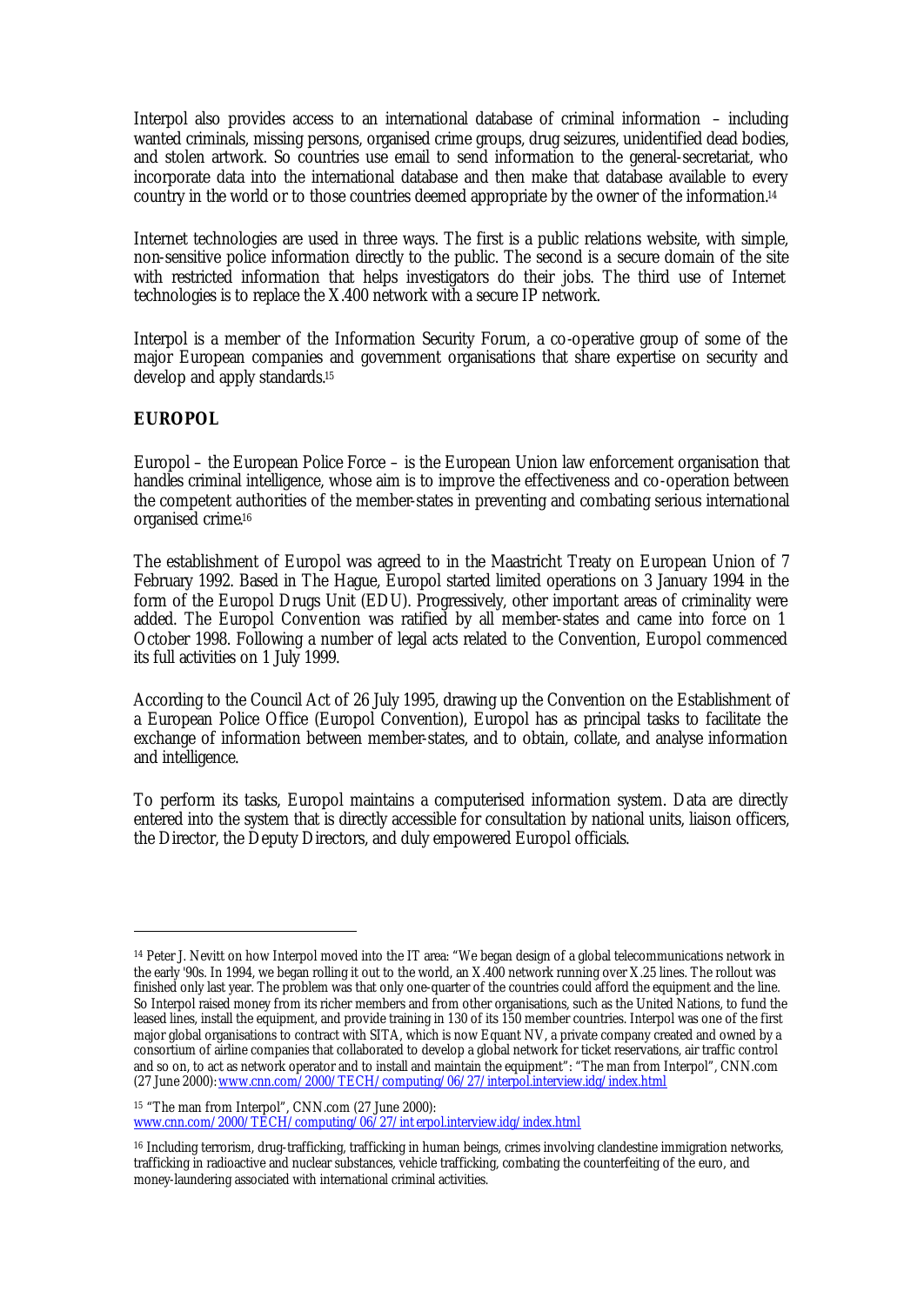The information system may be used to store non-personal data and personal data. The creation of a computerised personal data file by Europol is subject to an instruction approved by the Management Board. Personal data retrieved from the information system can only be transmitted or used by the competent services of the member-states to prevent and combat crime coming under the competence of Europol, and other serious criminal offences. <sup>17</sup>

# **The Europol Information System**

The initial work on the information system started last year with a series of workshops and expert meetings resulting in the production of a detailed specification, which had been approved by the Management Board in December 2000. The contractual arrangements for the next step, the actual development of the information system, were negotiated and agreed to, allowing this work to commence in January 2001. The Europol information system is being developed by a consortium headed by EADS-Sycomore, with DataMat and Saillabs. The system will provide for the first time a multilingual European platform to store and retrieve information on criminals, scenes of crimes, criminal organisations, and *modus operandi* that can be accessed by all member-states. The aim is to provide a 'real time', up-to-date overview on organised crime within and affecting the European  $\overline{I}$  Inion 18

## **Europol Mandate Concerning Cyber-crime**

In October 2000, the French Presidency tabled a proposal for the extension of Europol's mandate to the fight against cyber-crime for the council of the European Union.19 According to this proposal, Europol should be entrusted with new responsibilities, centred on an extension of Europol's mandate to computer crime.

The possibility of Europol's involvement in fighting cyber-crime had already been mentioned in the Europol treaty. According to France, the new role of Europol is intended 'first and foremost' to be pragmatic and to provide a basis for an 'operational response to the problems involved in combating cyber-crime'. Attacks on automated data-processing systems - creating and spreading viruses, breaking in, altering or interfering with the operation of a system, altering or modifying data - fall outside the scope of Europol's mandate.20 France therefore wants to extend Europol's mandate to these kinds of attacks.

The official definition of computer crime in this context will be 'all forms of attack on automated data-processing systems'.

<sup>&</sup>lt;sup>17</sup> europa.eu.int/scadplus/leg/en/lvb/l14005b.htm. See for more details on the Europol Convention: europa.eu.int/eurlex/en/lif/dat/1995/en\_495A1127\_01.html

<sup>18</sup> www.europol.eu.int/home.htm?home/en.htm

<sup>19</sup> Council of the European Union, *Proposal for the Extension of Europol's Mandate to the Fight Against cyber-crime – Note from Presidency* (12 October 2000): www.xs4all.nl/~respub/europol/cyberpol.html. See also Jelle van Buuren, "European Commission Wants To Tackle Cyber-crime" (10 January 2001): www.heise.de/tp/english/special/enfo/4658/1.html

<sup>20</sup> Offences relating to new technology are usually divided into three categories: 1) attacks on automated data-processing systems (e.g., creating and spreading viruses, breaking in, altering or interfering with the operation of a system, altering or modifying data); 2) traditional offences committed by means of new technology which carry the same penalties as if they had been committed by more traditional means (e.g., money-laundering, drug trafficking). In such cases, it is not the content carried which is in itself illegal, but the offence to which it relates; and 3) offences inherent in the content carried by new technology (e.g., child pornography, racism, infringements of intellectual property). In these cases, the illegality lies in the content itself. The first category of offences connected with new technology – attacks on automated dataprocessing systems – is not covered by Europol's present mandate and requires the mandate's extension. (Council of the European Union, *Proposal for the Extension of Europol's Mandate to the Fight Against cyber-crime – Note from Presidency* (12 October 2000): www.xs4all.nl/~respub/europol/cyberpol.html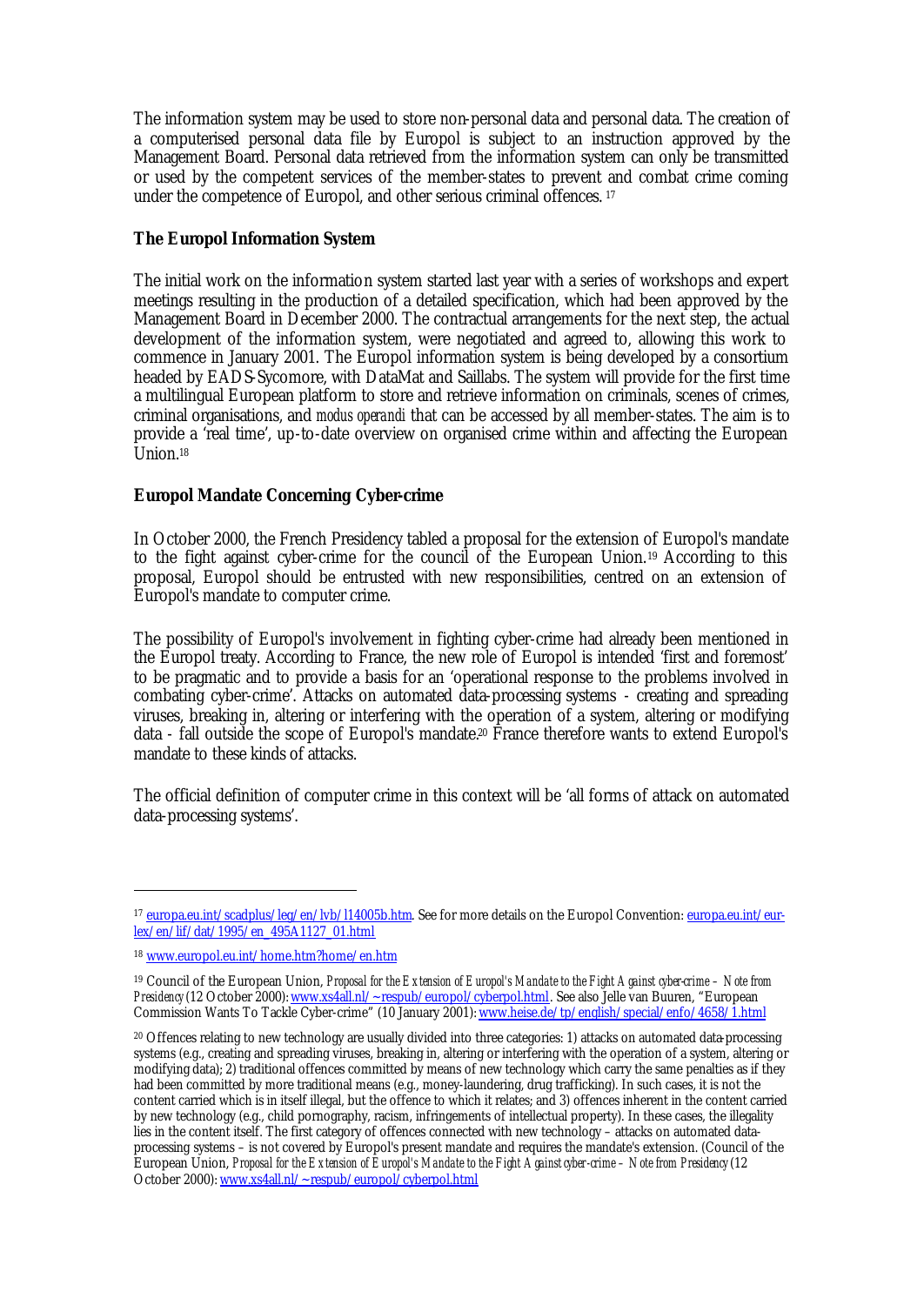Yet, to date and according to the Europol convention, cyber-security is not a mandated area of the organisation. Only when related to other mandated areas of international crime are activities in this field employed.

However, cyber-crime has some implications with crime already within the mandate, like terrorism, child pornography, and smuggling in human beings. According to Paulo Felix, intelligence analyst at Europol, cyber-crime is interwoven with other kinds of organised crime; organised crime using telecommunications or advanced technology as a means to achieve goals. Just like the rest of the business world, organised crime is learning ways to use the Internet to streamline its processes and increase profit margins.<sup>21</sup>

Within the organised crime department of Europol, different types of crimes are analysed, including the implications that the use of computers may have or are already having on criminal organisations and how they do business.<sup>22</sup>

Also, in the last couple of years, several meetings were organised on computer crime and information security. After expert meetings in 1999 and 2000, in March 2001, Europol held its first Internet Crime Expert Working Group meeting, with a second follow-up meeting more recently.

During one of these meetings, the need was expressed for trust from the private sector in order to be able to get the information needed for further investigation. Most victims of cyber-crime are companies in the private sector. Without their reports of the crimes being committed, there is no information on which Europol can work. According to Paulo Felix, 'trust and relation with the private sector is fundamental for us at Europol to be able to tackle these new threats.'<sup>23</sup>

So although Europol does not officially investigate cyber-crimes, the topic is getting more attention and may yet become a major issue in the future if the political decision is made and the mandate given. Also, in November 2001, Interpol and Europol signed a co-operation agreement. Hopes are good that such a move to share critical criminal intelligence will strengthen the work of both organisations, especially when it comes to organised crime like cyber-crime.<sup>24</sup>

<sup>21</sup> "Inside Europe's cybersleuth central", MSNBC: www.msnbc.com/news/481681.asp?cp1=1#BODY. See also personal conversation with Paulo Felix, Intelligence Analysis Department Europol**,** 26 November 2001 (IG)

<sup>22</sup> Paulo Felix (Europol), *Cyber Security Conference: A Transatlantic Perspective*. Sponsored by RAND Europe, Royal Dutch Shell Company, and the US Embassy (Netherlands). The Hague (9 April 2001).

<sup>23</sup> Felix, *op cit*.*.*

<sup>24</sup> "Interpol and Europol sign co-operation agreement". Interpol Press Release (5 November 2001): www.interpol.int/Public/ICPO/PressReleases/PR2001/PR200133.asp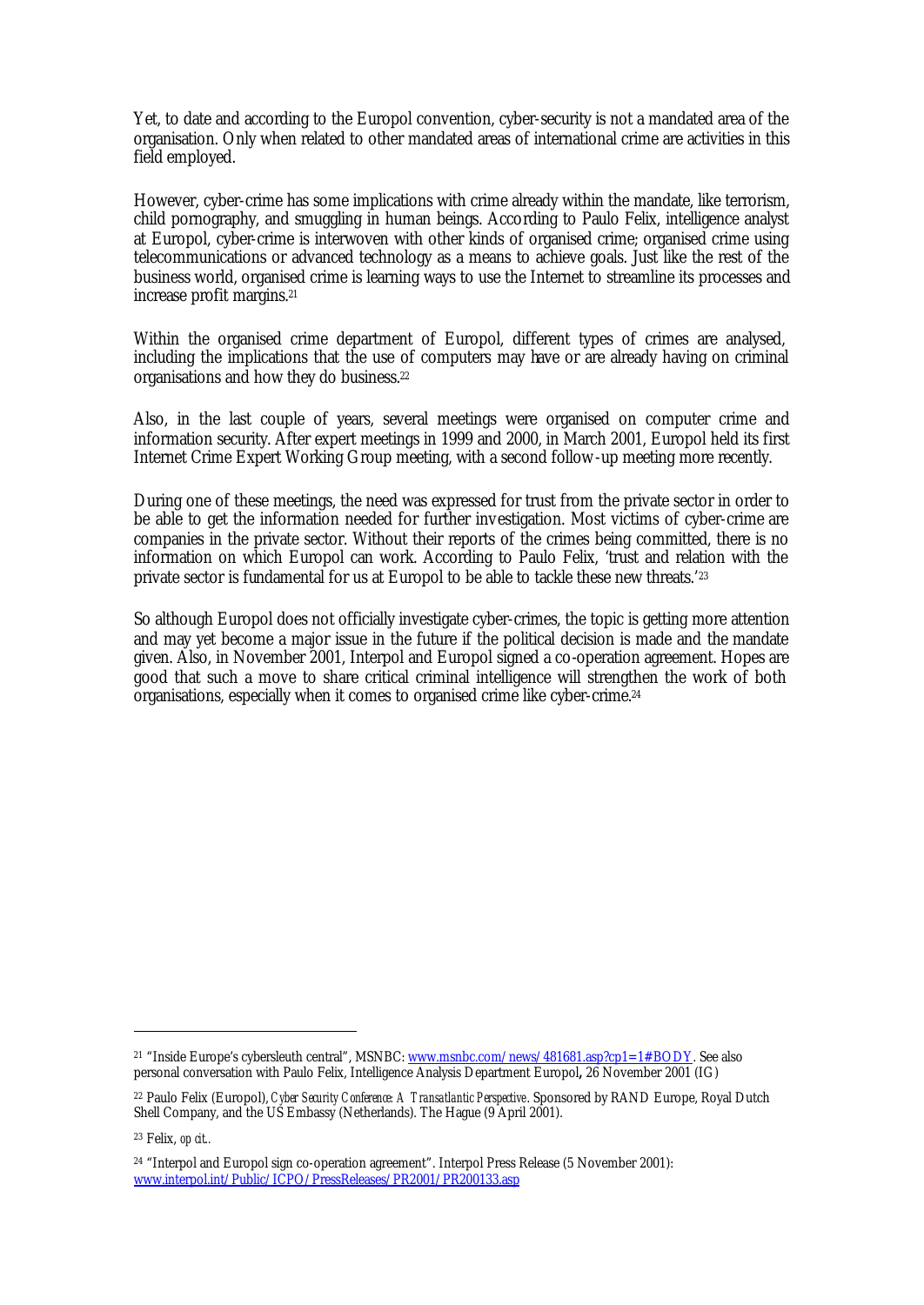# **INTERNATIONAL TELECOMMUNICATIONS UNION (ITU)**

The International Telecommunications Union (ITU) – an intergovernmental organisation – involves both public and private actors, and develops international regulations and treaties governing the use of the frequency spectrum within which countries adopt their national legislation. ITU also drafts standards to facilitate the global interconnection of telecommunication systems, while fostering the expansion of these services through medium-term policies and strategies. In light of the growing convergence between information and telecommunication services, the ITU is playing an increased role in promoting e-commerce – and, increasingly into the future, network security.

## **Socio-Political, Economic, and Commercial Overview**

The ITU is headquartered in Geneva, Switzerland, within which governments and the private sector co-ordinate global telecom networks and services.

The ITU as a whole is overseen by a Council (the annual governing body of the Union), and a General-Secretariat. The work of the ITU is organised into three sectors:

- The Radiocommunication Sector (ITU-R) consists of the Radiocommunication Bureau and is informed by World/Regional Radiocommunication Conferences and Assemblies, the Radio Regulations board, and advisory and study groups. The Sector's role is in the management of the radio-frequency spectrum and satellite orbits.
- The Telecommunication Standardisation Sector (ITU-T) consists of the Telecommunication Standardisation Bureau and is informed by the World Telecommunication Standardisation Assemblies, as well as advisory and study groups. The ITU-T produces standards concerning all fields of telecommunications
- The Telecommunication Development Sector (ITU-D) consists of the Telecommunication Development Bureau and is informed by World/Regional Telecommunication Development Conferences, as well as advisory and study groups.<sup>1</sup>

The ITU holds Plenipotentiary conferences as well as the World Conferences on International Telecommunications. The Plenipotentiary Conference is the main policy-making body of the ITU. The Conference is held every four years and sets the Union's general policies, adopts five-year strategic and financial plans, and holds elections.

The focus of the ITU is the assurance of quality and the enabling of effective use of telecommunication technologies. To this end, there are many study groups and services that cover specific topics with security implications, such as: Wireless Access System (WAS), Broadcasting-Satellite Service (BSS), Mobile satellite services (MSS-RNSS), Satellite news-gathering (SNG), Optical Networks, Quality of Service, Telecommunication management, Signalling requirements and protocols, IP, and Global Information Infrastructure.<sup>2</sup>

There are many ITU initiatives that specifically deal with cyber-security and a few will be discussed in later sections. In general, the ITU seems only recently to be focusing on these issues; most specific initiatives date back only two-three years. For example, the ITU Council decided, on 28

<sup>&</sup>lt;sup>1</sup> Structure of the ITU: <u>www.itu.int/aboutitu/structure/index.html</u>

<sup>&</sup>lt;sup>2</sup> ITU Homepage, <u>www.itu.int</u>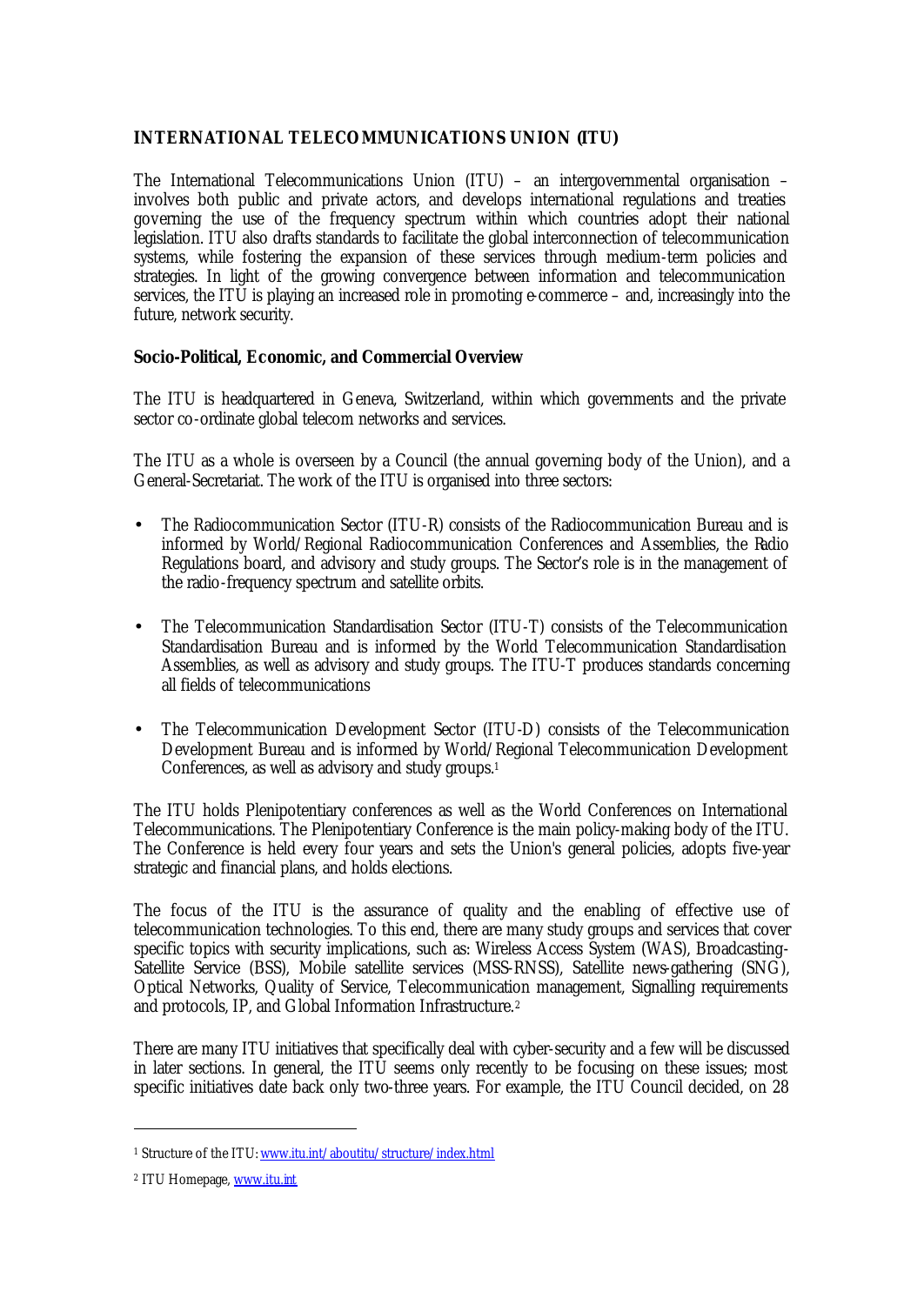July 2000, to proceed with the preparation of the first World Summit on the Information Society, to be held in 2003 in co-operation with the United Nations. The goal of the conference is the making of a strategic plan of action for issues concerning the realisation of a true information society.<sup>3</sup> This recent focus on more social aspects of telecommunications (such as security, access, crime, and development) could be the result of the reform of the ITU that began in 1999 and called for a review of the ITU's rights, obligations, management, functioning, and structure.<sup>4</sup>

# **Analysis of the Main Regulatory and Legal Developments Related to Information and Telecommunication Systems and Services**

Economic and industrial environment affecting state control of key industries: The ITU stresses international co-operation between governments and the private sector. To this end, the ITU aims to help government and industry work towards consensus on a wide range of issues affecting communications technologies. ITU member-states and sector members have access to a number of services including the Telecommunication Information Exchange Service (TIES) and ITU's Who's Who.<sup>5</sup>

Government-led initiatives for expanding access to the Internet and other information infrastructures and services: Facilitating connectivity and access to the Internet is a stated goal of the Telecommunications Development Sector of the ITU (ITU-D). Activities of the ITU-D concerning the expansion of access are focused around the Valetta Action Plan Programme 3, which began in 1998. The objective of the VAP Programme 3 is to develop best-practice, sustainable, and reproducible models of ways to provide access to ICT, particularly to people in rural and remote areas. The ITU-D undertakes pilot projects in a number of countries in different regions, at different stages of development, and with different geographical, social, economic, and cultural conditions in order to reach the VAP goals.<sup>6</sup>

Government-led initiatives aimed at fostering electronic commerce: The ITU's work on harmonisation and standardisation of electronic information is in part stimulated by the demands of e-commerce. Relevant recommendations and resolutions concerning electronic security are covered in 'Organisational initiatives aimed at tackling cyber-security/cyber-crime...' below.

A recent initiative regarding electronic commerce has been developed by the Electronic Commerce for Developing Countries (EC-DC) program of the ITU-D. The EC-DC has developed an electronic certification and authorising system, the Public Key Infrastructure (PKI), which has already been tested and is now fully operational. By using PKI, certified users from both developing and industrialised countries 'will be able to communicate securely, conduct business transactions in a secure and trusted manner and run other eservices such as egovernment, ehealth and e-learning.' The core body of the PKI is the 'E-commerce PKI Certification Authority.'7

General legal principles and developments related to the ICT environment; overview of relevant new legislation: This is a main function of the ITU. Developments of note will be covered in 'Organisational initiatives aimed at tackling cyber-security/cyber-crime…' below.

<sup>&</sup>lt;sup>3</sup> The World Summit on the Information Society: <u>www.itu.int/wsis/brochure.htm</u>

<sup>&</sup>lt;sup>4</sup> Reforming the ITU: <u>www.itu.int/newsroom/reform/index.html</u>

<sup>&</sup>lt;sup>5</sup> ITU Overview: <u>www.itu.int/members/index.html</u>

<sup>6</sup> ITU, *Rural Development and Universal Access*: www.itu.int/ITU-D/univ\_access/reports/PPstatus981016.html

<sup>&</sup>lt;sup>7</sup> Electronic Commerce for Developing Countries: www.itu.int/ITU-D/ecdc/index.html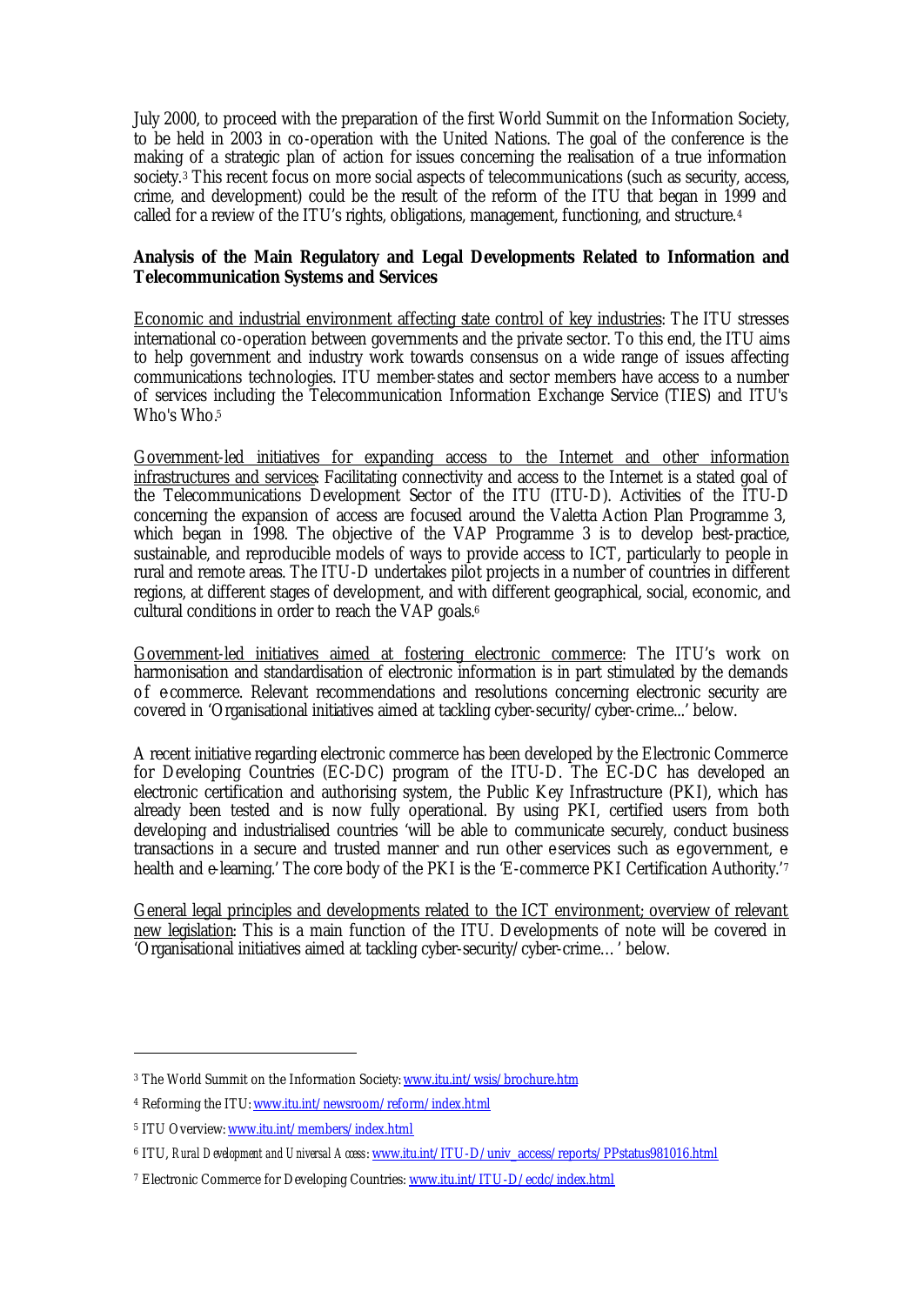## **Assessment of Phenomena Undermining Dependability**

The ITU makes few explicit statements on cyber-crimes, but does widely emphasize the importance of security and integrity of information systems. Worth noting is the ITU's initiative on Critical Network Infrastructures, which was formed to address issues of vulnerability. The ITU consistently identifies the phenomena that brought about the formation of the Critical Network Infrastructures initiative in this excerpt from its mission statement: '[the rise of] hostile attacks on infrastructure by network predators. Newly discovered forms of attacks, the availability and wide distribution of attack tools, as well as the flaws in common desktop software … Simple viruses are argued to have cost billions of dollars worldwide in lost productivity. Sophisticated distributed denial of service attacks on the Internet are on the rise.'<sup>8</sup>

## **Organisational Initiatives Aimed at Tackling Cyber-Security/Cyber-Crime or Assisting with the Development of Dependability**

The ITU maintains a catalogue of security-related Recommendations listing 59 approved measures and five other draft recommendations. Examples include:

- 1. Recommendation X.842 'provides guidance for the use and management of Trusted Third Party (TTP) services';
- 2. Recommendation X.841 regarding Security Information Objects (SIOs) for Access Control 'provides object definitions that are commonly needed in security standards to avoid multiple and different definitions of the same functionality.'
- 3. Recommendation F.851, providing 'the service description and operational provisions for Universal Personal Telecommunication (UPT).'
- 4. Recommendation H.235, covering security and encryption of 'real-time communication over insecure networks'.
- 5. Recommendation H.323, describing 'terminals and other entities providing real-time audio, video, data and/or multimedia communications services over Packet Based Networks (PBN) which may not provide a guaranteed Quality of Service.'
- 6. Recommendation T.36, which 'defines the two independent technical solutions which may be used in the context of secure facsimile transmission.<sup>'9</sup>

Central policy and operational co-ordination mechanism: The ITU-T routinely forms Lead Study Groups (LSGs) for studies forming a defined programme of work involving a number of Study Groups. Study Group 7 has been designated the LSG for Communication Systems Security (CSS). The core activities of the Study Group 7/CSS-LSG involve the definition and maintenance of security frameworks and the management of project activities involving the co-ordination, assignment, and prioritisation of efforts that would lead to timely communication system security Recommendations. The LSG-CSS works closely with other ITU Study Groups to identify and develop security solutions. However, the LSG-CSS will not have a planned role in the development and registration of specific cryptographic algorithms (ISO performs this function), nor in the certification of security systems. A major contribution of the LSG-CSS is a catalogue of security-

<sup>8</sup> ITU, *Critical Network Infrastructures*. www.itu.int/osg/spu/ni/security/index.html

<sup>&</sup>lt;sup>9</sup> Catalogue of ITU-T Recommendations Related to Communication Systems Security: www.itu.int/itudoc/itu-t/com7/sgacti/cat001.html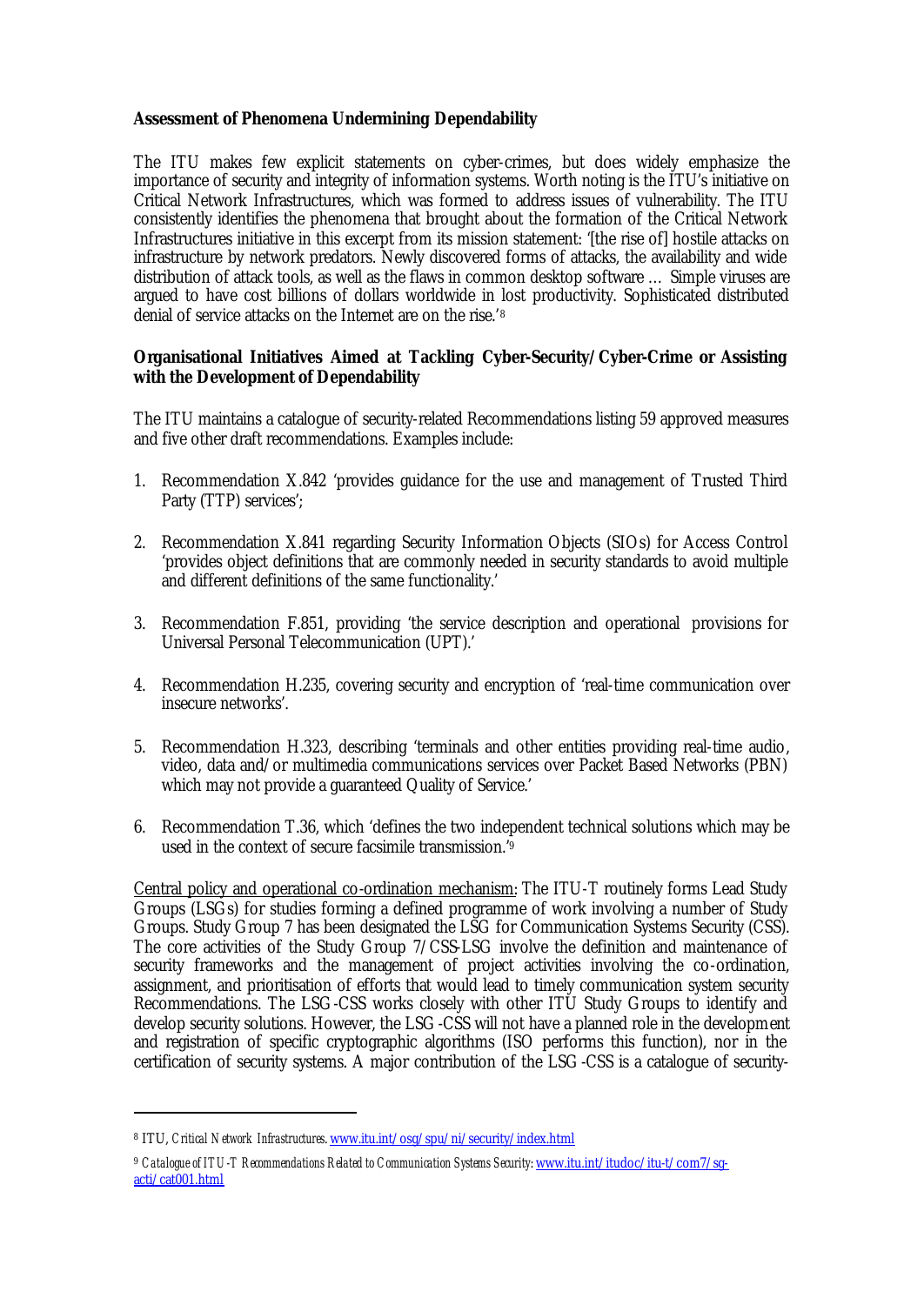related Recommendations, as well as Terms and Definitions of the ITU.10 The compendium is currently a work in progress and is open to comments and alterations. The intent of the catalogue is to help those who need to incorporate security features into their products or wish to know about ITU's progress on security.<sup>11</sup>

Government-sponsored schemes aimed at enhancing the security of information and network systems: The ESCA (Electronic Signatures and Certification Authorities) working group has discussed Information Security and Assurance.12 ESCA activities build upon previous ITU work in the field of standardisation. In December 1999, ESCA held a first meeting to structure the ITU's role in enhancing authentication in an e-commerce environment. The meeting involved over thirty experts from governments, law firms, academia, e-commerce, and standards managers of telecommunication carriers and manufacturers, as well as ISPs. Participants emphasized the ITU's unique position for the harmonisation of national legislations and regulations due to its global membership. Still, the ITU was invited to keep in mind the needs of the telecommunication companies, as well as of users, in defining common and standardised approaches to online authentication through electronic signatures. The objective was to devise the necessary instruments to establish trust over the Internet and its associated information and network technologies. This can only be achieved by establishing:

confidence that on-line purchases, funds transfers, and business deals will be as valid as traditional activities and that the world of on-line commerce and communication will be at least as accountable for the quality, reliability, and legality of products and services as is the in-person world.<sup>13</sup>

Nevertheless, differently from UNCITRAL (see 'United Nations'), ESCA decided to espouse a completely technologically-neutral approach, inviting the ITU:

not to impede the development and implementation of market-based initiatives and standards and of private arrangements, while being particularly attentive to the needs of developing countries, cultural difference among individuals and groups, and both the potential risks and opportunities presented by the various authentication measures for economic, infrastructure, and social development.<sup>14</sup>

Finally, this group invited the ITU to continue one of its pivotal functions as an international organisation with global membership: education and training. Technologies related to electronic signatures and authentication require an in-depth understanding of their legal, technological, and managerial characteristics. In light of the Internet's global span, every country needs to acquire the necessary expertise; the ITU can provide this by structuring education and training initiatives. In particular, the ITU should facilitate the 'exchange of information within the telecommunication industry and between this sector and other industries about their experience with authentication'.<sup>15</sup>

<sup>10</sup> *Catalogue of ITU-T Recommendations Related to Communication Systems Security*: www.itu.int/itudoc/itu-t/com7/sgacti/cat001.html

<sup>11</sup> *Communications Systems Security*: www.itu.int/ITU-T/studygroups/com07/cssecurity.html

<sup>&</sup>lt;sup>12</sup> For a description of its activities, see the ESCA's website at www.itu.int/osg/sec/spu/ni/esca/index.html.

<sup>13</sup> Stewart Baker and Matthew Yeo, "Background and Issues Concerning Authentication and the ITU", Paper presented at the ITU-Expert Meeting on Electronic Signatures and Certification Authorities: Issues for Telecommunications, 9-10 December 1999, Doc. n.2 (16 November 1999): available at www.itu.int/osg/sec/spu/ni/esca/meetingdec9-101999/briefingpaper.htm (downloaded 29 May 2000).

<sup>14</sup> "High-level Experts Recommend Framework for ITU's Role in Authentication for E-Commerce", ITU Press Release ITU/99-26 (17 December 1999): available at www.itu.int/newsarchive/press/releases/1999/99-26.html (downloaded 29 May 2000).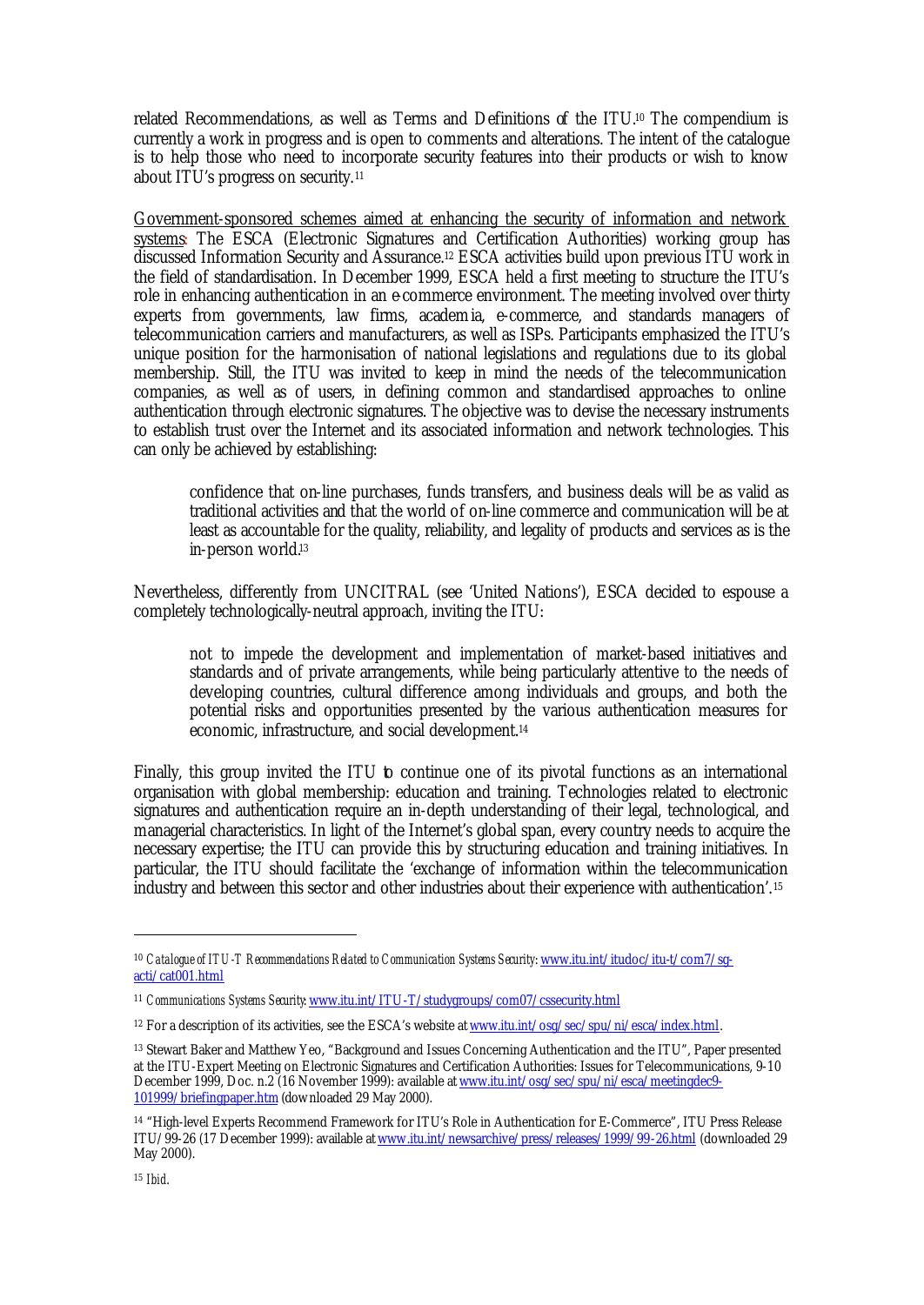Regarding certification and accreditation, a recent initiative aimed at supporting electronic commerce has been developed by the Electronic Commerce for Developing Countries (EC-DC) program of the ITU-D. The EC-DC has developed an electronic certification and authorising system, the Public Key Infrastructure Key (PKI). For more detail on the PKI, see above "Government-led initiatives aimed at fostering electronic commerce".

Government schemes aimed at fostering the use of dependability-enhancing technologies and services: Many of the current standards on electronic authentication, digital signatures, and certificates are based on ITU global telecommunications recommendations, notably ITU-T Recommendation X.509, which covers data networks and open-system communication.<sup>16</sup>

The ITU has recently adopted two draft new global standards for increasing the efficiency and survivability of optical fibre access networks based on Passive Optical Network (PON) techniques. The draft new standards are designated ITU-T Recommendations G.983.4 and G.983.5. 'The draft new standard G.983.4 specifies a Dynamic Bandwidth Assignment (DBA) mechanism which improves the efficiency of the PON by dynamically adjusting the bandwidth among the Optical Network Units (ONUs) that are near end users or in homes, for example, in response to highvolume traffic requirements.' The benefits of this approach are that network operators are able to add more users to the PON due to increased efficiency and that users are able to use service requiring large bandwidth. The draft new standard G.983.5 'specifies a number of protection options for PONs which will enable enhanced survivability for e.g., Fibre To The Cabinet (FTTCab) and the delivery of highly reliable services in the case of e.g., Fibre To The Office (FTTO).' The new draft standards for the G.983.3 standard allowed for an additional wavelength band to the downstream direction of a Broadband—Passive Optical Network (B-PON) which permits separate wavelengths for interactive and broadcast services over an optical distribution network.<sup>17</sup>

In January 2002, the United Nations announced the formation of a World Summit on the Information Society to 'address the digital divide' in order to 'harness the development potential of ICT'.18 The Summit, expected to promote access by all countries to information, knowledge, and communications technologies for development, is to be held in two phases: the first in Geneva in 2003 and the second in Tunisia in 2005 and is being convened under the high patronage of the UN Secretary-General, Kofi Annan. The ITU will be taking the lead role in Summit preparations, in cooperation with other interested organisations and partners. Resolution A/RES/56/183 calls on governments to participate actively in Summit preparations and to be represented at the highest possible level. The resolution has also asked for the active participation and effective contribution in the Summit and its preparations by all relevant United Nations and intergovernmental organisations, including international and regional institutions, as well as non-governmental organisations, the civil society, and the private sector. The ITU will work to create synergies and develop co-operation among the various ICT initiatives at the regional and global level.

The World Summit on the Information Society is an initiative of the 1998 Plenipotentiary Conference of ITU and is being endorsed by the General-Assembly as an effective means to assist the United Nations in fulfilling the goals of the Millennium Declaration - the landmark document adopted by a record number of leaders when they met during the Millennium Summit to address the key challenges of our time. Secretary-General Kofi Annan states: 'the Millennium Summit recognised the key role of partnerships involving governments, bilateral and multilateral

<sup>&</sup>lt;sup>16</sup> Data Networks & Open System Communication: www.itu.int/rec/recommendation.asp?type=productsandparent=T-REC-x

<sup>17</sup> ITU Press Release: "Bringing broadband to the home: more steam for Internet access" (19 November 2001): www.itu.int/newsroom/press\_releases/2001/27.html

<sup>&</sup>lt;sup>18</sup> ITU Press Release (9 January 2002): www.itu.int/newsroom/press\_releases/2002/UNGA\_res\_56\_183.html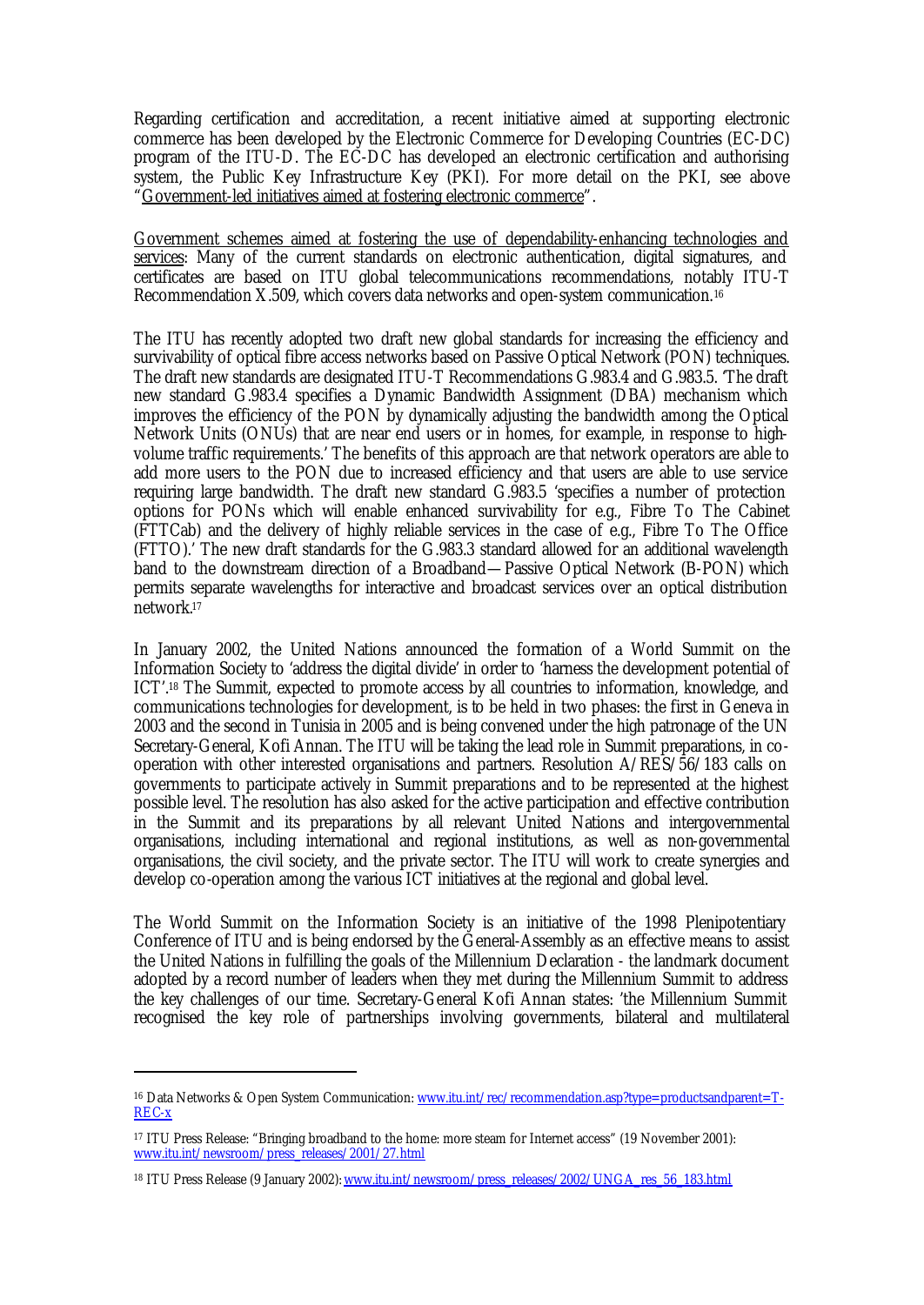development agencies, the private sector and other stakeholders in putting ICTs in the service of development.' The General-Assembly has also invited the international community to make voluntary contributions to a special trust fund established by the ITU to support the Summit, as well as to facilitate the effective participation of representatives of developing countries, in particular those from the least-developed countries (LDCs).

 The proposed themes of the Summit, addressing the central issues raised by the Information Society, will likely include:

- Building the infrastructure
- Opening the gates: universal and equitable access to the information society
- Services and applications
- The needs of the user
- Developing a framework
- ICT and education

 $\overline{a}$ 

Under each of these broad themes, consideration will be given to the relevant developmental, economic, policy, social, cultural, and technological aspects. A series of preparatory meetings will be held in 2002, beginning with the first PrepCom in Geneva from 1-5 July 2002.

Government schemes to assess the threat or to provide warnings and response capabilities to government or private sector clients: Within the ITU's New Initiative Programme, a new project has been formulated: the Critical Network Infrastructures. The initiative is looking past preventive measures or patches and towards more upstream identification of ICT infrastructures that are vulnerable. Proposed topics of consideration include the architecture of the Internet, the costs in terms of users' loss of confidence, increasing global awareness of the issues, global security monitoring, policy considerations, risk management strategies, the respective roles of the private sector and government, and approaches towards protecting critical network infrastructure.

The ITU will be organising a New Initiatives workshop on the subject of network security in May 2002, to be hosted by the Republic of Korea. The workshop will focus on the security, availability, and public trust of underlying network infrastructures. Topics to be considered will include the role of regional and international organisations, the 'definition of terms of reference with regards to critical network infrastructures, the need for a global, international approach to the dissemination of information regarding the security of critical network infrastructures and ways to stimulate international and regional co-operation with respect to critical network infrastructure.'<sup>19</sup>

# **Industry and Other Non-Government Activities Related to Dependability**

The ITU does have industry bodies as part of their membership; however, activities undertaken by the ITU are not differentiated between governmental and non-governmental.

<sup>19</sup> *Creating Trust in Critical network Infrastructures*: www.itu.int/osg/spu/ni/security/index.html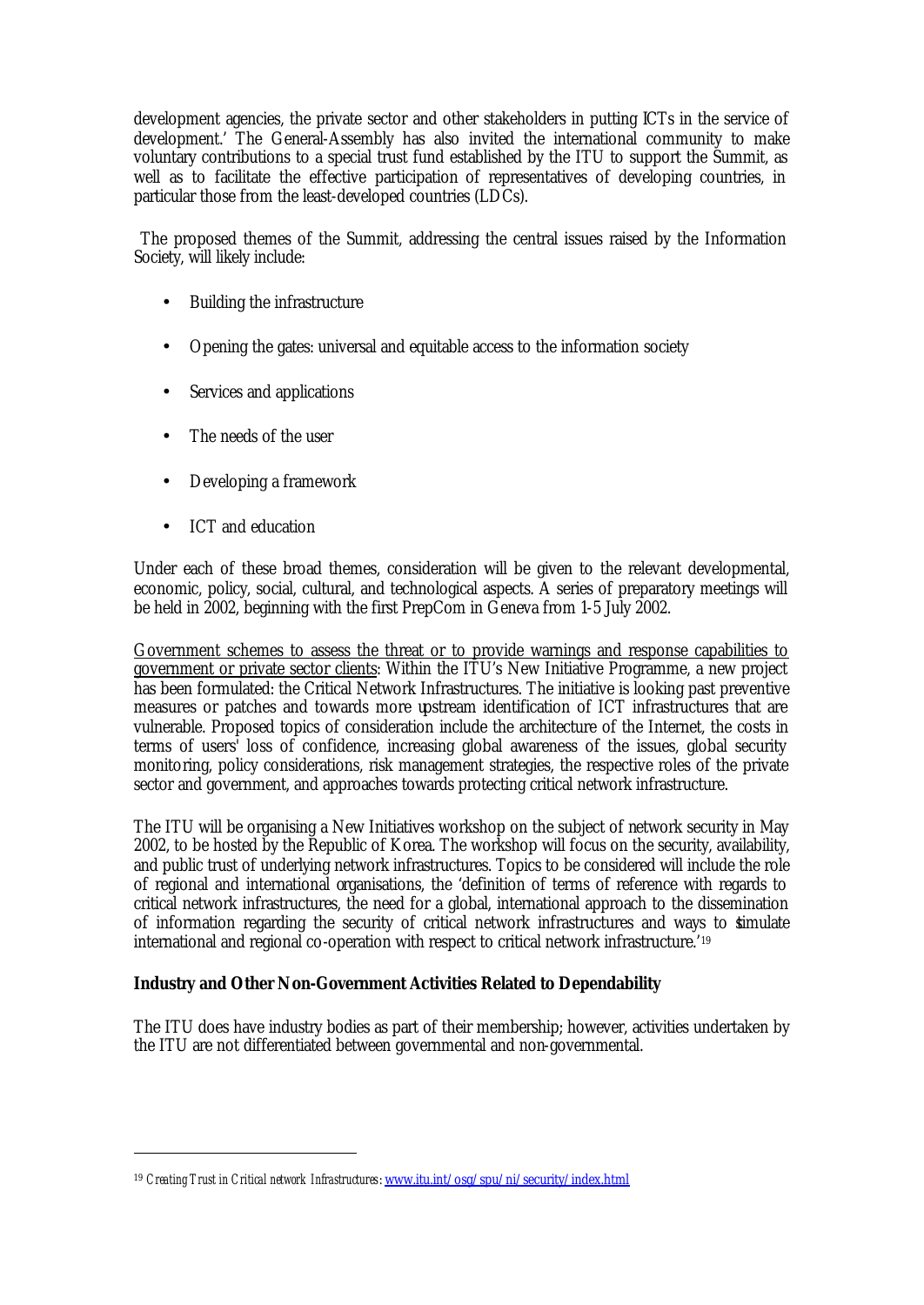## **Public-Private Partnerships**

The ITU was 'founded on the principle of international co-operation between government and the private sector,' so the entire organisation is essentially a Public-Private Partnership (PPP); ITU membership includes over 650 Sector Members and only 189 member-states.20 Recent examples of more overt PPP's include:

- 1. The signing of a memorandum of understanding (MOU) with Cable and Wireless Virtual Academy (CWVA) aimed at training opportunities LDCs via remote learning for telecommunication professionals in LDCs. Expectations are that in the year 2002 the allocations will benefit 30 LDC candidates selected by ITU for postgraduate degrees in Communications Management and in Law. Additionally, over 100 users are expected in shortterm courses such as 'Regulations and Policy in Communications', 'Introduction to IP Technology for Business,' 'Managing Partnerships,' and 'Managing in the Virtual Organisation.' 21
- 2. The signing of a non-exclusive MOU with Siemens and Alcatel within the framework of the Centres of Excellence Initiative. The two European manufacturers will make in-kind contributions in equipment and make their experts available to train the trainers. Training at the ITU Centres of Excellence is provided to policy-makers, regulators, high-level corporate managers, and frequency managers.<sup>22</sup>

<sup>20</sup> ITU Overview: www.itu.int/members/index.html

<sup>21</sup> ITU Press Release: "ITU and Cable and Wireless Team Up to Deliver Training to Least Developed Countries" (15 November 2001): www.itu.int/newsroom/press\_releases/2001/25.html

<sup>22</sup> ITU Press Release: "Alcatel and Siemens Boost ITU's Centre of Excellence Initiative" (14 November 2001): www.itu.int/newsroom/press\_releases/2001/23.html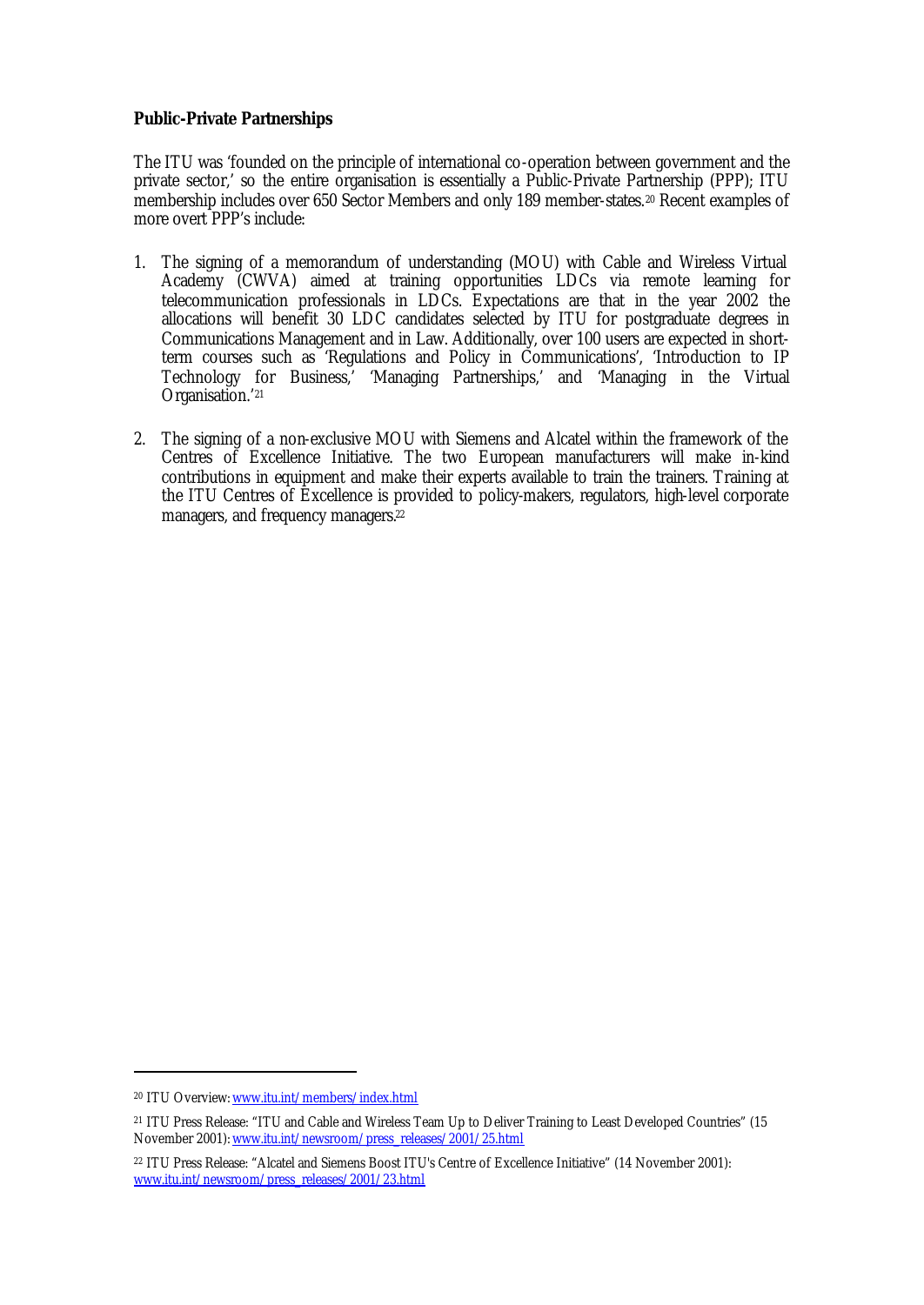# **NORTH ATLANTIC TREATY ORGANISATION (NATO)**

### **Overview**

Within NATO, information operations (IO) have been a working group of the military staff since 1997. Following a symposium held in December 1997, NATO approved an initiative for information operations in May 1998. In December of that same year, the North Atlantic Council followed suit by approving a NATO information operations policy. While an IO policy was now in place, extensive inclusion of IO in NATO planning and exercises did not take place until after 1999. A heightened focus on information operations and dependability arose due to NATO's involvement in the Kosovo conflict in 1999. At the conclusion of NATO's Operation Allied Force, Admiral first name Ellis deemed that effective use of IO 'could have halved the length of the campaign.'<sup>1</sup>

Information operations for NATO are handled on the most basic level by the NATO CIS Operating and Support Agency (NACOSA), which provides operational support to the Alliance in the form of hardware and software maintenance, personnel training, installation and security services for authorised users.<sup>2</sup> Informing this body and NATO's other information activities in regards to recognised threats and defence is the NATO Consultation, Command, and Control Agency (NC3A) and its organisation. The Research and Technology Organisation (RTO) of NATO also plays a large role in this area by identifying subjects concerning information security, dependability reviews, and recommends the establishment of research and development initiatives in these fields. NATO's Parliamentary Assembly (NATO-PA) provides a critical forum for international parliamentary dialogue on an array of security, political, and economic matters, including information technology, aimed at fostering mutual understanding among NATO parliamentarians. Smaller bodies within NATO dealing with different aspects of information security and dependability can be found in the following text.

### **Analysis of the Main Regulatory and Legal Developments Related to Information and Telecommunication Systems and Services**

The **Agreement between the Parties to the North Atlantic Treaty for the Security of Information** outlines the rules for the 'reciprocal protection of classified information produced by, or released to, NATO.' The agreement also establishes common standards for security clearance amongst the Allied countries for the security of shared information. The security arrangements of co-operative activities such as this, which are approved by the North Atlantic Council, are the responsibility of the NATO Office of Security (NOS), who in turn liases with the NATO Security Service to further ensure the security of disclosed information and will ensure that any information disclosed will receive satisfactory protection.<sup>3</sup>

The NATO Headquarters **Information Systems Service (ISS)** provides information systems support to the North Atlantic Council, the Defence Planning Committee, the Military Committee, subordinate committees, and supporting staff. The ISS also offers systems design, development and maintenance support to NATO's International Staff and to the Military Agency for Standardisation. The role that ISS plays in the security and dependability of the NATO

<sup>1</sup> Rathmell and O'Brien, "North Atlantic Treaty Organisation", *Information Operations: An International Perspective*.

<sup>&</sup>lt;sup>2</sup> NATO Handbook. <u>www.nato.int/docu/handbook/2001/hb140806.htm</u>

<sup>&</sup>lt;sup>3</sup> Explanatory Memorandum for the NATO Security of Information Agreement – signed 29 September 1998. UK Foreign and Commonwealth Office. Paper #: 4787 S: www.fco.gov.uk/text\_only/directory/expmemtxt.asp?Id=158andfco.txt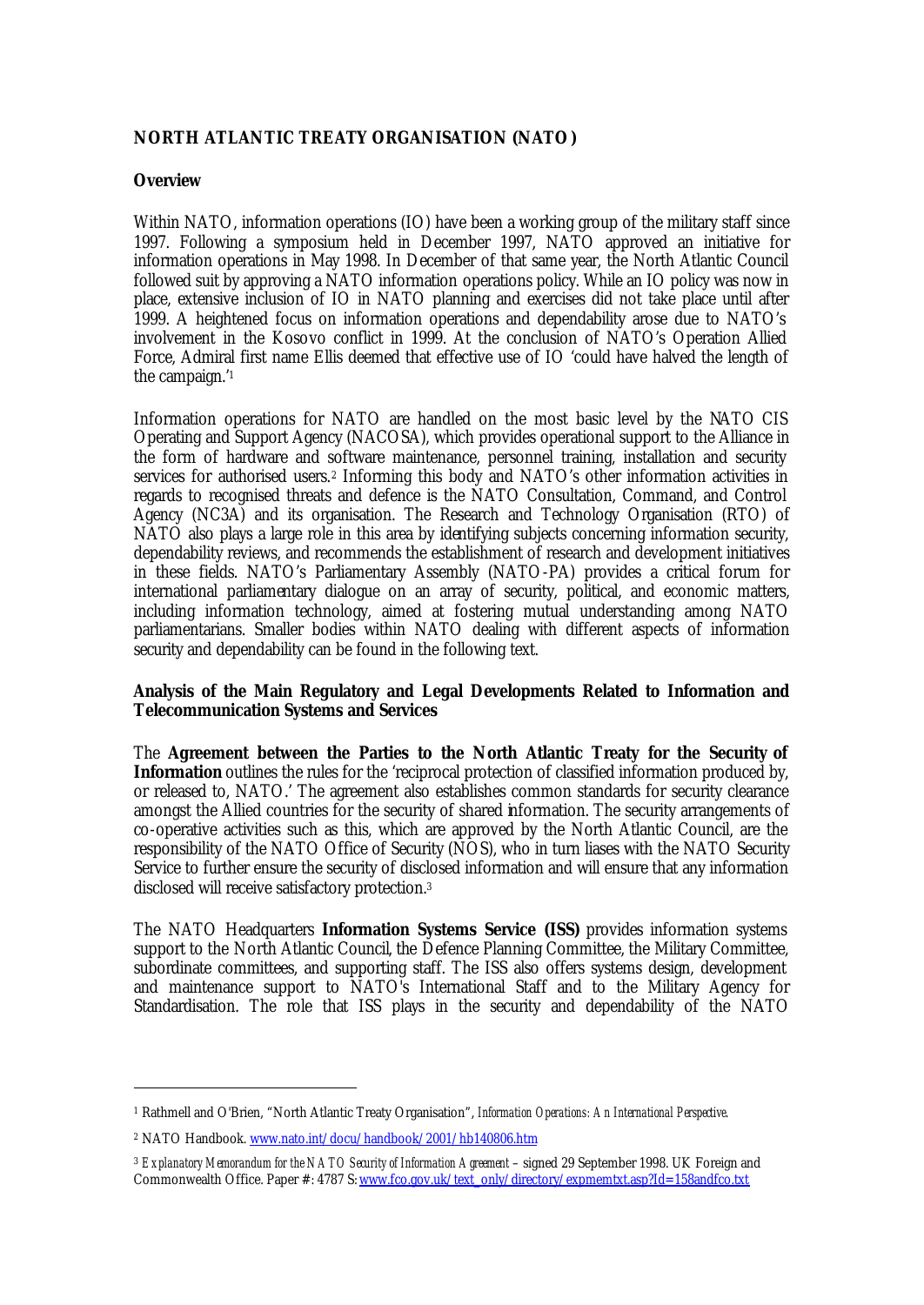information infrastructure is centred around crisis management, registry and document control services, and the operation of NATO's centralised computer facilities at its headquarters.<sup>4</sup>

The **NATO Integrated Data Service (NIDS)** facilitates computer access to NATO documents on key issues in the fields of security and international co-operation. With the goal of contributing 'to a positive debate and to informed discussion about security issues,' NIDS is expanding by degrees its networking abilities with various Ministries of Foreign Affairs, Ministries of Defence, and parliaments in NATO and EAPC countries, in order to facilitate communication and information exchange.<sup>5</sup>

## **Assessment of Phenomena Undermining Dependability**

At the conclusion of the Kosovo conflict, a Serbian state-sponsored attack on NATO's information and communication infrastructure succeeded in eliciting a denial-of-service (DOS) response form NATO's servers, however the attack did not succeed in significantly disrupting NATO information activities on a systematic level. An action such as this would be considered an Information Operation, or an action 'taken to influence decision makers in support of political and military objectives by adversely affecting adversary information and/or information systems and protecting one's own information and/or information systems.' Note that the NATO definition of Information Operations contains both defensive and offensive actions towards information systems, highlighting the dual nature of information warfare as both a security and an intelligence strategy.<sup>6</sup>

NATO's C3 Agency (Consultation, Command, and Control) has issued reports regarding its research into different security issues. A list of example reports and a detailed description of the NC3A can be found in Section 7. Topics covered concern encryption techniques and keys, firewalls, and the flagging of intruders and breached security. These topics can be presumed to be related to perceived threats. NC3A has since then issued a report, *Information Operations from the NC3A Perspective*, which outlines threats from the viewpoint of information warfare. This reports cites Martin Libicki's delineation of information warfare into 7 categories: Command and Control Warfare (C2W), Intelligence-based Warfare (IBW), Electronic Warfare (EW), Psychological Warfare (PSYW), Hacker Warfare (HW?), Economic Information Warfare (EIW), and Cyberwarfare. NATO's definition of Information Operation corresponds with Libicki's C2W (Command and Control Warfare). This report highlights several security concerns and security management tools:

- the proliferation of network connectivity that allows not only worldwide connectivity but also knowledge of associated protocols and applications.
- the prevalence of commercial off-the-shelf (COTS) technology in military systems has many security implications. This method of technology acquisition has both financial and operational benefits, however vulnerabilities and design weaknesses of these applications can be known on a relatively large scale. Specific security risks of COTS include 'Easter Eggs' – undocumented strings of code hidden within applications that have no relation to the intended use of the application. Easter Eggs are supposedly harmless, but demonstrate the reality of unknown, and potentially malicious, capabilities within COTS. Also, revision-tracking capabilities of some COTS word-processing applications are of concern in regards to declassified documents. Additionally, teleworking demands applications with ease-of-use and portability, an aspect

<sup>&</sup>lt;sup>4</sup> NATO Handbook. <u>www.nato.int/docu/handbook/2001/hb140806.htm</u>

<sup>5</sup> www.nato.int/structur/nids/nids.htm

<sup>6</sup> Parker, Richard et al. *Information Operation from the NC3A Perspective* . Pg. 1. Received via personal communication.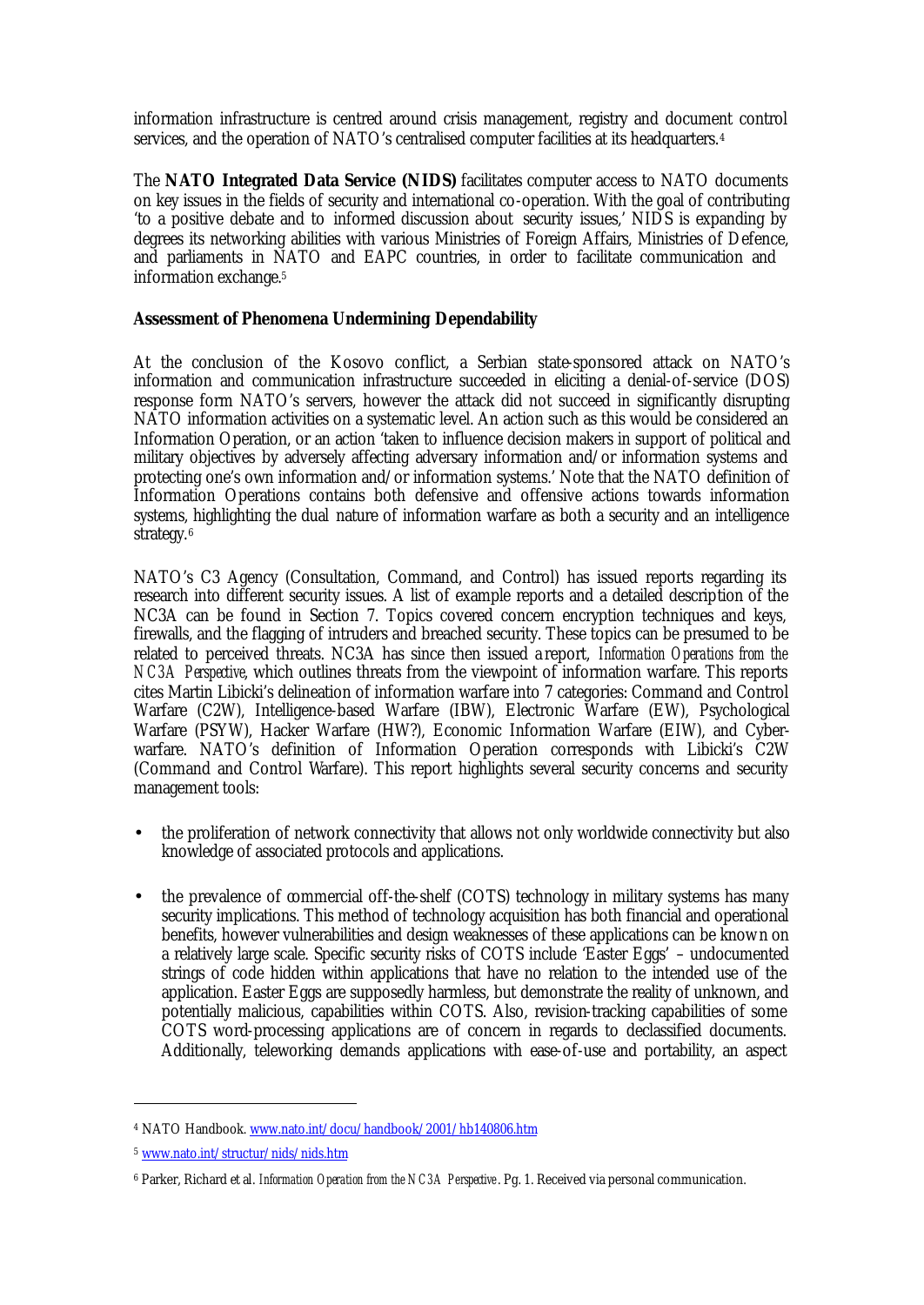more characteristic of COTS. Open-source applications which have been validated for robustness in the public arena may offer a solution to design problems of proprietary software such as Windows. However, one valuable aspect of COTS is that they may include hidden features which can identify source computers – a useful tool in forensics.

- Network sniffers, which passively monitor traffic on Ethernet LANs. Sniffers can supply information on TCP/IP and traffic flows, commandeer a user's session, and intercept email, account names, and passwords.
- Network mapping and discovery tools that generate maps of the network connectivity and systems. This tool can be used to locate unauthorised users and identify connectivity problems.
- Intrusion detection systems (IDS) monitor traffic and forward information to a separate analysing system. This tool looks for behaviour patterns (such as keyword or command sequences) that match known exploitation schemes.

Examples of specific exploits include:

- NTDSDOS, a method that allows the user to view all data on a Windows NT system.
- Winuke, a Windows NT denial-of-service attack.
- Back Orifice, which allows remote and unauthorised users to take over a Windows 95, 98, and NT systems.<sup>7</sup>

The NATO Parliamentary Assembly's Science and Technology Sub-Committee on the Proliferation of Military Technology's has issued a report entitled *Technology and Terrorism* which includes an assessment of vulnerabilities to cyber-terrorism. In addition to the use of computer technology to facilitate traditional forms of terrorism, specific threats include the use of encryption, intelligence-, and information-gathering on computer networks. Regarding the vulnerability of the physical aspect of information systems, electromagnetic pulses (EMP) emitted by High-Power Microwaves (HPM) and High Energy Radio Frequency (HERF) guns can severely damage computers and potentially destroy circuits, microprocessors, and other electronic equipment. This method of cyber-terrorism could have significant effects on banking systems, aircraft avionics, and guidance systems, medical equipment, communication centres, and emergency response services.<sup>8</sup>

## **Organisational Initiatives Aimed at Tackling Cyber-Security/Cyber-Crime or Assisting with the Development of Dependability**

*NC3A*

The Communications Systems Division of the C3 Agency advises NATO on the flexibility, security, and survivability of its communications systems. The Division works closely with NATO commands and agencies, national and international agencies and organisations, and industry. Within the NC3A Scientific Programme, the Division is responsible for two Scientific and Technical Packages (STP): Communications and INFOSEC Support. The Division

<sup>7</sup> *Ibid*, pg 2.

<sup>8</sup> Mates, Michael. *Report: Technology and Terrorism*. NATO Parliamentary Assembly, Science and Technology Committee Sub-committee on the Proliferation of Military Technology. October 2001. Available at www.naa.be/publications/comrep/2001/au-221-e.html (downloaded December 2001)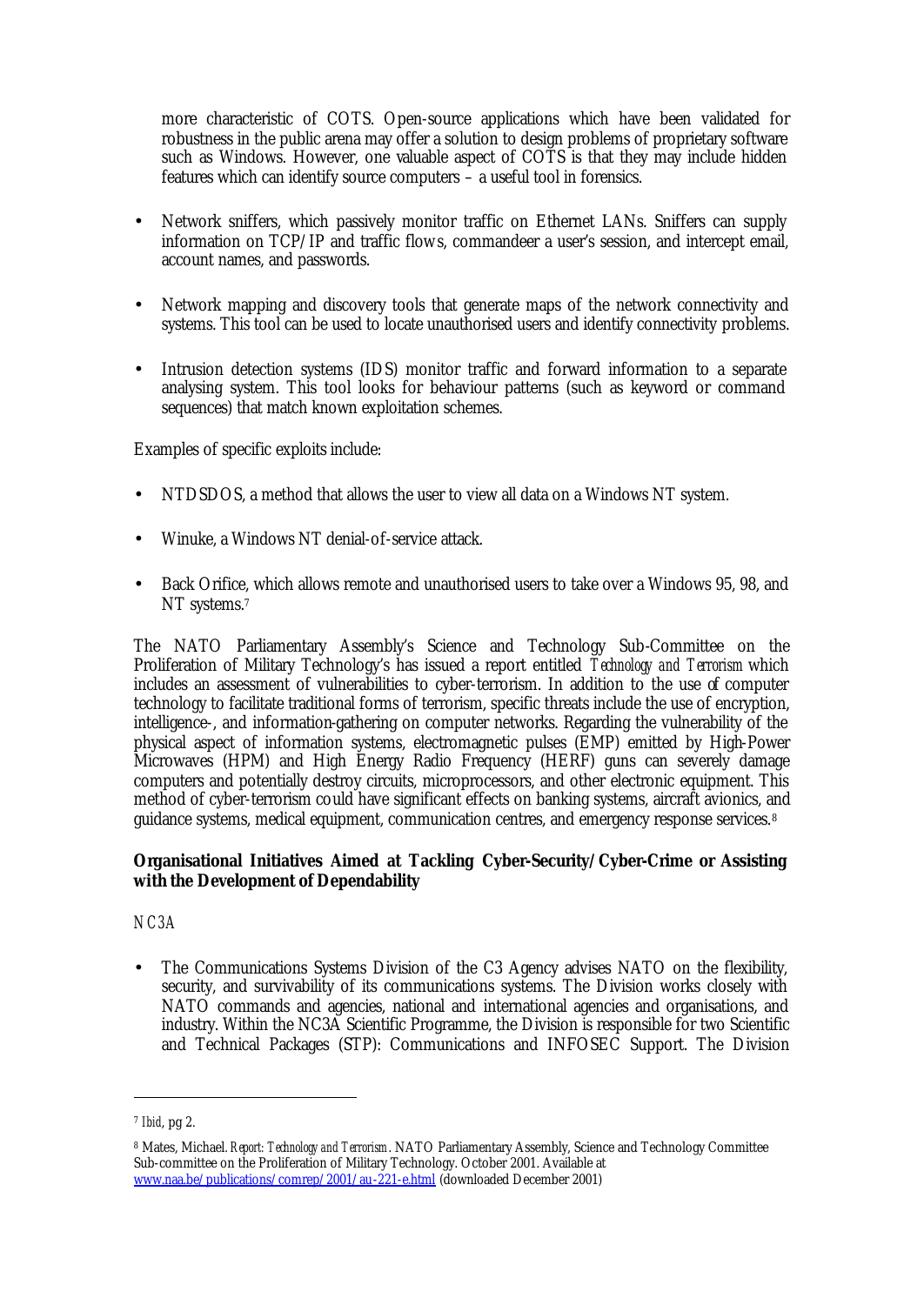provides support to a number of other STPs, such as Training and Exercise, NATO Airborne Early Warning and Control, Electronic Warfare and Research Studies, and Air Command and Control Support.<sup>9</sup>

- The Information Systems Division of the C3 Agency provides scientific advice to NATO and its major military commands regarding the procurement of systems that are 'cost-effective, fully interoperable and secure.' This Division also enhances dependability by analysing the architecture of NATO information and planning for the transition from older systems. Assesses NATO's military requirements and identifies solutions to problems. The IS Division makes use of prototyping when considering the deployment of a new technology or strategy within the laboratory-like confines of the NC3A Integrated Test-bed. The Test-bed is a laboratory used to verify military requirements and the interoperability between emerging and existing systems by allowing for the refinement of the technical specifications and the identification of previously unforeseen problems.10 NC3A will not recommend the use of an application unless it has been test-bedded first to verify its security.<sup>11</sup>
- NC3A also consults the Allied Command Europe on its Automated Command and Control Systems (ACCSs). ACCSs are software programmes that 'allow the efficient exploitation of the large volumes of data which are generated in crisis and conflict monitoring for military applications.' In order to enhance the security and dependability of this information, NC3A incorporates data reduction and data selection technology.<sup>12</sup>
- In its report *Information Operation from the NC3A Perspective*, the agency recommends the use of redundant virus checkers of different sources at both client and servers end of communication. Additionally, NC3A suggests that effective system boundaries should be built in relation to service profiles and that these boundaries should be supplied with enforcement mechanisms. Defensive information operations to be undertaken in the event of an 'incident' should be established beforehand and should cover authority, management, and privacy issues. This report also recommended the communication of security vulnerabilities to the public forum.<sup>13</sup>
- NC3A has established a computer vulnerability database that automatically collects information on computer vulnerability from mailing lists, news groups, vendors, and web sites<sup>14</sup>
- NC3A is currently planning the establishment of a Computer Emerging Response Team (CERT)/Computer Forensics Laboratory (CFL) in conjunction with SHAPE (the NATO School).

# *Research and Technology Organisation (RTO)*

The RTO's Information Systems Technology (IST) Panel covers the fields of Information Warfare and Assurance (such as INFOSEC, COMPUSEC, COMSEC, TRANSEC, Information Assurance and System Assurance), Information and Knowledge Management (decision-support architectures, data mining, data warehousing, information fusion, information filtering, visualisation, knowledge-

<sup>&</sup>lt;sup>9</sup> NATO C3 Agency. www.nc3a.nato.int/pages/frameset\_org.html

<sup>&</sup>lt;sup>10</sup> NATO C3 Agency: Information Systems Division www.nc3a.nato.int/pages/frameset\_org.html

<sup>11</sup> NATO C3 Agency, personal communication.

<sup>&</sup>lt;sup>12</sup> NATO C3 Agency: Information Systems Division www.nc3a.nato.int/pages/frameset\_org.html

<sup>13</sup> Parker, Richard *et al*. *Information Operation from the NC3A Perspective* 3-4. Received via personal communication.

<sup>14</sup> *Ibid*, 5.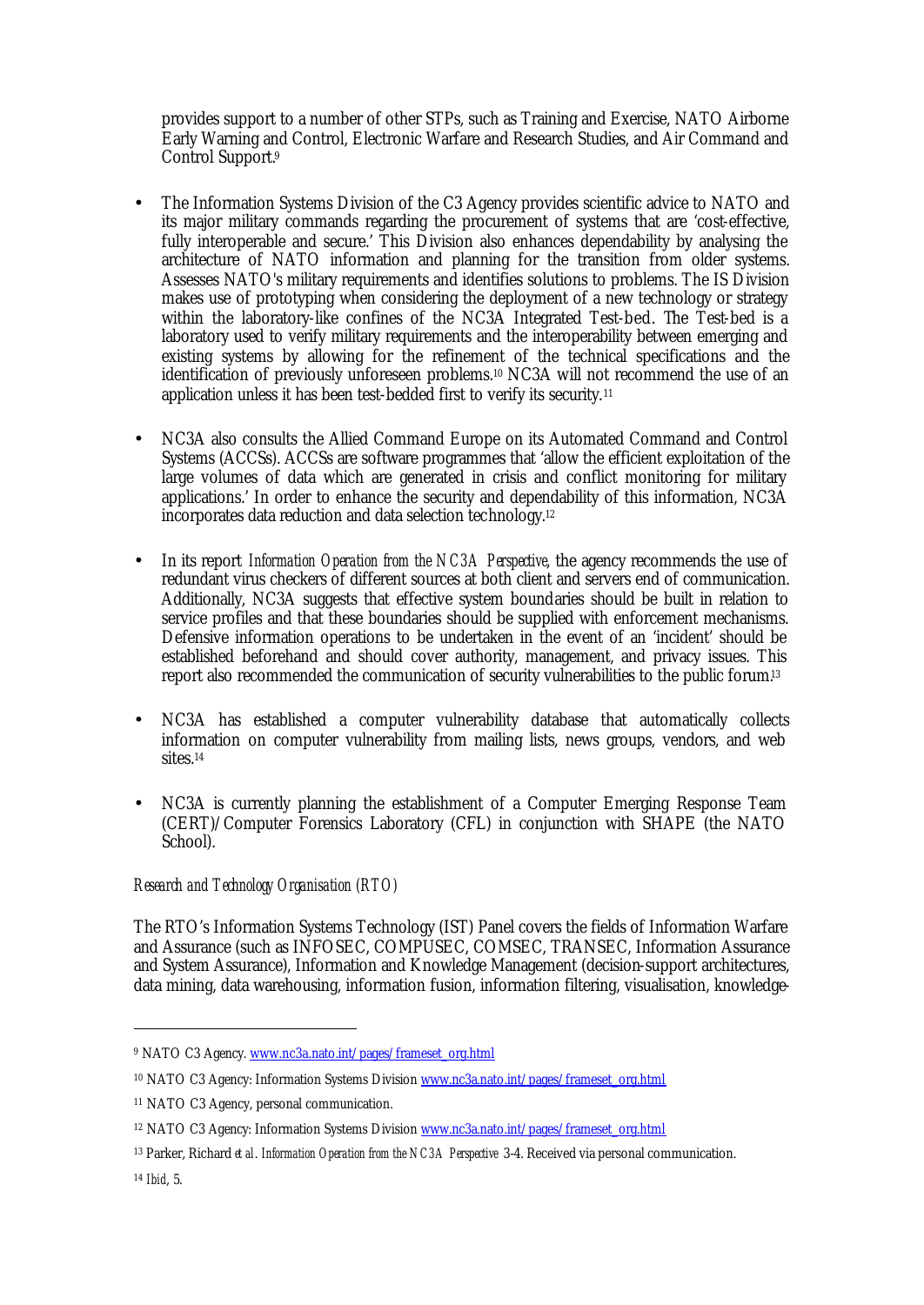based systems, and artificial intelligence), Communications and Networks (voice data and video over disadvantaged links, network management, network security, mobile communications and satellite communications), and Architecture and Enabling Technologies (software engineering technologies, computing technologies, requirements capture, modelling and simulation technologies, modelling and simulation architectures and standards, speech and natural language processing, Groupware and collaboration tools). The IST is responsible for identifying and reviewing subjects of common interest to these fields, and reviews and recommends the establishment of research and development initiatives in these fields. IST also fosters information exchange by maintaining expert networks and co-ordinating activities with other RTO panels' common activities.<sup>15</sup>

The IST panel convened a symposium held in Washington, DC, from 25-27 October 1999. The 28 papers presented at the symposium, entitled 'Protecting NATO Information Systems in the 21<sup>st</sup> Century', were compiled in a final technical evaluation and covered the following topics: threats and issues, information operation and analysis, system survivability, authentication, access control and privacy, and intrusion detection and response security architecture.<sup>16</sup>

# *NATO Electronic Warfare Advisory Committee (NEWAC)*

NATO views electronic warfare (EW) capabilities as 'a key factor in the protection of military forces and in monitoring compliance with international agreements and [thus] essential for peacekeeping and other tasks undertaken by the Alliance.' To this end, the NATO Electronic Warfare Advisory Committee (NEWAC) was established in 1966 to support the Military Committee, the NATO Strategic Commanders, and NATO's member-nations by acting as a concerted multinational entity to promote NATO's EW capabilities. NEWAC is composed of representatives of each NATO country and of the NATO Strategic Commanders; all members are senior military officials in their national EW organisations. NEWAC's mission is to monitor the progress achieved nationally and within the Integrated Military Command Structure regarding the implementation of agreed EW actions. While called on to help develop EW command and control concepts, NEWAC is also responsible for the development of NATO's EW policy, doctrine, operations, and educational requirements. NEWAC also assists in introducing NATO's EW concepts to partner countries in the framework of Partnership for Peace. NEWAC makes no mention of specific concerns, problems, solutions, or initiatives concerning electronic warfare, an area where definitions themselves are contentious topics.<sup>17</sup>

### *NATO Parliamentary Assembly (NATO-PA)*

 $\overline{a}$ 

The Parliamentary Assembly's Science and Technology Committee has issued several reports covering the major security and policy challenges confronting Allied countries in the areas of information technology and information dependability. The 1998 special report, *The Revolution in Military Affairs*, identified information technology as a key aspect of current weapons technology. Enhancements enabled by IT such as guidance, surveillance, efficiency, and effectiveness were cited as critical force-multipliers, while at the same time increasing a potential vulnerability. The report also outlined an extant 'technology gap' between the US and its European allies, in terms of

<sup>15</sup> NATO Research and Technology Organisation; IST Panel. www.rta.nato.int/ist.htm

<sup>&</sup>lt;sup>16</sup> Protecting NATO Information Systems in the 21 Century, Research and Technology Organisation IST Panel. Pub # RTO-MP-027

<sup>17</sup> NATO Electronic Warfare Advisory Committee (NEWAC). www.nato.int/docu/handbook/2001/hb140901.htm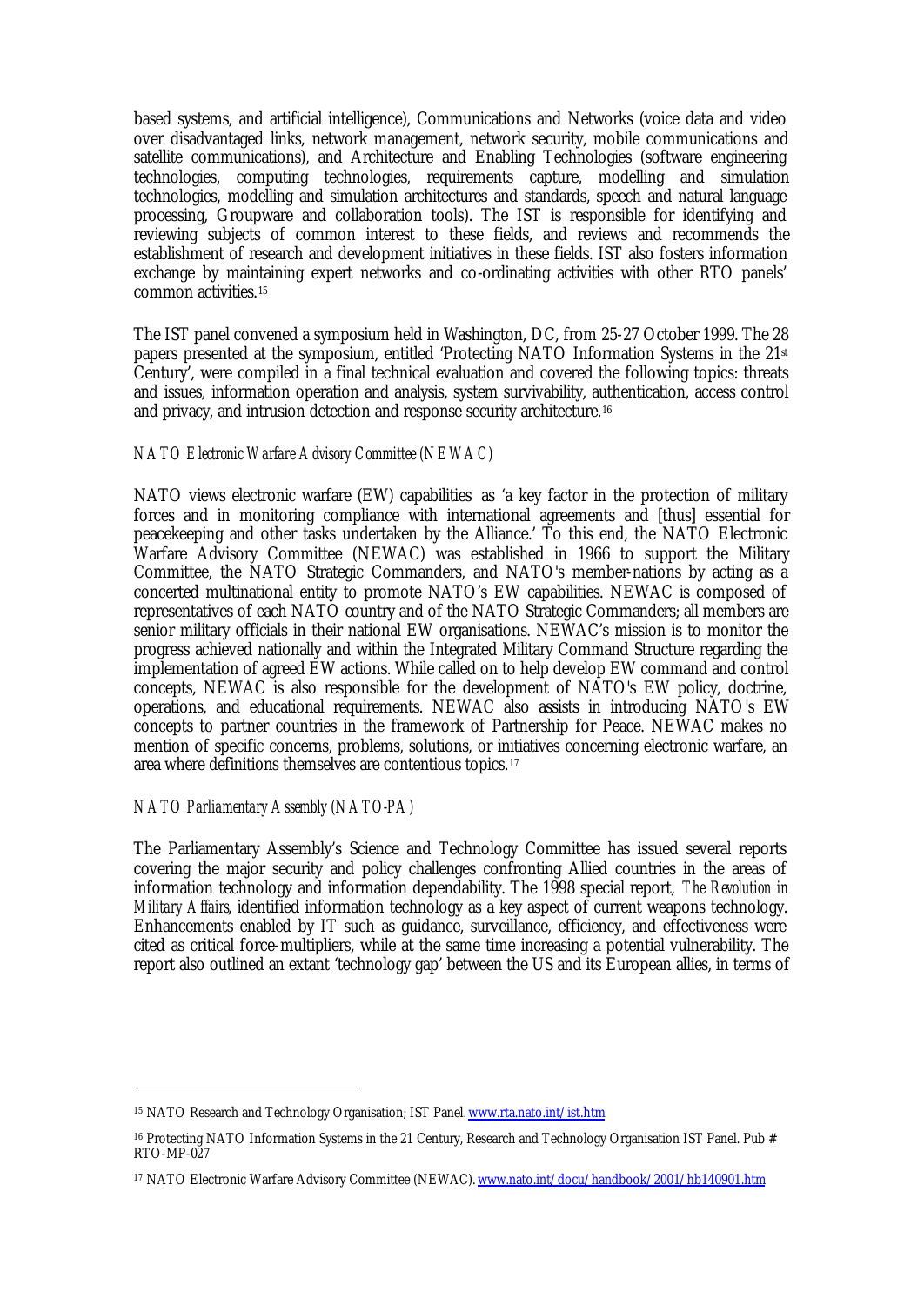both capabilities and compatibilities, making it increasingly difficult to integrate truly alliance forces into a cohesive whole.<sup>18</sup>

A 1999 report, *Information Warfare and International Security*, further develops the NATO-PA's position on IT issues. While recognising the importance of efforts to increase information security by nations and the need to adopt measures to strengthen and protect information systems, the report goes further by identifying priorities for realising IT security. Firstly, the report recommends the objective assessment of 'real threats' by independent groups or bodies including representatives of government, industry, the scientific community, and computer security experts. The need for initiatives aimed at raising public awareness and education of computer security and protection issues was also identified as a priority. Furthermore, legislation and law enforcement are called upon to stay current with IT developments, particularly through co-operation between computer security experts and legislators as well as public-private partnerships. Finally, the report suggests that the military 'should address many questions concerning the effective role of information warfare programmes in their general policy…. [and clarify] policy about the options for deterring an attack on vital information systems and the possible us of offensive information warfare.'<sup>19</sup>

The Science and Technology Sub-Committee on the Proliferation of Military Technology's recent report entitled *Technology and Terrorism* includes an assessment of cyber-terrorism<sup>20</sup> and specific information vulnerabilities to terrorism. The report acknowledges terrorists' increasing familiarity and use of IT and predicts an increase in cyber-attack and other types of attacks on information systems by terrorist groups, particularly within two areas: '(1) terrorist use of computers as a facilitator of their activities and (2) terrorism involving computer technology as a weapon or target.' The sub-committee's recommendations for a counter-terrorism strategy include several suggestions specific to the protection of information systems:

- The adoption of national infrastructure protection policies, including the use of strong encryption, camouflage, and electronic tracking techniques.
- The inclusion of IT defence considerations by NATO.

- A human resources investment in training and educating public sector employees on issues of cyber-security.
- An increase in international legal co-operation regarding trans-national cyber-attacks, as well as an increase in Internet monitoring and intelligence sharing.

<sup>18</sup> Ibrügger, Lother. *Special Report: The Revolution in Military Affairs*. NATO Parliamentary Assembly, Science and Technology Committee. November 1998: www.naa.be/publications/comrep/1998/ar299stc-e.html (downloaded December 2001).

<sup>19</sup> Ehlers, Vernon J. *Information Warfare and International Security*. NATO Parliamentary Assembly, Science and Technology Committee. October 1999. Available at www.naa.be/publications/comrep/1999/as285stc-e.html (downloaded December 2001).

<sup>20</sup> The sub-committee report specifically defines 'cyber-terrorism' as "any act of terrorism that uses information systems or computer technology either as a weapon or a target." The report stresses that "it is important to stress the distinction between cyber-terrorism and cyber-crime, which are similar in their use of information technology but different in their motives and goals."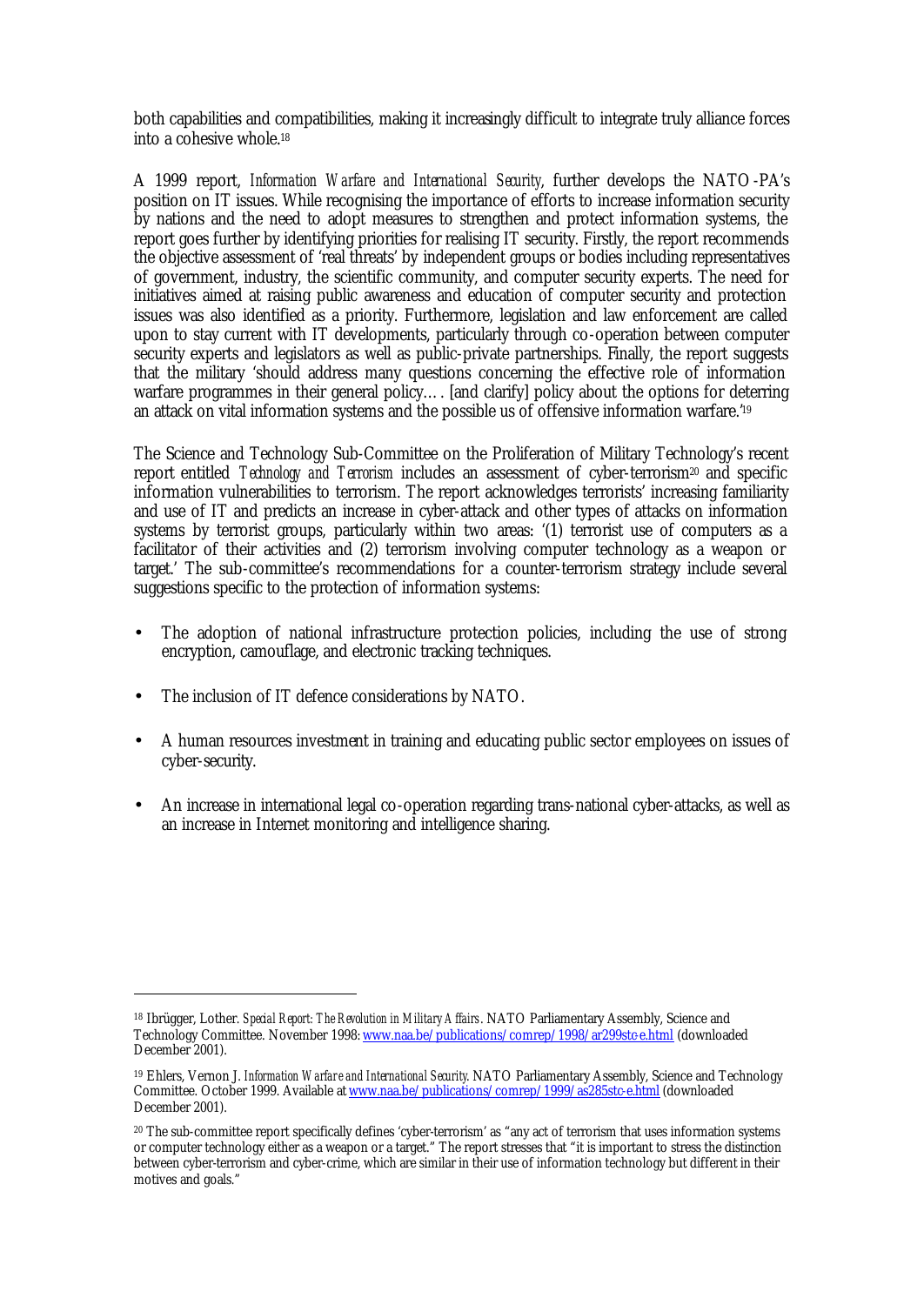• Specific to electro-magnetic pulses (EMP), High-Power Microwaves (HPM) and High Energy Radio Frequency (HERF) guns, the sub-committee recommends the further development of radiation-resistant microprocessors and high-speed plasma limiters for sensitive circuits.<sup>21</sup>

### *Committee on the Challenges of Modern Society (CCMS)*

The Committee on the Challenges of Modern Society (CCMS) is an organisation run under the auspices of NATO's Scientific Affairs Division. CCMS recently held the initial meeting a project entitled Vulnerability of the Interconnected Society (VIS) in Oslo, Norway on 18 June, 2001. The meeting covered security and vulnerabilities of both civilian and military nature and was attended by representatives from ministries of defence, environment, civil defence, emergency planning, and economic affairs. Topics covered organisational and crisis management approaches used to handle vulnerabilities of critical infrastructures, communication and capacity building, and the recognition of future knowledge needs. The report from this CCMS project is aimed at 'providing CCMS and the project participants with and improve decision basis for further action and co-operation in the vulnerability field.' Recommendations towards strengthening the decision basis for future actions toward reducing information vulnerabilities are scheduled for the project's fourth workshop to be held in October 2002. The report of the CCMS's VIS project is scheduled to be finalised in December 2002.<sup>22</sup>

## **Research and Development**

The *Division of Scientific and Environmental Affairs* is concerned with strengthening the scientific and technological capabilities by developing ways to promote scientific and technological collaboration between scientists within Alliance countries and also scientists of Partner and Mediterranean Dialogue countries. The Division is responsible for advising the Secretary General on scientific and technological matters of interest to NATO and for implementing the decisions of the Science Committee and directing the activities of its sub-committees and advisory panels.<sup>23</sup>

The *NATO C3 Agency* undertakes laboratory test-bedding and field-prototyping in order to apply competently technology to improve the operational capabilities of NATO. NC3A also focuses on using 'evolutionary acquisition' to streamline the development and fielding of new systems and equipment that can be easily specified, procured, and securely implemented.<sup>24</sup> NC3A publishes reports and reviews concerning emerging technologies applicable to NATO, tests, and technology. Recent NC3A publications include:

- *A Review of Satellite-based Personal Communications Services (PCS) for NATO Post-2000*. (TN-747) by R. Hind. Published: March 2000<sup>25</sup>
- *Secure Voice and Data Over INMARSAT MINI-M Using STU-IIB Test Report*. (TN-792) by R. Hind. Published: July 2000

<sup>21</sup> Mates, Michael. *Report: Technology and Terrorism*. NATO Parliamentary Assembly, Science and Technology Committee Sub-committee on the Proliferation of Military Technology (October 2001): www.naa.be/publications/comrep/2001/au-221-e.html (downloaded December 2001).

<sup>22</sup> *NATO Committee on Challenges to the Modern Society*. Memo to participants of the Vulnerability of the Interconnected Society meeting – 18 June 2001, Oslo (Norway).

<sup>23</sup> www.nato.int/docu/handbook/2001/hb1015.htm

<sup>24</sup> NATO C3 Agency, www.nc3a.nato.int/pages/frameset\_welcome.html

<sup>25</sup> NATO C3 Publications, www.nc3a.nato.int/pages/frameset\_prod.html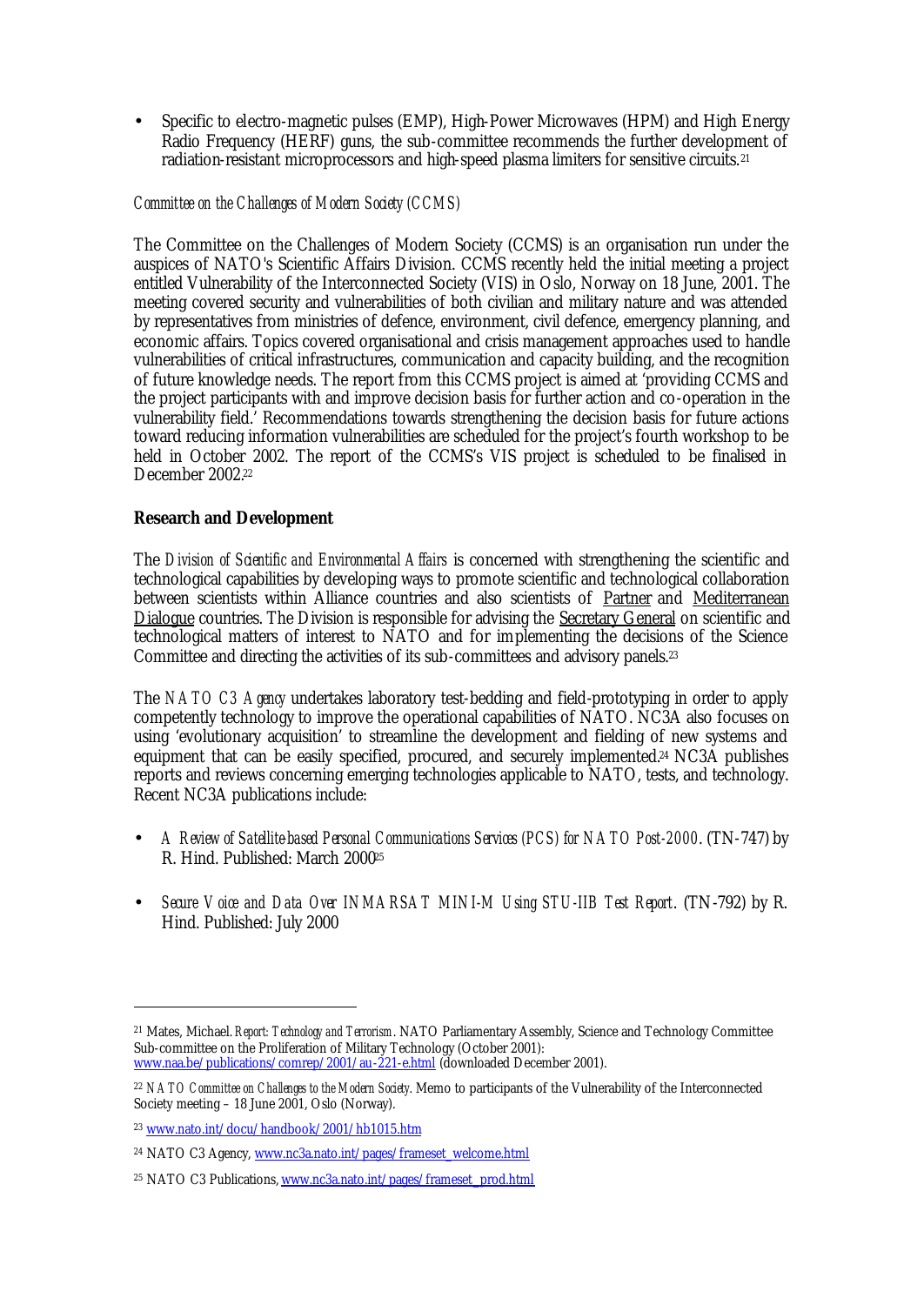• Assessment of Emerging Internet Technology in 2000. (TN-831) by: R. Goode; E. Harmsen; B. Hein; R. in 't Velt. Published: March 2001

A principal aim of the *Research and Technology Organisation (RTO)* is the dissemination to the NATO nations of clear, timely, and current scientific and technical information related to defence activities. Recent RTO publications dealing with aspects of information security and dependability include:

- *Massive Military Data Fusion and Visualisation* (IST-036).
- *Awareness of Emerging Wireless Technologies* (IST-035).
- *Evolutionary Software Development* (IST-034).
- *Real Time Intrusion Detection* (IST-033).
- *Robots Systems in Military Domains* (IST-032).
- *Use of Intelligent Agents in Virtual Reality* (IST-029).
- *Inforensics* (IST-024).

 $\overline{a}$ 

• *Military Communications* (IST-023).<sup>26</sup>

<sup>&</sup>lt;sup>26</sup> NATO Research and Technology Organisation - IST Panel: www.rta.nato.int/ISTAct.htm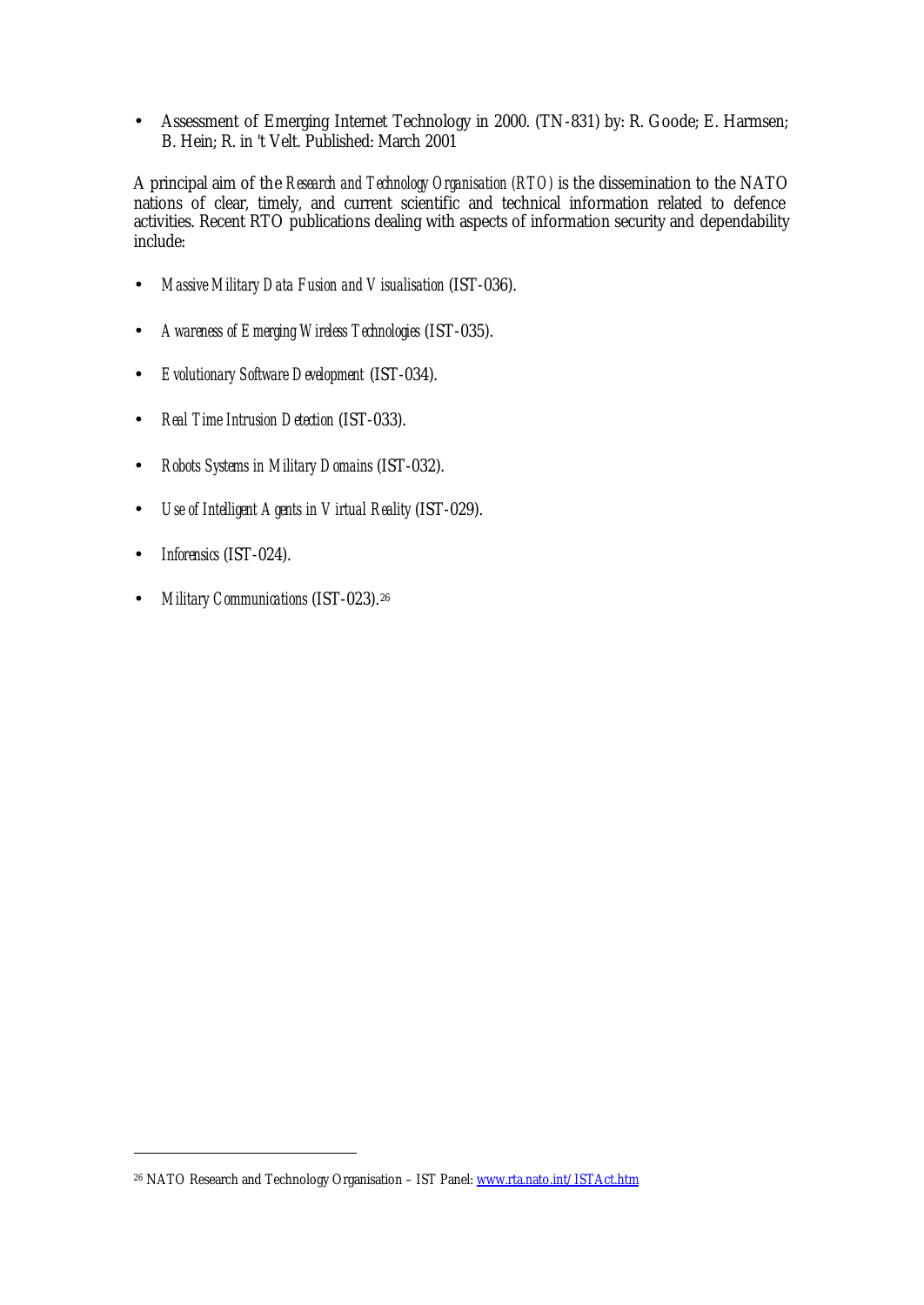# **ORGANISATION FOR ECONOMIC CO-OPERATION AND DEVELOPMENT (OECD)**

### **Overview of the OECD**

The main aim of the OECD is to promote, through resolutions and recommendations, policies for growth and employment, while preserving, at the same time, economic and financial stability. In a recent OECD forum, held in Alpbach, Austria, John Dryden claimed that the OECD is a forum, a think-tank, and a resource.1 The developments of the Information Society and the growth of electronic commerce confirm and enhance the importance of privacy-related and security issues.

In recent years, the growth and development of information and communication technologies (ICTs) has led to their wide diffusion and application, thus increasing their economic and social impact. The OECD undertakes a wide range of activities aimed at improving the understanding of how ICTs contribute to sustainable economic growth, social well-being, and their role in the shift towards knowledge-based societies. Within this framework, an essential role is, of course, the study of security and privacy issues and how to tackle different forms of cyber-crime that may undermine the dependability.

In 1968, there was the first official involvement by the OECD in the area of information technology. In that year, the *Computer Utilisation Group* (CUG) - within the Committee for Science and Policy- was formed. Main interests dealt with the quantitative and qualitative impacts of information and communication technologies on global economic growth. The foundation of the CUG represents the starting point of the OECD's active role in the investigation on the effects of information technologies and data banks on the privacy and protection of personal information collected by computer and/or network systems.

Since then, the OECD's activities in the field of information security and cyber-crime have grown, leading to a significant number of recommendations.

Of particular relevance here (in consideration of the fact that the OECD's covenant forbids it to be involved in legal activities and recommendations) is the OECD's strong concern, expressed at the time, about member-states being in the process of devising conflicting national legislations that could have hampered the international flow of data and information, therefore hampering the potential development of information-based international economics and commerce.<sup>2</sup>

### **ICT Regulatory and Legal Developments**

 $\overline{a}$ 

As mentioned above, the OECD produces considerable documentation on information technology and the information society's developments. Nonetheless, the main framework is given by four core documents, which represent and guide the OECD's approach to the issue. These will be briefly discussed below.

# Guidelines on the Protection of Privacy and Trans-border Flows of Personal Data

The Guidelines, in the form of a Recommendation by the Council of the OECD, were developed by a group of government experts under the chairmanship of The Hon. Mr. Justice M.D. Kirby,

<sup>1</sup> John Dryden (OECD), *E-business and the Digital Economy- a Policy Perspective* (21 August 2001): wko.at/alpbach/bm/dok/Dryden-e.pdf (downloaded 14 November 2001)

<sup>2</sup> Rathmell and O'Brien, *Information Operations – An International Perspective.*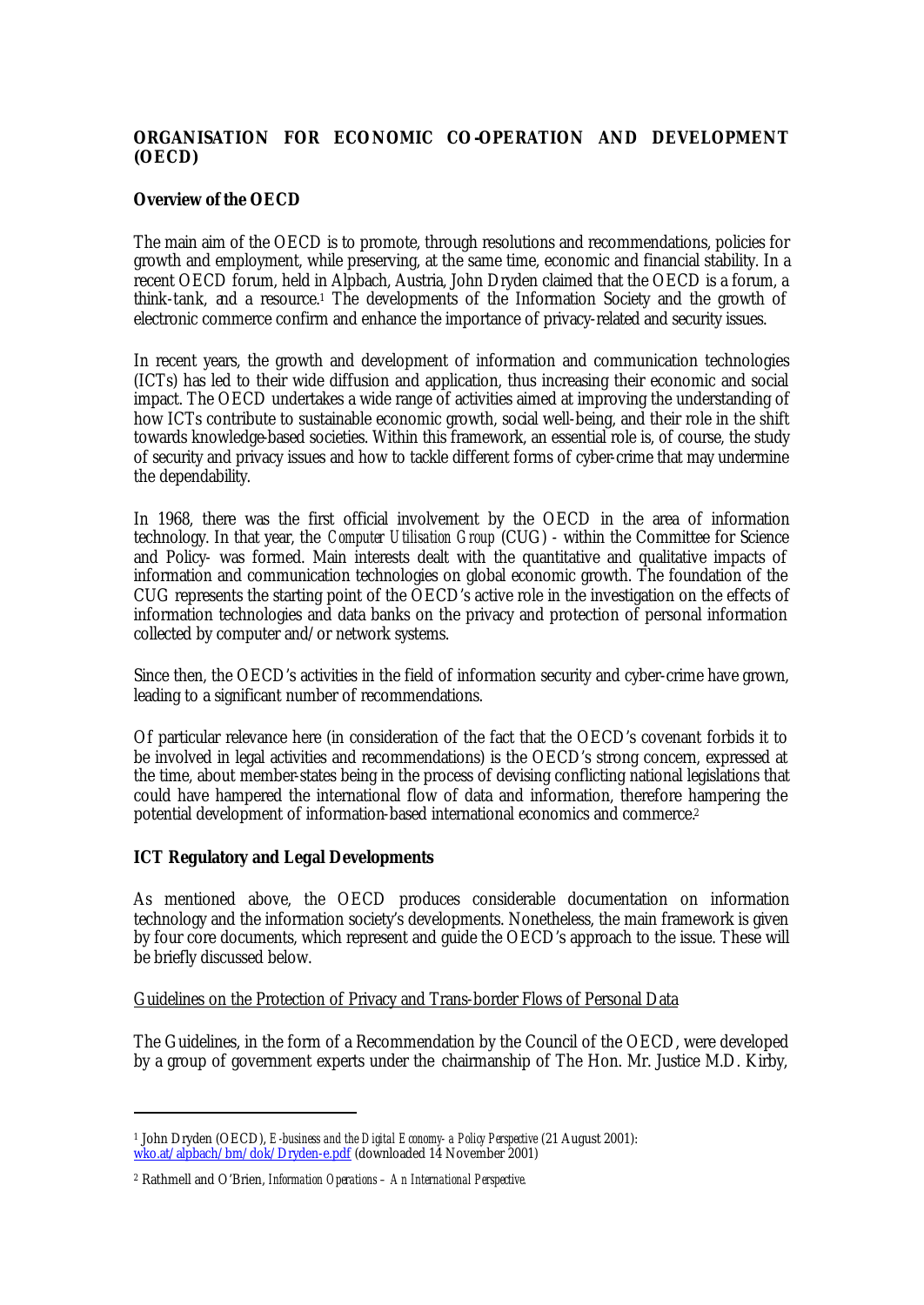Chairman of the Australian Law Reform Commission. They were adopted and became applicable on 23 September 1980.

They were intended to help to harmonise national privacy legislation and, at the same time, prevent interruptions in international flows of data. In fact, they call for international co-operation, stating that

Member countries should, where requested, make known to other Member countries details of the observance of the principles set forth in these Guidelines. Member countries should also ensure that procedures for trans-border flows of personal data and for the protection of privacy and individual liberties are *simple and compatible* [my italic] with those of other member countries which comply with these guidelines. […]<sup>3</sup>

These Guidelines still represent a cornerstone because they are 'technology-neutral' as they encompass privacy issues relating to data collected and managed with or without computers or other information technologies. During the 1970s, the member-countries of the OECD came together to promote the free flow of information across their borders and to prevent legal issues related to the protection of privacy from creating obstacles to the development of their economic and social relations. The privacy Guidelines were adopted to this end. They represent international consensus on general guidance concerning the collection and management of personal information. The drafters of the Guidelines foresaw that technology would develop rapidly, and the technology-neutral approach that they adopted was to accommodate future developments. They have become, through the years, a pivotal source of guidance both for businesses and governments in devising rules and norms in the privacy domain. Two issues are of particular relevance: privacy and international flow of information.

The explanatory memorandum following the actual recommendation states this point clearly:

[...] two essential basic values are involved: the protection of privacy and individual liberties and the advancement of free flows of personal data. The Guidelines attempt to balance the two values against one another; while accepting certain restrictions to free trans-border flows of personal data, they seek to reduce the need for such restrictions and thereby strengthen the notion of free information flows between countries.<sup>4</sup>

The importance and timeless value of the *Guidelines* are reinforced by their acknowledgement of 'privacy' as a fundamental human right. This element allows us to view the information society in the perspective of post-war global developments. The *OECD Guidelines* underline that a number of international agreements deal with the issues under discussion, e.g. the *European Convention of Human Rights* of 4 November 1950 and the *International Covenant on Civil and Political Rights* (United Nations, 19 December 1966).

The *Guidelines* also list eight basic principles concerning the protection of privacy and secure international flows of information. These are:

- The collection limitation principle
- Data quality principle (according to which data should be relevant to the purposes for which they are to be used)

<sup>3</sup> Council of the OECD, *Guidelines on the Protection of Privacy and Transborder Flows of Personal Data* (23 September 1980): www.oecd.org (visited on 7 November 2001)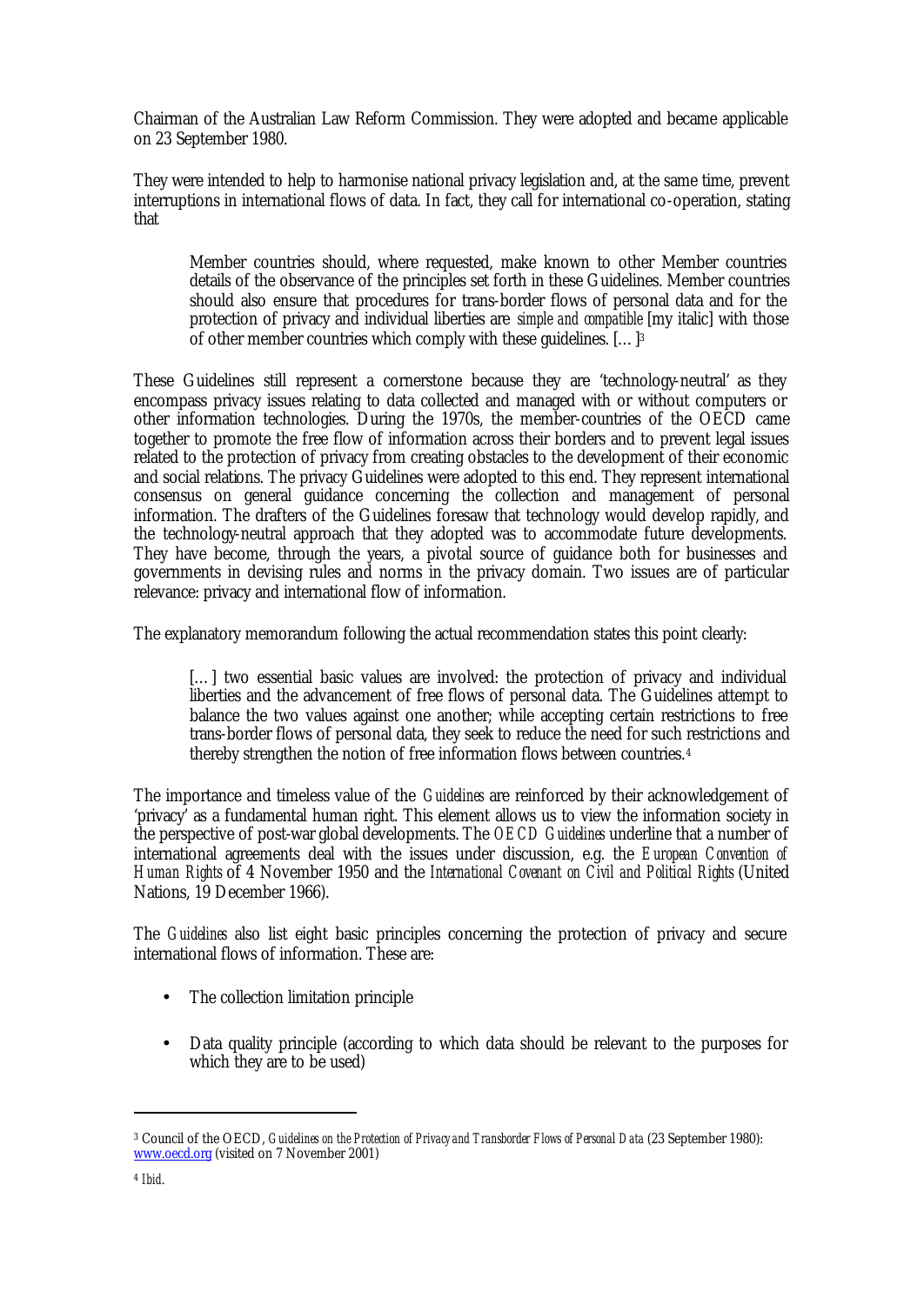- Purpose-specification principle (the purposes for which personal data are collected should be specified as soon as possible)
- Use-limitation principle (personal data should not be disclosed or used for purposes other that those specified)
- Security-safeguards principle (personal data should be protected)
- Openness principle (according to which there must be a policy of openness about the developments, practices, and policies with respect to personal data)
- Individual-participation principle (setting a list of rights for the individual whose personal data are involved)
- Accountability principle

Such elements all confirm the idea that the Guidelines are far from being an outdated document and that changes in technology do not diminish the consensus achieved in 1980: despite technological advances and the evolution of an electronic environment based on worldwide information and communications networks, the Guidelines are still applicable today. Over the years, the principles set forth in the Guidelines have been put to use in a large number of national and international instruments and they are still widely used both in the public and private sectors. In that context, OECD member-countries have deemed that it is not necessary to revise the Guidelines at this time. In fact, their 'technologically-neutral' nature means that they apply to all types of personal data, whether traffic data (such as date, time, or duration) or content data (for example, information contained inside an electronic message, such as personal information like name or address, information about personal preferences, or information about the kinds of transactions conducted, what was purchased at what price, etc.) At the same time, the guidelines represent the starting block for the OECD's involvement in information assurance and security activities.

### Guidelines for the Security of Information Systems

 $\overline{a}$ 

The Council Recommendation C(92)188/FINAL, known as *Guidelines for the Security of Information Systems*, was adopted on 27 November 1992, and was more specifically concerned about critical infrastructures' defence.

These Guidelines provide a set of principles aimed at enhancing the security of information systems. They also call for activities in the field of public awareness, education, technological, and economic development and international co-operation. The call for international co-operation is of particular importance since it flows from the recognition of the IS's borderless nature and the possibility of suffering crimes committed in any place. The *Guidelines for Security of Information Systems* represent a pivotal element in the OECD's 'cyber-dependability'-related activities.

The security of information systems is an international issue because information systems and the ability to use them frequently cross national boundaries. It is a problem that may be ameliorated by international co-operation. Indeed, given the disregard of information systems for geographical and jurisdictional boundaries, agreements are best promulgated and accepted on an international level.<sup>5</sup>

<sup>&</sup>lt;sup>5</sup> Council of the OECD, *Guidelines for the Security of Information Systems* (27 November 1992): *www.oecd.org* (visited on 7 November 2001)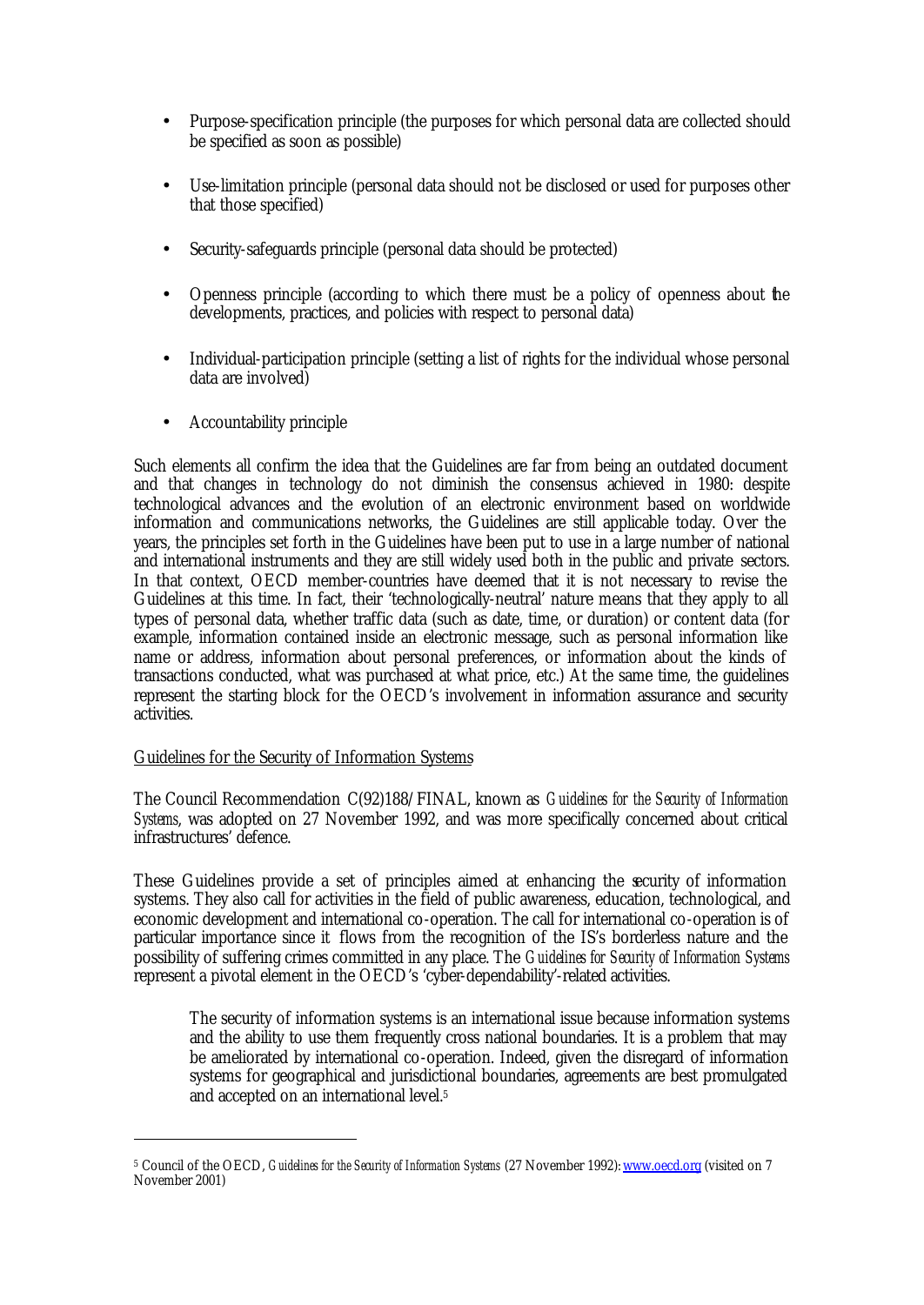The question of international standards comes up frequently, as well as that of promotion of expertise and best practice in information security. Moreover, it is stressed that common rules in the allocation of risks and liabilities in case of failures of information and network systems, as well as common investigative procedures and administrative and penal sanctions against computerrelated crimes are necessary.

Government institutions and international businesses can achieve these objectives by forming their decision-making on the nine principles forming the heart of the document:

- Accountability (i.e., detail the security responsibilities)
- Awareness (i.e., awareness of the procedures available for the security of information systems)
- Democracy (i.e., information security procedures need to uphold human and democratic rights)
- Ethics (i.e., assure the legitimate use of data)
- Integration (i.e., the development of a coherent and comprehensive security approach)
- Multidisciplinary principle (i.e., not to limit security to technical matters, but consider administrative, operational, commercial, and legal issues)
- Proportionality (i.e., balance between costs, levels, procedural processes, measures, and the degree of dependence of an organisation - public or private - on an information and network system)
- Reassessment (i.e., periodic reassessment to preserve effectiveness over time in countering security breaches and cyber-crimes)
- Timeliness (i.e., effectiveness over time in countering security breaches and cyber-crimes)

On the whole, the *Guidelines for the security of Information Systems* have a rather neutral, noncontroversial character, describing somewhat timeless principles, independent of government policies and world events. This is also what makes them still relevant after nearly a decade. Nevertheless, following an initial revision in 1997, the OECD is presently examining these Guidelines in order to assess their continuous effectiveness in this Internet age.

### Guidelines for Cryptography

These guidelines, adopted in 1997, provide a list of principles suggesting possible national and international regulations about cryptography. The most important aspect of this document has been the explicit separation between the use of cryptographic solutions for encryption purposes and its exploitation for devising digital signatures. The document has also called for the increased liberalisation of the export of cryptographic products and systems.

Overall, the main goals of this document are to encourage the use of cryptographic solutions in order to foster confidence in networks and to help ensure data security and privacy on global networks, while preserving law enforcement and tackling the problem of the potential liabilities that those organisations providing cryptographic services might face. One finding was that all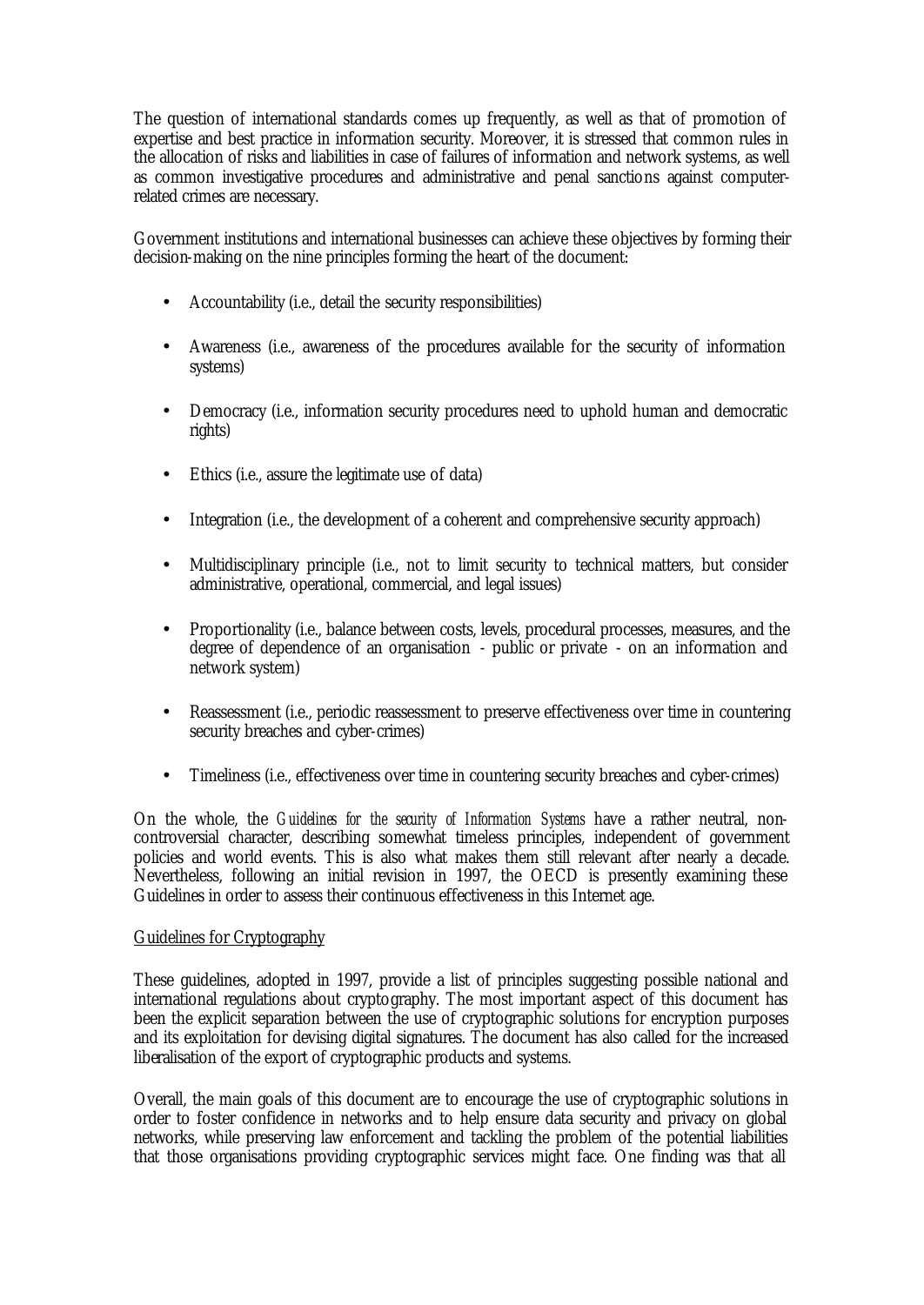possible rules and regulations in this area should be only market-driven and that government intervention should be limited to specific circumstances.

Moreover, within such a market-driven environment, the Guidelines state as pivotal for achieving Information Security and Assurance the co-operation between the private and the public sector. In fact, among other aims, these guidelines are intended

to promote co-operation between the public and private sectors in the development and implementation of national and international cryptography policies, methods, measures, practices and procedures.<sup>6</sup>

The Guidelines for Cryptography list eight principles deemed necessary to reach the stated aims:

- 1. Trust in cryptographic methods (i.e., cryptographic methods should be trustworthy in order to generate confidence in the use of information and communications systems)
- 2. Choice of cryptographic methods (i.e., users should have a right to choose any cryptographic method, subject to applicable law)
- 3. Market-driven development of cryptographic methods (i.e., cryptographic methods should be developed in response to the needs, demands and responsibilities of individuals, businesses, and governments)
- 4. Standards for cryptographic methods (i.e., technical standards, criteria, and protocols for cryptographic methods should be developed and promulgated at the national and international level.)
- 5. Protection of privacy and personal data (i.e., the fundamental rights of individuals to privacy, including secrecy of communications and protection of personal data, should be respected in national cryptography policies and in the implementation and use of cryptographic method)
- 6. Lawful access (i.e., national cryptographic policies may allow lawful access to plaintext, or cryptographic keys, of encrypted data. These policies must respect the other principles contained in the guidelines to the greatest extent possible)
- 7. Liability (i.e., whether established by contract or legislation, the liability of individuals and entities that offer cryptographic services or hold or access cryptographic keys should be clearly stated)
- 8. International co-operation (i.e., governments should co-operate to co-ordinate cryptography policies. As part of this effort, governments should remove, or avoid creating in the name of cryptography policy, unjustified obstacles to trade)

### Guidelines for Consumer Protection in the Context of Electronic Commerce

 $\overline{a}$ 

Adopted on 9 December 1999, the goal of the *Guidelines for Consumer Protection in the Context of Electronic Commerce* is to suggest a set of principles aimed at protecting consumers who are engaging on business-to-consumer activities (B2B ecommerce is not taken into account). They do not specifically address security issues. Nevertheless, they address many concerns and issues (delivery

<sup>6</sup> Council of the OECD, *Guidelines for the Cryptography Policy* (March 1997): www.oecd.org (visited on 8 November 2001)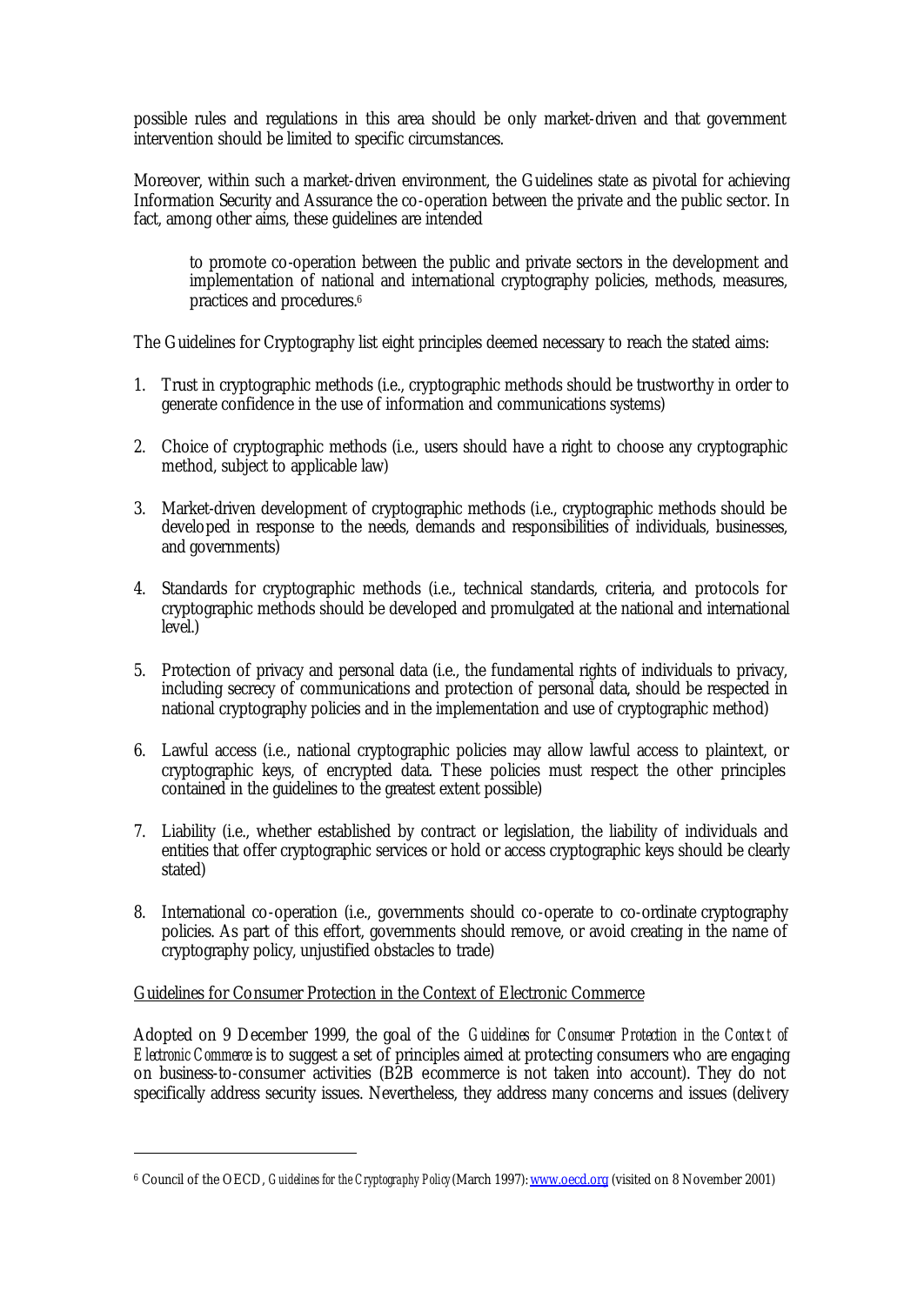failures, redress, dispute resolutions) that consumers consider essential if they are expected to develop trust and confidence towards online commercial activities.

According to the OECD press release of 9 December 1999,

the overarching principle of the Guidelines is that consumers shopping on-line should enjoy transparent and effective protection that is not less than the level of protection that they have in other areas of commerce. Among other things, they stress the importance of transparency and information disclosure.<sup>7</sup>

The 1999 *Guidelines for Consumer Protection* were the outcome of several months of discussions, and in particular of a workshop organised in June of that year on issues relating to authentication over the Internet using cryptographic solutions such as digital signatures. On that occasion, the actors involved (government representatives and industry leaders) emphasised the need to work towards defining similar instruments for the protection of consumers from the perils of the Internet and ecommerce in general. The underlying idea is that consumers should have the same level of security and protection in whatever environment they are shopping, be it a local store or be it cyber-space.

# **Phenomena Undermining Dependability**

The developments of the Internet (and of the IS at large) are so fast that a complete and unbreakable set of norms is inconceivable. To be aware of this, suffice it to recall the definition of 'Internet year' as suggested in the US *National Plan for Information Systems Protection* of 8 January 2000: '…a term commonly used to mean three calendar months'8.

As has been underlined, new developments (which are unavoidable) do not mine the value of core documents like the ones outlined above, but call for the acknowledgement of these new issues and concerns that can fit in that pattern. The main issues at stake are three:

Privacy and Personally Identifiable Information (PII): One of the most dynamic technological changes occurring today involves the marriage of information technology and the study of human genetics. Scientists collaborating in the Human Genome Project are in the process of sequencing the entire human genome, that is, the sequence of some three billion pieces of information that constitute the physical make-up of a human being. Unless restrained by law, governments, employers, insurers, and others may, in some circumstances, seek access to personal data of this kind. Concerns of this type did not exist in 1980.<sup>9</sup> For example, regulatory frameworks' harmonisation between countries with established data protection regimes and those with different legal arrangements would seem essential when dealing with trans-national 'tele-medicine activities'. As seems clear, privacy is still pivotal and will, supposedly, become more important in the future, in relation to such developments, while PII becomes increasingly available through genetic study.

Public-Private Relations: Dependability, far from being only a concern for governments, is a grand issue for the private sector as well. Actually, data security and the fight against cyber-abuse are not only legal matters, but also questions of economic advantage. In particular, competition can be

<sup>&</sup>lt;sup>7</sup> OECD Press Release (9 December 1999): <u>www1.oecd.org/dsti/sti/it/consumer/prod/Press.pdf</u> (visited on 8 November 2001)

<sup>8</sup> US Government, *National Plan for Information Systems Protection* (8 January 2000): 8: www.cdt.org/security/critinfra/000107national\_plan.pdf (visited on 14 November 2001)

<sup>9</sup> Speech by Justice Michael Kirby to an international conference on privacy in Hong Kong, *Privacy Protection – In Cyberspace Should We Just Give Up?* (13 September 1999): www.ahrchk.net/solidarity/199912/v912<sup>'</sup> 14.htm (visited on 8 November 2001)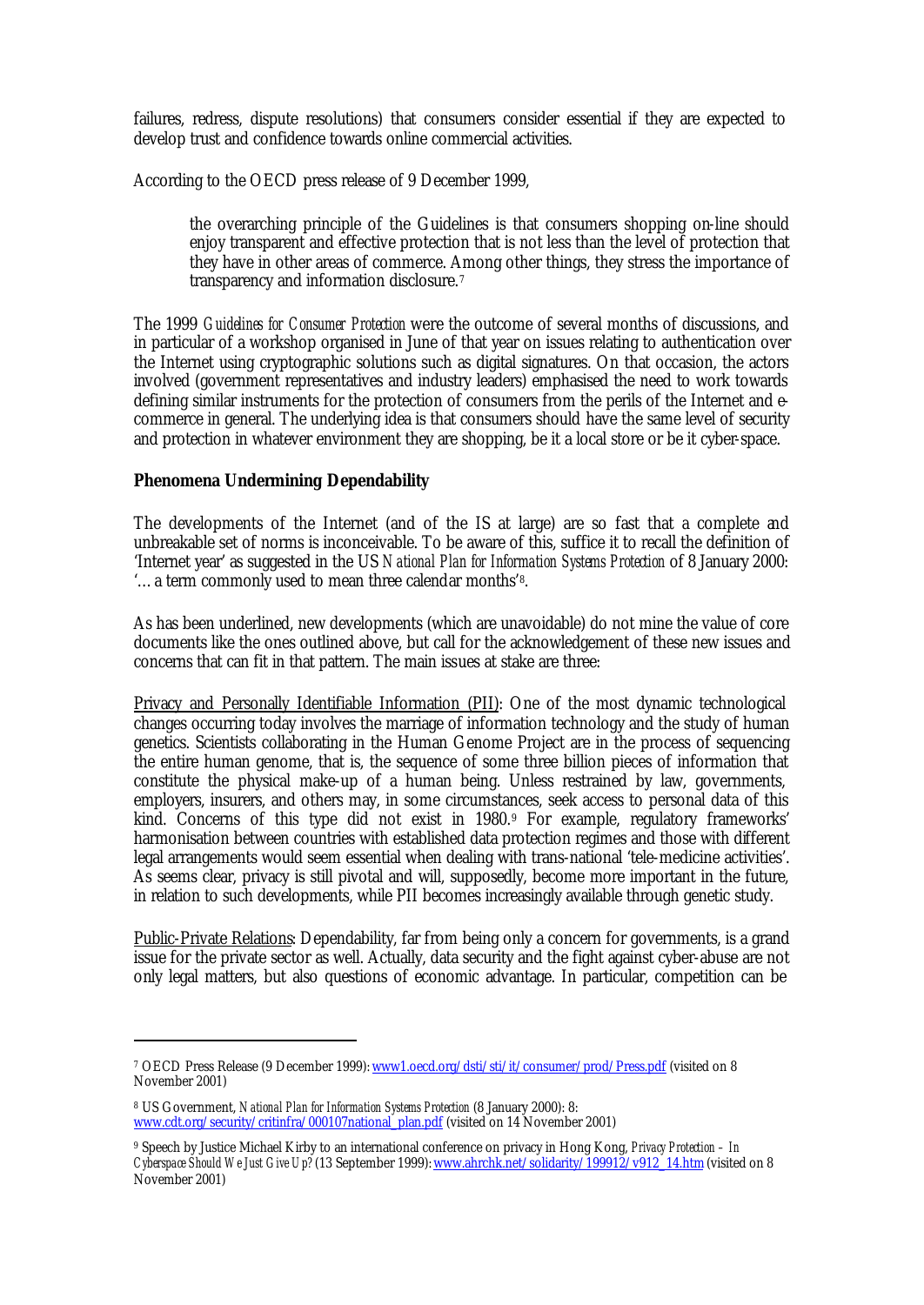severely damaged by cyber-abuse and the distrust this may cause in the public towards the developments of the IS. This is stressed in several documents, not only released by the OECD.<sup>10</sup>

While not underestimating the importance of governments, in the new millennium, the OECD urges stronger co-operation between public and private sector, acknowledging also the essential role the latter has in the defence of critical infrastructures:

Critical infrastructure has been the historic domain of governments, but in today's information technology field it is inherently the province of business and government cooperation. Business and government must and do engage in close co-operation and consultation on these issues but the final decision and implementation responsibility rests with governments. […] The shift from government to industry in the sphere of information security cannot be understated.<sup>11</sup>

Terrorism: Finally, a major threat is represented by terrorism. While, on the one hand, new technologies and the spreading of the Internet are seen as a great opportunity, on the other hand, nations' enhanced dependence on technology has made them more vulnerable. The OECD has expressed concerns over this issue in the last few years, and fears about the possibility of nontraditional forms of terrorism, including cyber-terrorism, have been raised. In annex 1 to the quoted paper *The Changing Nature of Information Security in a Networked World*, prepared by the Ministry of Trade and Industry of Norway, this problem is stated:

Its clear dependence on technology has made society more vulnerable, since it can now be affected by simpler means than before. […] There is also a greater use and dependence on ICT systems in the armed forces […] ICT systems have thus become weapons platforms for those trying to inflict damage on a nation, company or individual.<sup>12</sup>

The commitment of the OECD in the fight against terrorism can include different actions, but with reference to cyber-security, the main roles that OECD could play are (presumably) two.

First, the OECD may play a financial role, through actions of the Financial Action Task Force on Money Laundering (FATF). A plenary meeting on the financing of terrorism was held in Washington, DC, on 29-30 October 2001. On that occasion, the FATF

[...] expanded its mission beyond money laundering. It will now also focus its energy and expertise on the worldwide effort to combat terrorist financing.<sup>13</sup>

<sup>10</sup> For example, the German Action programme *Innovation and jobs in the Information Society of the 21st Century* affirms this relation: "In a networked world and with the enormous mountains of data that are being created and accumulating in private hands the protection of personal data is of fundamental importance. If new services are to meet with acceptance in the information society it is essential to ensure that personal data will be handled responsibly. *So ensuring efficient data protection is also an important competition factor for the suppliers* [emphasis added]": see German Federal Ministry of Economics and Technology - Federal Ministry of Education and Research, *Innovation and Jobs in the Information Society of the 21st Century* (22 September 1999): 39 - www.bmwi.de/Homepage/download/english/innovation\_and\_jobs.pdf (visited on 14 November 2001).

<sup>11</sup> Business and Industry Advisory Committee to the OECD, *The Changing Nature of Information Security in a Networked World, Proposed Outline of Work for the Review of the 1992 OECD Guidelines for Security of Information Systems*, 2nd Edition (August 2001): 2 - www1.oecd.org/dsti/sti/it/secur/ (visited on 9 November 2001)

<sup>12</sup> Norway Ministry of Trade and Industry, *Society's vulnerability due to its ICT-dependence* (October 2000): 23, Annex 1 to *The Changing Nature of Information Security in a Networked World*.

<sup>13</sup> Financial Action Task Force (FATF) news release, *FATF Cracks Down On Terrorist Financing* (31 October 2001): www1.oecd.org/fatf/pdf/PR-20011031\_en.pdf (visited 9 November 2001)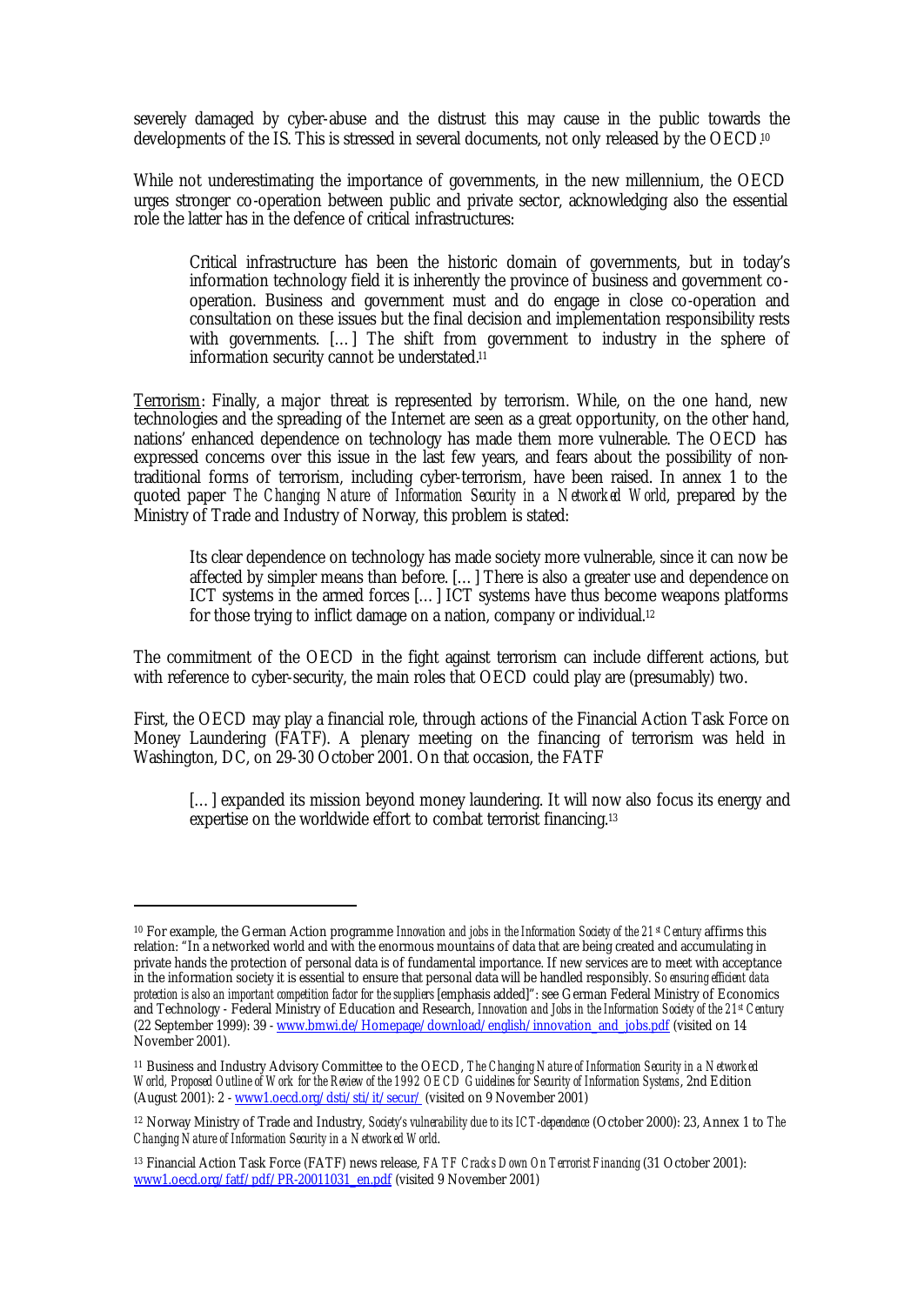This is relevant since though not explicitly mentioning cyber-attacks and cyber-crime, the statement addresses possible financing that may be available to terrorist groups through Internetbased fraud.

Secondly, there may be risk-assessments and studies, with particular attention given to dependability and vulnerabilities of national critical infrastructures.

In the aftermath of the September 2001 terrorist attacks , the concern over terrorism (in all its forms) has risen to unprecedented levels, and the OECD is likely to reinforce its engagement in this struggle.

## **Tackling Cyber-Security/Cyber-Crime and Research & Development**

Broadly speaking, the OECD is committed to the fight against cyber-crime in two ways: on the one hand, OECD produces documentation (resolutions, recommendations, etc.), that have the aim of directing governments and businesses in their actions in this fight; on the other, OECD raises awareness (of governments, businesses, and society) through information flow and publiclydivulged statistics.

While the former has been briefly considered in the previous section, we will here summarise some of the current 'awareness-raising' activities.

The *Committee for Information, Computer, and Communications Policy* (ICCP) addresses issues arising from the 'digital economy', the developing global information infrastructure, and the evolution towards a global information society. ICCP analyses the broad policy framework underlying the *eeconomy*, information infrastructure, and information society, while studying the regulations and economics of telecommunications, including the Internet, broadband and mobile, as well as convergence of the broadcasting and cable sectors with more conventional telecommunications. The ICCP committee also addresses information security and the protection of personal data, and compiles a database covering communication indicators and telecommunication tariffs, develops performance indicators, and addresses related methodological issues.<sup>14</sup>

The OECD *Working Party on Information Security and Privacy* (WPISP) promotes an internationally-coordinated approach to policy-making in security and protection of privacy and personal data in order to help build trust in the Global Information Society (GIS) and facilitate electronic commerce. The Party is also engaged in raising awareness and exchanging information among all stakeholders with the objective of developing guidance as to how to ensure privacy and security online15.

The DSTI (*[Directorate of Science Technology and Industry*) manages databases of internationallycomparable statistics in the areas of science, technology, and industry. These statistics and indicators underpin policy-related analytical work, particularly with respect to links between technology, competitiveness, and globalisation<sup>16</sup>.

The *Working Party on Telecommunication and Information Services Policy* (TISP) looks at telecommunications and Internet policy, promotes the exchange of experience among OECD members, and reviews developments in information infrastructure. The focus is on regulatory

<sup>&</sup>lt;sup>14</sup> Based on the OECD Website www.oecd.org

<sup>15</sup> *Ibid*.

<sup>16</sup> *Ibid*.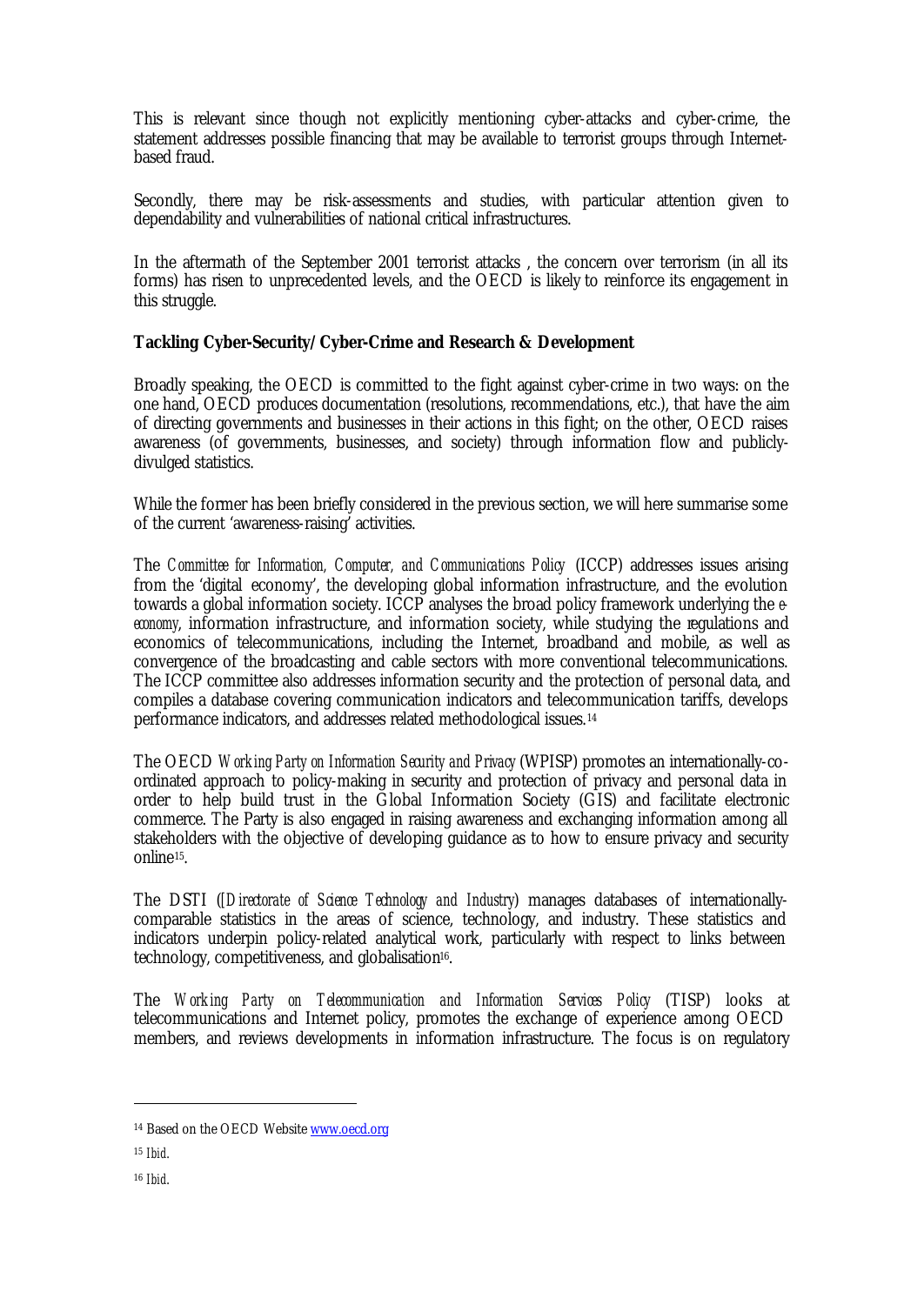reform, the convergence of telecommunication, the Internet cable television, and broadcasting networks over fixed and wireless networks.<sup>17</sup>

Another source is the *Future Studies Information Base*, while the OECD *Information Technology Outlook 2000* (and now the *Information Technology Outlook 2001*) describes the fast growth in the supply and demand for information technology goods and services and their role in the expanding Internet economy.<sup>18</sup>

Finally, OECD provides an anti-corruption ring homepage (AnCorR) with a considerable number of selected readings.19 The home page 'Anti-corruption ring on-line' refers to electronic crime (*ecrime*). The fast development of communications technology in the last decades has created opportunities to commit traditional types of crime, such as corruption and money laundering, in non-traditional ways. Due to the lack of sufficient national and international control mechanisms, computers and other new communication and payment techniques are among the favourite tools to conceal proceeds of fraud. This section of AnCorR provides instant access to resources assessing the impact of e-crime on corruption and money laundering and providing examples of best practices to control and prevent such crimes.

Whilst the previous activities address specifically information security themes, the OECD is also engaged in other projects, such as the *Futures Project on Emerging Systemic Risks,20* which is relevant for the issues under discussion. In fact, this project (2000-2002) is being conducted within the framework of the OECD *International Futures Programme* with the purpose of providing OECD governments, major players in the business sector, as well as civil society, with a common assessment of the means needed to ensure that risk management can contribute fully to the sound and sustainable evolution of the OECD area and the world economy at large. Telecommunications are - of course - part of the activity, since they represent an area at high-risk for which a bad event could cause serious disruptions both at a national and/or a global level.

Lastly, the OECD is also engaged in research and development activities, and a consistent quota of its budget is devoted to this. In fact, this expenditure has also been subject to criticisms, due to its consistent weight. In an *Inter Press Service* (IPS) article of July 2001 on the UNDP 2001 Human Development Report, Diego Cevallos reports that

According to the UNDP document, the market is not proving - at least in the case of technology - to be making a clear contribution to the development of poor countries or attending to their needs. […] In 1998, the Organisation of Economic Co-operation and Development (OECD), a group of the 29 richest countries, spent 520 billion dollars on research and development, a sum surpassing the combined gross domestic product (GDP) of the world's poorest 88 countries, according to the UNDP.<sup>21</sup>

# **Bibliography**

Council of the OECD, *Guidelines on the Protection of Privacy and Transborder Flows of Personal Data*, 23 September 1980

<sup>17</sup> *Ibid*.

<sup>18</sup> Dr Andrea K. Riener, Andrea K., *An Inventory of Preventive Multilateral Activities in the Fields of Computer-related Crime and Cyber-Threats in Europe*, Study prepared for the Forschungsstelle für Sicherheitspolitik und Konfliktanalyse an der ETH-Zürich, Vienna (July 2001): 74: www.isn.ethz.ch/crn/intorg/cyberthreads.pdf (visited 12 November 2001)

<sup>19</sup> *Ibid*.

<sup>20</sup> OECD, *OECD Futures Project on Emerging Systemic Risks* (2000-2002), *A Policy-Oriented Analysis of their Economic Significance and Prospects*: www1.oecd.org/sge/au/risks.htm (visited 12 November 2001)

<sup>21</sup> Diego Cevalles, Diego, "DEVELOPMENT: Technology and the Market, an Exclusive Relationship", Internet Press Service- World News (July 2001): www.undp.org/hdr2001/clips/IPStechnology.pdf (visited 12 November 2001)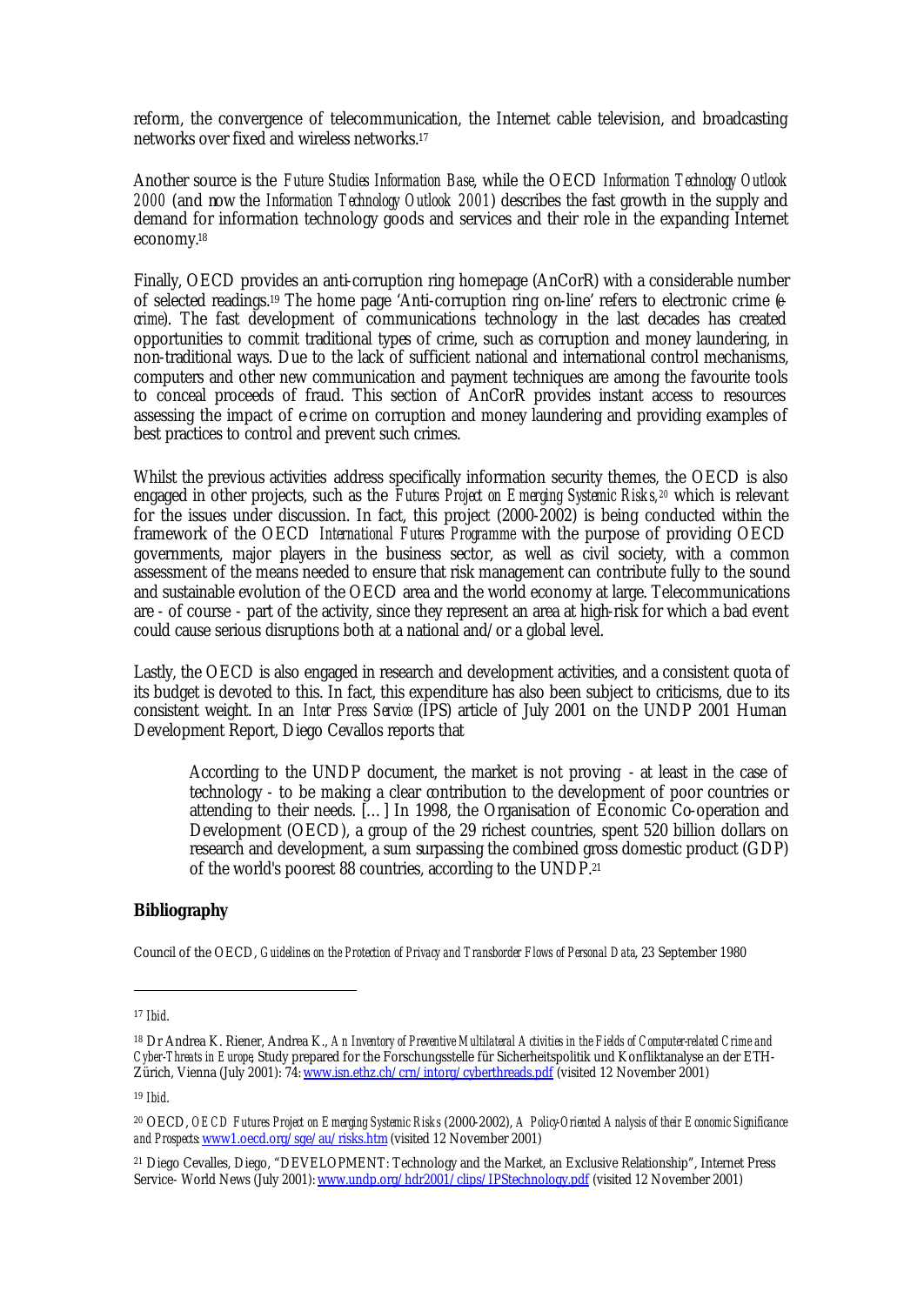Council of the OECD, *Guidelines for the Security of Information Systems*, 27 November 1992

Council of the OECD, *Guidelines for the Cryptography Policy*, March 1997

US Government, *National Plan for Information Systems Protection* , 8 January, 2000, p. 8 ff.

Justice Michael Kirby, *Privacy Protection – In Cyberspace Should We Just Give Up?*, Speech to an international conference on privacy, Hong Kong 13 September 1999

German Federal Ministry of Economics and Technology, Federal Ministry of Education and Research, *Innovation and Jobs in the Information Society of the 21st Century*, 22 September 1999, p.39 ff.

Business and Industry Advisory Committee to the OECD, *The Changing Nature of Information Security in a Networked World, Proposed Outline of Work for the Review of the 1992 OECD Guidelines for Security of Information Systems*, 2nd Edition, August 2001, p.2 ff.

Norway Ministry of Trade and Industry, *Society's vulnerability due to its ICT-dependence*, October 2000, p. 23 ff., Annex 1 to The Changing Nature of Information Security in a Networked World.

FATF news release, *FATF Cracks Down On Terrorist Financing*, 31 October 2001

Andrea K. Riener, *An inventory of Preventive Multilateral Activities in the Fields of Computer-related Crime and Cyber-Threats in Europe*, study prepared for the Forschungsstelle für Sicherheitspolitik und Konfliktanalyse an der ETH-Zürich, Vienna, July 2001, pp. 74-75

OECD, *OECD Futures Project on Emerging Systemic Risks (2000-2002). A Policy-Oriented Analysis of their Economic Significance and Prospects*

Diego Cevalles, *DEVELOPMENT: Technology and the Market, an Exclusive Relationship*, Internet Press Service- World News, July 2001

#### **Abbreviations**

| Anti-Corruption Ring homepage                          |
|--------------------------------------------------------|
| <b>Computer Utilisation Group</b>                      |
| Directory of Science Technology and Industry           |
| <b>Financial Action Task Force</b>                     |
| <b>Gross Domestic Product</b>                          |
| <b>Global Information Society</b>                      |
| Information, Computer and Communications Policy        |
| <b>Information and Communication Technologies</b>      |
| Organisation for Economic Co-operation and Development |
| Personally Identifiable Information                    |
| Telecommunication and Information Services Policy      |
| United Nations Development Programme                   |
| Working Party on Information Security and Privacy      |
|                                                        |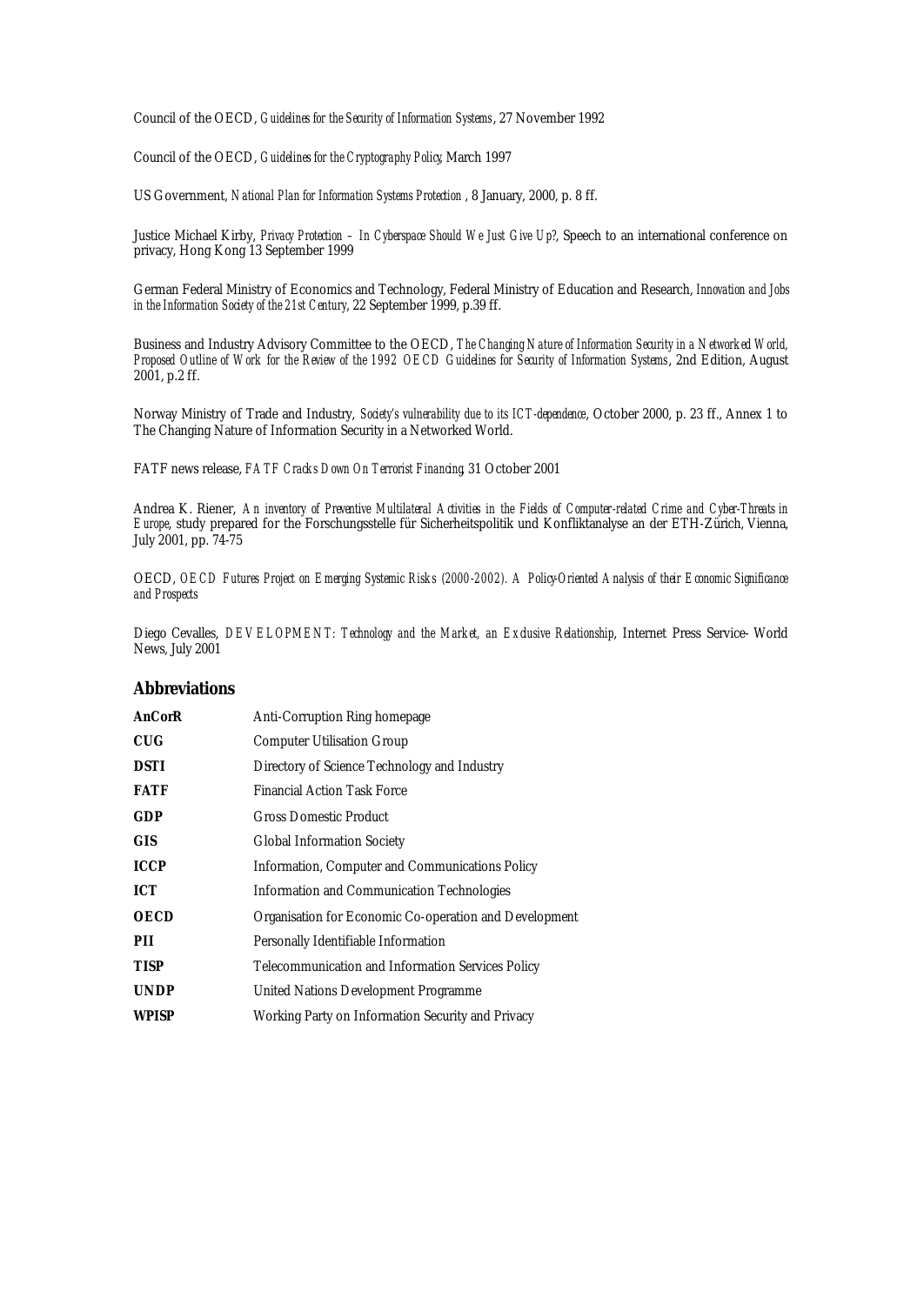# **UNITED NATIONS (UN)**

### **Overview**

The formal involvement of the United Nations in the Information Assurance field is very recent; although activities related to Information Security and computer crime have been discussed by many UN-related organisations since the end of the 1980s, the main bases of the United Nations' position on all issues dealing with information – and therefore information security – are Articles 19 and 27 of the Universal Declaration of Human Rights, which defines free access to information as one of the basic human rights. Also due to its mission of reducing poverty, the UN is concerned with the use of technology for social and economic development. Notwithstanding the multiplicity of activities, this UN involvement presents some general traits. In light of its global membership, the UN has aimed at devising a general set of norms and rules matching the global span of the Internet which also reflect the economic and social particularities of its member-states. This approach can be seen in both the deliberations of the UN General-Assembly, as well as the many UN specialised agencies. Although assessing the individual effectiveness of these efforts can be quite complex, it is worth noting that these activities have had the invaluable role of fostering debates regarding the employment and diffusion of the Internet and its associated information and network technologies, as well as educating and raising awareness regarding associated risks and threats. These have confirmed, in particular, the importance of constant dialogue between state institutions and international businesses to devise information exchanges regarding security breaches.

The General-Assembly of the UN does encounter issues related to ICT. The UN also has several specialised bodies that deal more closely with issues surrounding ICT:

- 1. Within *UNESCO* (United Nations Educational, Scientific and Cultural Organisation), information and security issues fall within the General Information Programme (PGI) and the Intergovernmental Informatics Programme (IIP) of Major Programme IV.
	- a. *PGI* covers development issues as they relate to 'Informatics and Infostructure' such as access to information, privacy, confidentiality, security of information, observing the national policies and legal frameworks surrounding these issues. Most of the policies and initiatives of PGI are directed towards the South, notable exceptions being the 1999 Workshop on Information Strategies in the 21st century1 and the recently commissioned UNESCO/FID study on national information policies and strategies.<sup>2</sup>
	- b. The *IIP* focuses on developing human resources through knowledge sharing.<sup>3</sup> Most notably, the IIP is responsible for the *Information Society Observatory*, which monitors the 'Ethical, legal and societal challenges of the Information Society' by acting as a clearing hose for information on action plans and policies of countries and organisations.4 UNESCO also sponsors the *Free Software Portal*, which disseminates free software licences and developer software.<sup>5</sup>

<sup>&</sup>lt;sup>1</sup> UNESCO WebWorld: www.unesco.org/webworld/public\_doman/index.html

<sup>&</sup>lt;sup>2</sup> Study on National Information Policies: <u>www.unesco.org/webworld/highlights/fid\_220299.html</u>

<sup>3</sup> www.unesco.org/webworld/iip/index.html#objectives

<sup>&</sup>lt;sup>4</sup> Information Society Observatory: www.unesco.org/webworld/observatory/index.shtml

<sup>&</sup>lt;sup>5</sup> Free Software Portal: www.unesco.org/webworld/portal\_freesoft/index.shtml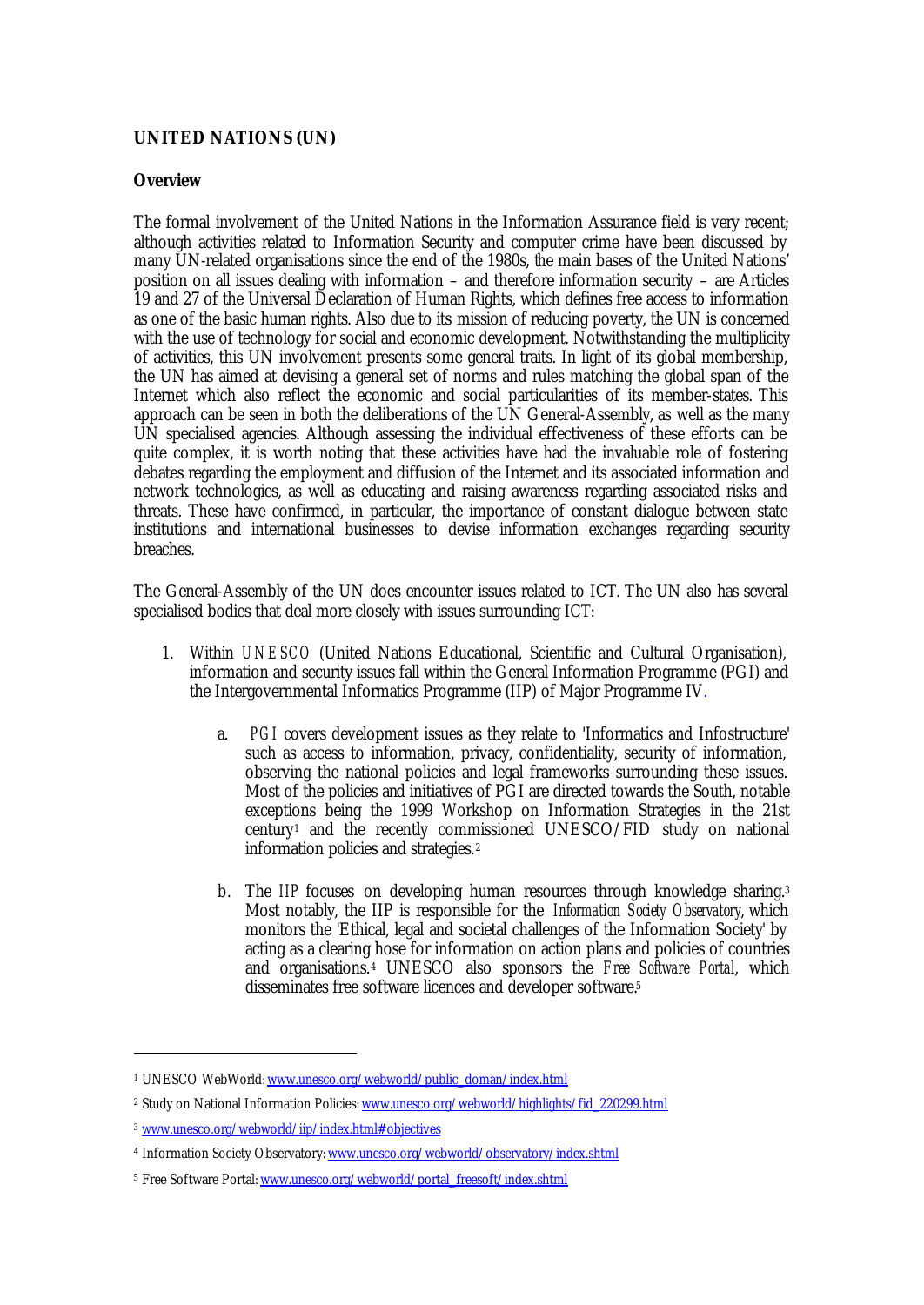- 2. Also present is the United Nations Commission on International Trade Law (*UNCITRAL*). This body is responsible for the Model Law on Electronic Commerce and the *Model Law On Electronic Signatures*.
- 3. Most recent was the launching of the *UN ICT Task Force*, whose formation was recommended by the Economic and Social Council to the Secretary-General.

## **Analysis of the Main Regulatory and Legal Developments Related to Information and Telecommunication Systems and Services**

Examples of recent and projected legislative measures aimed at enhancing information and telecommunication services include UNCITRAL's *Model Law on Electronic Commerce* and *Model Law On Electronic Signatures* (see below). Various initiatives for expanding access to the Internet and other information infrastructures and services include those by UNESCO, which has maintained efforts to increase the means available to developing countries for the production and distribution of information and programmes. The focus is not only ICT but also press, radio, television, and news agencies.6 The 30th session of UNESCO urged all member-states to promote the free and universal access to public domain information. UNESCO has many initiatives aimed at expanding access to ICT, the majority of which are aimed at the South. There is also the UN Development Programme's (UNDP) Digital Opportunity Initiative, which is aimed at increasing ICT infrastructures in the underdeveloped countries.

E-Government initiatives: While the focus of the UN is more on the upstream access of technology, the organisation does implicitly and explicitly support the downstream availability of egovernment to citizens. For example, UNESCO's most recent InfoEthics conference held governmental information availability as one of the sub-themes of the gathering. In the Final Report of the InfoEthics 2000 conference, member-states were advised to make governmental information and services available online as well as developing a dialogue with citizens and NGOs.<sup>7</sup>

Government-led initiatives aimed at fostering electronic commerce: UNCITRAL's *Model Law on Electronic Commerce* addresses general norms rules for electronic commerce in specific areas, such as carriage of goods.

General legal principles and developments related to the ICT environment; overview of relevant new legislation: The Declaration of Sana'a (1996) instructs Arab governments to work with the UN and UNESCO, other governmental and non-governmental bodies, and most notably to enact or revise laws in order to make free access to information legally enforceable.<sup>8</sup>

In January 1999, the General Assembly adopted the resolution *Developments in the Field of Information and Telecommunications in the Context of International Security*, <sup>9</sup> following the introduction of the text by Ambassador Vasily Sidorov, Representative of the Russian Federation to the UN, on 14 October 1998. The objective was to stir debate and action inside the UN in this domain in light of the potential international security impact of the Internet. In introducing the text of the draft, Ambassador Sidorov emphasized that the proposal was not intended to be confrontational, but rather "strives for consensus and searches for ways to solve the problem through collective wisdom, joint efforts and on the basis of a common interest on the part of the international

<sup>6</sup> *Medium-term strategy for 1996-2001,* Adopted by the General Conference at its 28th Session, 1995

<sup>7</sup> *Final Report*, InfoEthics 2000: webworld.unesco.org/infoethics2000

<sup>8</sup> *Declaration of Sana'a*, 11 January 1996. Resolution 34 of the 29th Session of the General conference of UNESCO, 1997.

<sup>9</sup> UN General Assembly Resolution 53/70 Document A/Res/53/70 (4 January 1999)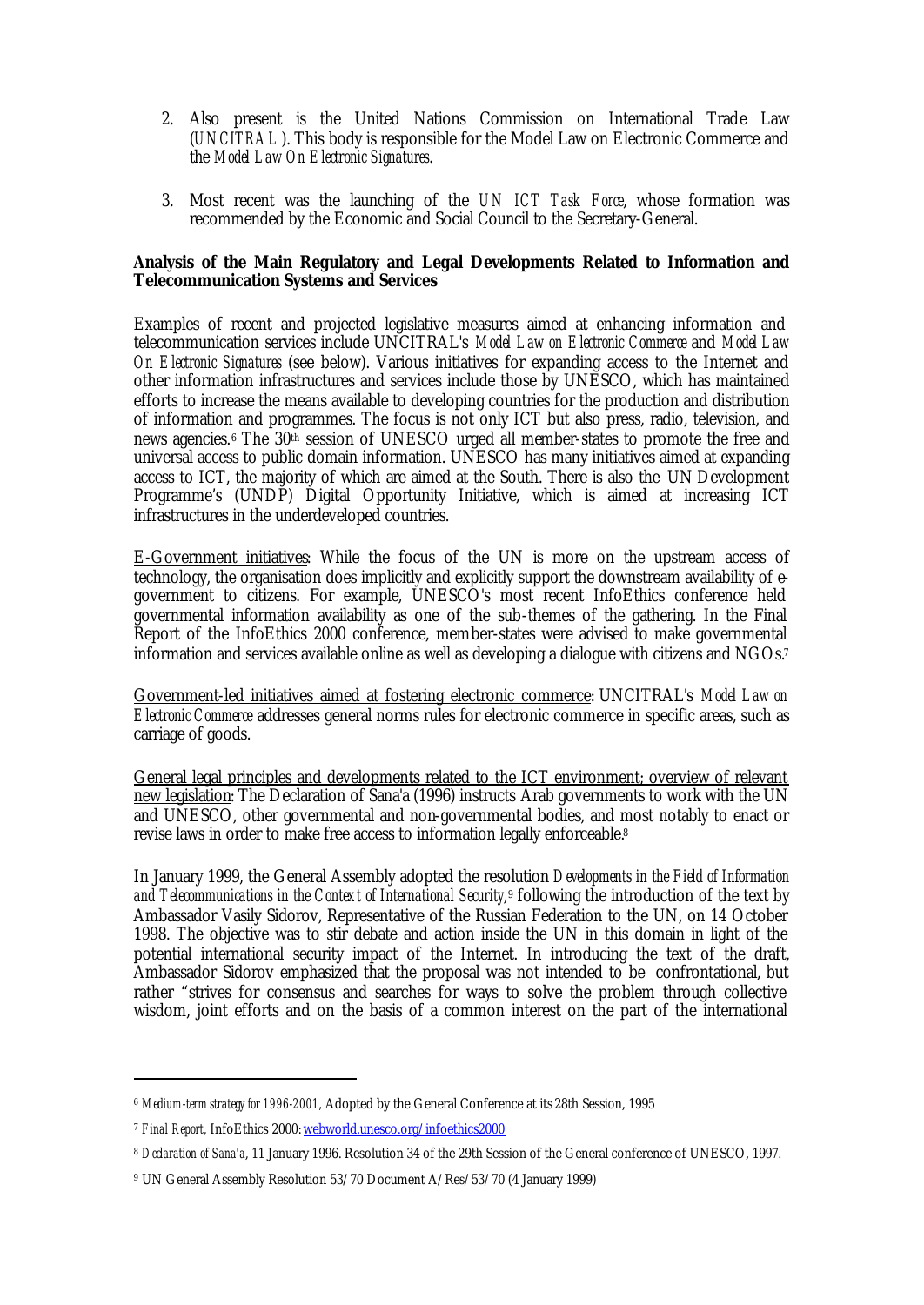community".10 The final text of the resolution partially reflected the objectives of the Russian Federation, a clear statement that Russia would like to see some form of international legal regulation of the worldwide development and malicious use of information technology, in the same way as development and export of missile technology has been regulated and guided by the MTCR. More obvious parallels can be drawn between the various Nuclear, Chemical, and Biological agreements and treaties, designed not only to prevent use but to ensure that arms races are controlled. Many military thinkers in Russia argue that the effects of Information Warfare could potentially be just as bad as those of a nuclear detonation (i.e., widespread destruction of a nation's critical life-support infrastructures). Therefore, treaties similar to SALT, ABM, and START are required to govern the development of IW capabilities, as well as use.11 The resolution reacts to this threat by inviting member-states to promote dialogue around information technology and security issues such as information warfare. Additionally, the resolution calls for a consideration of the possible development of "international principles that would enhance the security of global information and telecommunication systems and help combat information terrorism and criminality."<sup>12</sup>

After this adoption, Information Security and Assurance were the topics of a workshop organised by the United Nations Institute for Disarmament Research in Geneva in July 1999.13 Experts from many UN member-states detailed the complexities related to achieving Information Security and Assurance in a global digital environment. In particular, delegates discussed issues related to the RMA, as well as the proliferation of offensive tools to breach the weak defences of information and network systems. At the end of the programme, delegates confirmed the vulnerability of National and International Information Infrastructures to cyber-attacks. There was, therefore, a strong need to improve Information Assurance. In light of the Internet's global nature, states were called on to structure a global dialogue in devising trustworthy systems and protecting information infrastructures. The General-Assembly of the United Nations was highlighted as an appropriate forum in which solutions could be devised and awareness raised.

The delegates also considered the potential international legal implications of Information Assurance and Information Warfare. There were questions concerning the possibility of undertaking Information Operations as part of UN-mandated sanctions and enforcement operations. Delegates also debated potential measures to control the proliferation of offensive Information Warfare capabilities and the possible adaptation of the existing Laws of Armed Conflict to the Internet arena. The workshop also looked at possible defensive Information Warfare approaches, calling on UN member-states to devise measures for developing trustworthy systems using the present new technologies, standards and norms while, at the same time, respecting civil liberties and cultural differences. The main conclusion of the workshop was that the protection of information infrastructures was not only a military or strategic issue but mainly a social responsibility.

<sup>10</sup> Permanent Mission of the Russian Federation to the United Nations, "Statement by Ambassador Vasily Sidorov, Representative of the Russia Federation in the First Committee of the 53rd Session of the UN General Assembly, October 14<sup>th</sup>, 1998": www.un.int/russia/statemnt/ga/53rd/1st\_com/98\_10\_14.htm (downloaded 27 July 2000).

<sup>11</sup> Responses to Resolution 53/70 ("Developments in the Field of Information and Telecommunications in the Context of International Security") by the Permanent Mission of the Russian Federation to the United Nations in New York (9 June 1999).

<sup>&</sup>lt;sup>12</sup> Developments in the Field of Information and Telecommunication in the Context of International Security; Responses to Resolution 53/70 (9 June 1999).

<sup>13</sup> UNIDIR, "Development in the Field of Information and Telecommunications in the Context of International Security-Private Discussion Meeting Hosted by DDA and UNIDIR, August 25-26 1999": www.unog.ch/UNIDIR/eiw.htm (downloaded 1 August 2000).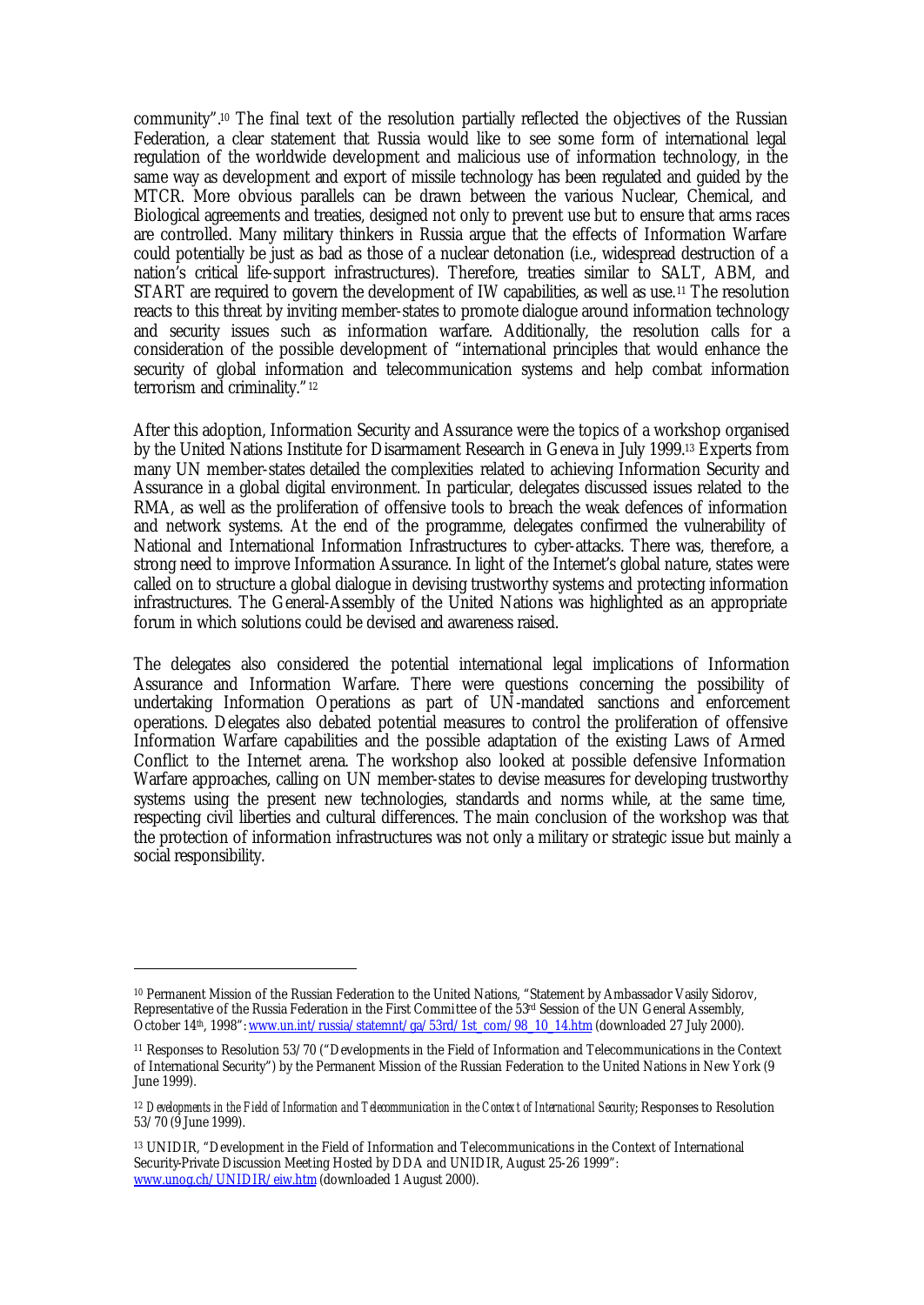The 54th General-Assembly of the United Nations in September 1999 again saw Russia as the main proponent of information security.14 In presenting the resolution, a senior Russian diplomat emphasised the need to work towards a multilateral declaration first, and eventually towards an international treaty indicating commonly accepted principles of Information Security. He proposed that this document would create the necessary conditions for a safe and equal international exchange of information to prevent the use of information technologies for terrorist and criminal purposes and, more importantly, information wars.<sup>15</sup>

Unlike the previous year, however, there were strong criticisms of this resolution. In November 1999, it was concluded that "this resolution has not yet worked out what its is wanting to do, beyond waving a coded flag of warning about the implications of US technology dominance, the so-called Revolution in Military Affairs (RMA) and the potential for information and high tech warfare". Member-states were encouraged to inform the Secretary-General about their opinions surrounding Information Security definitions and the possibility for international principles, while suggesting possible measures to combat cyber-terrorism and crime.16 In the 2000 UNGA debates on the Russian proposal, the resolution continued to be considered under First Committee deliberations, despite moves by the US, UK, France, Germany, and others to push the debate elsewhere within the UNGA committee system. Resolution 54/50 stated that science and technology should be available to be used 'to safeguard international security and that international co-operation in the used of science and technology through the transfer and exchange of technological know-how for peaceful purposes should be promoted' and the 'Member States to undertake additional efforts to apply science and technology for disarmament-related purposed and to make disarmament-related technologies available to interested States.'<sup>17</sup>

## **Assessment of Phenomena Undermining Dependability**

Access: the UN as a whole focuses on issues of access to ICT. Such access is seen as being intrinsic to economic and social development, equality, and education.

Copyright and Intellectual Property Rights: piracy and counterfeiting of copyrighted material is cited as costing tens of billions of dollars every year. However, UNESCO recognises that copyright laws can be counter to the establishment of a 'robust public domain' and advises member -states to maintain this principle within their copyright laws.<sup>18</sup>

Fraud: the concern for this criminal activity is implicit in the formation of the UNCITRAL's Model Laws on Electronic Signatures and Electronic Commerce.

Organised Crime: UN Convention Against Transnational Organised Crime was in part precipitated by the opportunities for crime opened up by communication technologies (see below).

## **Organisational Initiatives Aimed at Tackling Cyber-Security/Cyber-Crime or Assisting with the Development of Dependability**

United Nations Educational, Scientific, and Cultural Organisation (UNESCO): UNESCO's involvement in Information Security and Assurance derives from its activities concerning the

<sup>14</sup> UN General Assembly Resolution 54/49 Document A/Res/54/49 (23 December 1999)

<sup>15</sup> Rathmell and O'Brien, "United Nations", *Information Operations: An International Perspective* .

<sup>16</sup> *Ibid*.

<sup>17</sup> Resolution 54/50 to the 54th Session of the United Nation's General Assembly (23 December 1999)

<sup>18</sup> *Final Report*, InfoEthics 2000: webworld.unesco.org/infoethics2000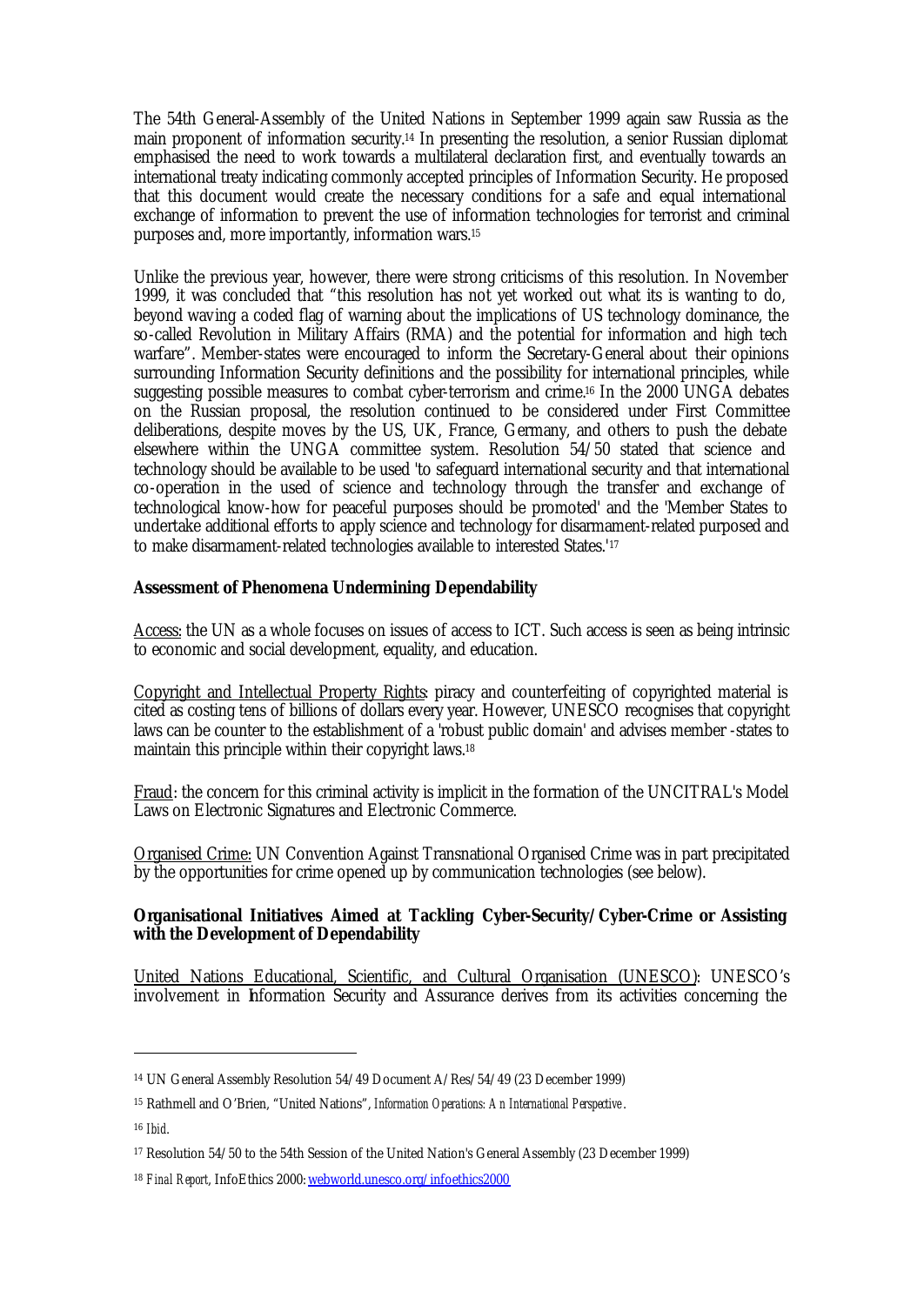Internet's impact on the spread of child pornography, paedophilia, and privacy violation. The objective of this organisation is to find a balance between the protection of an individual's dignity and rights through Information Security technologies, with services such as cryptography, and their malicious use by criminals or paedophiles. UNESCO believes that this balance is essential for creating a positive perception of trust and trustworthiness towards digital technologies and services. In order to accomplish these objectives, UNESCO has launched, following a meeting that attracted over 300 experts from all around the world, an action plan aimed primarily at curbing sexual abuse, child pornography, and paedophilia over the Internet.<sup>19</sup>

The first objective of the programme is to foster research activities to obtain a comprehensive and more up-to-date understanding of these issues. Moreover, UNESCO wants to facilitate the exchange of information among researchers to devise common solutions that reflect local cultural heritages and mores. Several solutions have been indicated, such as a network of national hotlines where children and other victims may get the necessary assistance, or the establishment of a world network of strategic citizens and personalities, institutions, and industry against these terrible activities. Nevertheless, UNESCO believes that its most important role is to assist in the creation of an international legal framework to counter these crimes. Similar to the objectives of the G8 and ODCCJP, UNESCO wants to eliminate "data havens" where criminals may freely carry out their operations.

UNESCO believes that this framework must be built from a combination of three principles. First, there is a need for targeted regulation such as anti-child pornography laws covering possession of images or other digital material. The second principle refers to self-regulation, mainly directed at industry which is expected to develop codes-of-conduct for assisting law enforcement. In particular, UNESCO has targeted the role of ISPs in 'supporting' paedophiles through use of their networks. Finally, UNESCO strongly supports co-regulation where all the stakeholders (governments, industry, and citizens) come together to devise international norms and regulations. Specifically, UNESCO wants to see a frank dialogue balancing government and ISP interests in terms of monitoring data traffic and related business and legal issues.

The 29th session of the General Conference of UNESCO in 1997 stated as a goal 'to help Member States formulate national and regional policies for the development of information technologies, while promoting access to the Internet as a public service and telematics applications for development, and provide support for regional programmes of specialised information.' This session also supported the establishment within UNESCO of an international instrument on the establishment of a legal framework relating to cyber-space and instructed the preparation of regional and international expert meetings to ascertain policy priorities and needs of member-states and to report back at the  $30$ th session.<sup>20</sup> The resulting report of the Experts Meeting on Cyberspace Law laid out several principles for the Director-General of UNESCO. Of note are the Universal Service Principle, Ethics Principle (urging efforts to develop ethical guidelines for participation in cyber-space), Privacy and Encryption Principles (which support the right to privacy and secrecy of communication and urges the use of technical and legal remedies to privacy issues), and the International Co-operation Principle (which urges states to "co-operate at an international level and to harmonise national laws to resolve jurisdictional or conflict of laws differences"). This report also recommended several actions to be undertaken by the UN, such as a study of the application to cyber-space for each article of the Universal Declaration of Human Rights, to

'conduct an independent study of the actual economic cost of piracy on the Internet and degree to which the resulting disincentive has reduced the supply of works desired by the

<sup>19</sup> UNESCO, "Sexual Abuse of children, Child Pornography and Paedophilia on the Internet: An International Challenge", Expert Meeting, UNESCO, Paris (18-19 January 1999): www.unesco.org/webworld/child\_screen/conf\_index.html (downloaded 21 May 2000).

<sup>20</sup> The 29th Session of the General Conference of UNESCO. Paris (21 October to 12 November 1997): 58.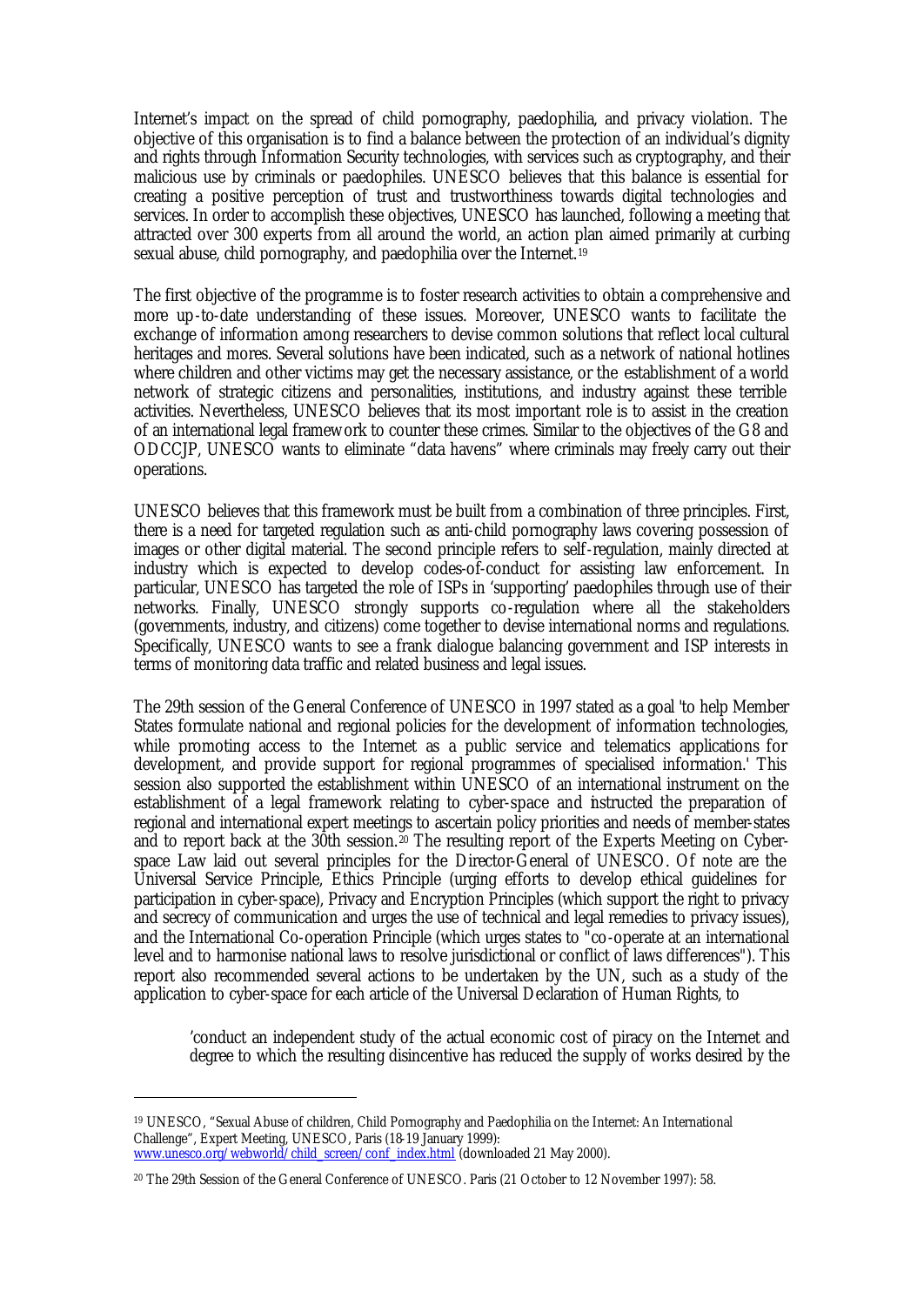public', and to 'study the significance of jurisdictional issues and conflicts of law and promote harmonisation of national laws'.<sup>21</sup>

UNESCO echoed these sentiments in 2000 by advocating legislative and organisational harmonisation between member-states, but also by supporting the "development of legal frameworks, which include freedom of information and protected disclosure laws".<sup>22</sup>

United Nations Economic Commission for Europe (UNECE): Notwithstanding its role in monitoring European economic development, UNECE has been heavily involved in activities related to Information Assurance and Security since the end of the 1980s. In 1987, UNECE released the *UN Electronic Data Interchange for Administration, Commerce and Transport Standard* (UN/EDIFACT). The objective of this initiative was to devise a single international standard for the exchange of data over EDI to improve efficiency in administrative and trade procedures. In 1995, UNECE continued its strive towards harmonisation for EDI exchanges through the release of a "Model Interexchange Agreement for the International Commercial Use of Electronic Data Interchange". The security of messages and data was one of the pivotal elements of this initiative.<sup>23</sup>

In 1996, UNECE began to support the promotion and harmonisation of digital exchanges of data and information. Senior managers had come to the conclusion that the Internet and its associated services and technologies required detailed attention if governments and industry wanted to collect economic and social rewards. The end result was the establishment of the *United Nations Centre for Facilitation of Procedures and Practices for Administration, Commerce and Transport* (UN/CEFACT). Its objectives are:

- ◊ to analyse the key activities and elements of international transactions
- $\diamond$  to identify the procedural constraints that affect them, including requests for unnecessary or duplicate information, and
- $\diamond$  to develop recommendations to eliminate identified constrains, simplify data flows, and harmonise remaining procedures.<sup>24</sup>

One of the first UN/CEFACT activities was to release, in 1999, an updated draft for electronic transactions. Unlike the previous attempt, the present one is technologically-neutral because of the dynamic Internet environment. Still, similar to the previous one, specific attention has been devoted to data and information security of e-transactions, especially in relation to issues such as the liability of a provider of the telecommunication services. <sup>25</sup>

United Nations Conference on Trade and Development (UNCTAD): The mandate of this UN organisation is to maximise trade, investment and commercial opportunities for developing countries. Due to the growing cost-efficiency provided by information and telecommunication services, the Internet and e-commerce are perceived as important elements in accomplishing these

<sup>21</sup> *Report to the Director General by the Experts meeting on Cyberspace Law*. Monaco, 29-30 September 1998.

<sup>22</sup> *Final Report*, InfoEthics 2000. webworld.unesco.org/infoethics2000

<sup>23</sup> Information collected from UN/ECE "The Commercial Use of Interchange Agreements for Electronic Data Interchange", Recommendation 26 adopted by the Working Party on Facilitation of International Trade Procedures, Geneva (March 1995) Doc. TRADE/WP.4/R1133/Rev.1: www.unece.org/cefact/rec/rec26en.htm (downloaded 29 May 2000).

<sup>&</sup>lt;sup>24</sup> "Knowledge of UN/CEFACT": www.uncece.org/cefact/knolwlg/knowlg.htm (downloaded 29 May 2000).

<sup>25</sup> UNECE/UNCEFACT, "Electronic Commerce Agreement": www.onnet.se/lwg/w4w1.htm (downloaded 29 May 2000).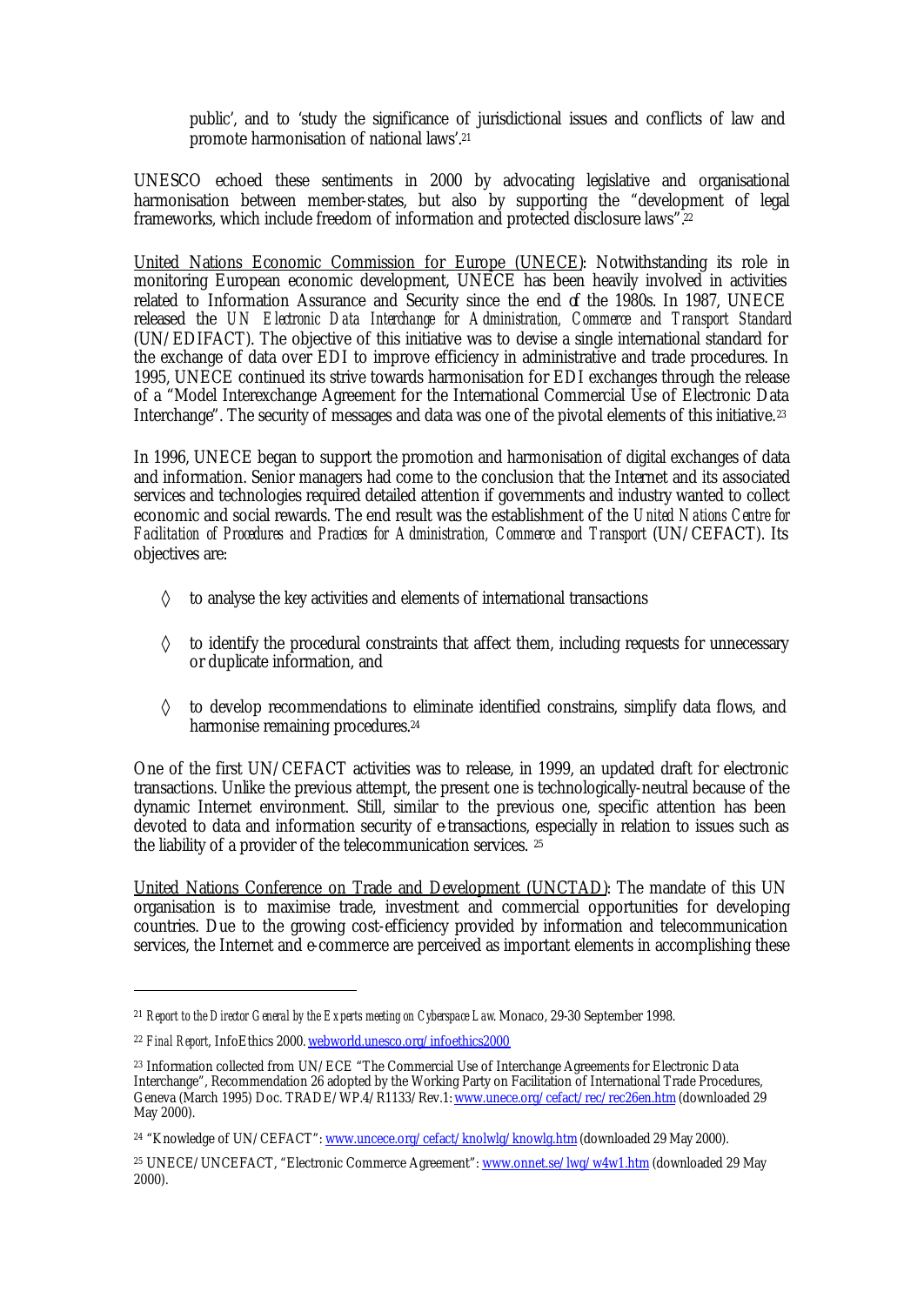objectives in the near future. Nevertheless, these goals can only be reached through an international commercial code for electronic commerce. In particular, UNCTAD has emphasised the urgent requirement to "establish the legal validity of electronic documents and the acceptability of digital signatures and other authentication procedures used in commercial transactions". In this context, UNCTAD considers Information Security and ecommerce authentication services as pivotal instruments.

In 1992, UNCTAD launched the Trade Efficiency Initiative (TEI) to assist small- and mediumenterprises (SMEs) from developing countries in deriving benefits from information and network technologies. The TEI was based on the premise that developing countries do not have the technical and human resource-capabilities to operate in a digital environment. Moreover, local universities and advanced education centres do not have the knowledge to devise courses or specialisations in this area. As part of TEI, UNCTAD launched the Trading Point Programme that provides electronic trade facilitation centres and training initiatives through provides electronic trade facilitation centres and training initiatives through TRADEFORTRADE/ETRADE courses. Presently, there are more than 100 centres around the world; interestingly, some of these are operated by technology-based companies providing services such as web-hosting. These Trade Points also offer supporting services for electronic authentication and digital signatures. This initiative has been structured as part of the SEAL (Security Electronic Authentication Link) programme that focuses on developing public key infrastructures for e-commerce based on the use of smart-card technologies.<sup>26</sup>

United Nations Institute for Disarmament Research (UNIDIR): Following the adoption of Resolution 53/70, UNIDIR held a workshop concerning Information Security and Assurance. <sup>27</sup> The workshop hosted experts in information security as well as delegates from member-states. Topics considered covered possible breeches of information security and the legal implications of sanctions and enforcement operations concerning information warfare and security. States were called upon to respect civil liberties and cultural differences while devising systems to address the vulnerability of information systems.<sup>28</sup>

United Nations Centre for International Crime Prevention-Office for Drug Control and Crime Prevention: Every five years, the UN organises international congresses on the prevention of crime and treatment of offenders. These meetings provide the setting for in-depth discussions concerning new norms for curbing organised crime, as well as fostering international co-operation, in order to pave "the way for more human and effective methods of crime management". One of the pivotal elements of these congresses is information-sharing among national law enforcement communities that eventually allows for the renewal and upgrading of existing systems and practices, as well as the development of international guidelines.

The fight against computer crime and – indirectly – offensive Information Warfare, has been a topic of debates and actions since the Eighth Congress held in Havana in 1990. On that occasion, participants agreed on the need to modernise national criminal laws to provide the law enforcement community with the necessary instruments to tackle these issues. There was a call, in particular, for devising new offences, as well as investigative and evidentiary procedures, to deal with these new activities. Similar discussions were carried out during the following Congress in Cairo in 1995. At a time, however, the global success of the Internet and its associated information and network technologies, beyond the closed settings of government and international businesses,

<sup>26</sup> Information collected from "Implications for Trade and Development of Recent Proposals to Set Up A Global Framework for Electronic Commerce: A Report by the UNCTAD Secretariat", UNCTAD Doc. TD/B/Com.3/17 (22 September 1998).

<sup>27</sup> *Development in the Field of Information an Telecommunication in the Context of International Security-Private Discussion Meeting Hosted by DDA and UNIDIR*. UNIDIR (24-25 August 1999): www.unog.ch/UNIDIR/eiw.htm

<sup>28</sup> Rathmell and O'Brien, "United Nations", *Information Operations: An International Perspective* .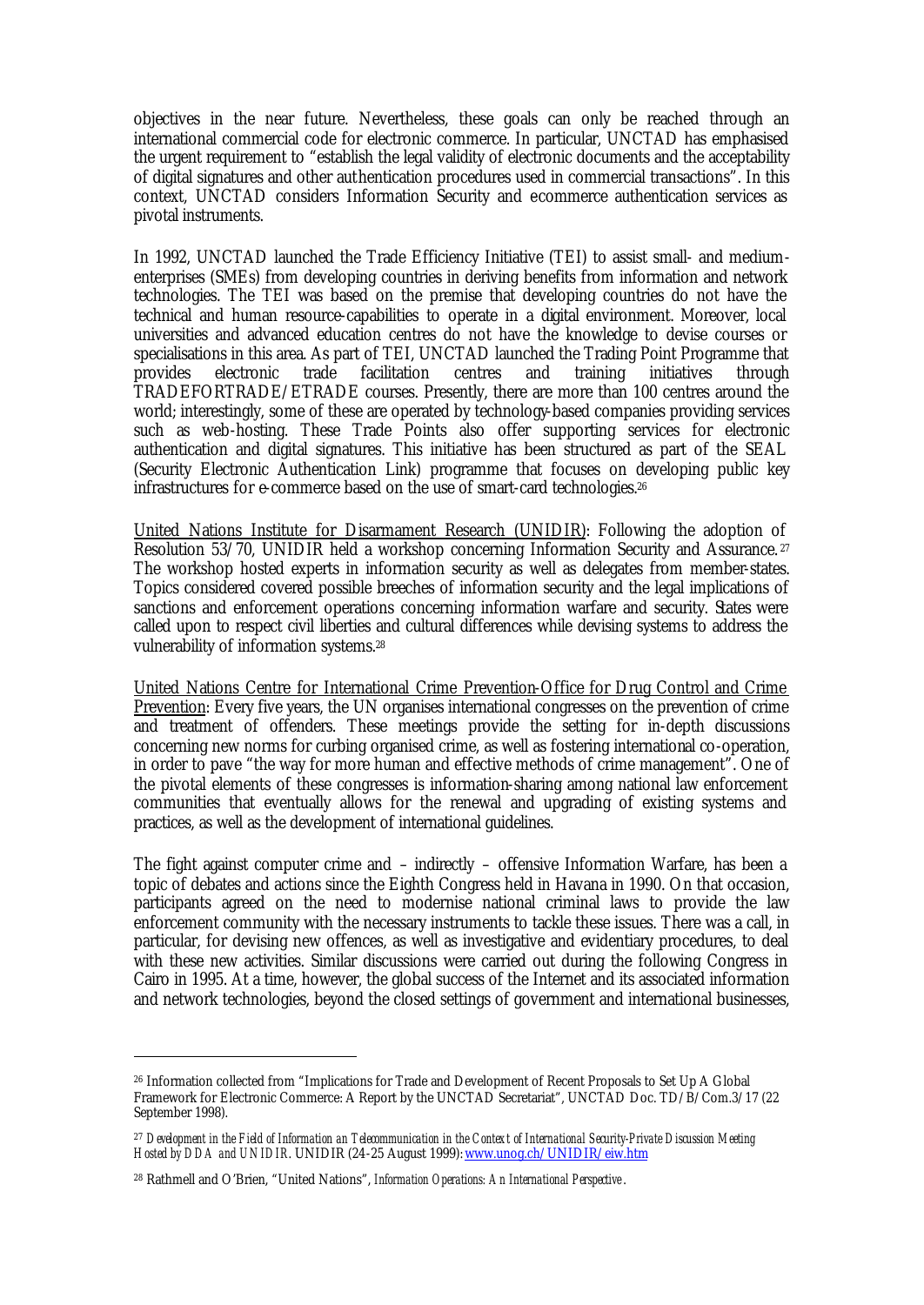was still very much in its infancy. The environment was completely different in April 2000 when Vienna hosted theTenth Congress.

Delegates were now faced with an increasingly interconnected world. Strong international cooperation to fight computer crime was now vital. However, delegates appreciated the need to devise global norms and rules that match the Internet and its open and flexible architecture. The complexities and difficulties of this issue were discussed during a Workshop on Crime related to Computer Networks. This workshop was initially endorsed by two General-Assembly resolutions (in December 1998 and December 1999) calling for the Tenth Congress to organise a technical meeting for dealing with issues related to crime carried out or enhanced by the Internet and its associated technologies. <sup>29</sup>

The *Asia and Far East Institute for the Prevention of Crime and the Treatment of Offenders* carried out most of the preparatory work for this workshop by organising several expert meetings that resulted in a final report. Raising public awareness towards computer crime issues was indicated as a priority, in conjunction with the need to move toward a common international policy. New investigative measures and cross-border co-ordination and assistance were also mentioned. In particular, states were invited to create national contact points, similar to those created among G8 members, to advise requesting countries about the assistance that could be given in order to initiate the measures for the investigation and prosecution of cyber-criminals.

Following lengthy discussions, the Tenth Congress concluded that computer-related offences should be criminalised and that, therefore, there was a need for adequate laws regarding the investigation and prosecution of cyber-criminals. Further actions with regard to the provision of technical co-operation and assistance concerning crime related to computer networks were also invited. The most interesting conclusion referred to the need for strong state-business cooperation. Delegates tackled the complexities of how to combine the interests of the law enforcement and business communities, in particular in the areas of evidence gathering. As indicated in the concluding statement, delegates agreed that:

when evidence sought by law enforcement was in the computer systems of a legitimate business, the search might cause harm to the business if it interfered with computer operations. It was agreed that, in such cases, the challenge was to execute the search effectively but without disrupting normal business operations.<sup>30</sup>

The UN Convention Against Transnational Organised Crime was in part precipitated by the opportunities for crime opened up by communication technologies. The convention encouraged Member States to support each other with resources and technical expertise. Article 18 of the Convention allows for the use of electronic media to speed up the process of the collection of evidence 'where the governments involved are satisfied as to measures taken regarding such things as authenticity, security and confidentiality.' The article also explicitly supports the use of video conference for the taking of evidence from witnesses. There is no mention of allowances for digital surveillance in this convention.<sup>31</sup>

United Nations Information & Communications Technologies Task Force: the *UN ICT Task Force*, launched on 20 November 2001, is mandated to "provide overall leadership to the UN role in helping to formulate strategies for the development of information and communication

<sup>29</sup> United Nations, "Crimes Related to Computer Networks: Background Paper for the Workshop on Crimes Related to Computer Network", Doc. A/CONF. 187/10 (released 3 February 2000).

<sup>&</sup>lt;sup>30</sup> "Report of Committee II-Workshop on Crimes Related to the Computer Networks", 10<sup>th</sup> United Nations Congress on the Prevention of Crime and the Treatment of Offenders, UN Doc. A/CONF 187/l.10 (16 April 2000).

<sup>31</sup> *UN Convention Against Transnational Organised Crime* (12-15 December 2000): www.odccp.org/palermo/convmain.html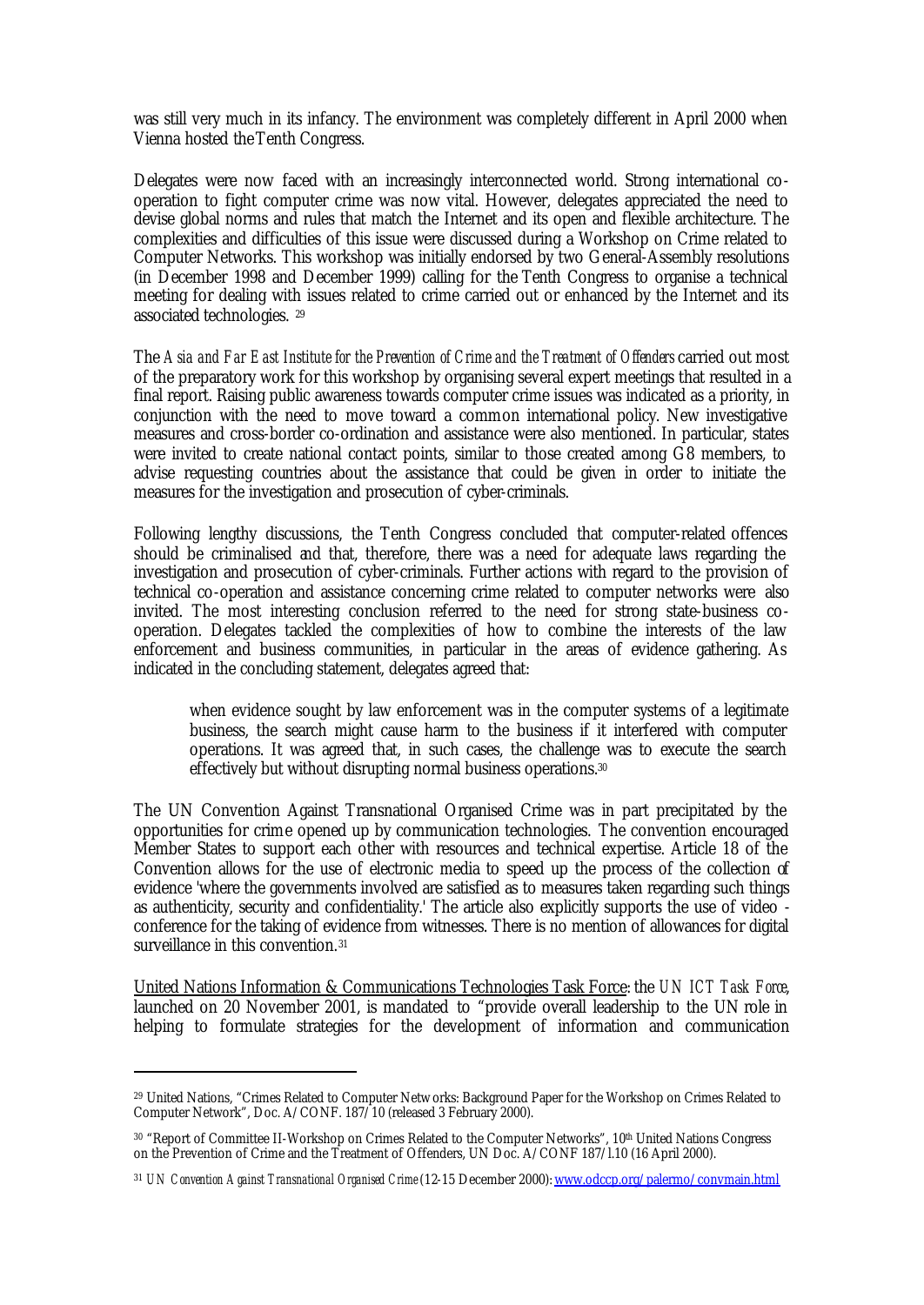technologies and putting those technologies at the service of development". Task Force priorities are defined by the ECOSOC 2000 Ministerial Declaration as:

- 1. To forge strategic partnerships between the United Nations system, private industry, trusts and foundations, donor governments, programme countries, and other relevant international actors.
- 2. To pool the experiences of both developed and developing countries in introducing and promoting ICT for development.
- 3. To develop innovative modalities for strengthening the ICT capacity of the developing countries.
- 4. To assist member -states in the creation of national ICT strategies, policy frameworks, and regulatory environments to ensure connectivity and universal access to ICT.
- 5. To promote ICT for development applications: building human resources and institutional capacity, including e-health, e-education, e-government, and e-commerce.
- 6. To mobilise new and additional resources financial, technical, and human for promoting and funding ICT-for-development programmes and projects.

The aim of the Task Force is to facilitate and support existing and planned initiatives of other bodies; the Task Force "will not develop operational or implementing capacity".<sup>32</sup> The members of the Task Force come from the public and private sectors, from civil society and the scientific community, and from leaders of the developing as well as the most technologically-advanced countries The Task Force is mandated by UN Secretary-General Kofi Annan to find new, creative and quick-acting means to "spread the benefits of the digital revolution – from which four billion of the world's people are currently excluded". Proposed Working Groups for the ICT Task Force include ICT Policy and Governance, National and Regional e-Strategies, ICT Business and development applications, Resource Mobilisation, Connectivity and Access, and Enterprise and Entrepreneurship.

Government schemes aimed at fostering the use of dependability-enhancing technologies and services: The United Nations Commission on International Trade Law (UNCITRAL) has developed a *Model Law On Electronic Signatures*. Since its establishment in 1966, UNCITRAL has been the core legal body of the United Nations system in the field of international trade law, as well as the main vehicle for the removal of potential barriers for the free international flow of goods and services. UNCITRAL's initial involvement in electronic commerce began when the use of the Internet and its associated information and network technologies were still restricted to military or educational environments. International businesses were developing so-called electronic data interchanges (EDIs) based on leased data lines and proprietary communication and transmission protocols. In 1985, UNCITRAL released a recommendation inviting national governments to review their legal and commercial rules concerning computer records. Particular attention was paid to their use as evidence in litigation, as well as the possible substitution of handwritten signatures with digital ones for specific electronic trade and transactions. The UN General-Assembly later approved the recommendation and called for actions for assuring security in the context of the widest possible use of automated data processing in international trade.<sup>33</sup>

<sup>32</sup> UN ICT Task Force: www.unicttaskforce.org

<sup>33</sup> "Resolution on the Legal Value of Computer Records", United Nations Commission on International Trade Law Yearbook, Part One, Section D, vol. XVI (1985): www.un.or.at/uncitral.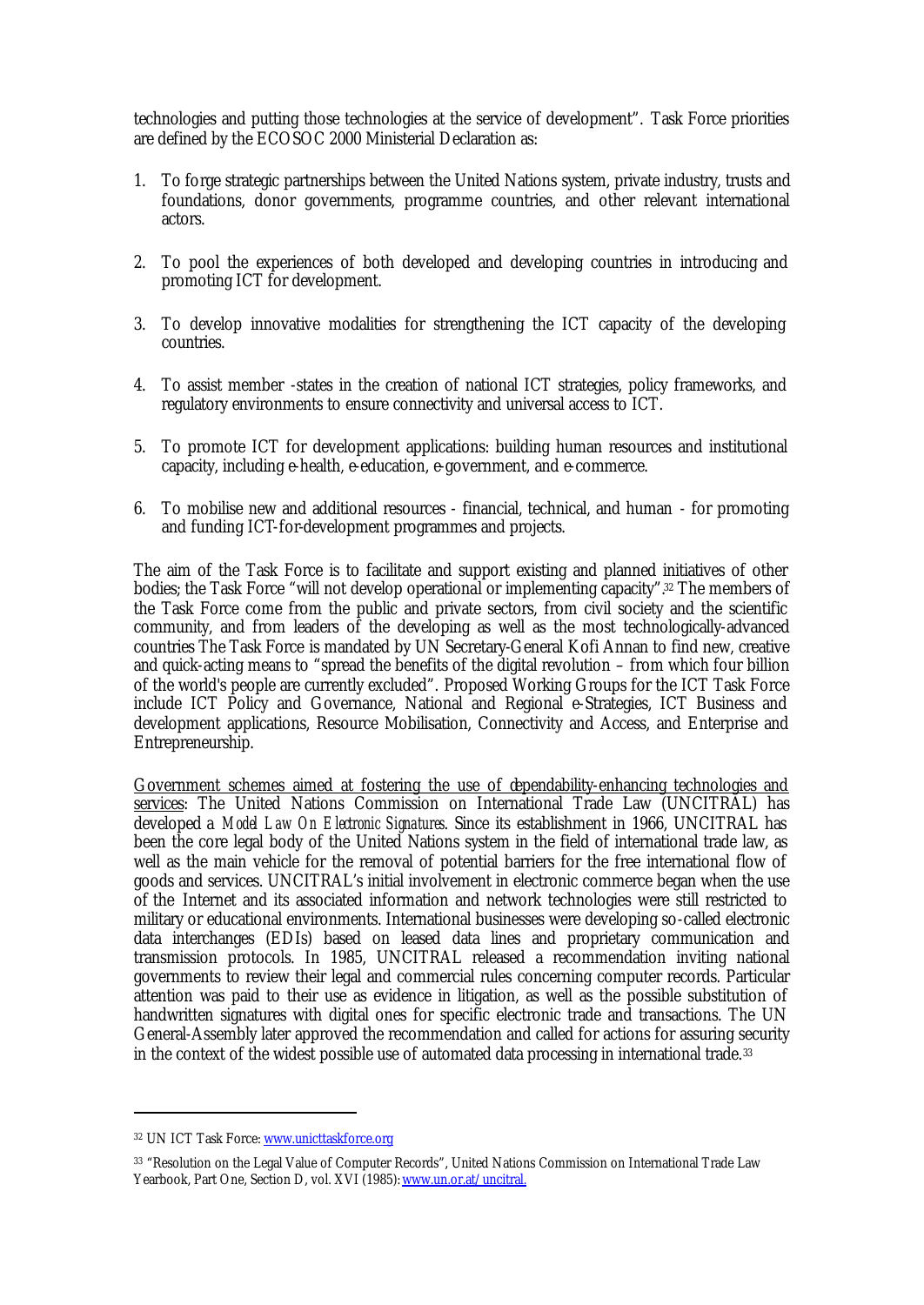In their report to the General-Assembly, the Working Group on Electronic Commerce issued a *Draft Guide to the Enactment of the UNCITRAL Model Law On Electronic Signatures*. <sup>34</sup> This Working Group "expressed overall satisfaction with the structure and contents of the draft Guide to Enactment". Many recommendations towards changes were focused on phraseology and calls for the further elaboration of statements. The *Model Law On Electronic Signatures* is intended to have a significant role in enhancing the use of paperless communication and is based on the establishment of a functional electronic equivalent for paper-based concepts such as "writing", "signature", and "original".<sup>35</sup>

Following the *Model Law on Electronic Commerce*, in 1997 UNCITRAL decided to focus on drafting uniform rules for digital signatures.<sup>36</sup> After several discussions among government and industry experts, the Commission decided to move temporarily away from the principles of technology neutrality and media neutrality by focusing on asymmetric or public key cryptography. They rightly believed that it would have been extremely difficult to address the legal effects of various types of electronic signature techniques. These proposed rules focused primarily on the obligations of the holder of the digital signature, as well as the obligations of those organisations that provide and manage the digital certificate.

The *Model Law on Electronic Commerce* has already affected the legislation of a few countries and currently a survey is being done on the case law, court, and arbitral decisions interpreting national legislations that have been constructed around the Model Law.<sup>37</sup> With a view to assisting executive branches of Governments, legislative bodies, and courts in enacting and interpreting the Model Law, the Commission has produced a *Guide to Enactment of the UNCITRAL Model Law on Electronic Commerce*. 38

In January 2002, the UN announced the formation of a World Summit on the Information Society to "address the digital divide" in order to "harness the development potential of ICT".39 The Summit, which is expected to promote access by all countries to information, knowledge, and communications technologies for development, is to be held in two phases, the first in Geneva in 2003 and the second in Tunisia in 2005 and is being convened under the high patronage of the UN Secretary-General, Kofi Annan. The International Telecommunication Union (ITU) will be taking the lead role in the Summit preparations, in co-operation with other interested organisations and partners. Resolution A/RES/56/183 calls on governments to participate actively in Summit preparations and to be represented at the highest possible level. The resolution has also asked for the active participation and effective contribution in the Summit and its preparations by all relevant United Nations and intergovernmental organisations, including international and regional institutions, as well as non-governmental organisations, the civil society, and the private sector. The ITU will work to create synergies and develop co-operation among the various ICT initiatives at the regional and global level.

The World Summit on the Information Society is an initiative of the 1998 Plenipotentiary Conference of ITU and endorsed by the General-Assembly as an effective means to assist the United Nations in fulfilling the goals of the Millennium Declaration - the landmark document

<sup>&</sup>lt;sup>34</sup> *UNCITRAL Model Law on Electronic Commerce with Guide to Enactment* (Adopted 1996): www.unicitral.org/english/texts/electcom

<sup>35</sup> *Report of the Working Group on Electronic Commerce on its 38th Session*. Document A/CN.9/484 (24 April 2001).

<sup>36</sup> UNCITRAL, "Planning Of Future Work On Electronic Commerce: Digital Signatures, Certification Authorities, And Related Legal Issues", Doc. A/CN.9/WG.IV/WP.71 (31 December 1996): www.un.or.at/uncitral.

<sup>37</sup> *Ibid*, 25.

<sup>38</sup> *UNCITRAL Model Law on Electronic Commerce with Guide to Enactment* (Adopted 1996): www.uncitral.org/en-index.htm

<sup>&</sup>lt;sup>39</sup> ITU Press Release (9 January 2002): www.itu.int/newsroom/press\_releases/2002/UNGA\_res\_56\_183.html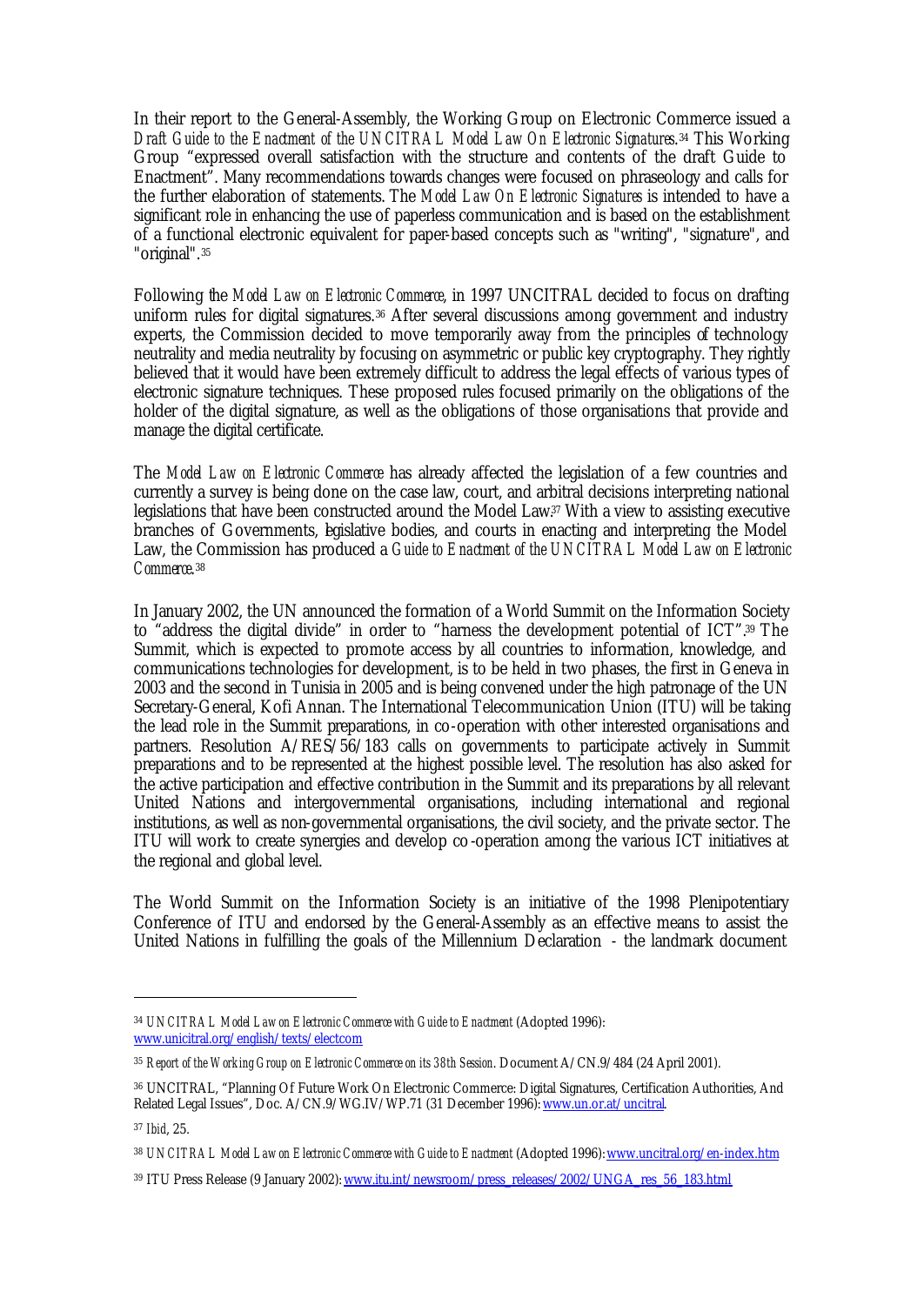adopted by a record number of leaders when they met during the Millennium Summit to address the key challenges of our time. Secretary-General Kofi Annan states, "the Millennium Summit recognised the key role of partnerships involving governments, bilateral and multilateral development agencies, the private sector and other stakeholders in putting ICTs in the service of development." The General-Assembly has also invited the international community to make voluntary contributions to a special trust fund established by the ITU to support the Summit, as well as to facilitate the effective participation of representatives of developing countries, in particular those from the least developed countries.

The proposed themes of the Summit, which address the central issues raised by the Information Society, will likely include:

- Building the infrastructure
- Opening the gates: universal and equitable access to the information society
- Services and applications
- The needs of the user
- Developing a framework
- ICT and education

Under each of these broad themes, consideration will be given to the relevant developmental, economic, policy, social, cultural, and technological aspects. A series of preparatory meetings will be held in 2002, beginning with the first PrepCom in Geneva from 1-5 July 2002.

# **Public-Private Partnerships**

The United Nations Development Programme is a member of the Global Network Readiness and Resource Initiative. The purpose of the initiative is to help create digital opportunity in developing nations via guidance in policy, regulatory, and network readiness. The initiative plans to offer country-specific assessment and advice as well as the creation of a Global Task Force that works *pro bono*for developing nation governments and businesses on matters of policy, competition, and electronic commerce. Members of the initiative include the UNDP, the United Nations Foundation, IBM, the Markle Foundation, the World Economic Forum (WEF), and the Center for International Development at Harvard University. Current work of this Initiative was unavailable.

Similarly, the UNDP is also a member of the Digital Opportunity Initiative (DOI), a public private partnership between the UNDP, Accenture, and the Markle. It was launched at the G8 Okinawa Summit in 2000, with the aim of identifying the roles that information and communication technologies (ICT) can play in fostering sustainable economic development and enhancing social equity.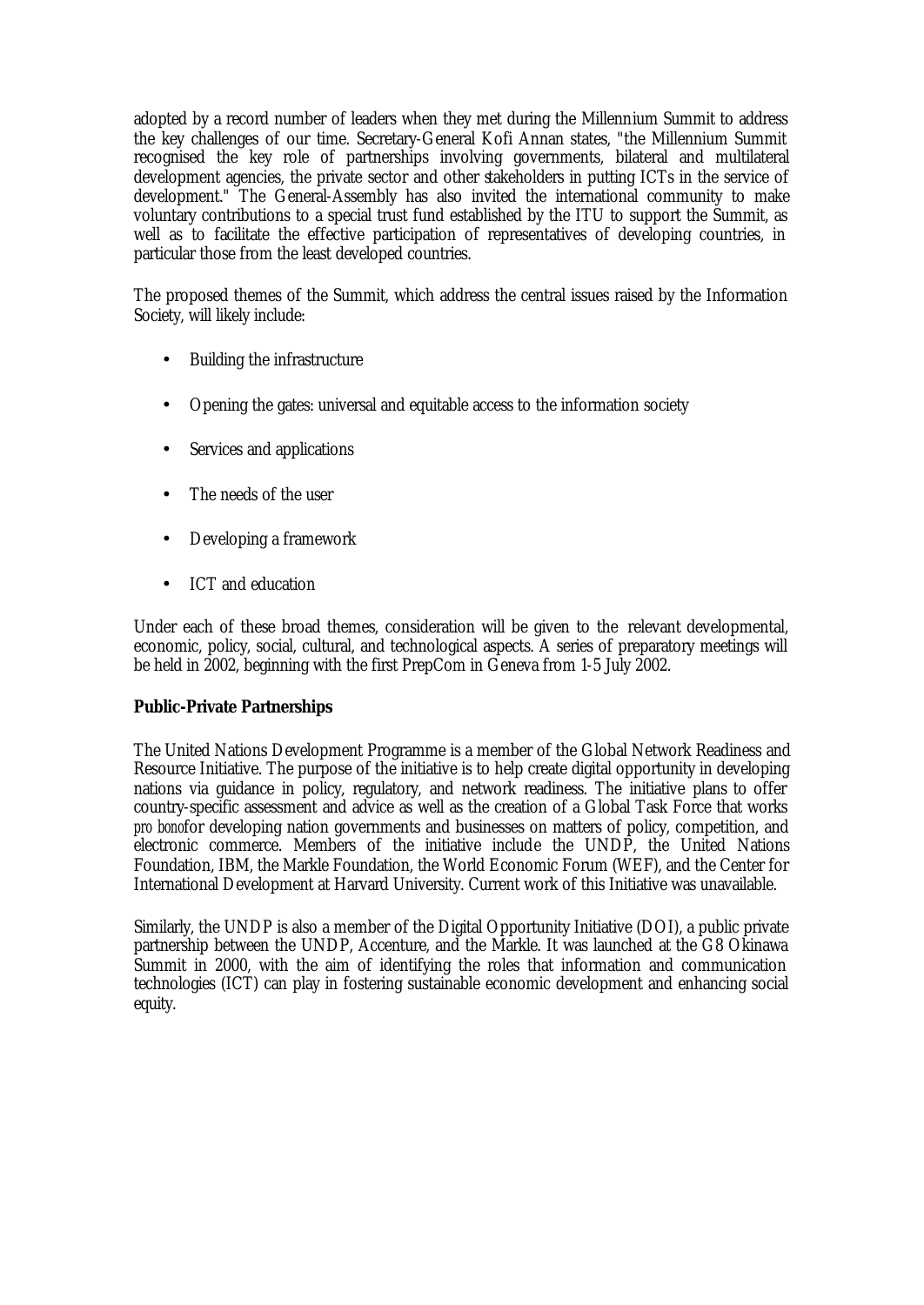## **WORLD TRADE ORGANISATION (WTO)**

The work of the World Trade Organisation (WTO) in ecommerce has been mostly concerned with matters relating to the take up of e-commerce generally, trade impact and customs restrictions, and Intellectual Property Rights questions. Security considerations have only been identified insofar as they would affect Intellectual Property violations or the imposition of barriers to international free trade.

The WTO defines electronic commerce as the production, advertising, sale, and distribution of products via telecommunication networks. The WTO Secretariat published a background report called 'Electronic Commerce and the Role of the WTO' in March 1998 which examined the potential trade gains to be made via ecommerce. Challenges (including those of security and privacy) were identified, as well as the potential benefits of this new form of trade. The report recognised that the supply of Internet access services and products delivered over the Internet fall within the General Agreement on Trade in Services (GATS).

Issues relating to security and privacy were also contained in this 74-page background report, which can be considered the only declaratory policy statement by the WTO on e-commerce, and associated risks. All other papers and communications have been drafts working towards the ecommerce work plan.

#### **Socio-Political, Economic, and Commercial Overview**

The May 1998 Ministerial meeting in Geneva saw the adoption by WTO members of a Statement on Global Electronic Commerce which recognised the growth of e-commerce. The Geneva Declaration, as it became known, mandated a work package involving the relevant WTO bodies to examine issues relating to e-commerce, including the take up of e-commerce in developing countries and taking into account work done by other international organisations. The Geneva Declaration also stated that WTO members should continue their moratorium on imposition of customs duties on electronic cross-border trade.

The General Council's work programme was to take notice of concerns raised by members and produce a progress report to be submitted for review at the WTO Third Session.

This work programme was adopted by the WTO in September 1998. The scope of the work included issues relating to the production, distribution, marketing, sale, or delivery of goods and services by electronic means. Also included was the development of infrastructure (telecommunications and ICT networks) for facilitation of e-commerce. Those carrying out the work were also to consider possible ways of obtaining information from other organisations, to minimise the 'reinvention of the wheel', so to speak.

The main organisations tasked with work in this area were the Council for Trade in Services (CTS), the Council for Trade in Goods (CTG), the Committee for Trade and Development (CTD), and the Council for TRIPS (Trade Relating to Intellectual Property Rights).

CTS was tasked with looking at a variety of issues relating to e-commerce and the work of the WTO within the context of the GATS. These included scope, Most Favoured Nation (MFN) trading status, transparency, participation of developing countries, domestic regulation, standards and recognition, competition, protection of privacy, public morals, the prevention of fraud (under Article XIV of GATS), market access commitments on electronic supply of services (value added telecommunications and distribution), access to public telecommunications networks, customs duties, and classification issues.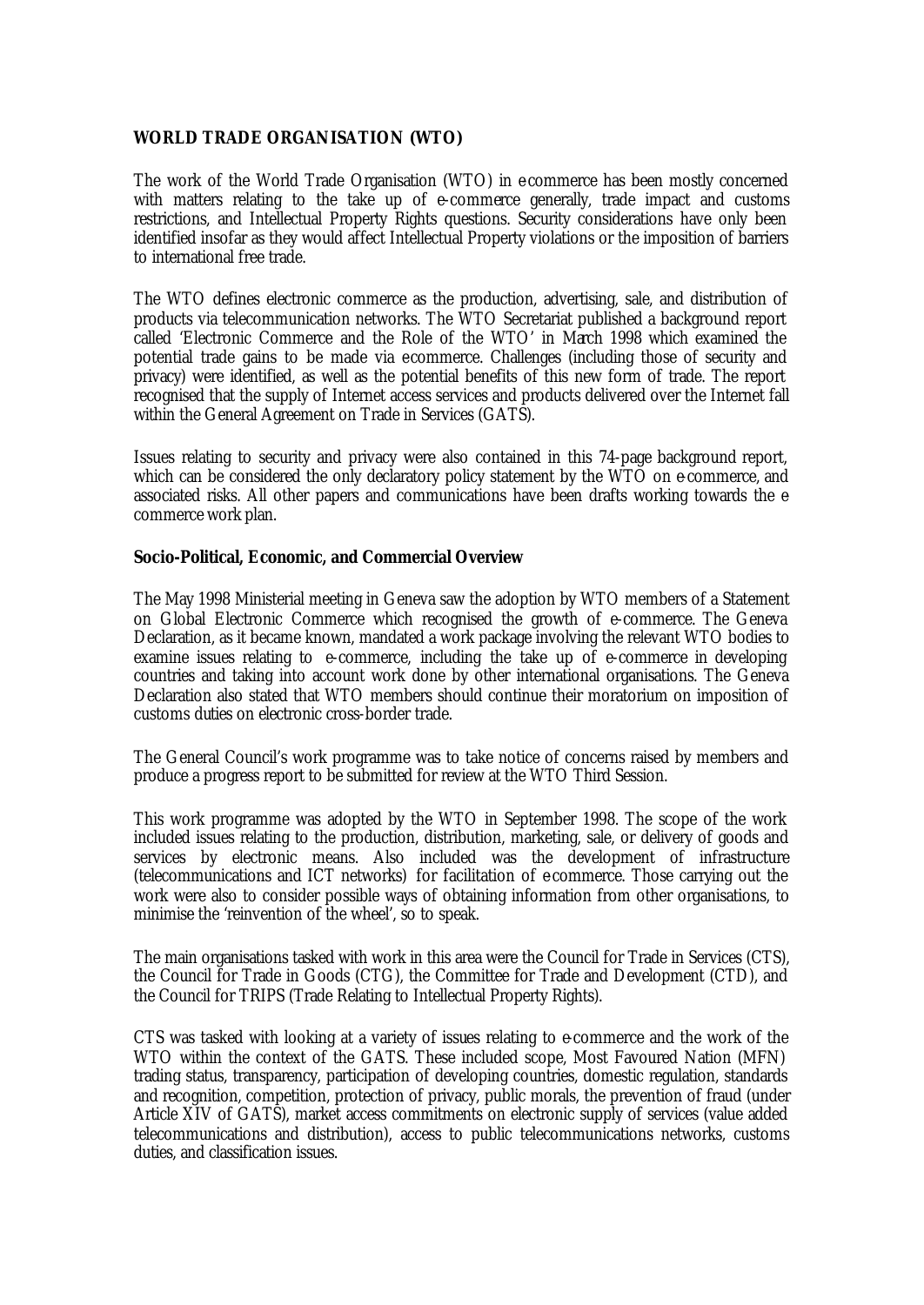The Council for Trade in Goods was tasked with the examination of aspects of ecommerce relating to the GATT (General Agreement on Tariffs and Trade) 1994 and multilateral trade agreements covered under Annex 1A of the WTO agreement. Issues for consideration during the course of the Work Programme were market access for products relating to e-commerce and more general access to such products, issues arising from the application of the Agreement on Import Licensing Procedures, customs and other duties and charges, standards in relation to e-commerce, rules of origin, and classification issues.

The Council for TRIPS was asked to examine intellectual property issues including protection of copyright and related rights, protection and enforcement of trademarks (which included work on Domain Names), and new technologies and access to technology.

Finally, the CTD was asked to examine and report on development issues relating to e-commerce, particularly its effects on trade and economic prospects of developing countries (especially SMEs), means of maximising any possible benefits to them from this new form of doing business, challenges to and ways of enhancing the involvement of developing countries in ecommerce (especially as it relates to the use of e-commerce as a means to integrate developing countries into the multilateral trading system), questions relating to improved access to infrastructure and technology transfer, the implications for developing nations on the impact of ecommerce on traditional means of distribution of physical goods, and finally, any further financial implications of e-commerce.

In June 2001, the WTO Committee on Trade and Development (one of the three bodies looking into this area) held a seminar on Government Facilitation of ECommerce for Development. During this seminar, four main topics were discussed: regulation and deregulation, promotion of modern ICT (Information Communications Technologies), education and information, and government co-ordination. Another question put forward was identification of the most appropriate legal framework needed to reap the benefits of e-commerce. Directly following this meeting, the General Council held more in-depth discussions at a higher level.

The commitment of the WTO to this issue was reaffirmed in the Ministerial statement at Doha on 16 November 2001, which stated that the WTO would continue its work on creating and maintaining an environment favourable for the future development of e-commerce. The statement concluded that the work done so far demonstrates the new challenges and opportunities for trade that e-commerce presents.

Work on electronic commerce was published by the CTD in its 1999 annual report, where it said that e-commerce was discussed extensively at informal meetings in November and December 1998. Issues discussed revolved around the impact of e-commerce on developing countries and potential benefits and challenges that e-commerce may present.<sup>1</sup>

### **Analysis of the Main Regulatory and Legal Developments Related to Information and Telecommunication Systems and Services**

The agreed definition of ecommerce in the WTO appears to split it into three related parts -Internet access services, electronic delivery of services, and finally, use of the Internet for provision of distribution services (sale of goods and services to be delivered in a non-electronic form).

The WTO believes that market forces cannot be left alone in the development of e-commerce. In particular, government intervention and industry self-regulation were seen as necessary in the following areas:

<sup>1</sup> Committee for Trade and Development, *Report to the General Council* (1999): para 14-16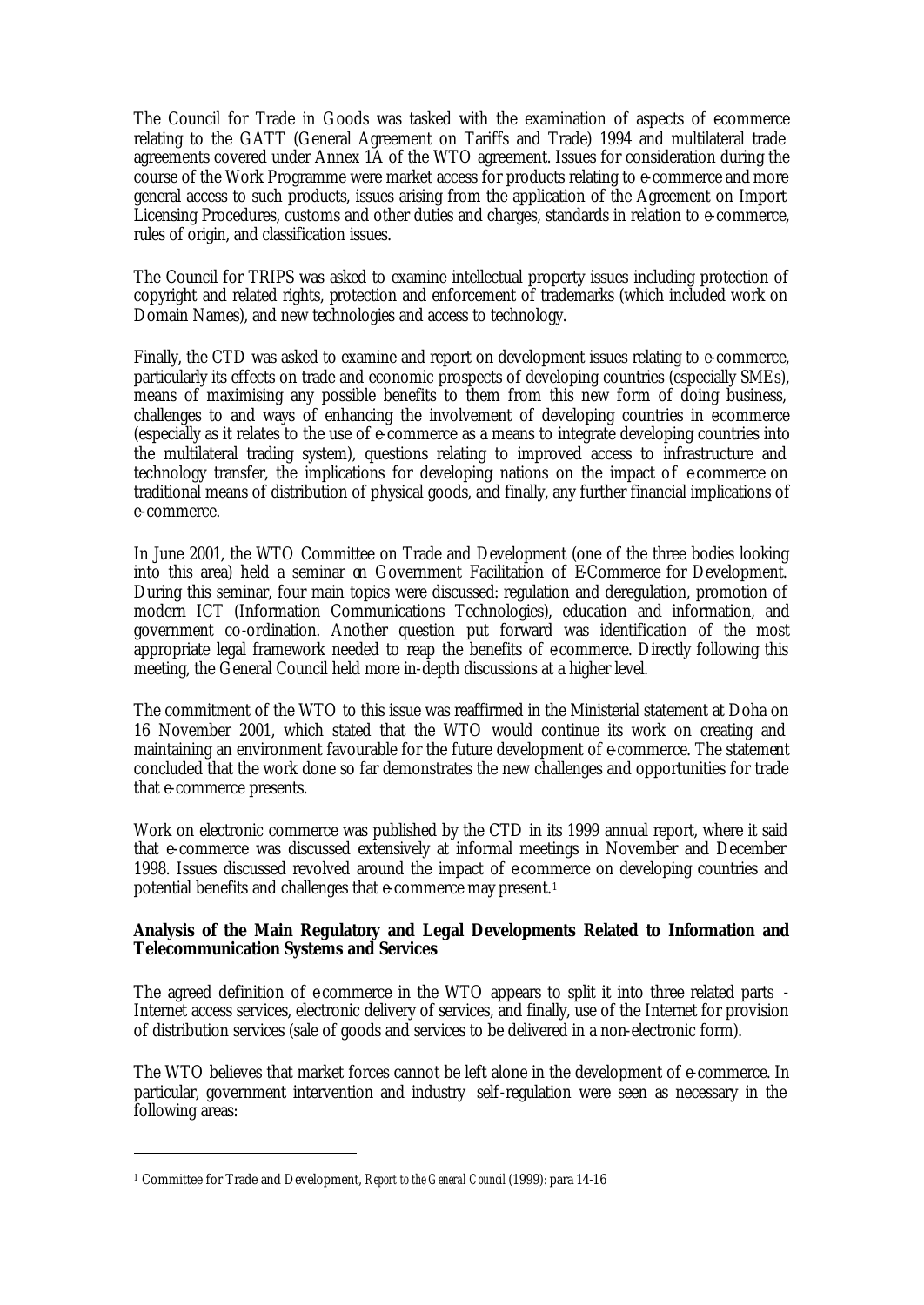- Security and privacy of data
- Standards for emerging telecommunications infrastructure
- Adequate investment in the existing infrastructure
- User-friendly and broad-based access
- Predictable legal and regulatory environment that enforces contracts and property rights
- Rules for acceptable and conditionally acceptable content
- Predictable framework of taxation and financial regulation
- Equal opportunity through better education in developing and developed countries

Efforts made by the international business community to address these issues have been recognised, but the WTO agrees that targeted government intervention may be necessary in some areas.

However, if the background WTO Secretariat report is any indication, it would seem that too much emphasis will be laid upon encryption as a means of securing.

One can expect that work will be focused on promoting competitive environment to ensure affordable access. This includes the debate over provision of services and pricing (and includes questions relating to telecommunications deregulation, local loop unbundling, etc.) Although the CTG/S agreed that ISP (Internet Service Provider) services come under GATS and that ISPs should be allowed fair and reasonable access to the PSTN (Public Switched Telecommunications Network), they raised questions as to whether ISPs should provide such infrastructure themselves.

WTO discussions have also emphasized the need to liberalise internal markets, market access, and export interest for developing countries. The issue of competitiveness and partnerships between developing and developed countries, and the public and private sector were mentioned as issues for further work. Competition safeguards were also reviewed and WTO councils discussed whether these existing rules could be applied to suppliers of telecommunications services, such as software, certification, and authentication. Delegates were also urged to take note of the exploratory work that was taking place in the Working Group on the Interaction between Trade and Competition Policy.<sup>2</sup>

Existing commitments of member nations under GATS did not need to be adopted for ecommerce. This meant that standing commitments on telecommunications would apply to the use of the Internet as a means to provide telecommunications services and commitments on distribution services could apply to online ordering and delivery of products.

The progress report of the Council of Trade in Goods contained much information regarding definitional issues relating to e-commerce, and whether something purchased online was a product or a service (and therefore what set of WTO rules it should come under). However, the need for international standardisation was emphasised, but that any measures should not become trade

<sup>2</sup> *Council for Trade in Services Progress Report of the E-commerce Work-plan to the WTO General Council* (March 1999)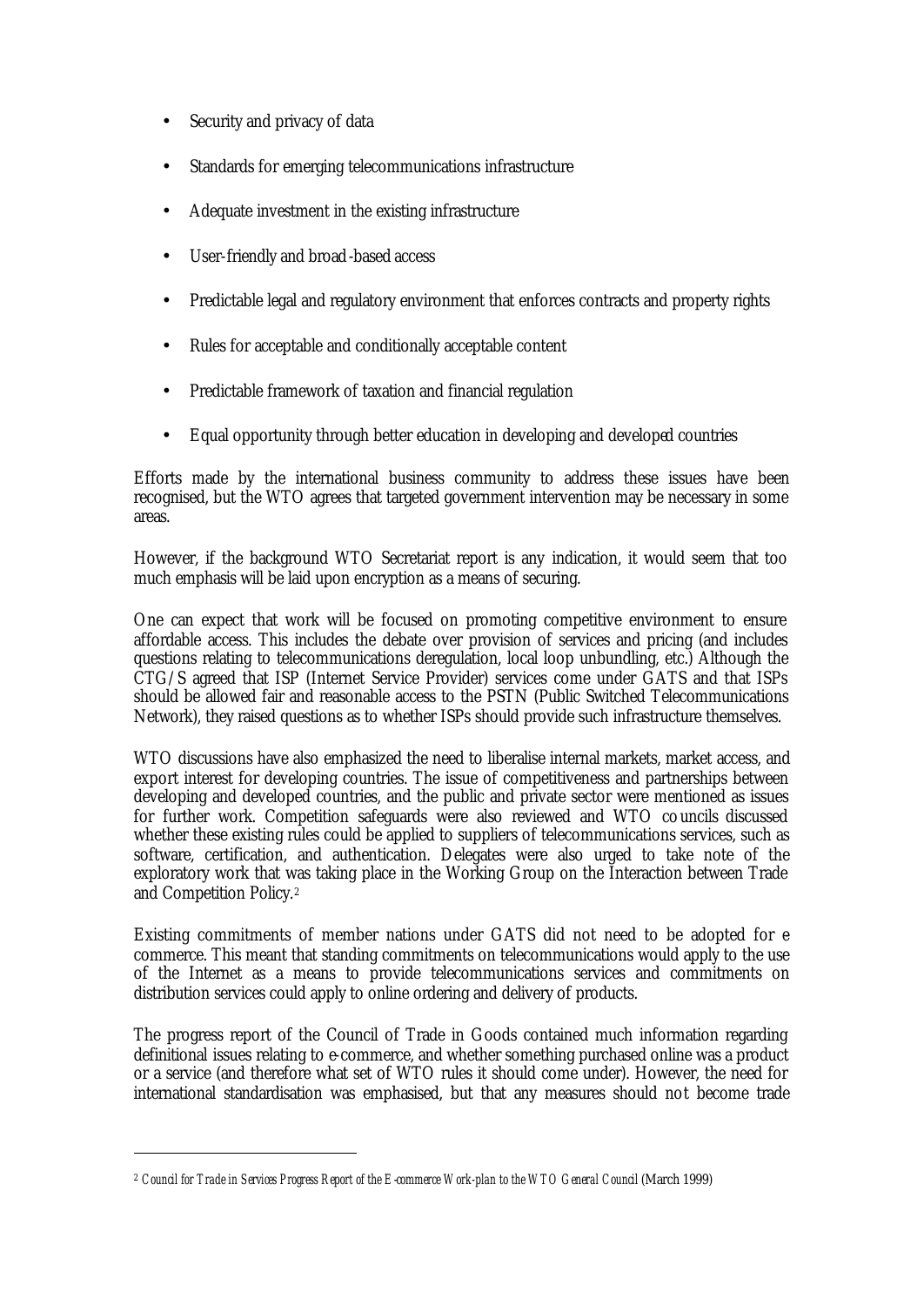barriers or impediments to the competitive development, transfer, and dissemination of technologies related to the global information infrastructure.

CTG's 1999 progress report on the e-commerce action plan identified a number of issues that delegates felt required further attention. Standards (relating to both the commodity and the medium) were emphasised as a key factor in global electronic commerce. Other issues included the development of standards for software applications, disadvantages arising from the rapid pace of technological change in the infrastructure, encryption technology, dominance of the telecommunications market, compatibility of protocols and hardware, standards for content and the market dominance of a few companies in the ICT sector. This is clearly a broad remit for debate and it remains to be seen exactly how much work the WTO can expect to do on all of these issues, especially with its focused trade remit. Although the idea of a facilitating framework of general principles relating to e-commerce was put forward, delegates to the CTG urged caution in dealing with areas like consumer protection, security, and fraud.<sup>3</sup>

#### **Assessment of Phenomena Undermining Dependability**

The World Wide Web presence of the WTO and its uneasy relationship with those who oppose what it stands for has meant that on several occasions, the organisation has become the target of cyber-criminality. Such attacks have included email 'spamming' to effect denial-of-service, website denial-of-service attacks, web-site defacements and forgeries, and interruption of virtual town hall meetings (this occurred at a live online press conference in February 2001 where the Director -General, Mike Moore, was forced to cease participation due to electronic 'invasion'). However, spokespersons for the Secretariat have consistently reiterated the strength of defences within the WTO, remarking that many of the attacks were simply 'bounced back'.

In terms of the content of discussions within the WTO, major concern has been raised at a number of meetings about a whole series of issues undermining the take up of e-commerce and online trade in both the developing and developed world. Many of these issues have been identified and discussed by the Committee on Trade and Development, one of the handful of WTO bodies tasked with carrying out work into the e-commerce Work Programme.

Such issues include but are not limited to: the digital divide in developing nations; the problems of infrastructure investment in developing economies (so that they might actively participate in a  $21<sup>st</sup>$ century global economy); the need for action to address the skills gap; the lack of successful casestudies to use as models; the effects of e-commerce on modes of supply, competition in different sectors, and member obligations and commitments under current WTO agreements; the impact of e-commerce on customs revenue, intellectual property protection, and regulatory regimes.<sup>4</sup>

Work on tackling cyber-security has taken place mainly in the Council for Trade in Services, as part of its mandate under the Global Electronic Commerce Programme. Under this, CTS was asked to look at questions concerning the protection of privacy and public morals, and the prevention of fraud, as specified under article XIV of the GATS (General Agreement on Trade in Services).

Specifically, discussions relating to this were conducted in March 1999, just before the CTS was due to submit its progress report to the General Council.

The Council concluded that any action by Members under article XIV of GATS with respect to the prevention of fraud should be subject to a test of necessity and not be used as an excuse to

<sup>3</sup> *Council for Trade in Services Progress Report of the E-commerce Work-plan to the WTO General Council* (July 1999)

<sup>4</sup> Report to the General Council, Committee on Trade and Development, *Work Programme on Electronic Commerce: Contribution by the Committee on Trade and Development – Report by the Chairman* (13 November 2000)